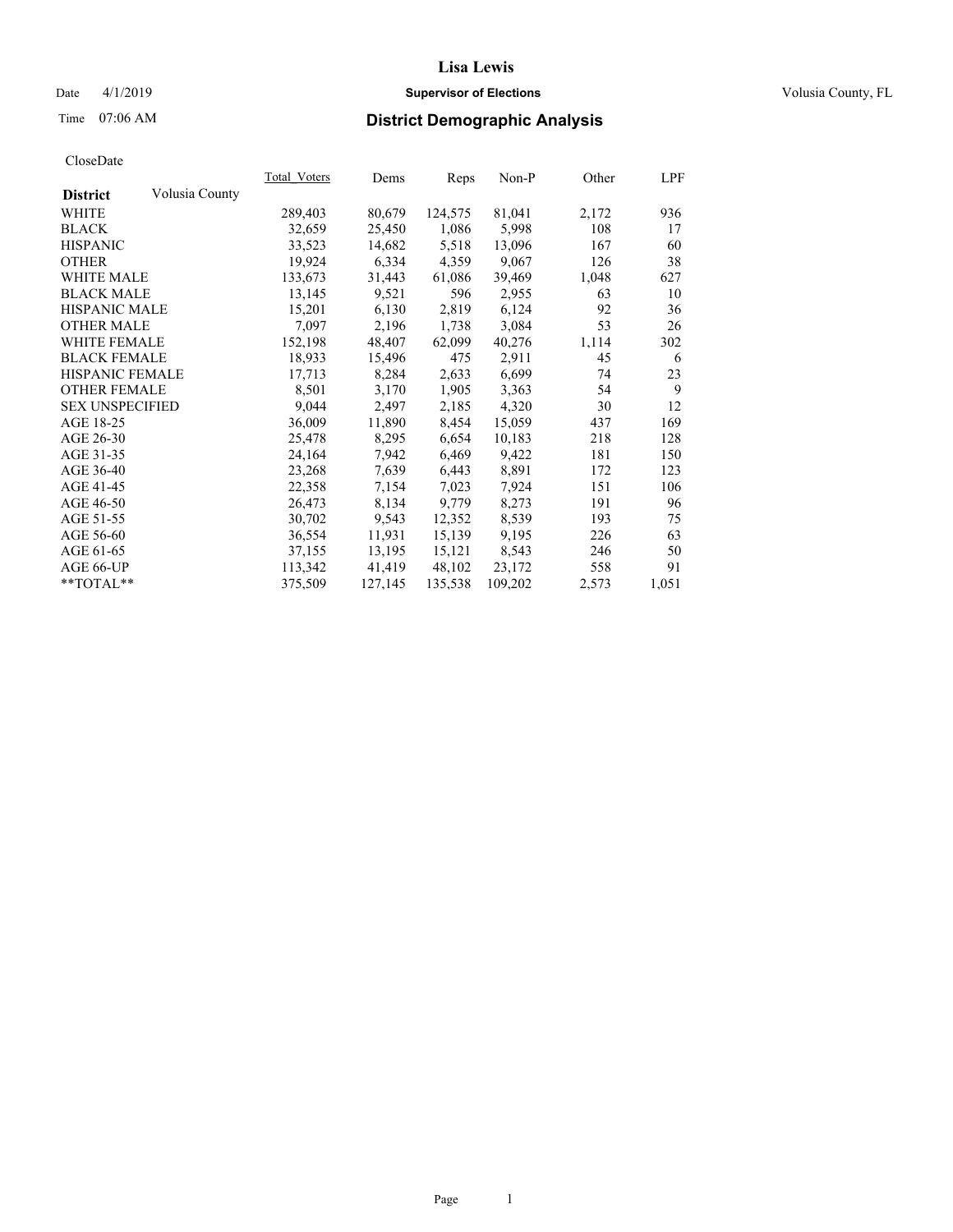## Date 4/1/2019 **Supervisor of Elections Supervisor of Elections** Volusia County, FL

| Total Voters | Dems                      | Reps   | Non-P  | Other | LPF            |
|--------------|---------------------------|--------|--------|-------|----------------|
|              |                           |        |        |       |                |
| 58,356       | 15,912                    | 26,614 | 15,234 | 377   | 219            |
| 5,546        | 4,384                     | 168    | 971    | 19    | 4              |
| 7,020        | 2,955                     | 1,189  | 2,819  | 42    | 15             |
| 3,920        | 1,237                     | 895    | 1,757  | 22    | 9              |
| 26,563       | 6,019                     | 12,851 | 7,364  | 181   | 148            |
| 2,219        | 1,648                     | 82     | 475    | 12    | 2              |
| 2,999        | 1,162                     | 598    | 1,209  | 19    | 11             |
| 1,395        | 446                       | 348    | 586    | 8     | 7              |
| 31,132       | 9,745                     | 13,484 | 7,640  | 195   | 68             |
| 3,245        | 2,679                     | 83     | 474    | 7     | $\overline{2}$ |
| 3,880        | 1,732                     | 580    | 1,542  | 22    | 4              |
| 1,650        | 597                       | 369    | 671    | 11    | $\overline{2}$ |
| 1,758        | 460                       | 470    | 820    | 5     | 3              |
| 7,256        | 2,214                     | 1,902  | 3,024  | 73    | 43             |
| 5,012        | 1,552                     | 1,412  | 1,984  | 37    | 27             |
| 4,771        | 1,417                     | 1,440  | 1,852  | 28    | 34             |
| 4,886        | 1,512                     | 1,522  | 1,786  | 31    | 35             |
| 4,522        | 1,382                     | 1,549  | 1,537  | 35    | 19             |
| 5,302        | 1,587                     | 2,066  | 1,590  | 37    | 22             |
| 6,006        | 1,770                     | 2,629  | 1,561  | 28    | 18             |
| 6,865        | 2,201                     | 3,034  | 1,572  | 40    | 18             |
| 6,956        | 2,382                     | 3,025  | 1,502  | 42    | 5              |
| 23,263       | 8,468                     | 10,287 | 4,373  | 109   | 26             |
| 74,842       | 24,488                    | 28,866 | 20,781 | 460   | 247            |
|              | County Council District 1 |        |        |       |                |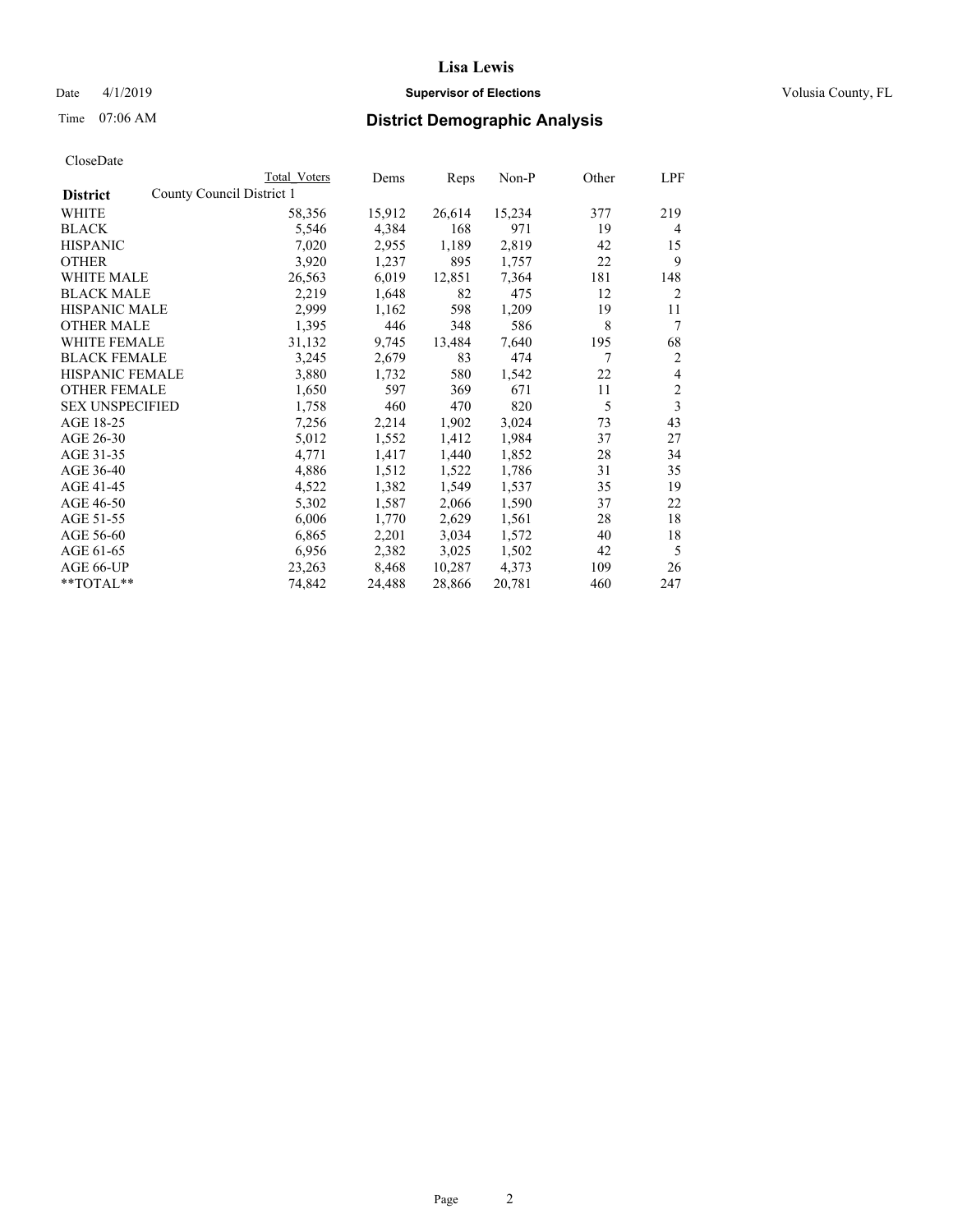## Date 4/1/2019 **Supervisor of Elections Supervisor of Elections** Volusia County, FL

| CloseDate |
|-----------|
|-----------|

|                                              | Total Voters | Dems   | Reps   | Non-P  | Other | LPF          |
|----------------------------------------------|--------------|--------|--------|--------|-------|--------------|
| County Council District 2<br><b>District</b> |              |        |        |        |       |              |
| WHITE                                        | 55,301       | 16,221 | 22,466 | 15,942 | 493   | 179          |
| <b>BLACK</b>                                 | 11,327       | 9,027  | 306    | 1,956  | 35    | 3            |
| <b>HISPANIC</b>                              | 2,831        | 1,184  | 556    | 1,061  | 24    | 6            |
| <b>OTHER</b>                                 | 4,314        | 1,471  | 855    | 1,946  | 34    | 8            |
| WHITE MALE                                   | 25,756       | 6,421  | 11,113 | 7,846  | 256   | 120          |
| <b>BLACK MALE</b>                            | 4,320        | 3,230  | 160    | 913    | 17    | $\mathbf{0}$ |
| <b>HISPANIC MALE</b>                         | 1,299        | 482    | 295    | 504    | 16    | 2            |
| <b>OTHER MALE</b>                            | 1,515        | 498    | 360    | 640    | 13    | 4            |
| <b>WHITE FEMALE</b>                          | 28,862       | 9,622  | 11,102 | 7,846  | 234   | 58           |
| <b>BLACK FEMALE</b>                          | 6,753        | 5,608  | 142    | 983    | 18    | 2            |
| HISPANIC FEMALE                              | 1,470        | 674    | 257    | 527    | 8     | 4            |
| <b>OTHER FEMALE</b>                          | 1,857        | 718    | 374    | 746    | 16    | 3            |
| <b>SEX UNSPECIFIED</b>                       | 1,941        | 650    | 380    | 900    | 8     | 3            |
| AGE 18-25                                    | 8,125        | 3,567  | 1,397  | 3,017  | 117   | 27           |
| AGE 26-30                                    | 5,269        | 2,010  | 1,189  | 1,992  | 51    | 27           |
| AGE 31-35                                    | 4,560        | 1,748  | 1,066  | 1,676  | 37    | 33           |
| AGE 36-40                                    | 4,180        | 1,615  | 1,006  | 1,505  | 39    | 15           |
| AGE 41-45                                    | 3,697        | 1,357  | 1,038  | 1,248  | 31    | 23           |
| AGE 46-50                                    | 4,503        | 1,594  | 1,475  | 1,384  | 34    | 16           |
| AGE 51-55                                    | 5,616        | 1,978  | 1,987  | 1,586  | 50    | 15           |
| AGE 56-60                                    | 7,046        | 2,529  | 2,702  | 1,756  | 48    | 11           |
| AGE 61-65                                    | 7,330        | 2,768  | 2,810  | 1,696  | 49    | 7            |
| AGE 66-UP                                    | 23,447       | 8,737  | 9,513  | 5,045  | 130   | 22           |
| **TOTAL**                                    | 73,773       | 27,903 | 24,183 | 20,905 | 586   | 196          |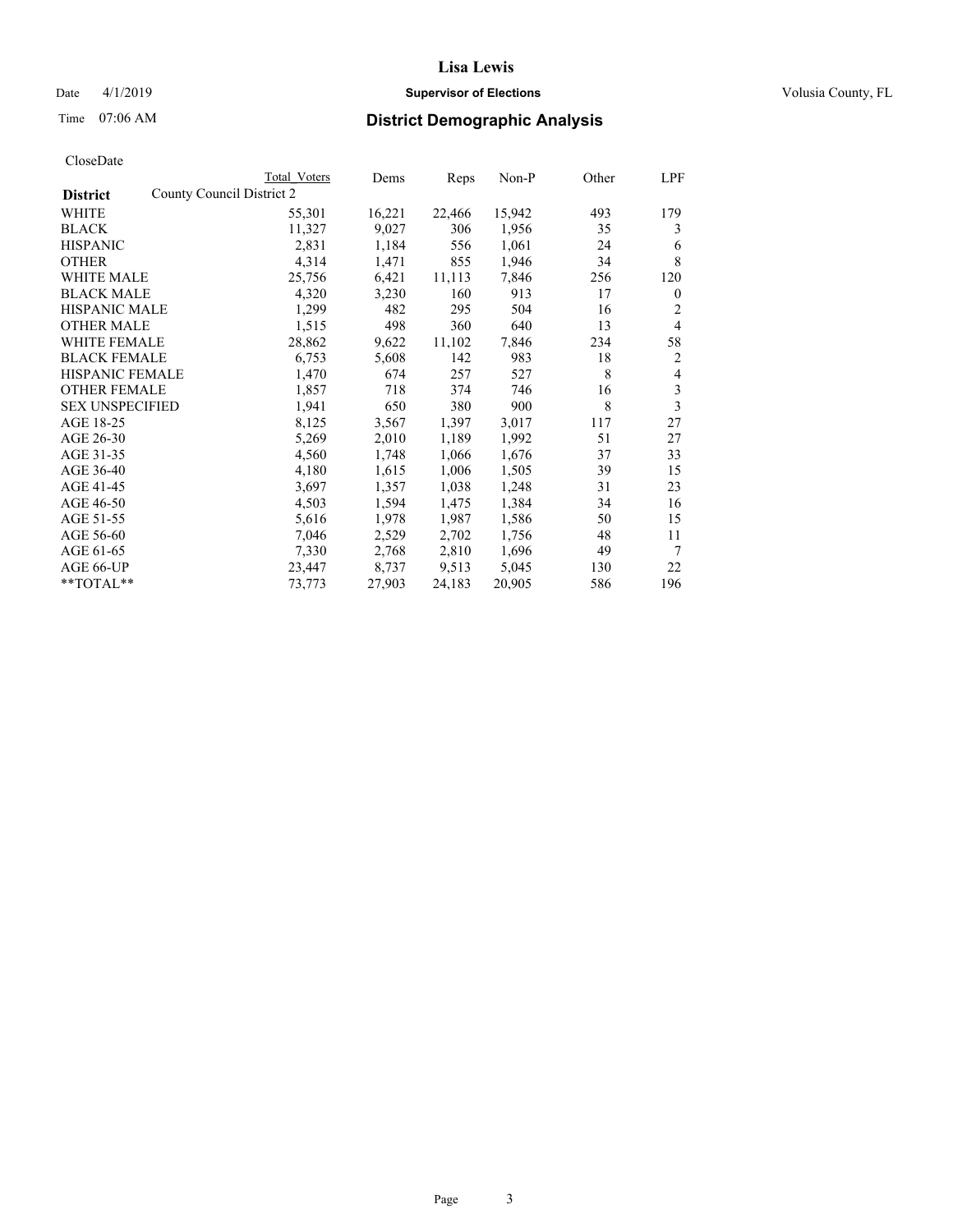## Date 4/1/2019 **Supervisor of Elections Supervisor of Elections** Volusia County, FL

| Total Voters | Dems                      | Reps   | $Non-P$ | Other          | <b>LPF</b>     |
|--------------|---------------------------|--------|---------|----------------|----------------|
|              |                           |        |         |                |                |
| 72,407       | 19,798                    | 31,732 | 20,097  | 575            | 205            |
| 2,091        | 1,626                     | 89     | 366     | 7              | 3              |
| 1,881        | 672                       | 482    | 710     | 15             | 2              |
| 3,132        | 895                       | 815    | 1,393   | 21             | 8              |
| 33,637       | 7,779                     | 15,686 | 9,779   | 264            | 129            |
| 928          | 666                       | 46     | 208     | 5              | 3              |
| 832          | 273                       | 228    | 325     | 5              |                |
| 1,145        | 308                       | 336    | 482     | 13             | 6              |
| 37,949       | 11,821                    | 15,708 | 10,036  | 309            | 75             |
| 1,134        | 935                       | 42     | 155     | $\overline{c}$ | $\overline{0}$ |
| 1,011        | 384                       | 244    | 372     | 10             | 1              |
| 1,327        | 465                       | 363    | 490     | 7              | $\overline{2}$ |
| 1,547        | 360                       | 465    | 718     | 3              |                |
| 5,996        | 1,512                     | 1,861  | 2,488   | 103            | 32             |
| 4,290        | 1,122                     | 1,358  | 1,739   | 44             | 27             |
| 4,325        | 1,219                     | 1,310  | 1,725   | 43             | 28             |
| 4,371        | 1,148                     | 1,446  | 1,717   | 36             | 24             |
| 4,480        | 1,106                     | 1,704  | 1,612   | 34             | 24             |
| 5,576        | 1,393                     | 2,377  | 1,745   | 43             | 18             |
| 6,434        | 1,622                     | 2,951  | 1,790   | 54             | 17             |
| 8,276        | 2,285                     | 3,820  | 2,098   | 56             | 17             |
| 8,665        | 2,770                     | 3,813  | 2,005   | 64             | 13             |
| 27,098       | 8,814                     | 12,478 | 5,647   | 141            | 18             |
| 79,511       | 22,991                    | 33,118 | 22,566  | 618            | 218            |
|              | County Council District 3 |        |         |                |                |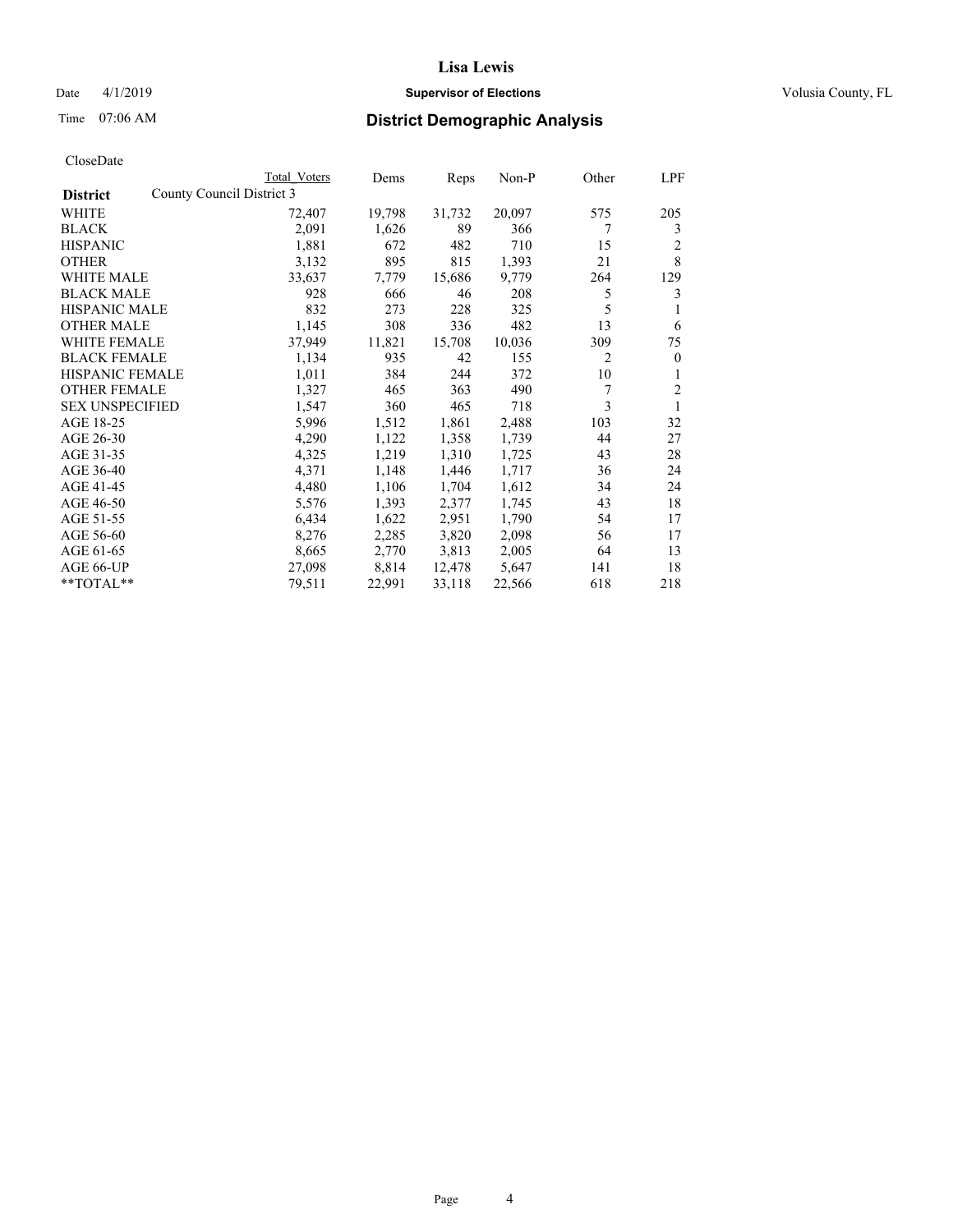## Date 4/1/2019 **Supervisor of Elections Supervisor of Elections** Volusia County, FL

|                                              | Total Voters | Dems   | Reps   | Non-P  | Other          | LPF            |
|----------------------------------------------|--------------|--------|--------|--------|----------------|----------------|
| County Council District 4<br><b>District</b> |              |        |        |        |                |                |
| WHITE                                        | 60,490       | 17,355 | 25,869 | 16,620 | 464            | 182            |
| <b>BLACK</b>                                 | 7,190        | 5,621  | 229    | 1,311  | 24             | 5              |
| <b>HISPANIC</b>                              | 2,509        | 987    | 550    | 937    | 25             | 10             |
| <b>OTHER</b>                                 | 4,064        | 1,257  | 913    | 1,865  | 23             | 6              |
| WHITE MALE                                   | 27,812       | 6,712  | 12,657 | 8,092  | 223            | 128            |
| <b>BLACK MALE</b>                            | 2,828        | 2,036  | 128    | 646    | 15             | 3              |
| <b>HISPANIC MALE</b>                         | 1,127        | 393    | 276    | 433    | 18             | 7              |
| <b>OTHER MALE</b>                            | 1,491        | 446    | 352    | 681    | 9              | 3              |
| WHITE FEMALE                                 | 31,934       | 10,487 | 12,929 | 8,224  | 240            | 54             |
| <b>BLACK FEMALE</b>                          | 4,239        | 3,490  | 98     | 640    | 9              | 2              |
| <b>HISPANIC FEMALE</b>                       | 1,318        | 570    | 263    | 475    | 7              | 3              |
| <b>OTHER FEMALE</b>                          | 1,690        | 622    | 402    | 654    | 11             | 1              |
| <b>SEX UNSPECIFIED</b>                       | 1,813        | 464    | 455    | 888    | $\overline{4}$ | $\overline{2}$ |
| AGE 18-25                                    | 6,770        | 2,150  | 1,782  | 2,723  | 77             | 38             |
| AGE 26-30                                    | 4,827        | 1,646  | 1,270  | 1,842  | 53             | 16             |
| AGE 31-35                                    | 4,473        | 1,569  | 1,217  | 1,627  | 33             | 27             |
| AGE 36-40                                    | 4,015        | 1,358  | 1,109  | 1,495  | 30             | 23             |
| AGE 41-45                                    | 4,003        | 1,300  | 1,282  | 1,372  | 25             | 24             |
| AGE 46-50                                    | 4,941        | 1,465  | 1,906  | 1,510  | 38             | 22             |
| AGE 51-55                                    | 6,071        | 1,892  | 2,502  | 1,628  | 39             | 10             |
| AGE 56-60                                    | 7,302        | 2,383  | 2,970  | 1,882  | 58             | 9              |
| AGE 61-65                                    | 7,758        | 2,766  | 3,198  | 1,721  | 58             | 15             |
| AGE 66-UP                                    | 24,091       | 8,691  | 10,323 | 4,933  | 125            | 19             |
| $*$ $TOTAL**$                                | 74,253       | 25,220 | 27,561 | 20,733 | 536            | 203            |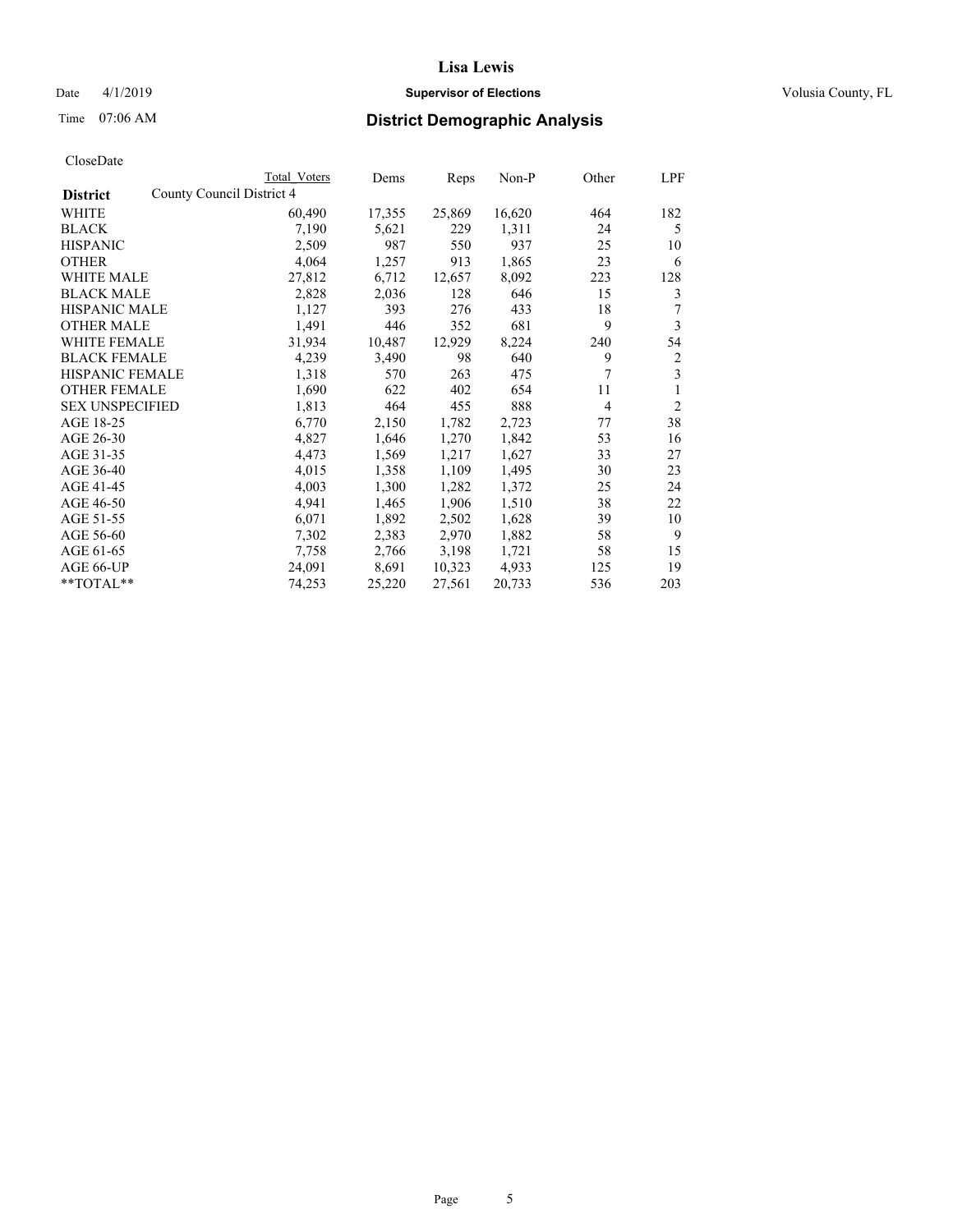## Date 4/1/2019 **Supervisor of Elections Supervisor of Elections** Volusia County, FL

|                                              | Total Voters | Dems   | Reps   | Non-P  | Other | LPF            |
|----------------------------------------------|--------------|--------|--------|--------|-------|----------------|
| County Council District 5<br><b>District</b> |              |        |        |        |       |                |
| WHITE                                        | 42,849       | 11,393 | 17,894 | 13,148 | 263   | 151            |
| <b>BLACK</b>                                 | 6,505        | 4,792  | 294    | 1,394  | 23    | $\overline{c}$ |
| <b>HISPANIC</b>                              | 19,282       | 8,884  | 2,741  | 7,569  | 61    | 27             |
| <b>OTHER</b>                                 | 4,494        | 1,474  | 881    | 2,106  | 26    | 7              |
| <b>WHITE MALE</b>                            | 19,905       | 4,512  | 8,779  | 6,388  | 124   | 102            |
| <b>BLACK MALE</b>                            | 2,850        | 1,941  | 180    | 713    | 14    | $\overline{2}$ |
| <b>HISPANIC MALE</b>                         | 8,944        | 3,820  | 1,422  | 3,653  | 34    | 15             |
| <b>OTHER MALE</b>                            | 1,551        | 498    | 342    | 695    | 10    | 6              |
| WHITE FEMALE                                 | 22,321       | 6,732  | 8,876  | 6,530  | 136   | 47             |
| <b>BLACK FEMALE</b>                          | 3,562        | 2,784  | 110    | 659    | 9     | $\mathbf{0}$   |
| <b>HISPANIC FEMALE</b>                       | 10,034       | 4,924  | 1,289  | 3,783  | 27    | 11             |
| <b>OTHER FEMALE</b>                          | 1,977        | 768    | 397    | 802    | 9     | 1              |
| <b>SEX UNSPECIFIED</b>                       | 1,985        | 563    | 415    | 994    | 10    | 3              |
| AGE 18-25                                    | 7,862        | 2,447  | 1,512  | 3,807  | 67    | 29             |
| AGE 26-30                                    | 6,080        | 1,965  | 1,425  | 2,626  | 33    | 31             |
| AGE 31-35                                    | 6,035        | 1,989  | 1,436  | 2,542  | 40    | 28             |
| AGE 36-40                                    | 5,816        | 2,006  | 1,360  | 2,388  | 36    | 26             |
| AGE 41-45                                    | 5,656        | 2,009  | 1,450  | 2,155  | 26    | 16             |
| AGE 46-50                                    | 6,151        | 2,095  | 1,955  | 2,044  | 39    | 18             |
| AGE 51-55                                    | 6,575        | 2,281  | 2,283  | 1,974  | 22    | 15             |
| AGE 56-60                                    | 7,065        | 2,533  | 2,613  | 1,887  | 24    | 8              |
| AGE 61-65                                    | 6,446        | 2,509  | 2,275  | 1,619  | 33    | 10             |
| AGE 66-UP                                    | 15,443       | 6,709  | 5,501  | 3,174  | 53    | 6              |
| **TOTAL**                                    | 73,130       | 26,543 | 21,810 | 24,217 | 373   | 187            |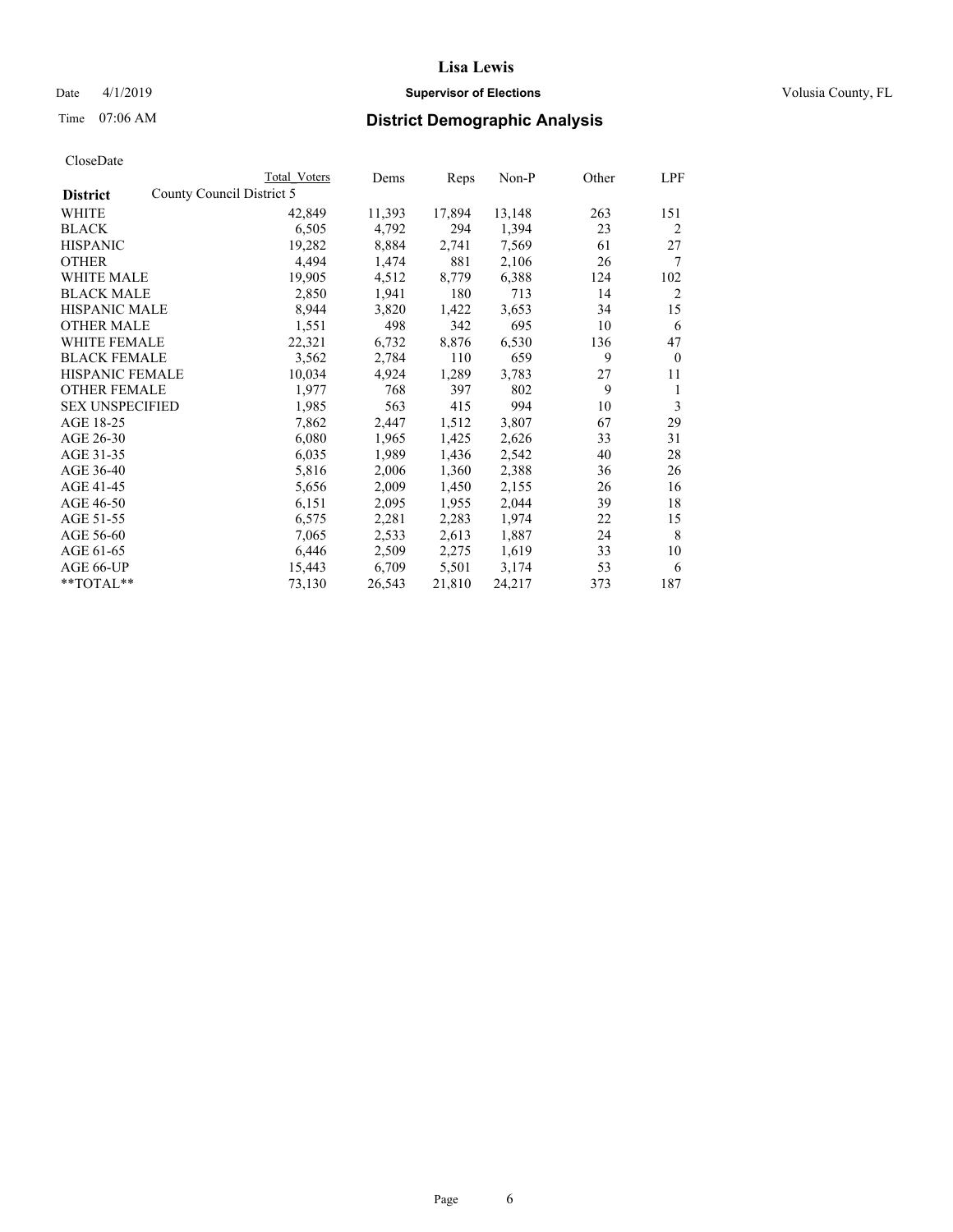## Date 4/1/2019 **Supervisor of Elections Supervisor of Elections** Volusia County, FL

# Time 07:06 AM **District Demographic Analysis**

|                        |                              | Total Voters | Dems | Reps | Non-P | Other          | LPF          |
|------------------------|------------------------------|--------------|------|------|-------|----------------|--------------|
| <b>District</b>        | Indigo Community Development |              |      |      |       |                |              |
| WHITE                  |                              | 1,381        | 309  | 693  | 349   | 22             | 8            |
| <b>BLACK</b>           |                              | 187          | 133  | 13   | 40    |                | $\theta$     |
| <b>HISPANIC</b>        |                              | 91           | 28   | 20   | 42    |                | $\theta$     |
| <b>OTHER</b>           |                              | 118          | 31   | 30   | 56    |                | $\mathbf{0}$ |
| WHITE MALE             |                              | 673          | 116  | 346  | 187   | 16             | 8            |
| <b>BLACK MALE</b>      |                              | 86           | 50   | 10   | 25    |                | $\mathbf{0}$ |
| <b>HISPANIC MALE</b>   |                              | 35           | 12   | 9    | 14    | 0              | $\mathbf{0}$ |
| <b>OTHER MALE</b>      |                              | 39           | 8    | 9    | 22    | 0              | $\mathbf{0}$ |
| <b>WHITE FEMALE</b>    |                              | 696          | 192  | 340  | 158   | 6              | $\mathbf{0}$ |
| <b>BLACK FEMALE</b>    |                              | 94           | 77   | 3    | 14    | 0              | $\mathbf{0}$ |
| <b>HISPANIC FEMALE</b> |                              | 56           | 16   | 11   | 28    |                | $\theta$     |
| <b>OTHER FEMALE</b>    |                              | 64           | 20   | 15   | 28    |                | $\mathbf{0}$ |
| <b>SEX UNSPECIFIED</b> |                              | 33           | 10   | 12   | 11    | 0              | $\mathbf{0}$ |
| AGE 18-25              |                              | 142          | 43   | 46   | 49    |                | 3            |
| AGE 26-30              |                              | 136          | 32   | 53   | 49    | 2              | $\mathbf{0}$ |
| AGE 31-35              |                              | 135          | 45   | 44   | 45    | 0              | 1            |
| AGE 36-40              |                              | 114          | 38   | 36   | 38    | 2              | 0            |
| AGE 41-45              |                              | 126          | 38   | 38   | 49    | $\theta$       |              |
| AGE 46-50              |                              | 130          | 33   | 59   | 35    | 2              | 1            |
| AGE 51-55              |                              | 137          | 37   | 55   | 43    | $\overline{2}$ | 0            |
| AGE 56-60              |                              | 173          | 42   | 83   | 42    | 5              | 1            |
| AGE 61-65              |                              | 191          | 62   | 90   | 36    | $\overline{c}$ | 1            |
| AGE 66-UP              |                              | 493          | 131  | 252  | 101   | 9              | $\mathbf{0}$ |
| **TOTAL**              |                              | 1,777        | 501  | 756  | 487   | 25             | 8            |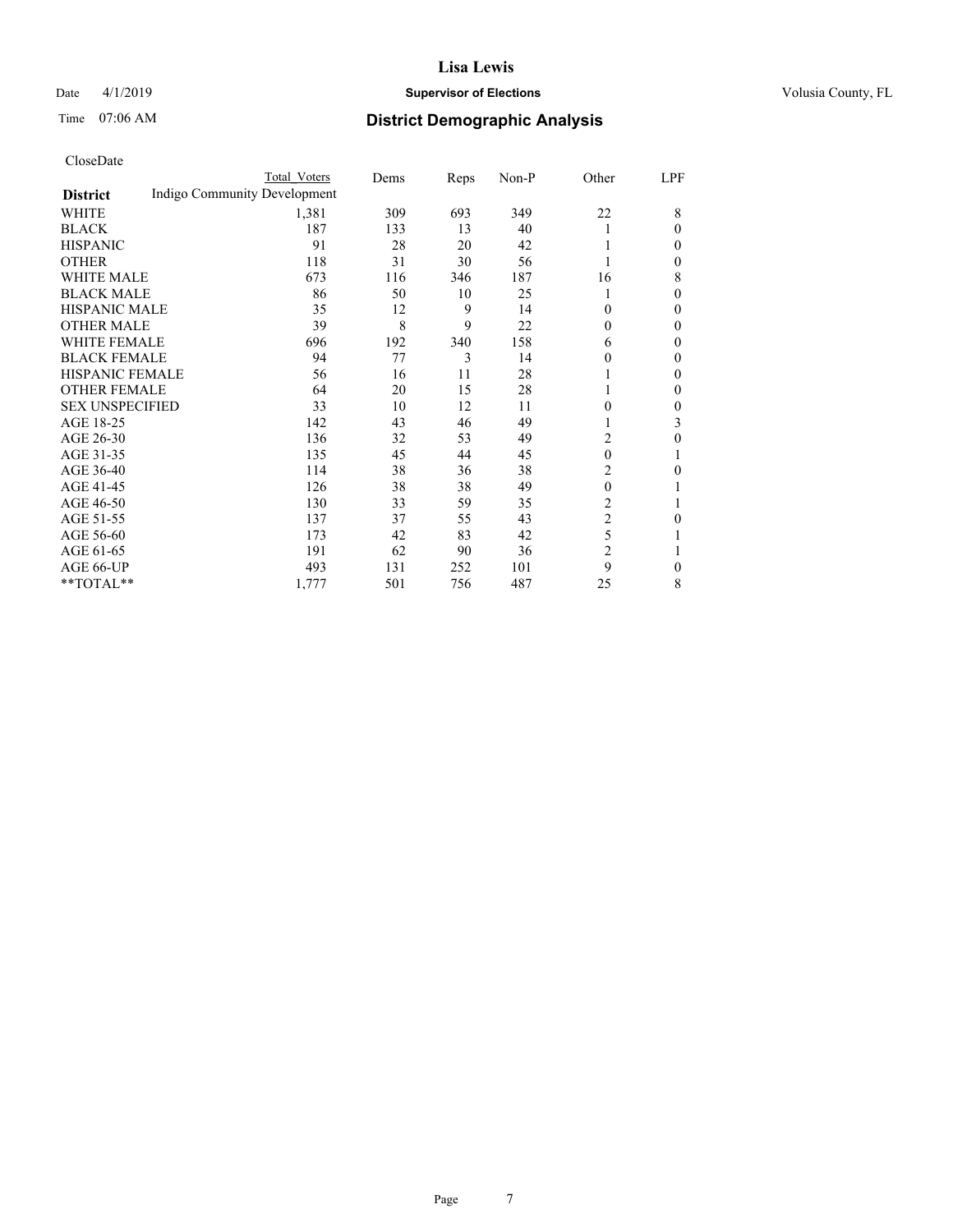### Date 4/1/2019 **Supervisor of Elections Supervisor of Elections** Volusia County, FL

# Time 07:06 AM **District Demographic Analysis**

|                        |                  | Total Voters | Dems           | Reps | Non-P | Other | LPF    |
|------------------------|------------------|--------------|----------------|------|-------|-------|--------|
| <b>District</b>        | Orlandia Heights |              |                |      |       |       |        |
| WHITE                  |                  | 682          | 172            | 317  | 192   |       | $_{0}$ |
| <b>BLACK</b>           |                  | 15           | 9              | 3    | 3     | 0     | 0      |
| <b>HISPANIC</b>        |                  | 32           | 4              | 12   | 16    | 0     | 0      |
| <b>OTHER</b>           |                  | 41           | 8              | 10   | 23    | 0     | 0      |
| WHITE MALE             |                  | 342          | 82             | 161  | 98    |       | 0      |
| <b>BLACK MALE</b>      |                  | 6            | 4              |      |       | 0     | 0      |
| <b>HISPANIC MALE</b>   |                  | 13           |                | 5    |       |       | 0      |
| <b>OTHER MALE</b>      |                  | 13           | $\overline{c}$ | 4    | 7     | 0     | 0      |
| <b>WHITE FEMALE</b>    |                  | 327          | 87             | 153  | 87    |       | 0      |
| <b>BLACK FEMALE</b>    |                  | 8            | 5              | 2    |       | 0     | 0      |
| <b>HISPANIC FEMALE</b> |                  | 17           | 3              | 6    | 8     | 0     | 0      |
| <b>OTHER FEMALE</b>    |                  | 19           | 6              | 5    | 8     | 0     | 0      |
| <b>SEX UNSPECIFIED</b> |                  | 25           | 3              | 5    | 17    |       | 0      |
| AGE 18-25              |                  | 87           | 13             | 28   | 45    |       | 0      |
| AGE 26-30              |                  | 51           | 13             | 20   | 18    | 0     | 0      |
| AGE 31-35              |                  | 46           | 11             | 18   | 17    |       | 0      |
| AGE 36-40              |                  | 47           | 5              | 19   | 23    | 0     | 0      |
| AGE 41-45              |                  | 49           | 10             | 23   | 16    |       | 0      |
| AGE 46-50              |                  | 64           | 11             | 26   | 27    | 0     | 0      |
| AGE 51-55              |                  | 80           | 13             | 47   | 20    | 0     | 0      |
| AGE 56-60              |                  | 104          | 23             | 53   | 28    | 0     | 0      |
| AGE 61-65              |                  | 87           | 31             | 44   | 12    | 0     | 0      |
| AGE 66-UP              |                  | 155          | 63             | 64   | 28    |       | 0      |
| **TOTAL**              |                  | 770          | 193            | 342  | 234   |       | 0      |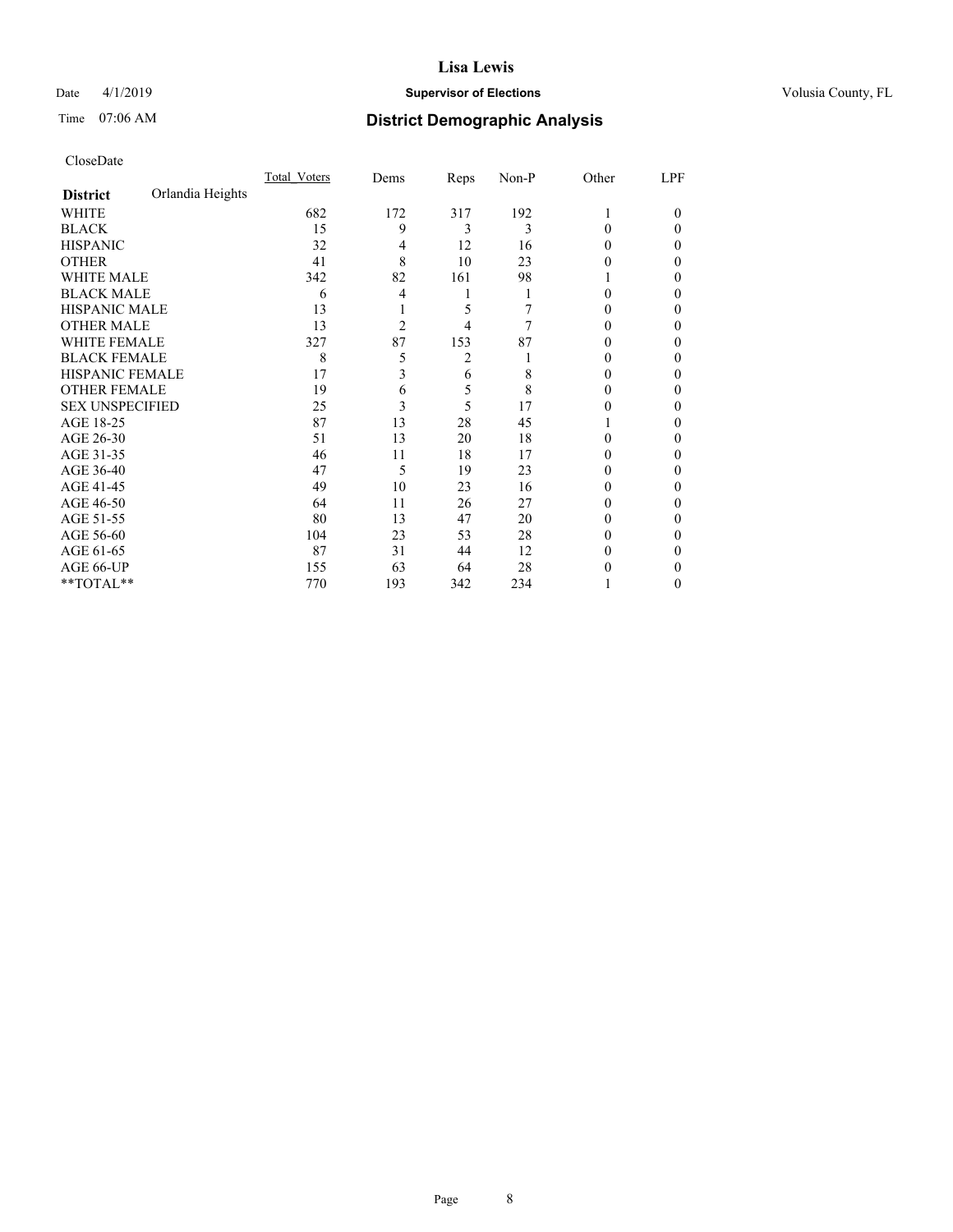## Date 4/1/2019 **Supervisor of Elections Supervisor of Elections** Volusia County, FL

# Time 07:06 AM **District Demographic Analysis**

|                        |                          | Total Voters | Dems    | Reps    | Non-P   | Other | LPF   |
|------------------------|--------------------------|--------------|---------|---------|---------|-------|-------|
| <b>District</b>        | Congressional District 6 |              |         |         |         |       |       |
| WHITE                  |                          | 289,403      | 80,679  | 124,575 | 81,041  | 2,172 | 936   |
| <b>BLACK</b>           |                          | 32,659       | 25,450  | 1,086   | 5,998   | 108   | 17    |
| <b>HISPANIC</b>        |                          | 33,523       | 14,682  | 5,518   | 13,096  | 167   | 60    |
| <b>OTHER</b>           |                          | 19,924       | 6,334   | 4,359   | 9,067   | 126   | 38    |
| WHITE MALE             |                          | 133,673      | 31,443  | 61,086  | 39,469  | 1,048 | 627   |
| <b>BLACK MALE</b>      |                          | 13,145       | 9,521   | 596     | 2,955   | 63    | 10    |
| <b>HISPANIC MALE</b>   |                          | 15,201       | 6,130   | 2,819   | 6,124   | 92    | 36    |
| <b>OTHER MALE</b>      |                          | 7,097        | 2,196   | 1,738   | 3,084   | 53    | 26    |
| <b>WHITE FEMALE</b>    |                          | 152,198      | 48,407  | 62,099  | 40,276  | 1,114 | 302   |
| <b>BLACK FEMALE</b>    |                          | 18,933       | 15,496  | 475     | 2,911   | 45    | 6     |
| <b>HISPANIC FEMALE</b> |                          | 17,713       | 8,284   | 2,633   | 6,699   | 74    | 23    |
| <b>OTHER FEMALE</b>    |                          | 8,501        | 3,170   | 1,905   | 3,363   | 54    | 9     |
| <b>SEX UNSPECIFIED</b> |                          | 9,044        | 2,497   | 2,185   | 4,320   | 30    | 12    |
| AGE 18-25              |                          | 36,009       | 11,890  | 8,454   | 15,059  | 437   | 169   |
| AGE 26-30              |                          | 25,478       | 8,295   | 6,654   | 10,183  | 218   | 128   |
| AGE 31-35              |                          | 24,164       | 7,942   | 6,469   | 9,422   | 181   | 150   |
| AGE 36-40              |                          | 23,268       | 7,639   | 6,443   | 8,891   | 172   | 123   |
| AGE 41-45              |                          | 22,358       | 7,154   | 7,023   | 7,924   | 151   | 106   |
| AGE 46-50              |                          | 26,473       | 8,134   | 9,779   | 8,273   | 191   | 96    |
| AGE 51-55              |                          | 30,702       | 9,543   | 12,352  | 8,539   | 193   | 75    |
| AGE 56-60              |                          | 36,554       | 11,931  | 15,139  | 9,195   | 226   | 63    |
| AGE 61-65              |                          | 37,155       | 13,195  | 15,121  | 8,543   | 246   | 50    |
| AGE 66-UP              |                          | 113,342      | 41,419  | 48,102  | 23,172  | 558   | 91    |
| $*$ TOTAL $*$          |                          | 375,509      | 127,145 | 135,538 | 109,202 | 2,573 | 1,051 |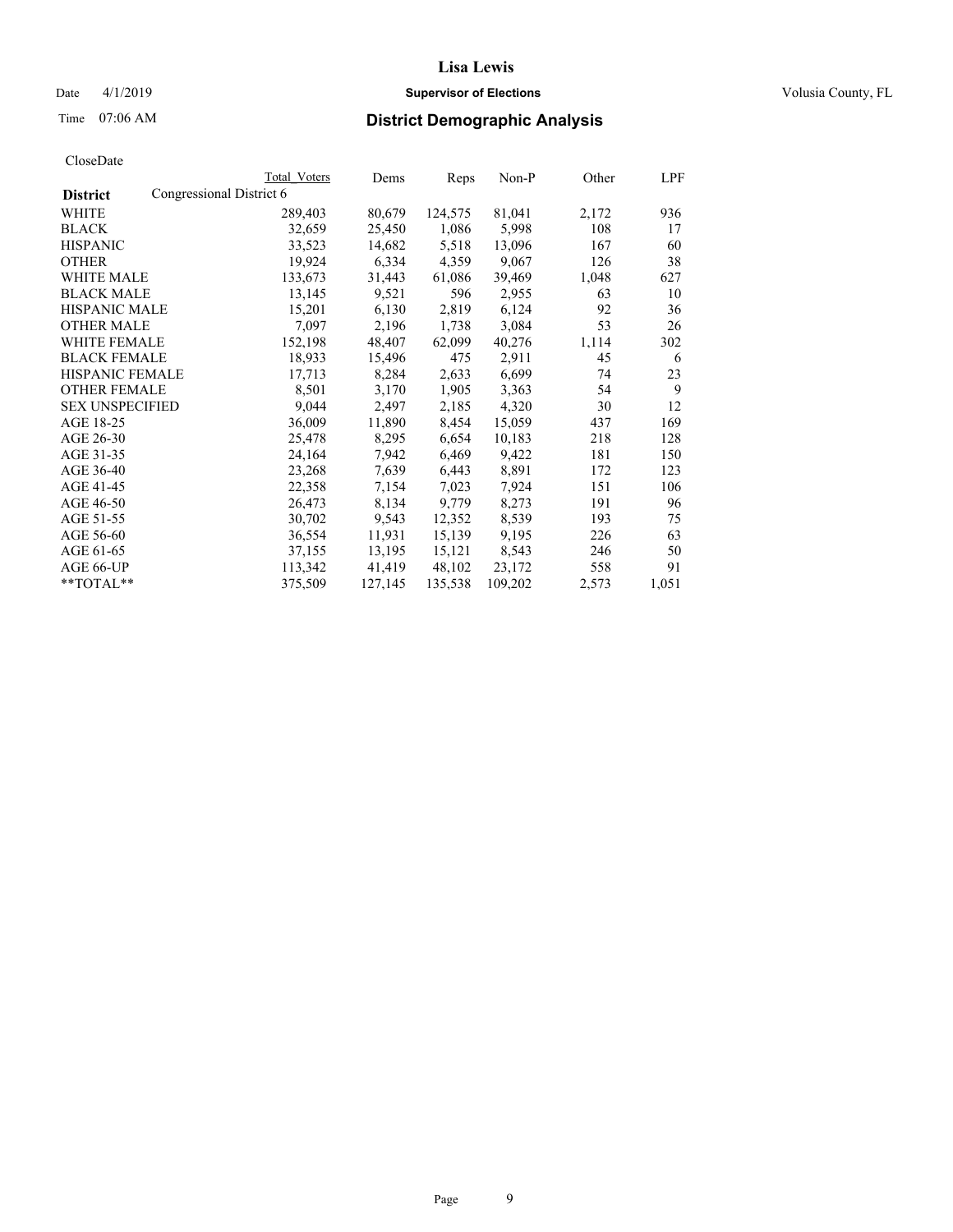## Date 4/1/2019 **Supervisor of Elections Supervisor of Elections** Volusia County, FL

# Time 07:06 AM **District Demographic Analysis**

|                        | Total Voters        | Dems   | Reps   | Non-P  | Other | LPF            |
|------------------------|---------------------|--------|--------|--------|-------|----------------|
| <b>District</b>        | Unincorporated Area |        |        |        |       |                |
| WHITE                  | 70,310              | 18,607 | 31,974 | 19,038 | 465   | 226            |
| <b>BLACK</b>           | 2,911               | 2,248  | 106    | 540    | 16    | 1              |
| <b>HISPANIC</b>        | 4,085               | 1,595  | 800    | 1,658  | 21    | 11             |
| <b>OTHER</b>           | 3,589               | 949    | 993    | 1,623  | 17    | 7              |
| <b>WHITE MALE</b>      | 33,223              | 7,427  | 16,016 | 9,409  | 230   | 141            |
| <b>BLACK MALE</b>      | 1,277               | 920    | 57     | 291    | 8     | 1              |
| <b>HISPANIC MALE</b>   | 1,834               | 651    | 398    | 768    | 9     | 8              |
| <b>OTHER MALE</b>      | 1,265               | 317    | 389    | 548    | 5     | 6              |
| <b>WHITE FEMALE</b>    | 36,249              | 11,013 | 15,597 | 9,321  | 235   | 83             |
| <b>BLACK FEMALE</b>    | 1,594               | 1,296  | 48     | 242    | 8     | $\mathbf{0}$   |
| <b>HISPANIC FEMALE</b> | 2,148               | 899    | 390    | 844    | 12    | 3              |
| <b>OTHER FEMALE</b>    | 1,470               | 486    | 417    | 557    | 9     | 1              |
| <b>SEX UNSPECIFIED</b> | 1,834               | 390    | 561    | 878    | 3     | $\overline{2}$ |
| AGE 18-25              | 6,751               | 1,659  | 2,117  | 2,864  | 77    | 34             |
| AGE 26-30              | 4,930               | 1,262  | 1,577  | 2,024  | 43    | 24             |
| AGE 31-35              | 4,700               | 1,238  | 1,501  | 1,892  | 34    | 35             |
| AGE 36-40              | 4,423               | 1,187  | 1,452  | 1,728  | 29    | 27             |
| AGE 41-45              | 4,503               | 1,145  | 1,706  | 1,606  | 26    | 20             |
| AGE 46-50              | 5,755               | 1,370  | 2,527  | 1,800  | 40    | 18             |
| AGE 51-55              | 6,993               | 1,813  | 3,235  | 1,892  | 35    | 18             |
| AGE 56-60              | 8,703               | 2,384  | 4,065  | 2,167  | 65    | 22             |
| AGE 61-65              | 8,664               | 2,756  | 3,921  | 1,921  | 52    | 14             |
| AGE 66-UP              | 25,471              | 8,585  | 11,770 | 4,965  | 118   | 33             |
| $*$ $TOTAL**$          | 80,895              | 23,399 | 33,873 | 22,859 | 519   | 245            |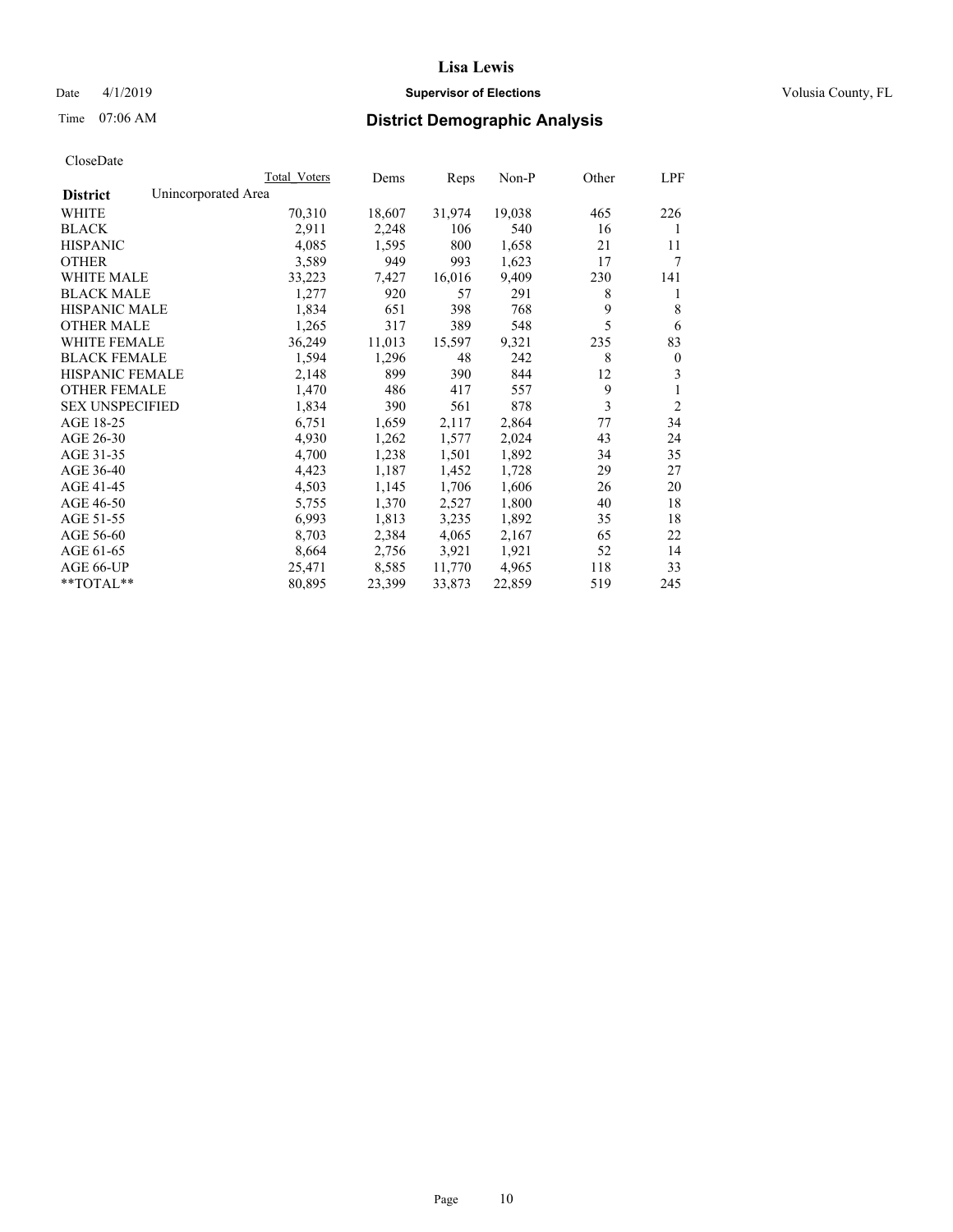## Date 4/1/2019 **Supervisor of Elections Supervisor of Elections** Volusia County, FL

# Time 07:06 AM **District Demographic Analysis**

|                        |               | Total Voters | Dems   | Reps   | Non-P  | Other | LPF            |
|------------------------|---------------|--------------|--------|--------|--------|-------|----------------|
| <b>District</b>        | Daytona Beach |              |        |        |        |       |                |
| WHITE                  |               | 24,541       | 7,397  | 9,522  | 7,286  | 241   | 95             |
| <b>BLACK</b>           |               | 13,835       | 11,191 | 335    | 2,272  | 35    | $\overline{c}$ |
| <b>HISPANIC</b>        |               | 1,966        | 885    | 314    | 749    | 16    | $\mathbf{2}$   |
| <b>OTHER</b>           |               | 3,090        | 1,131  | 472    | 1,457  | 25    | 5              |
| <b>WHITE MALE</b>      |               | 11,754       | 3,006  | 4,892  | 3,677  | 114   | 65             |
| <b>BLACK MALE</b>      |               | 5,241        | 3,968  | 186    | 1,064  | 22    | 1              |
| <b>HISPANIC MALE</b>   |               | 893          | 358    | 170    | 354    | 10    | 1              |
| <b>OTHER MALE</b>      |               | 1,053        | 391    | 193    | 458    | 10    | 1              |
| WHITE FEMALE           |               | 12,429       | 4,301  | 4,510  | 3,462  | 126   | 30             |
| <b>BLACK FEMALE</b>    |               | 8,289        | 6,993  | 145    | 1,137  | 13    | 1              |
| HISPANIC FEMALE        |               | 1,019        | 501    | 140    | 371    | 6     | 1              |
| <b>OTHER FEMALE</b>    |               | 1,250        | 524    | 192    | 519    | 13    | $\overline{c}$ |
| <b>SEX UNSPECIFIED</b> |               | 1,503        | 562    | 214    | 722    | 3     | $\overline{2}$ |
| AGE 18-25              |               | 6,810        | 3,514  | 873    | 2,330  | 73    | 20             |
| AGE 26-30              |               | 3,698        | 1,766  | 605    | 1,286  | 29    | 12             |
| AGE 31-35              |               | 3,074        | 1,488  | 516    | 1,035  | 20    | 15             |
| AGE 36-40              |               | 2,642        | 1,301  | 457    | 851    | 23    | 10             |
| AGE 41-45              |               | 2,367        | 1,118  | 479    | 753    | 9     | 8              |
| AGE 46-50              |               | 2,719        | 1,214  | 706    | 764    | 25    | 10             |
| AGE 51-55              |               | 3,285        | 1,499  | 880    | 868    | 33    | 5              |
| AGE 56-60              |               | 3,887        | 1,743  | 1,202  | 914    | 22    | 6              |
| AGE 61-65              |               | 3,939        | 1,870  | 1,205  | 833    | 23    | 8              |
| AGE 66-UP              |               | 11,011       | 5,091  | 3,720  | 2,130  | 60    | 10             |
| **TOTAL**              |               | 43,432       | 20,604 | 10,643 | 11,764 | 317   | 104            |
|                        |               |              |        |        |        |       |                |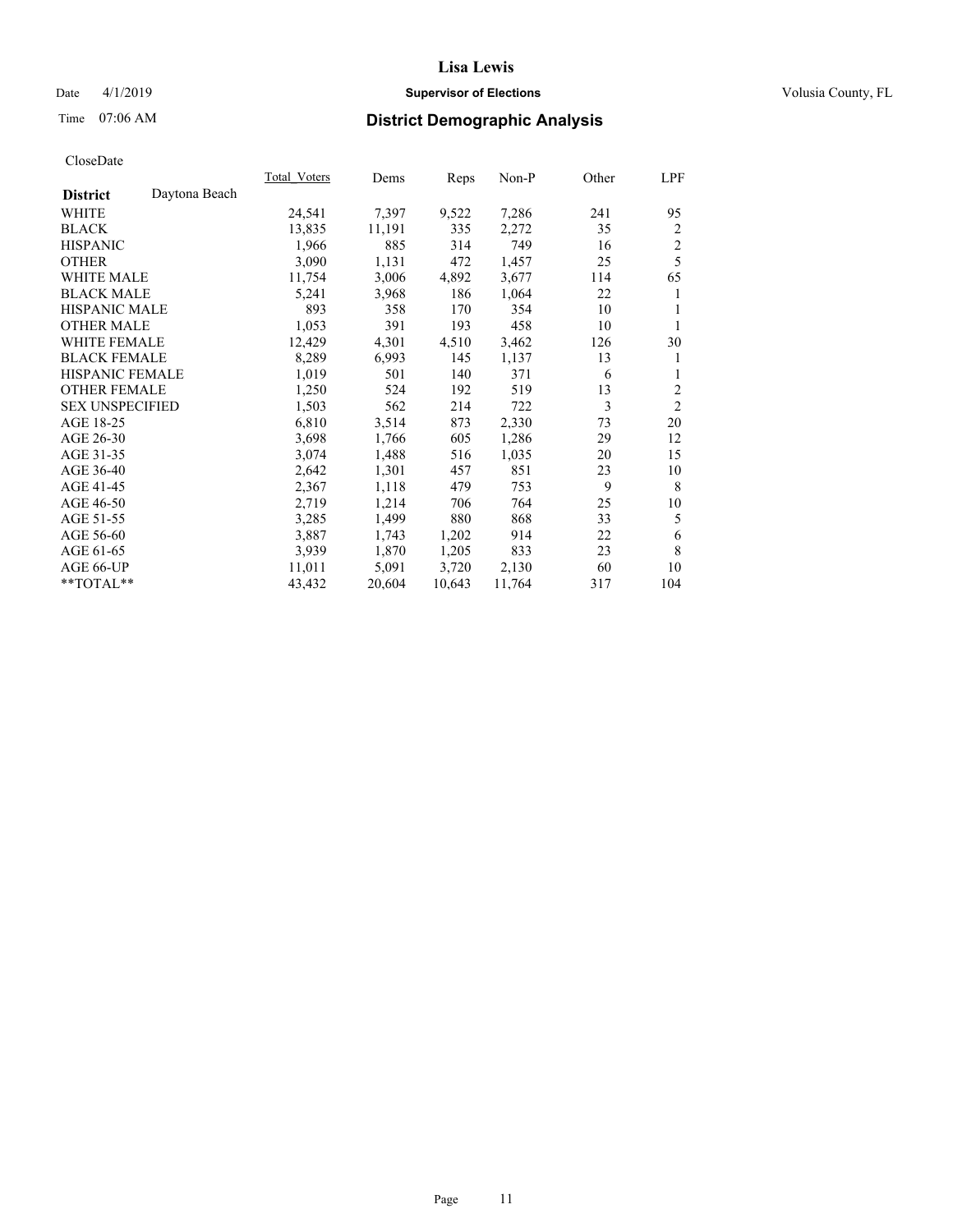## Date 4/1/2019 **Supervisor of Elections Supervisor of Elections** Volusia County, FL

# Time 07:06 AM **District Demographic Analysis**

|                        |                      | Total Voters | Dems  | Reps             | Non-P | Other          | LPF |
|------------------------|----------------------|--------------|-------|------------------|-------|----------------|-----|
| <b>District</b>        | Daytona Beach Shores |              |       |                  |       |                |     |
| WHITE                  |                      | 4,071        | 941   | 2,030            | 1,049 | 41             | 10  |
| <b>BLACK</b>           |                      | 66           | 38    | 2                | 24    |                |     |
| <b>HISPANIC</b>        |                      | 120          | 39    | 41               | 39    |                | 0   |
| <b>OTHER</b>           |                      | 268          | 76    | 85               | 105   |                |     |
| WHITE MALE             |                      | 1,917        | 384   | 970              | 533   | 23             | 7   |
| <b>BLACK MALE</b>      |                      | 28           | 14    | $\boldsymbol{0}$ | 14    | $\Omega$       | 0   |
| <b>HISPANIC MALE</b>   |                      | 53           | 11    | 20               | 21    |                | 0   |
| <b>OTHER MALE</b>      |                      | 108          | 29    | 37               | 42    | $\Omega$       | 0   |
| <b>WHITE FEMALE</b>    |                      | 2,107        | 546   | 1,039            | 502   | 17             | 3   |
| <b>BLACK FEMALE</b>    |                      | 37           | 24    | $\overline{2}$   | 9     |                |     |
| <b>HISPANIC FEMALE</b> |                      | 66           | 28    | 20               | 18    | 0              | 0   |
| <b>OTHER FEMALE</b>    |                      | 124          | 39    | 35               | 48    |                |     |
| <b>SEX UNSPECIFIED</b> |                      | 85           | 19    | 35               | 30    |                | 0   |
| AGE 18-25              |                      | 146          | 38    | 46               | 58    | 4              | 0   |
| AGE 26-30              |                      | 115          | 24    | 40               | 47    | 1              | 3   |
| AGE 31-35              |                      | 112          | 29    | 42               | 38    | 0              | 3   |
| AGE 36-40              |                      | 115          | 27    | 40               | 47    |                | 0   |
| AGE 41-45              |                      | 102          | 27    | 41               | 29    | 2              | 3   |
| AGE 46-50              |                      | 168          | 37    | 54               | 75    | $\overline{2}$ | 0   |
| AGE 51-55              |                      | 302          | 69    | 143              | 89    |                | 0   |
| AGE 56-60              |                      | 428          | 82    | 220              | 117   | 9              | 0   |
| AGE 61-65              |                      | 561          | 130   | 284              | 137   | 8              | 2   |
| AGE 66-UP              |                      | 2,476        | 631   | 1,248            | 580   | 16             |     |
| **TOTAL**              |                      | 4,525        | 1,094 | 2,158            | 1,217 | 44             | 12  |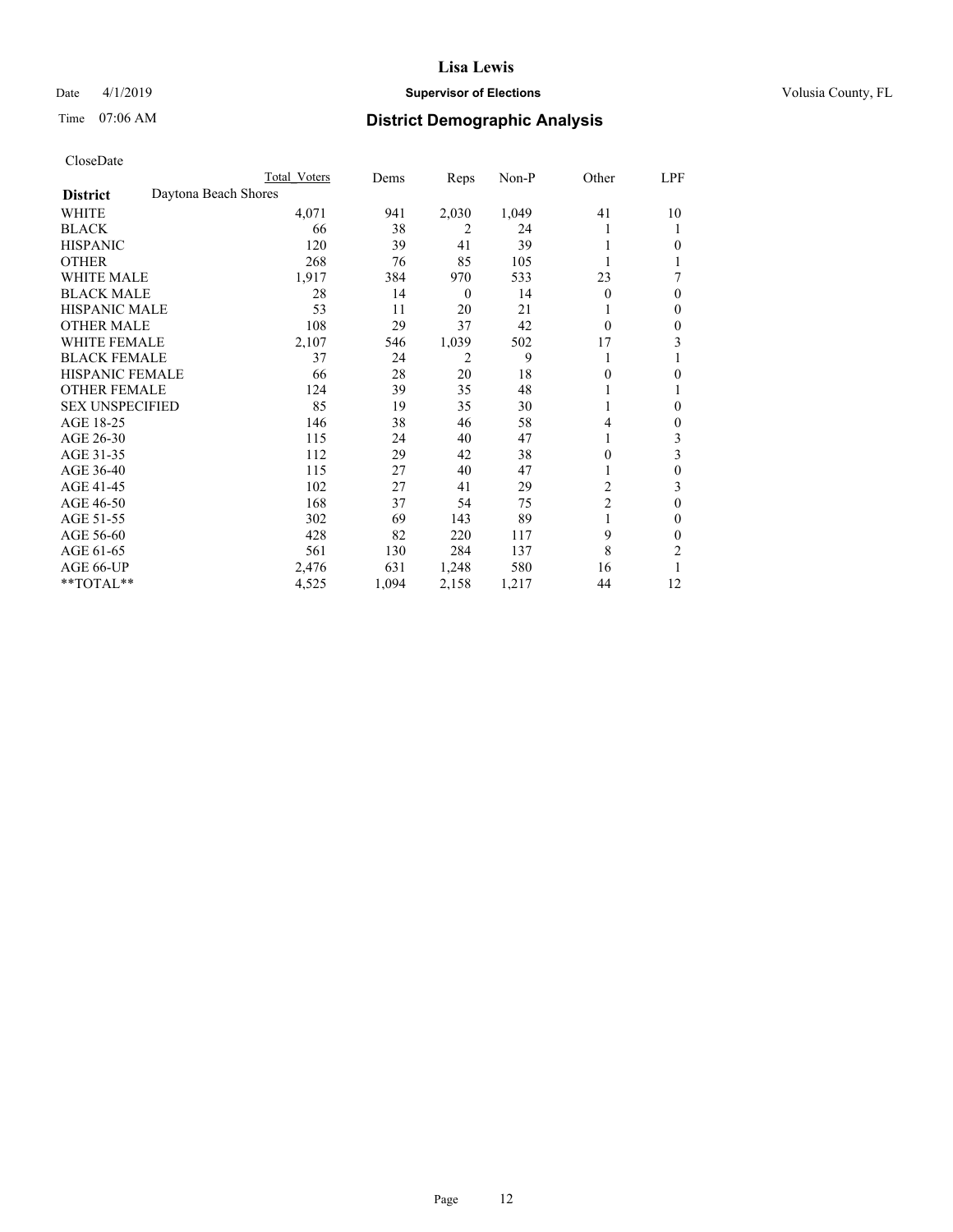## Date 4/1/2019 **Supervisor of Elections Supervisor of Elections** Volusia County, FL

# Time 07:06 AM **District Demographic Analysis**

| Total Voters | Dems  | Reps  | Non-P | Other          | LPF                      |
|--------------|-------|-------|-------|----------------|--------------------------|
|              |       |       |       |                |                          |
| 12,883       | 2,998 | 6,316 | 3,446 | 84             | 39                       |
| 638          | 476   | 28    | 133   | 1              | $\boldsymbol{0}$         |
| 1,408        | 561   | 324   | 510   | 10             | 3                        |
| 906          | 243   | 229   | 428   | 5              | 1                        |
| 6,039        | 1,165 | 3,135 | 1,675 | 36             | 28                       |
| 291          | 197   | 12    | 81    | 1              | $\mathbf{0}$             |
| 636          | 226   | 162   | 243   | 4              |                          |
| 309          | 76    | 90    | 139   | 3              |                          |
| 6,684        | 1,802 | 3,117 | 1,708 | 47             | 10                       |
| 336          | 270   | 16    | 50    | $\theta$       | $\mathbf{0}$             |
| 750          | 325   | 159   | 258   | 6              | $\overline{c}$           |
| 409          | 134   | 104   | 169   | $\overline{2}$ | $\mathbf{0}$             |
| 381          | 83    | 102   | 194   | 1              | 1                        |
| 1,281        | 310   | 383   | 562   | 18             | $\,$ 8 $\,$              |
| 948          | 232   | 351   | 353   | 9              | 3                        |
| 993          | 239   | 362   | 381   | 7              | 4                        |
| 1,061        | 256   | 372   | 422   | 3              | $\,$ 8 $\,$              |
| 1,000        | 256   | 386   | 345   | 6              | 7                        |
| 1,213        | 288   | 530   | 381   | 9              | 5                        |
| 1,399        | 351   | 675   | 360   | 9              | $\overline{\mathcal{L}}$ |
| 1,557        | 401   | 771   | 372   | 11             | 2                        |
| 1,580        | 448   | 743   | 378   | 11             | $\mathbf{0}$             |
| 4,803        | 1,497 | 2,324 | 963   | 17             | $\overline{c}$           |
| 15,835       | 4,278 | 6,897 | 4,517 | 100            | 43                       |
|              |       |       |       |                |                          |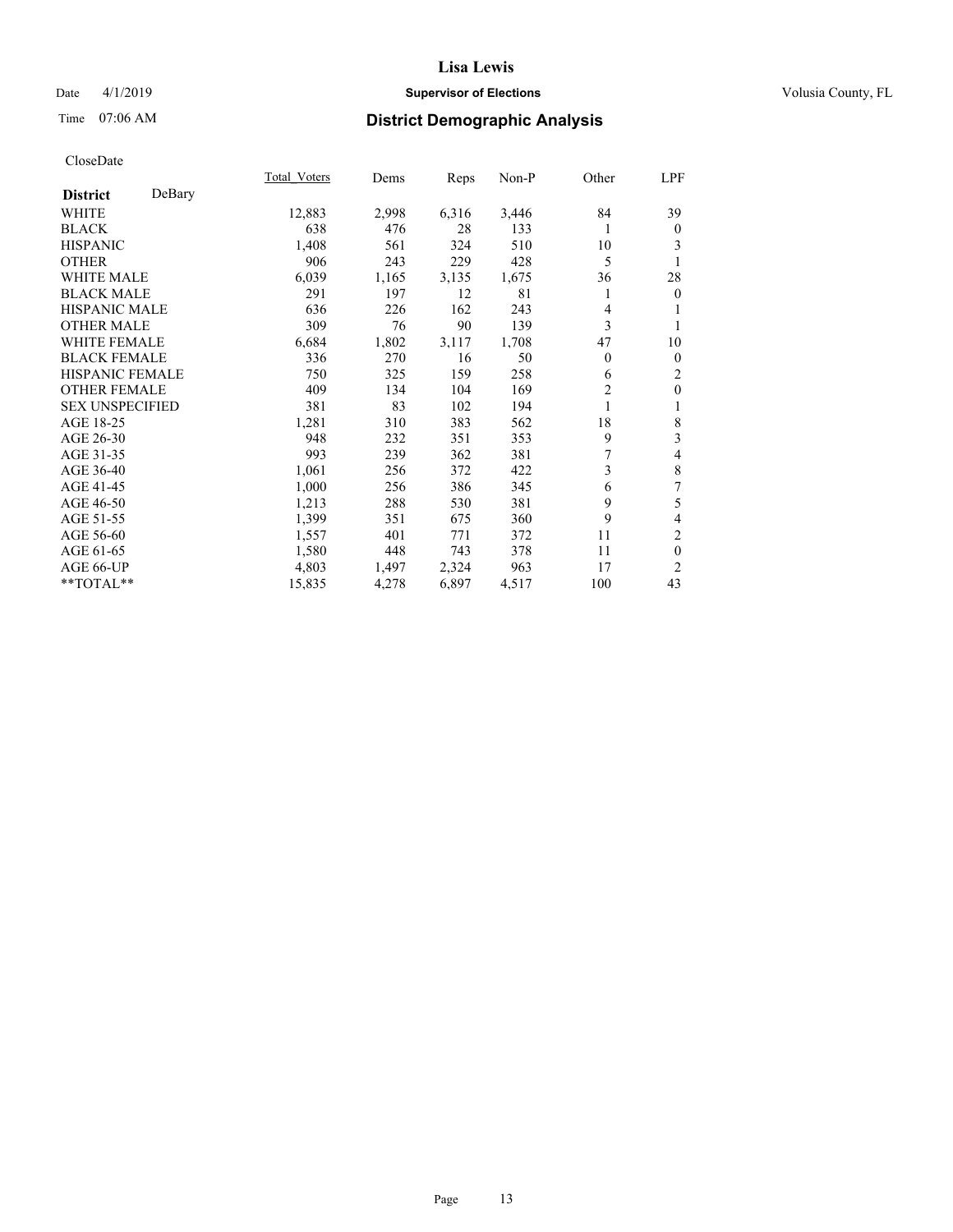## Date 4/1/2019 **Supervisor of Elections Supervisor of Elections** Volusia County, FL

## Time 07:06 AM **District Demographic Analysis**

|                        |        | Total Voters | Dems  | Reps  | $Non-P$ | Other          | LPF            |
|------------------------|--------|--------------|-------|-------|---------|----------------|----------------|
| <b>District</b>        | DeLand |              |       |       |         |                |                |
| WHITE                  |        | 15,627       | 4,679 | 6,732 | 4,025   | 120            | 71             |
| <b>BLACK</b>           |        | 2,941        | 2,312 | 90    | 526     | 10             | 3              |
| <b>HISPANIC</b>        |        | 2,162        | 940   | 379   | 822     | 15             | 6              |
| <b>OTHER</b>           |        | 1,351        | 498   | 238   | 606     | 7              | $\overline{2}$ |
| WHITE MALE             |        | 6,857        | 1,712 | 3,122 | 1,913   | 60             | 50             |
| <b>BLACK MALE</b>      |        | 1,131        | 834   | 44    | 246     | 6              | 1              |
| <b>HISPANIC MALE</b>   |        | 890          | 351   | 183   | 345     | 7              | $\overline{4}$ |
| <b>OTHER MALE</b>      |        | 493          | 188   | 99    | 202     | 4              | $\mathbf{0}$   |
| <b>WHITE FEMALE</b>    |        | 8,594        | 2,909 | 3,553 | 2,054   | 59             | 19             |
| <b>BLACK FEMALE</b>    |        | 1,760        | 1,443 | 43    | 268     | 4              | $\overline{c}$ |
| <b>HISPANIC FEMALE</b> |        | 1,242        | 576   | 193   | 464     | 7              | $\overline{2}$ |
| <b>OTHER FEMALE</b>    |        | 584          | 226   | 96    | 257     | 3              | $\overline{2}$ |
| <b>SEX UNSPECIFIED</b> |        | 530          | 190   | 106   | 230     | $\overline{2}$ | $\overline{2}$ |
| AGE 18-25              |        | 2,397        | 920   | 499   | 930     | 29             | 19             |
| AGE 26-30              |        | 1,586        | 601   | 361   | 606     | 8              | 10             |
| AGE 31-35              |        | 1,503        | 542   | 391   | 549     | 9              | 12             |
| AGE 36-40              |        | 1,577        | 590   | 438   | 527     | 12             | 10             |
| AGE 41-45              |        | 1,414        | 522   | 425   | 453     | 11             | 3              |
| AGE 46-50              |        | 1,517        | 570   | 490   | 435     | 13             | 9              |
| AGE 51-55              |        | 1,589        | 559   | 628   | 390     | 7              | 5              |
| AGE 56-60              |        | 1,695        | 667   | 653   | 362     | 9              | 4              |
| AGE 61-65              |        | 1,853        | 738   | 688   | 410     | 15             | 2              |
| AGE 66-UP              |        | 6,950        | 2,720 | 2,866 | 1,317   | 39             | $\,$ 8 $\,$    |
| **TOTAL**              |        | 22,081       | 8,429 | 7,439 | 5,979   | 152            | 82             |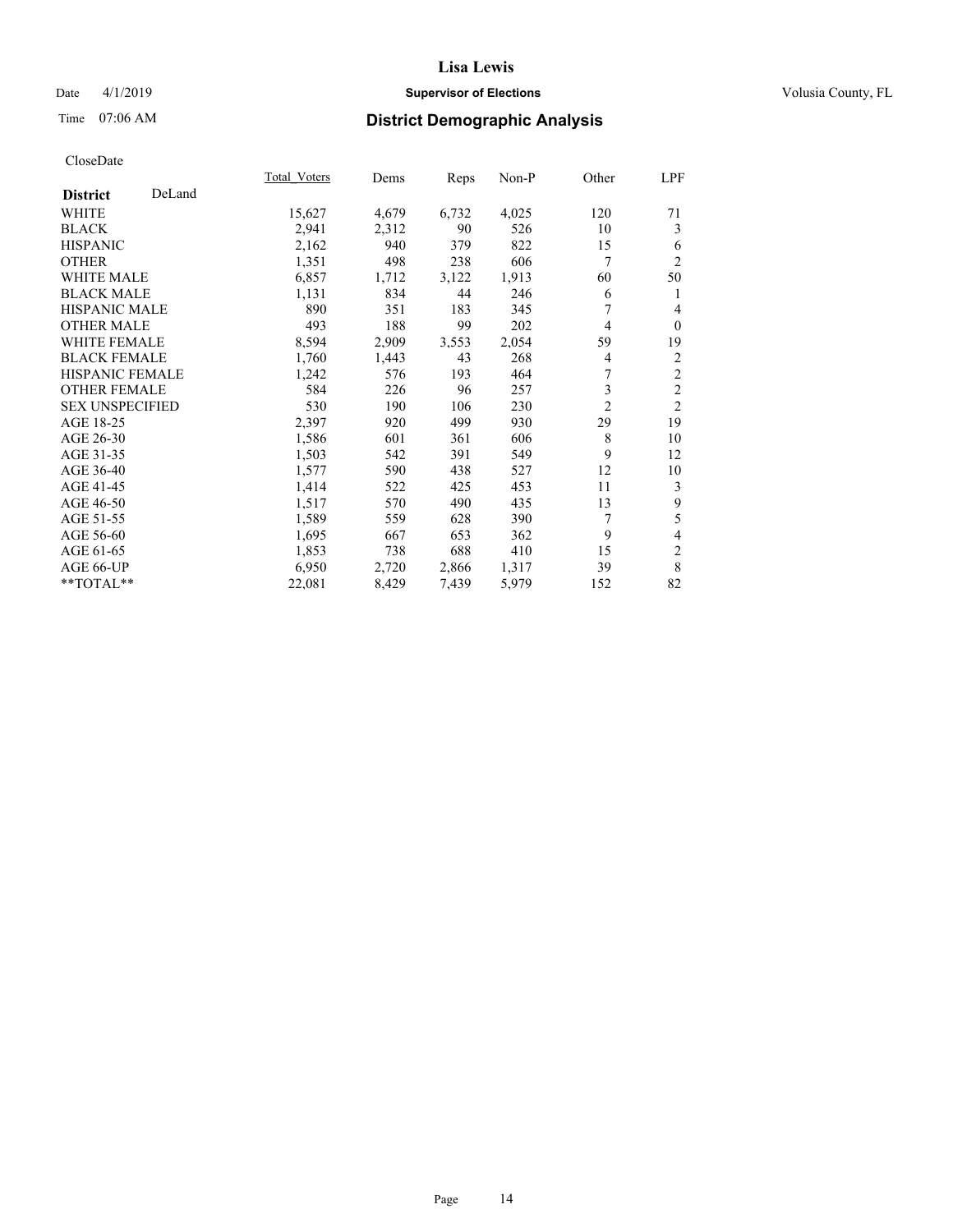## Date 4/1/2019 **Supervisor of Elections Supervisor of Elections** Volusia County, FL

# Time 07:06 AM **District Demographic Analysis**

|                        |         | <b>Total Voters</b> | Dems   | Reps   | Non-P  | Other | LPF            |
|------------------------|---------|---------------------|--------|--------|--------|-------|----------------|
| <b>District</b>        | Deltona |                     |        |        |        |       |                |
| WHITE                  |         | 33,307              | 9,170  | 13,326 | 10,483 | 206   | 122            |
| <b>BLACK</b>           |         | 6,024               | 4,447  | 267    | 1,287  | 21    | $\overline{2}$ |
| <b>HISPANIC</b>        |         | 18,227              | 8,486  | 2,498  | 7,162  | 56    | 25             |
| <b>OTHER</b>           |         | 3,854               | 1,307  | 711    | 1,806  | 24    | 6              |
| WHITE MALE             |         | 15,357              | 3,645  | 6,469  | 5,063  | 98    | 82             |
| <b>BLACK MALE</b>      |         | 2,634               | 1,800  | 165    | 654    | 13    | $\overline{2}$ |
| <b>HISPANIC MALE</b>   |         | 8,435               | 3,642  | 1,301  | 3,446  | 31    | 15             |
| <b>OTHER MALE</b>      |         | 1,345               | 446    | 281    | 605    | 8     | 5              |
| WHITE FEMALE           |         | 17,483              | 5,410  | 6,678  | 5,250  | 106   | 39             |
| <b>BLACK FEMALE</b>    |         | 3,302               | 2,584  | 98     | 612    | 8     | $\theta$       |
| HISPANIC FEMALE        |         | 9,502               | 4,707  | 1,172  | 3,589  | 25    | 9              |
| <b>OTHER FEMALE</b>    |         | 1,687               | 673    | 317    | 687    | 9     | 1              |
| <b>SEX UNSPECIFIED</b> |         | 1,666               | 502    | 321    | 832    | 9     | $\overline{2}$ |
| AGE 18-25              |         | 6,794               | 2,200  | 1,190  | 3,326  | 56    | 22             |
| AGE 26-30              |         | 5,261               | 1,775  | 1,106  | 2,322  | 30    | 28             |
| AGE 31-35              |         | 5,156               | 1,771  | 1,126  | 2,201  | 34    | 24             |
| AGE 36-40              |         | 4,961               | 1,796  | 1,071  | 2,041  | 33    | 20             |
| AGE 41-45              |         | 4,831               | 1,813  | 1,127  | 1,857  | 23    | 11             |
| AGE 46-50              |         | 5,137               | 1,851  | 1,515  | 1,725  | 31    | 15             |
| AGE 51-55              |         | 5,522               | 2,038  | 1,759  | 1,693  | 18    | 14             |
| AGE 56-60              |         | 5,809               | 2,213  | 1,996  | 1,577  | 16    | 7              |
| AGE 61-65              |         | 5,282               | 2,156  | 1,745  | 1,345  | 27    | 9              |
| AGE 66-UP              |         | 12,658              | 5,797  | 4,167  | 2,650  | 39    | 5              |
| $*$ $TOTAL**$          |         | 61,412              | 23,410 | 16,802 | 20,738 | 307   | 155            |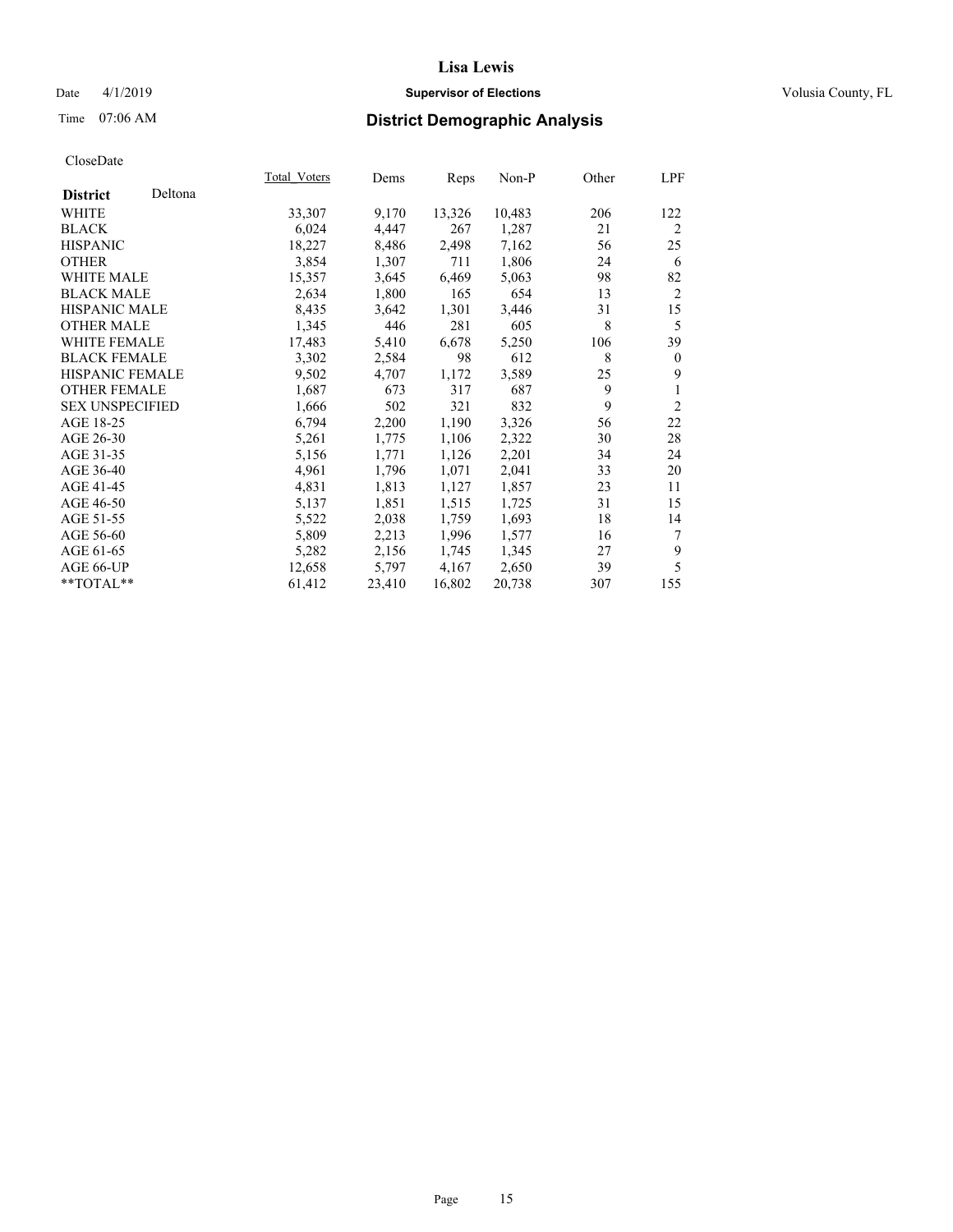## Date 4/1/2019 **Supervisor of Elections Supervisor of Elections** Volusia County, FL

## Time 07:06 AM **District Demographic Analysis**

|                        |           | Total Voters | Dems  | Reps  | Non-P | Other          | LPF            |
|------------------------|-----------|--------------|-------|-------|-------|----------------|----------------|
| <b>District</b>        | Edgewater |              |       |       |       |                |                |
| WHITE                  |           | 15,212       | 4,445 | 6,024 | 4,586 | 112            | 45             |
| <b>BLACK</b>           |           | 364          | 269   | 18    | 74    | 3              | $\mathbf{0}$   |
| <b>HISPANIC</b>        |           | 318          | 119   | 72    | 121   | 6              | $\theta$       |
| <b>OTHER</b>           |           | 544          | 162   | 126   | 253   | 3              | $\theta$       |
| WHITE MALE             |           | 6,897        | 1,684 | 2,975 | 2,160 | 50             | 28             |
| <b>BLACK MALE</b>      |           | 171          | 115   | 11    | 43    | 2              | $\overline{0}$ |
| <b>HISPANIC MALE</b>   |           | 140          | 42    | 33    | 62    | 3              | $\theta$       |
| <b>OTHER MALE</b>      |           | 188          | 57    | 49    | 81    | 1              | $\overline{0}$ |
| <b>WHITE FEMALE</b>    |           | 8,153        | 2,726 | 2,982 | 2,366 | 62             | 17             |
| <b>BLACK FEMALE</b>    |           | 187          | 149   | 7     | 30    | 1              | $\theta$       |
| <b>HISPANIC FEMALE</b> |           | 172          | 73    | 38    | 58    | 3              | $\theta$       |
| <b>OTHER FEMALE</b>    |           | 218          | 74    | 60    | 82    | $\overline{2}$ | $\mathbf{0}$   |
| <b>SEX UNSPECIFIED</b> |           | 312          | 75    | 85    | 152   | $\theta$       | $\mathbf{0}$   |
| AGE 18-25              |           | 1,191        | 292   | 345   | 530   | 16             | 8              |
| AGE 26-30              |           | 987          | 261   | 280   | 430   | 13             | 3              |
| AGE 31-35              |           | 959          | 267   | 284   | 392   | 6              | 10             |
| AGE 36-40              |           | 928          | 242   | 285   | 389   | 6              | 6              |
| AGE 41-45              |           | 965          | 251   | 340   | 362   | 6              | 6              |
| AGE 46-50              |           | 1,118        | 295   | 429   | 379   | 11             | 4              |
| AGE 51-55              |           | 1,249        | 356   | 509   | 366   | 15             | 3              |
| AGE 56-60              |           | 1,649        | 493   | 703   | 443   | 9              |                |
| AGE 61-65              |           | 1,744        | 560   | 705   | 465   | 13             | 1              |
| AGE 66-UP              |           | 5,648        | 1,978 | 2,360 | 1,278 | 29             | 3              |
| **TOTAL**              |           | 16,438       | 4,995 | 6,240 | 5,034 | 124            | 45             |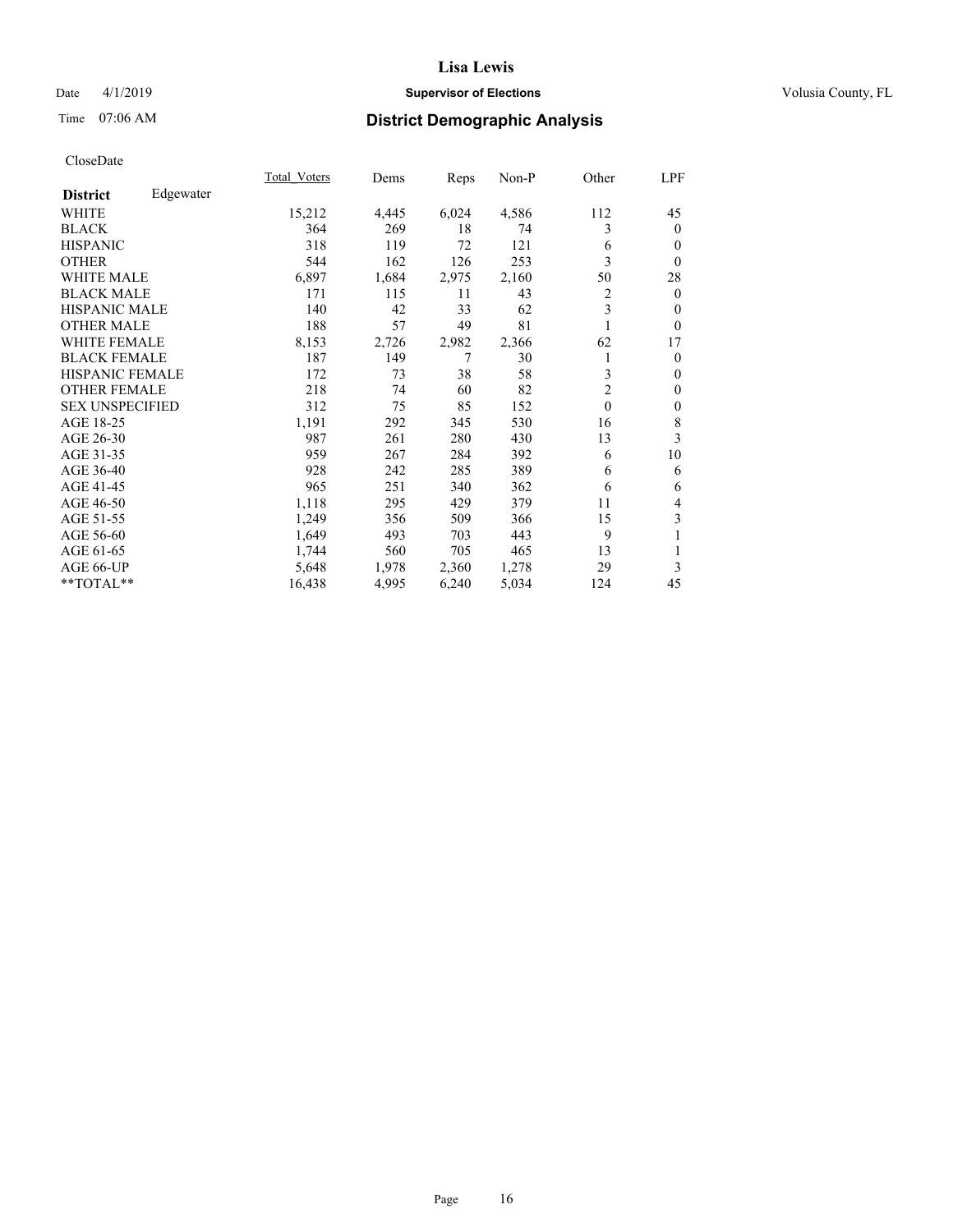## Date 4/1/2019 **Supervisor of Elections Supervisor of Elections** Volusia County, FL

# Time 07:06 AM **District Demographic Analysis**

|                        |                   | <b>Total Voters</b> | Dems  | Reps  | Non-P | Other          | LPF              |
|------------------------|-------------------|---------------------|-------|-------|-------|----------------|------------------|
| <b>District</b>        | <b>Holly Hill</b> |                     |       |       |       |                |                  |
| WHITE                  |                   | 6,146               | 1,998 | 2,178 | 1,903 | 40             | 27               |
| <b>BLACK</b>           |                   | 1,050               | 773   | 35    | 237   | 3              | $\overline{2}$   |
| <b>HISPANIC</b>        |                   | 307                 | 139   | 45    | 118   | 4              | 1                |
| <b>OTHER</b>           |                   | 398                 | 146   | 69    | 181   | $\overline{c}$ | $\theta$         |
| <b>WHITE MALE</b>      |                   | 2,835               | 777   | 1,081 | 938   | 20             | 19               |
| <b>BLACK MALE</b>      |                   | 391                 | 254   | 18    | 116   | $\overline{c}$ | 1                |
| HISPANIC MALE          |                   | 160                 | 70    | 22    | 63    | 4              | 1                |
| <b>OTHER MALE</b>      |                   | 141                 | 50    | 29    | 62    | $\theta$       | $\boldsymbol{0}$ |
| <b>WHITE FEMALE</b>    |                   | 3,240               | 1,201 | 1,075 | 936   | 20             | 8                |
| <b>BLACK FEMALE</b>    |                   | 644                 | 508   | 17    | 117   |                | 1                |
| <b>HISPANIC FEMALE</b> |                   | 143                 | 68    | 22    | 53    | $\mathbf{0}$   | $\mathbf{0}$     |
| <b>OTHER FEMALE</b>    |                   | 161                 | 76    | 30    | 55    | $\mathbf{0}$   | $\mathbf{0}$     |
| <b>SEX UNSPECIFIED</b> |                   | 186                 | 52    | 33    | 99    | 2              | $\boldsymbol{0}$ |
| AGE 18-25              |                   | 719                 | 249   | 137   | 322   | 4              | 7                |
| AGE 26-30              |                   | 620                 | 240   | 137   | 239   | 3              | 1                |
| AGE 31-35              |                   | 547                 | 212   | 107   | 221   | 4              | 3                |
| AGE 36-40              |                   | 492                 | 188   | 99    | 195   | 6              | $\overline{4}$   |
| AGE 41-45              |                   | 448                 | 179   | 106   | 160   | 3              | $\boldsymbol{0}$ |
| AGE 46-50              |                   | 563                 | 201   | 158   | 198   | 3              | 3                |
| AGE 51-55              |                   | 698                 | 248   | 228   | 213   | 4              | 5                |
| AGE 56-60              |                   | 816                 | 319   | 259   | 230   | 4              | 4                |
| AGE 61-65              |                   | 783                 | 296   | 276   | 201   | 8              | $\overline{2}$   |
| AGE 66-UP              |                   | 2,215               | 924   | 820   | 460   | 10             | 1                |
| **TOTAL**              |                   | 7,901               | 3,056 | 2,327 | 2,439 | 49             | 30               |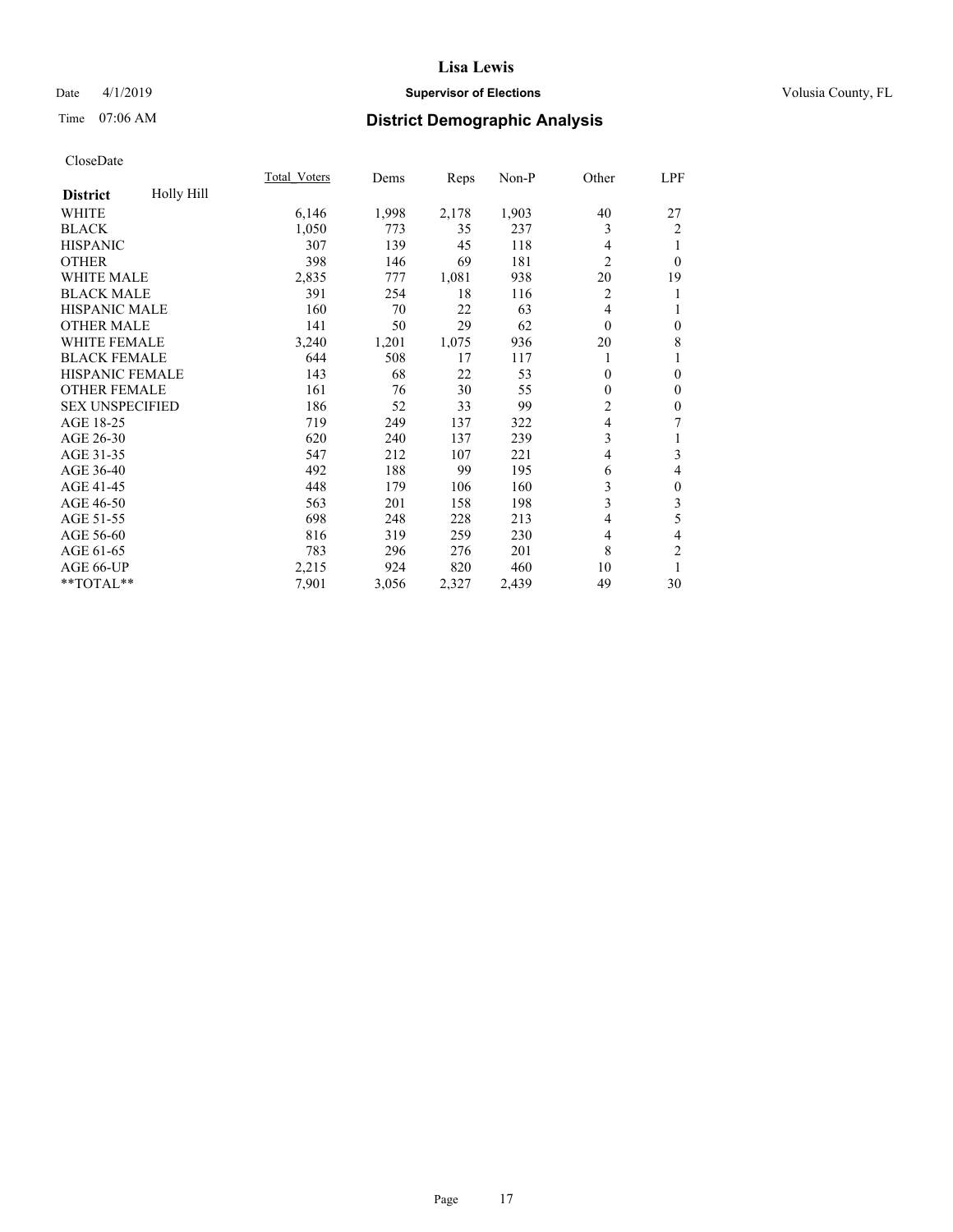## Date 4/1/2019 **Supervisor of Elections Supervisor of Elections** Volusia County, FL

## Time 07:06 AM **District Demographic Analysis**

|                        |            | Total Voters | Dems | Reps | Non-P | Other    | LPF            |
|------------------------|------------|--------------|------|------|-------|----------|----------------|
| <b>District</b>        | Lake Helen |              |      |      |       |          |                |
| WHITE                  |            | 1,832        | 524  | 772  | 520   | 12       | 4              |
| <b>BLACK</b>           |            | 166          | 141  | 5    | 20    | $\theta$ | $\Omega$       |
| <b>HISPANIC</b>        |            | 74           | 28   | 20   | 24    |          |                |
| <b>OTHER</b>           |            | 71           | 25   | 17   | 28    | $\Omega$ |                |
| WHITE MALE             |            | 823          | 200  | 375  | 242   | 2        | 4              |
| <b>BLACK MALE</b>      |            | 72           | 62   | 3    | 7     | $\theta$ | 0              |
| <b>HISPANIC MALE</b>   |            | 31           | 14   | 8    | 8     | $\Omega$ |                |
| <b>OTHER MALE</b>      |            | 21           | 11   | 4    | 5     | $\theta$ |                |
| <b>WHITE FEMALE</b>    |            | 990          | 322  | 388  | 270   | 10       | 0              |
| <b>BLACK FEMALE</b>    |            | 92           | 78   | 2    | 12    | $\theta$ | 0              |
| <b>HISPANIC FEMALE</b> |            | 41           | 13   | 12   | 15    |          | 0              |
| <b>OTHER FEMALE</b>    |            | 34           | 13   | 5    | 16    | 0        | 0              |
| <b>SEX UNSPECIFIED</b> |            | 39           | 5    | 17   | 17    | $\Omega$ | 0              |
| AGE 18-25              |            | 194          | 45   | 62   | 82    | 4        |                |
| AGE 26-30              |            | 126          | 28   | 45   | 52    | 0        |                |
| AGE 31-35              |            | 140          | 41   | 44   | 54    |          | 0              |
| AGE 36-40              |            | 137          | 40   | 36   | 61    | $\Omega$ | 0              |
| AGE 41-45              |            | 127          | 28   | 43   | 53    |          | 2              |
| AGE 46-50              |            | 163          | 52   | 60   | 48    |          | $\overline{c}$ |
| AGE 51-55              |            | 177          | 48   | 82   | 45    | 2        | $\theta$       |
| AGE 56-60              |            | 240          | 82   | 105  | 50    | 3        | $\Omega$       |
| AGE 61-65              |            | 215          | 77   | 94   | 44    | $\theta$ | $\mathbf{0}$   |
| AGE 66-UP              |            | 623          | 276  | 243  | 103   |          | 0              |
| **TOTAL**              |            | 2,143        | 718  | 814  | 592   | 13       | 6              |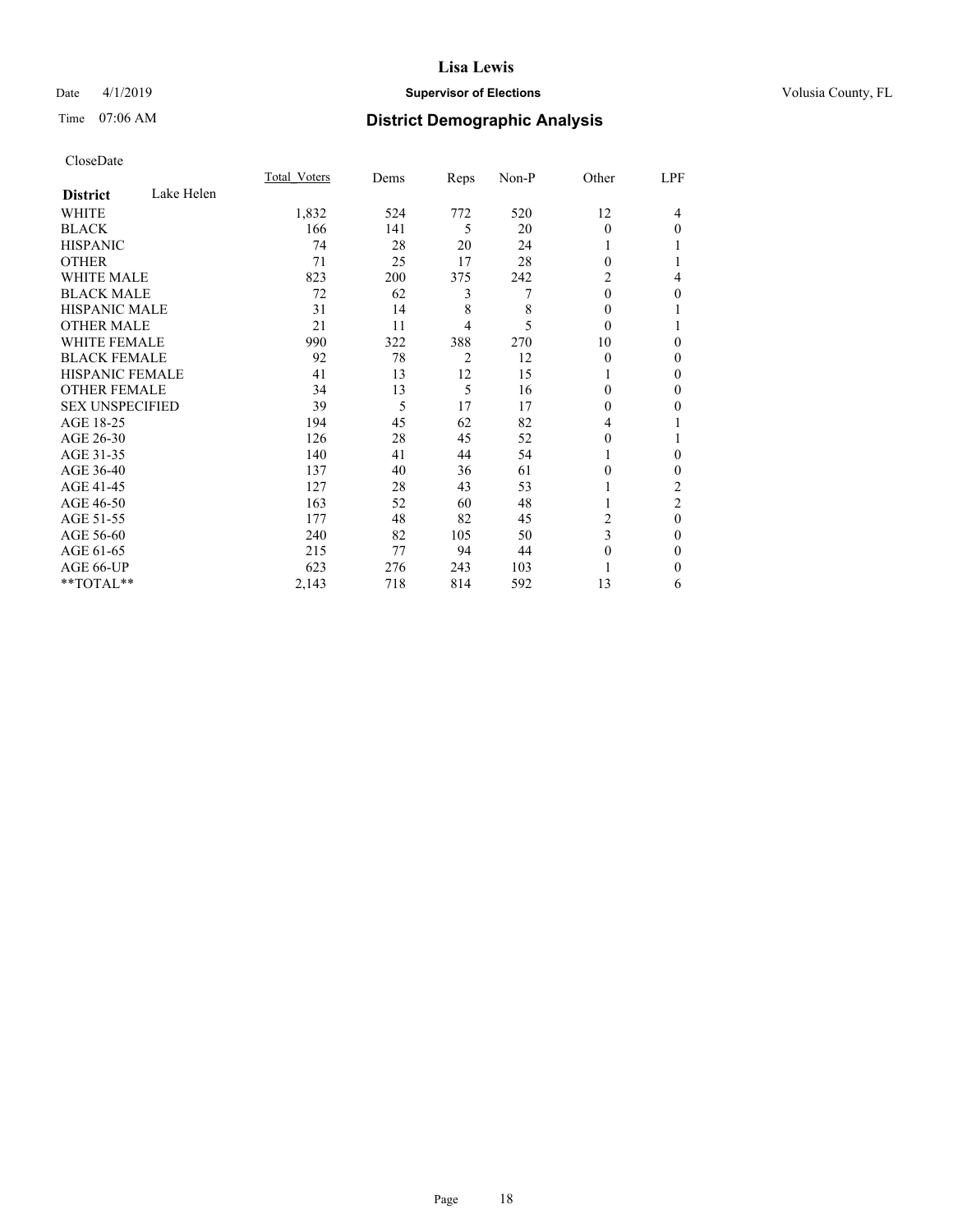## Date 4/1/2019 **Supervisor of Elections Supervisor of Elections** Volusia County, FL

# Time 07:06 AM **District Demographic Analysis**

|                        |                  | Total Voters | Dems  | Reps  | $Non-P$ | Other          | LPF            |
|------------------------|------------------|--------------|-------|-------|---------|----------------|----------------|
| <b>District</b>        | New Smyrna Beach |              |       |       |         |                |                |
| WHITE                  |                  | 20,142       | 5,579 | 9,056 | 5,246   | 210            | 51             |
| <b>BLACK</b>           |                  | 743          | 605   | 21    | 113     | 2              | 2              |
| <b>HISPANIC</b>        |                  | 377          | 123   | 128   | 123     | 3              | $\theta$       |
| <b>OTHER</b>           |                  | 754          | 213   | 203   | 330     | 4              | 4              |
| <b>WHITE MALE</b>      |                  | 9,192        | 2,142 | 4,354 | 2,564   | 97             | 35             |
| <b>BLACK MALE</b>      |                  | 305          | 230   | 8     | 63      | 2              | $\overline{2}$ |
| <b>HISPANIC MALE</b>   |                  | 179          | 57    | 61    | 59      | $\overline{2}$ | $\overline{0}$ |
| <b>OTHER MALE</b>      |                  | 276          | 73    | 85    | 113     | $\overline{c}$ | 3              |
| <b>WHITE FEMALE</b>    |                  | 10,763       | 3,385 | 4,620 | 2,629   | 113            | 16             |
| <b>BLACK FEMALE</b>    |                  | 428          | 366   | 12    | 50      | 0              | $\mathbf{0}$   |
| <b>HISPANIC FEMALE</b> |                  | 190          | 65    | 64    | 60      | 1              | $\mathbf{0}$   |
| <b>OTHER FEMALE</b>    |                  | 318          | 109   | 92    | 115     |                | 1              |
| <b>SEX UNSPECIFIED</b> |                  | 365          | 93    | 112   | 159     | 1              | $\theta$       |
| AGE 18-25              |                  | 1,305        | 354   | 395   | 526     | 24             | 6              |
| AGE 26-30              |                  | 969          | 252   | 297   | 396     | 13             | 11             |
| AGE 31-35              |                  | 1,060        | 313   | 323   | 403     | 16             | 5              |
| AGE 36-40              |                  | 1,098        | 322   | 333   | 422     | 13             | 8              |
| AGE 41-45              |                  | 1,017        | 269   | 383   | 349     | 11             | 5              |
| AGE 46-50              |                  | 1,306        | 353   | 542   | 392     | 14             | 5              |
| AGE 51-55              |                  | 1,616        | 384   | 786   | 426     | 18             | $\overline{c}$ |
| AGE 56-60              |                  | 2,297        | 623   | 1,103 | 546     | 20             | 5              |
| AGE 61-65              |                  | 2,585        | 825   | 1,135 | 588     | 31             | 6              |
| AGE 66-UP              |                  | 8,763        | 2,825 | 4,111 | 1,764   | 59             | $\overline{4}$ |
| **TOTAL**              |                  | 22,016       | 6,520 | 9,408 | 5,812   | 219            | 57             |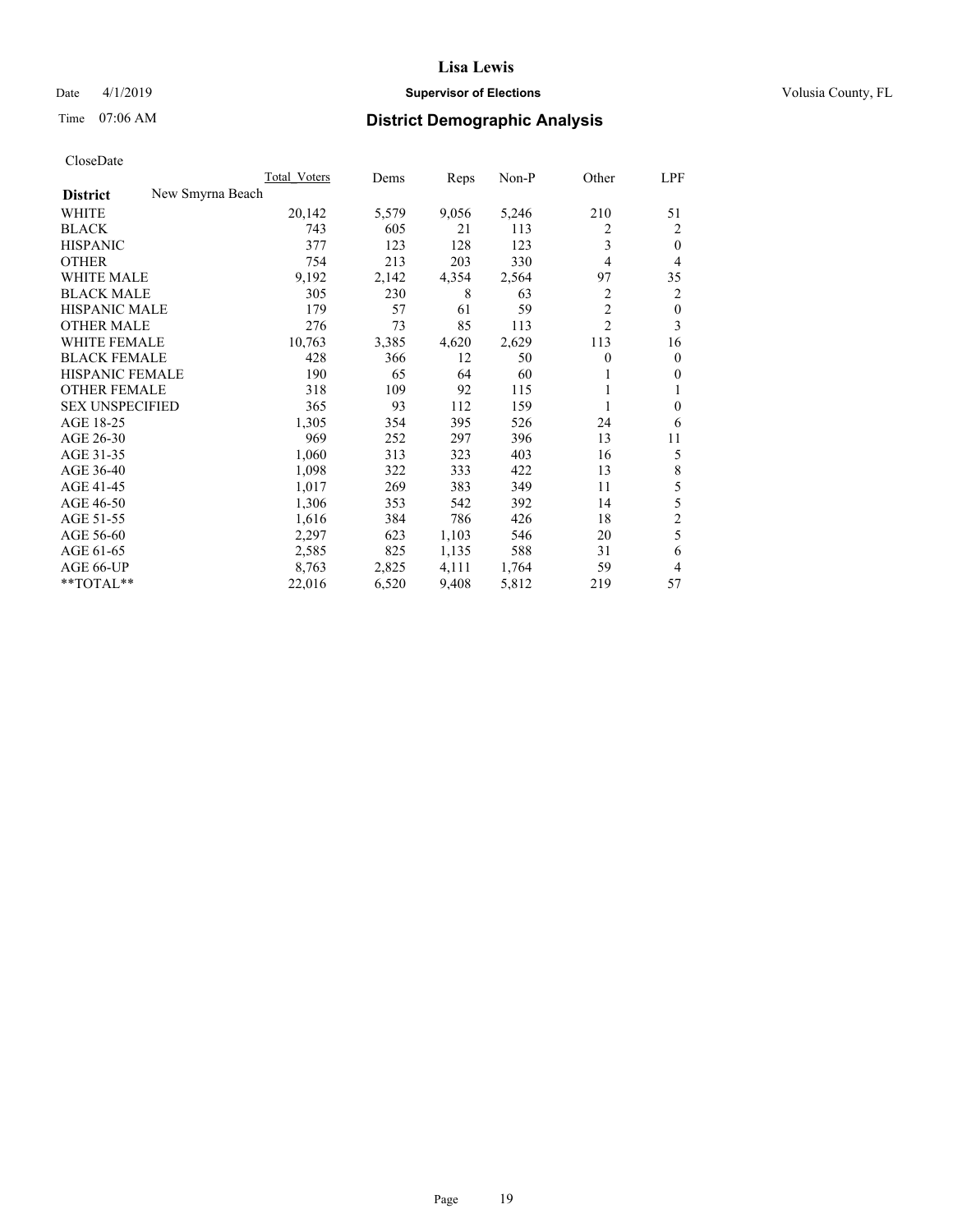## Date 4/1/2019 **Supervisor of Elections Supervisor of Elections** Volusia County, FL

## Time 07:06 AM **District Demographic Analysis**

|                        |          | Total Voters | Dems           | Reps           | Non-P | Other    | LPF            |
|------------------------|----------|--------------|----------------|----------------|-------|----------|----------------|
| <b>District</b>        | Oak Hill |              |                |                |       |          |                |
| WHITE                  |          | 1,310        | 331            | 600            | 365   | 12       | 2              |
| <b>BLACK</b>           |          | 148          | 126            | 3              | 19    | $\Omega$ | $\theta$       |
| <b>HISPANIC</b>        |          | 13           | 6              | $\overline{2}$ | 5     | 0        | 0              |
| <b>OTHER</b>           |          | 39           | 11             | 14             | 14    | 0        | 0              |
| WHITE MALE             |          | 660          | 146            | 316            | 192   | 5        |                |
| <b>BLACK MALE</b>      |          | 65           | 51             | 1              | 13    | 0        | 0              |
| <b>HISPANIC MALE</b>   |          | 4            |                | 1              | 2     | 0        | 0              |
| <b>OTHER MALE</b>      |          | 14           | $\overline{c}$ | 8              | 4     | $\Omega$ | 0              |
| WHITE FEMALE           |          | 633          | 183            | 274            | 168   |          |                |
| <b>BLACK FEMALE</b>    |          | 83           | 75             | 2              | 6     | 0        | 0              |
| <b>HISPANIC FEMALE</b> |          | 9            | 5              | 1              | 3     | 0        | 0              |
| <b>OTHER FEMALE</b>    |          | 16           | 8              | 5              | 3     | $\Omega$ | 0              |
| <b>SEX UNSPECIFIED</b> |          | 26           | 3              | 11             | 12    | 0        | 0              |
| AGE 18-25              |          | 88           | 25             | 21             | 39    | 3        | 0              |
| AGE 26-30              |          | 76           | 27             | 22             | 25    | 2        | 0              |
| AGE 31-35              |          | 56           | 17             | 18             | 21    | $\theta$ | 0              |
| AGE 36-40              |          | 73           | 30             | 25             | 18    | 0        | 0              |
| AGE 41-45              |          | 71           | 22             | 17             | 32    | 0        | 0              |
| AGE 46-50              |          | 80           | 27             | 31             | 22    | 0        | 0              |
| AGE 51-55              |          | 120          | 36             | 51             | 32    |          | 0              |
| AGE 56-60              |          | 183          | 60             | 80             | 41    | 2        | 0              |
| AGE 61-65              |          | 188          | 60             | 86             | 40    | $\theta$ | 2              |
| AGE 66-UP              |          | 575          | 170            | 268            | 133   | 4        | 0              |
| **TOTAL**              |          | 1,510        | 474            | 619            | 403   | 12       | $\overline{c}$ |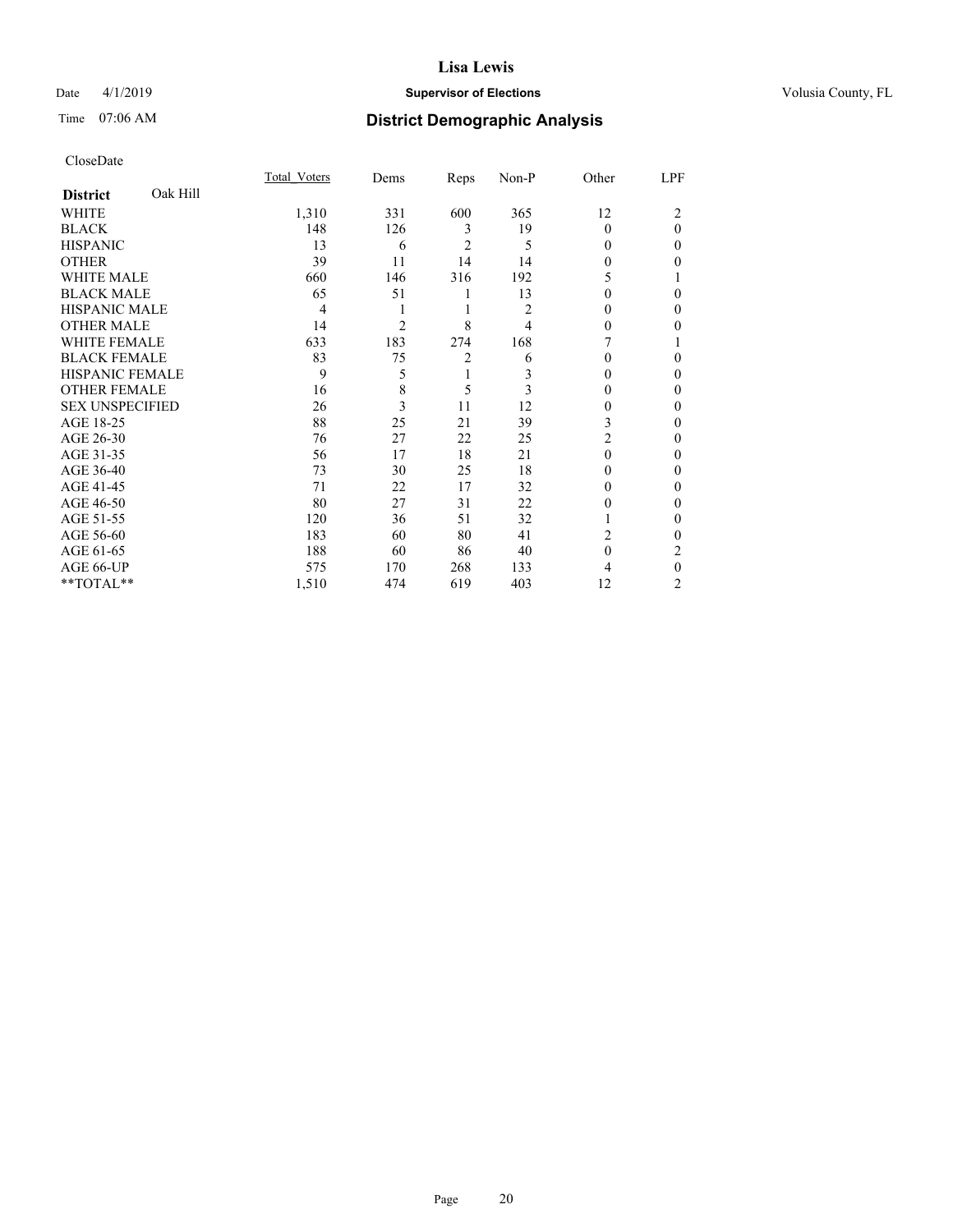## Date 4/1/2019 **Supervisor of Elections Supervisor of Elections** Volusia County, FL

# Time 07:06 AM **District Demographic Analysis**

|                                | Total Voters | Dems  | Reps  | Non-P | Other        | LPF              |
|--------------------------------|--------------|-------|-------|-------|--------------|------------------|
| Orange City<br><b>District</b> |              |       |       |       |              |                  |
| WHITE                          | 5,883        | 1,659 | 2,578 | 1,593 | 36           | 17               |
| <b>BLACK</b>                   | 492          | 378   | 21    | 92    |              | $\mathbf{0}$     |
| <b>HISPANIC</b>                | 1,306        | 575   | 194   | 528   | 9            | $\mathbf{0}$     |
| <b>OTHER</b>                   | 384          | 128   | 80    | 174   |              | 1                |
| WHITE MALE                     | 2,524        | 571   | 1,170 | 751   | 20           | 12               |
| <b>BLACK MALE</b>              | 174          | 120   | 10    | 44    | $\theta$     | $\mathbf{0}$     |
| <b>HISPANIC MALE</b>           | 531          | 214   | 104   | 207   | 6            | $\mathbf{0}$     |
| <b>OTHER MALE</b>              | 134          | 43    | 32    | 58    | $\mathbf{0}$ | 1                |
| <b>WHITE FEMALE</b>            | 3,304        | 1,079 | 1,383 | 821   | 16           | 5                |
| <b>BLACK FEMALE</b>            | 310          | 253   | 11    | 45    |              | $\mathbf{0}$     |
| <b>HISPANIC FEMALE</b>         | 753          | 353   | 89    | 308   | 3            | $\mathbf{0}$     |
| <b>OTHER FEMALE</b>            | 178          | 74    | 38    | 65    |              | $\mathbf{0}$     |
| <b>SEX UNSPECIFIED</b>         | 156          | 33    | 35    | 88    | $\theta$     | $\boldsymbol{0}$ |
| AGE 18-25                      | 705          | 223   | 165   | 310   | 4            | 3                |
| AGE 26-30                      | 482          | 158   | 121   | 194   | 5            | 4                |
| AGE 31-35                      | 470          | 164   | 118   | 184   | 3            | 1                |
| AGE 36-40                      | 502          | 172   | 142   | 181   | 4            | 3                |
| AGE 41-45                      | 469          | 158   | 129   | 175   | 5            | 2                |
| AGE 46-50                      | 561          | 181   | 194   | 180   | 5            | 1                |
| AGE 51-55                      | 551          | 157   | 206   | 186   | 2            | $\mathbf{0}$     |
| AGE 56-60                      | 652          | 218   | 243   | 186   | 4            | 1                |
| AGE 61-65                      | 680          | 240   | 263   | 172   | 4            | 1                |
| AGE 66-UP                      | 2,991        | 1,067 | 1,292 | 619   | 11           | $\overline{2}$   |
| **TOTAL**                      | 8,065        | 2,740 | 2,873 | 2,387 | 47           | 18               |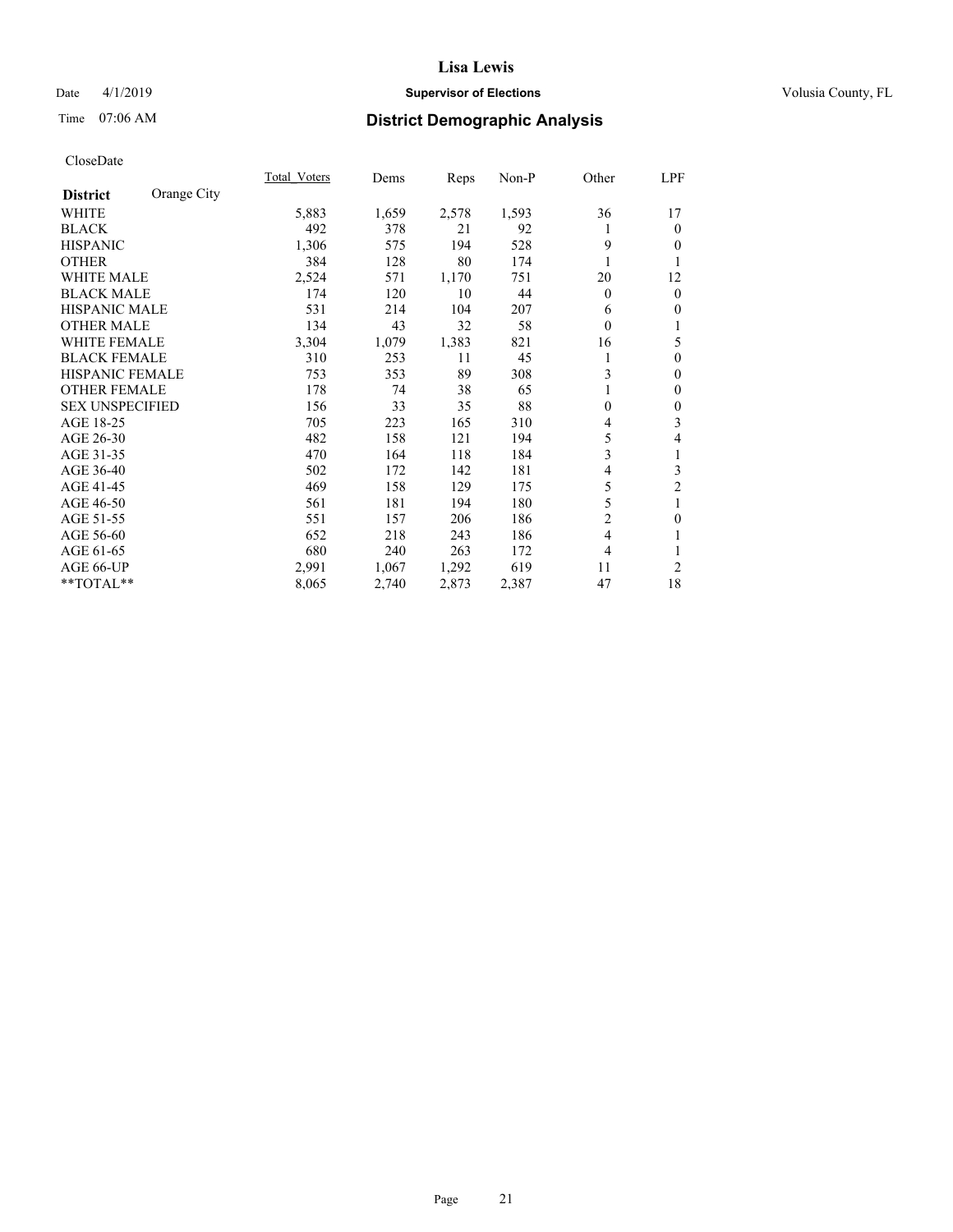## Date 4/1/2019 **Supervisor of Elections Supervisor of Elections** Volusia County, FL

# Time 07:06 AM **District Demographic Analysis**

|                        |              | Total Voters | Dems  | Reps   | Non-P | Other          | LPF            |
|------------------------|--------------|--------------|-------|--------|-------|----------------|----------------|
| <b>District</b>        | Ormond Beach |              |       |        |       |                |                |
| WHITE                  |              | 28,833       | 8,250 | 12,802 | 7,521 | 185            | 75             |
| <b>BLACK</b>           |              | 1,117        | 853   | 56     | 204   | 3              | 1              |
| <b>HISPANIC</b>        |              | 918          | 348   | 223    | 333   | 10             | $\overline{4}$ |
| <b>OTHER</b>           |              | 1,808        | 547   | 445    | 801   | 12             | 3              |
| <b>WHITE MALE</b>      |              | 13,036       | 3,153 | 6,138  | 3,606 | 85             | 54             |
| <b>BLACK MALE</b>      |              | 491          | 353   | 26     | 109   | 2              | 1              |
| <b>HISPANIC MALE</b>   |              | 393          | 132   | 113    | 140   | 6              | $\overline{2}$ |
| <b>OTHER MALE</b>      |              | 683          | 190   | 167    | 317   | 7              | $\overline{2}$ |
| <b>WHITE FEMALE</b>    |              | 15,482       | 5,020 | 6,549  | 3,793 | 99             | 21             |
| <b>BLACK FEMALE</b>    |              | 608          | 487   | 29     | 91    | 1              | $\mathbf{0}$   |
| <b>HISPANIC FEMALE</b> |              | 504          | 211   | 105    | 182   | 4              | $\mathfrak{2}$ |
| <b>OTHER FEMALE</b>    |              | 801          | 277   | 210    | 310   | 4              | $\mathbf{0}$   |
| <b>SEX UNSPECIFIED</b> |              | 678          | 175   | 189    | 311   | $\overline{2}$ | 1              |
| AGE 18-25              |              | 2,641        | 697   | 839    | 1,057 | 34             | 14             |
| AGE 26-30              |              | 1,873        | 552   | 592    | 700   | 21             | 8              |
| AGE 31-35              |              | 1,905        | 552   | 643    | 688   | 10             | 12             |
| AGE 36-40              |              | 1,752        | 466   | 593    | 668   | 13             | 12             |
| AGE 41-45              |              | 1,743        | 474   | 655    | 585   | 13             | 16             |
| AGE 46-50              |              | 2,234        | 578   | 965    | 669   | 12             | 10             |
| AGE 51-55              |              | 2,733        | 723   | 1,279  | 710   | 19             | 2              |
| AGE 56-60              |              | 3,058        | 935   | 1,343  | 761   | 18             | $\mathbf{1}$   |
| AGE 61-65              |              | 3,427        | 1,137 | 1,531  | 735   | 22             | $\overline{2}$ |
| AGE 66-UP              |              | 11,310       | 3,884 | 5,086  | 2,286 | 48             | 6              |
| **TOTAL**              |              | 32,676       | 9,998 | 13,526 | 8,859 | 210            | 83             |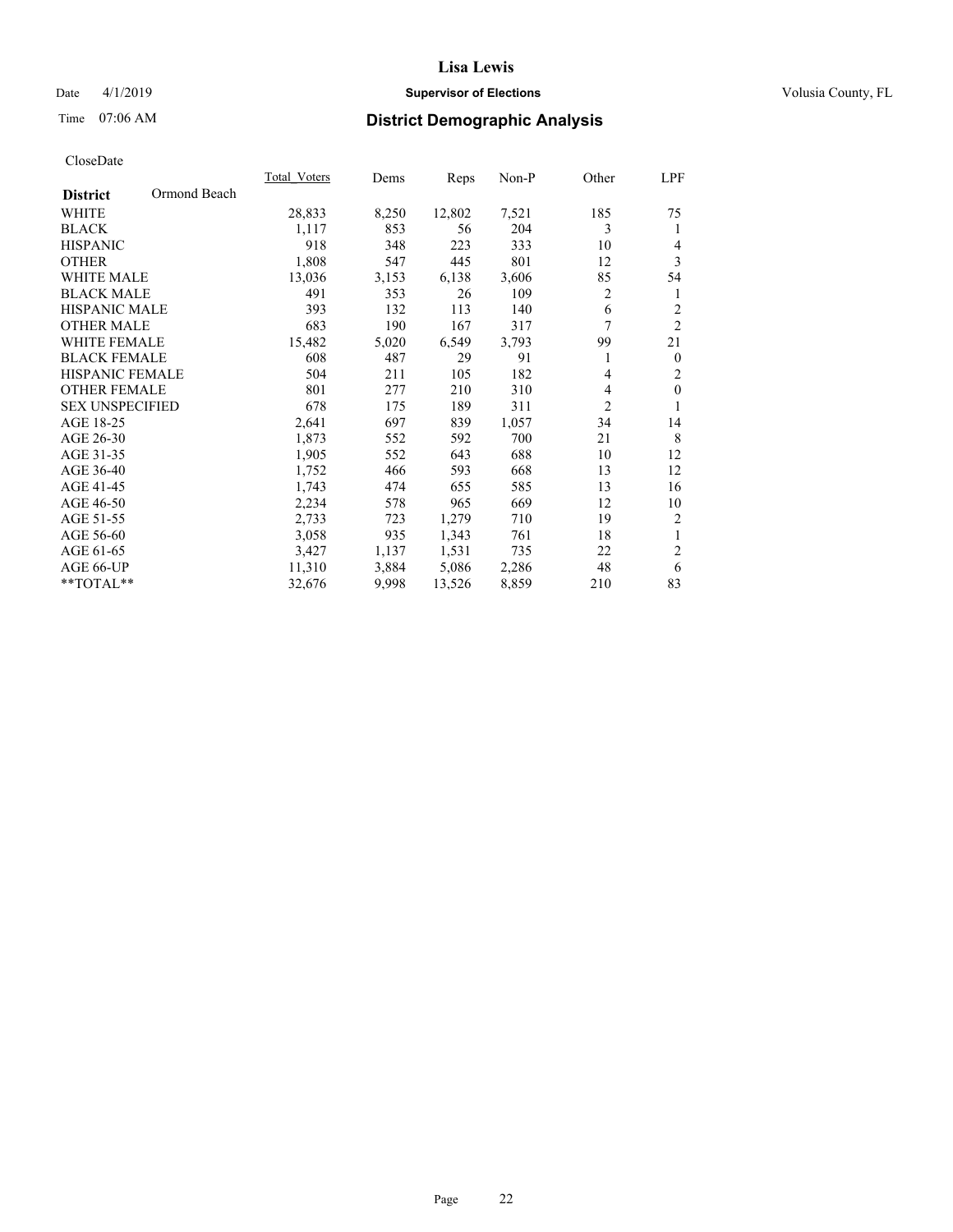## Date 4/1/2019 **Supervisor of Elections Supervisor of Elections** Volusia County, FL

# Time 07:06 AM **District Demographic Analysis**

|                        |         | Total Voters | Dems | Reps     | Non-P | Other    | LPF      |
|------------------------|---------|--------------|------|----------|-------|----------|----------|
| <b>District</b>        | Pierson |              |      |          |       |          |          |
| WHITE                  |         | 583          | 165  | 297      | 114   | 3        | 4        |
| <b>BLACK</b>           |         | 46           | 38   | 1        | 7     | 0        | $\Omega$ |
| <b>HISPANIC</b>        |         | 181          | 81   | 12       | 88    | 0        | 0        |
| <b>OTHER</b>           |         | 33           | 7    | 7        | 19    | 0        | 0        |
| WHITE MALE             |         | 285          | 78   | 144      | 57    | 2        | 4        |
| <b>BLACK MALE</b>      |         | 21           | 18   | 1        | 2     | $\theta$ | 0        |
| <b>HISPANIC MALE</b>   |         | 90           | 43   | 6        | 41    | 0        | 0        |
| <b>OTHER MALE</b>      |         | 18           | 3    | 5        | 10    | 0        | 0        |
| <b>WHITE FEMALE</b>    |         | 293          | 87   | 149      | 56    |          | 0        |
| <b>BLACK FEMALE</b>    |         | 25           | 20   | $\theta$ | 5     | 0        | 0        |
| <b>HISPANIC FEMALE</b> |         | 86           | 36   | 6        | 44    | 0        | 0        |
| <b>OTHER FEMALE</b>    |         | 8            | 3    | 1        | 4     | 0        | 0        |
| <b>SEX UNSPECIFIED</b> |         | 17           | 3    | 5        | 9     | 0        | 0        |
| AGE 18-25              |         | 114          | 32   | 26       | 55    | 0        |          |
| AGE 26-30              |         | 79           | 32   | 19       | 27    | 0        |          |
| AGE 31-35              |         | 64           | 20   | 21       | 23    | 0        | 0        |
| AGE 36-40              |         | 59           | 14   | 20       | 24    | 0        |          |
| AGE 41-45              |         | 48           | 12   | 17       | 18    | 0        |          |
| AGE 46-50              |         | 60           | 19   | 24       | 17    | 0        | $\Omega$ |
| AGE 51-55              |         | 53           | 17   | 23       | 12    |          | 0        |
| AGE 56-60              |         | 84           | 31   | 35       | 18    | 0        | 0        |
| AGE 61-65              |         | 102          | 37   | 48       | 17    | 0        | 0        |
| AGE 66-UP              |         | 180          | 77   | 84       | 17    | 2        | 0        |
| **TOTAL**              |         | 843          | 291  | 317      | 228   | 3        | 4        |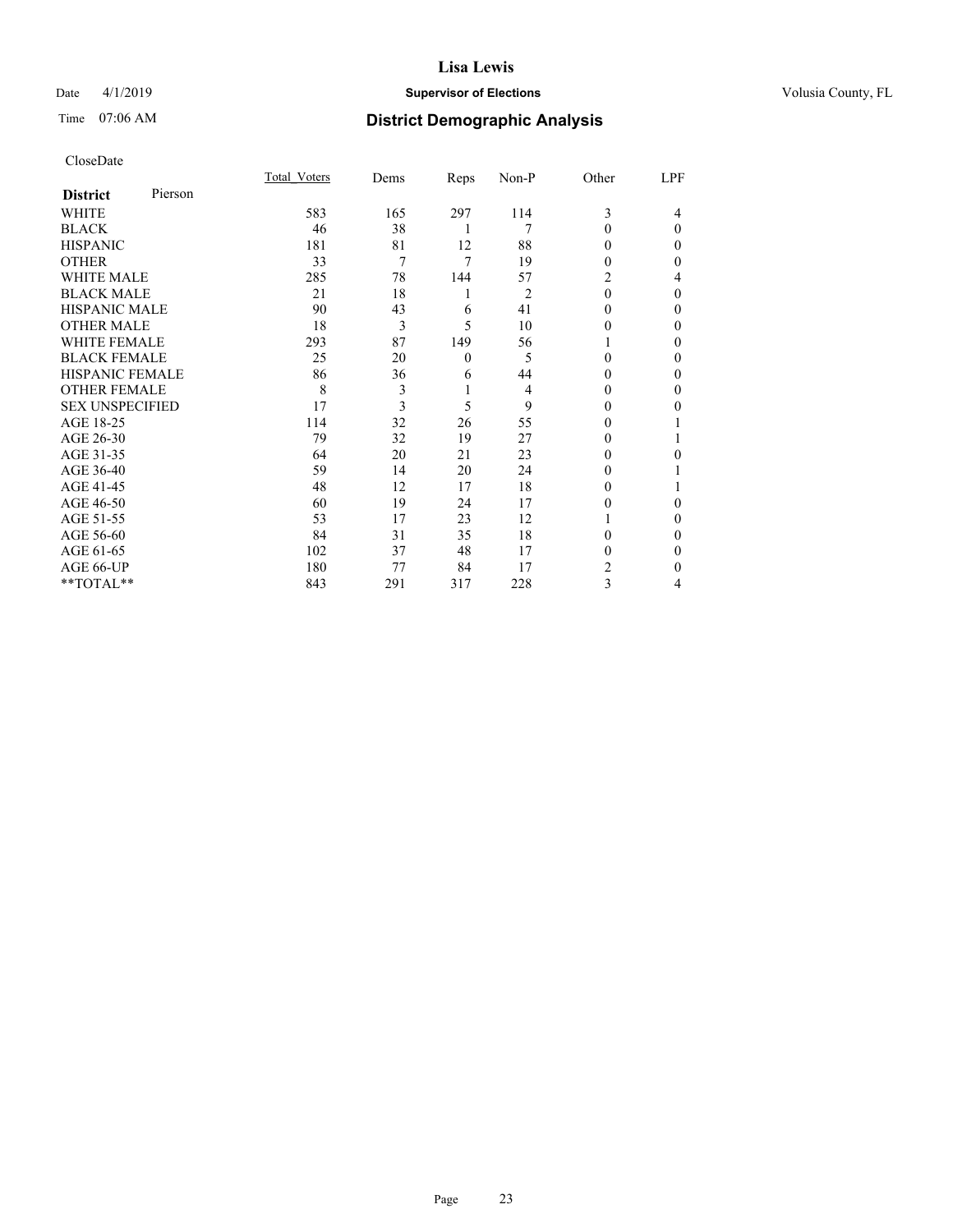## Date 4/1/2019 **Supervisor of Elections Supervisor of Elections** Volusia County, FL

# Time 07:06 AM **District Demographic Analysis**

|                        |             | Total Voters   | Dems           | Reps           | Non-P    | Other          | LPF            |
|------------------------|-------------|----------------|----------------|----------------|----------|----------------|----------------|
| <b>District</b>        | Ponce Inlet |                |                |                |          |                |                |
| WHITE                  |             | 2,989          | 674            | 1,588          | 689      | 30             | 8              |
| <b>BLACK</b>           |             | 11             | 3              | 4              | 4        | $\theta$       | $\theta$       |
| <b>HISPANIC</b>        |             | 63             | 15             | 26             | 21       | $\Omega$       |                |
| <b>OTHER</b>           |             | 109            | 28             | 44             | 37       | 0              | $\mathbf{0}$   |
| WHITE MALE             |             | 1,449          | 270            | 793            | 367      | 14             | 5              |
| <b>BLACK MALE</b>      |             | 7              | 1              | 2              | 4        | $\mathbf{0}$   | $\mathbf{0}$   |
| <b>HISPANIC MALE</b>   |             | 25             | 6              | 11             | 8        | 0              | $\theta$       |
| <b>OTHER MALE</b>      |             | 42             | 12             | 18             | 12       | $\theta$       | $\theta$       |
| <b>WHITE FEMALE</b>    |             | 1,514          | 396            | 787            | 312      | 16             | 3              |
| <b>BLACK FEMALE</b>    |             | $\overline{4}$ | $\overline{c}$ | $\overline{2}$ | $\theta$ | $\Omega$       | $\theta$       |
| <b>HISPANIC FEMALE</b> |             | 38             | 9              | 15             | 13       | $\theta$       | 1              |
| <b>OTHER FEMALE</b>    |             | 43             | 12             | 16             | 15       | $\Omega$       | $\theta$       |
| <b>SEX UNSPECIFIED</b> |             | 50             | 12             | 18             | 20       | $\mathbf{0}$   | $\mathbf{0}$   |
| AGE 18-25              |             | 159            | 29             | 66             | 60       | 3              |                |
| AGE 26-30              |             | 92             | 19             | 33             | 37       |                | 2              |
| AGE 31-35              |             | 66             | 19             | 27             | 20       | 0              | $\theta$       |
| AGE 36-40              |             | 90             | 22             | 36             | 32       | 0              | $\mathbf{0}$   |
| AGE 41-45              |             | 101            | 13             | 48             | 39       |                | $\mathbf{0}$   |
| AGE 46-50              |             | 155            | 42             | 73             | 36       | $\overline{2}$ | 2              |
| AGE 51-55              |             | 222            | 39             | 123            | 57       | 1              | $\overline{2}$ |
| AGE 56-60              |             | 351            | 86             | 193            | 70       |                |                |
| AGE 61-65              |             | 432            | 88             | 243            | 89       | 12             | $\theta$       |
| AGE 66-UP              |             | 1,504          | 363            | 820            | 311      | 9              | 1              |
| **TOTAL**              |             | 3,172          | 720            | 1,662          | 751      | 30             | 9              |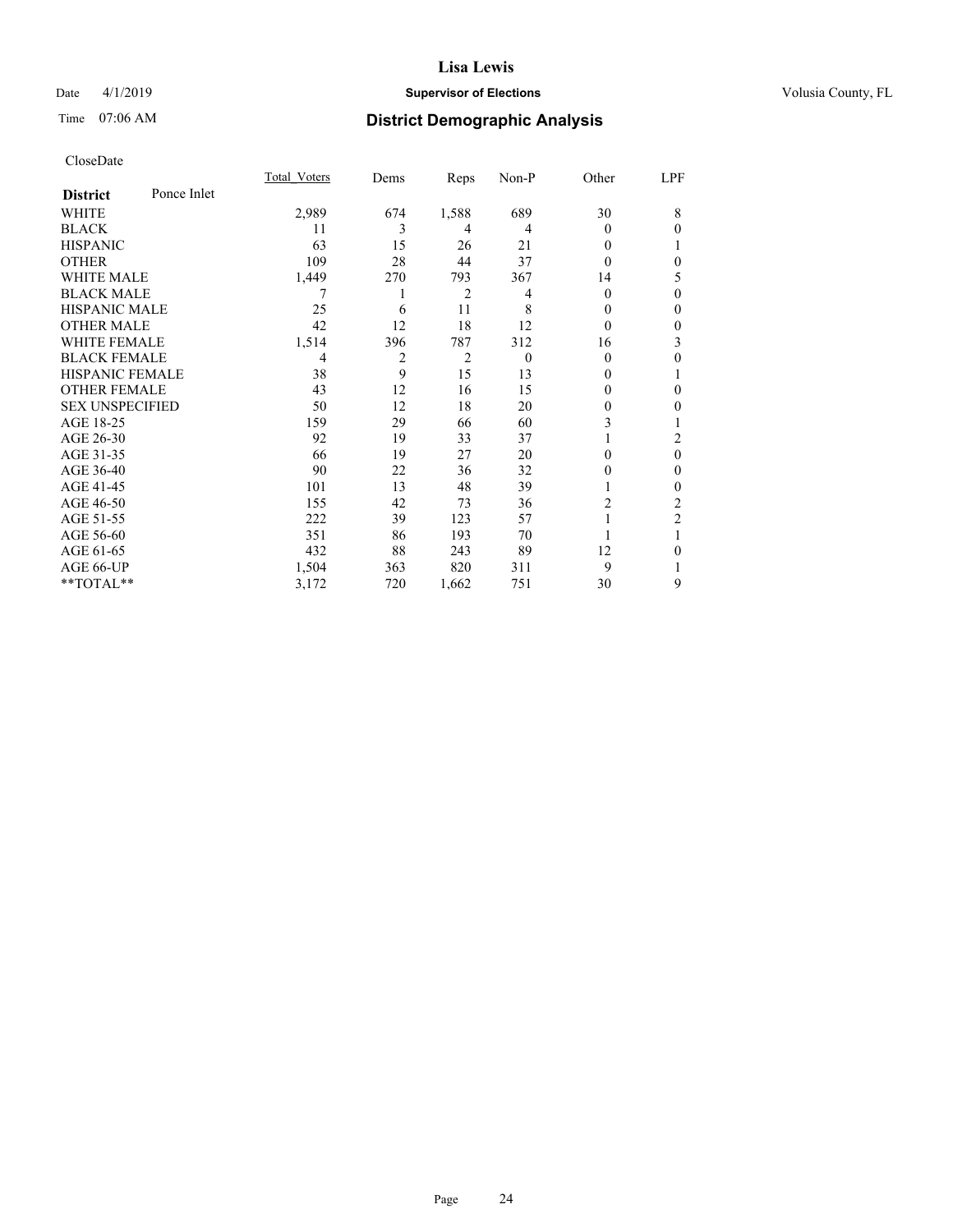## Date 4/1/2019 **Supervisor of Elections Supervisor of Elections** Volusia County, FL

# Time 07:06 AM **District Demographic Analysis**

|                                | Total Voters | Dems   | Reps   | Non-P  | Other          | LPF          |
|--------------------------------|--------------|--------|--------|--------|----------------|--------------|
| Port Orange<br><b>District</b> |              |        |        |        |                |              |
| WHITE                          | 38,645       | 11,024 | 16,066 | 11,127 | 308            | 120          |
| <b>BLACK</b>                   | 1,406        | 1,023  | 74     | 297    | 9              | 3            |
| <b>HISPANIC</b>                | 1,712        | 628    | 384    | 682    | 12             | 6            |
| <b>OTHER</b>                   | 2,307        | 720    | 537    | 1,020  | 24             | 6            |
| WHITE MALE                     | 17,612       | 4,242  | 7,794  | 5,333  | 163            | 80           |
| <b>BLACK MALE</b>              | 587          | 401    | 43     | 138    | $\overline{4}$ | 1            |
| <b>HISPANIC MALE</b>           | 780          | 274    | 194    | 302    | 7              | 3            |
| <b>OTHER MALE</b>              | 864          | 258    | 216    | 372    | 12             | 6            |
| WHITE FEMALE                   | 20,489       | 6,649  | 8,053  | 5,606  | 142            | 39           |
| <b>BLACK FEMALE</b>            | 799          | 606    | 31     | 156    | 5              | 1            |
| HISPANIC FEMALE                | 900          | 343    | 183    | 366    | 5              | 3            |
| <b>OTHER FEMALE</b>            | 1,012        | 371    | 242    | 390    | 9              | $\mathbf{0}$ |
| <b>SEX UNSPECIFIED</b>         | 1,027        | 251    | 305    | 463    | 6              | 2            |
| AGE 18-25                      | 3,979        | 1,091  | 1,121  | 1,669  | 78             | 20           |
| AGE 26-30                      | 2,982        | 852    | 911    | 1,174  | 31             | 14           |
| AGE 31-35                      | 2,766        | 821    | 798    | 1,097  | 29             | 21           |
| AGE 36-40                      | 2,825        | 790    | 913    | 1,084  | 24             | 14           |
| AGE 41-45                      | 2,677        | 722    | 973    | 935    | 26             | 21           |
| AGE 46-50                      | 3,136        | 860    | 1,264  | 981    | 22             | 9            |
| AGE 51-55                      | 3,490        | 965    | 1,471  | 1,018  | 23             | 13           |
| AGE 56-60                      | 4,240        | 1,281  | 1,812  | 1,109  | 29             | 9            |
| AGE 61-65                      | 4,219        | 1,438  | 1,812  | 956    | 12             | 1            |
| AGE 66-UP                      | 13,756       | 4,575  | 5,986  | 3,103  | 79             | 13           |
| $*$ $TOTAL**$                  | 44,070       | 13,395 | 17,061 | 13,126 | 353            | 135          |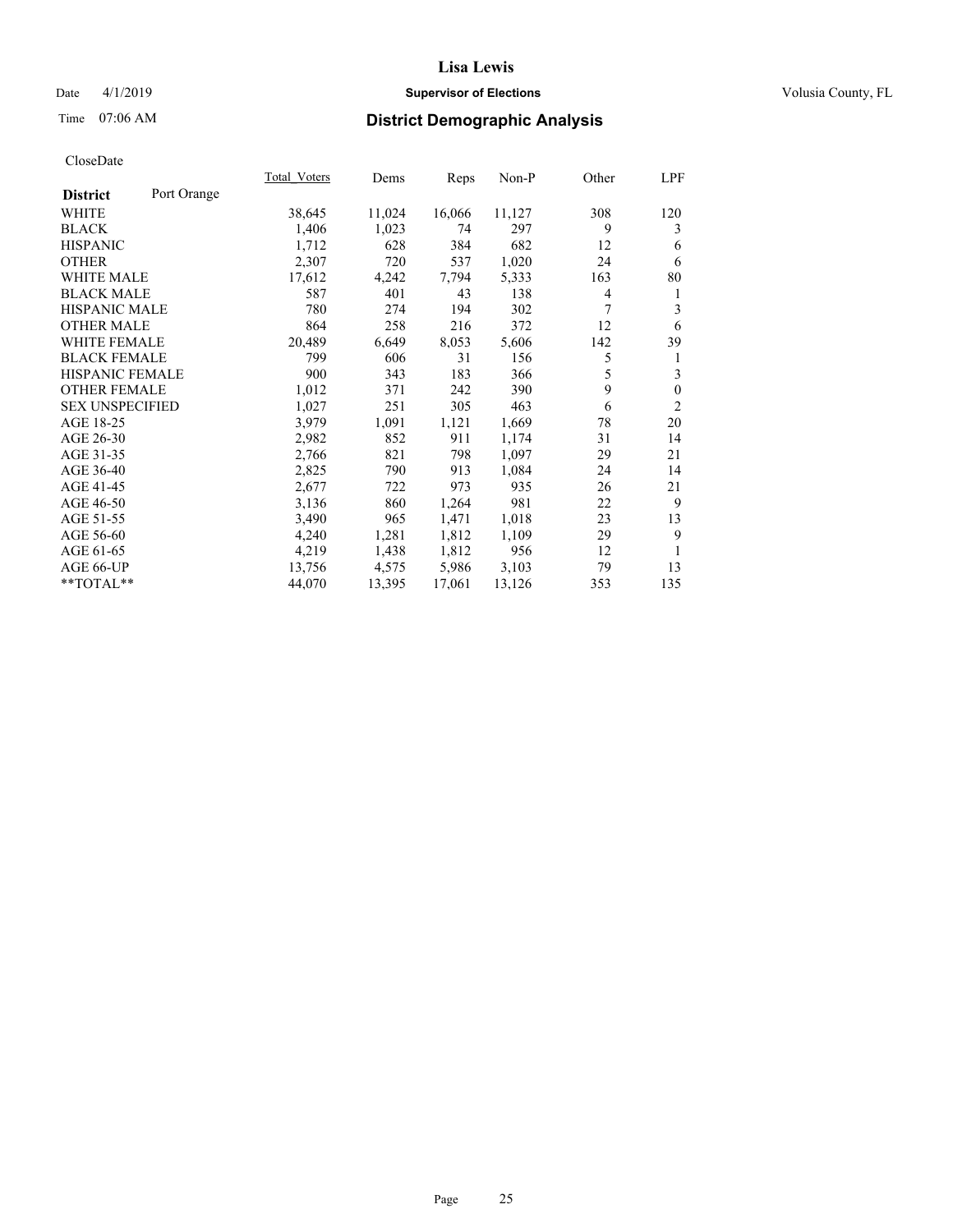## Date 4/1/2019 **Supervisor of Elections Supervisor of Elections** Volusia County, FL

## Time 07:06 AM **District Demographic Analysis**

|                        |               | Total Voters | Dems  | Reps  | Non-P | Other    | <u>LPF</u>     |
|------------------------|---------------|--------------|-------|-------|-------|----------|----------------|
| <b>District</b>        | South Daytona |              |       |       |       |          |                |
| WHITE                  |               | 7,041        | 2,214 | 2,701 | 2,039 | 67       | 20             |
| <b>BLACK</b>           |               | 701          | 529   | 20    | 149   | 3        | $\mathbf{0}$   |
| <b>HISPANIC</b>        |               | 286          | 114   | 56    | 113   | 3        | $\theta$       |
| <b>OTHER</b>           |               | 418          | 142   | 89    | 185   |          | 1              |
| WHITE MALE             |               | 3,194        | 834   | 1,336 | 983   | 29       | 12             |
| <b>BLACK MALE</b>      |               | 259          | 183   | 9     | 66    |          | $\mathbf{0}$   |
| <b>HISPANIC MALE</b>   |               | 127          | 38    | 32    | 55    | 2        | $\mathbf{0}$   |
| <b>OTHER MALE</b>      |               | 142          | 49    | 36    | 56    | 1        | $\mathbf{0}$   |
| <b>WHITE FEMALE</b>    |               | 3,763        | 1,361 | 1,338 | 1,018 | 38       | 8              |
| <b>BLACK FEMALE</b>    |               | 435          | 342   | 10    | 81    | 2        | $\mathbf{0}$   |
| HISPANIC FEMALE        |               | 150          | 72    | 24    | 53    |          | $\theta$       |
| <b>OTHER FEMALE</b>    |               | 188          | 71    | 45    | 71    | $\theta$ | 1              |
| <b>SEX UNSPECIFIED</b> |               | 188          | 49    | 36    | 103   | $\theta$ | $\mathbf{0}$   |
| AGE 18-25              |               | 735          | 212   | 169   | 339   | 10       | 5              |
| AGE 26-30              |               | 653          | 214   | 157   | 270   | 9        | 3              |
| AGE 31-35              |               | 593          | 209   | 148   | 223   | 8        | 5              |
| AGE 36-40              |               | 533          | 196   | 131   | 201   | 5        | $\mathbf{0}$   |
| AGE 41-45              |               | 475          | 145   | 148   | 173   | 8        | 1              |
| AGE 46-50              |               | 587          | 195   | 217   | 171   |          | 3              |
| AGE 51-55              |               | 703          | 241   | 274   | 182   | 4        | $\overline{2}$ |
| AGE 56-60              |               | 898          | 309   | 356   | 229   | 4        | $\mathbf{0}$   |
| AGE 61-65              |               | 900          | 339   | 341   | 212   | 8        | $\theta$       |
| AGE 66-UP              |               | 2,369        | 939   | 925   | 486   | 17       | 2              |
| **TOTAL**              |               | 8,446        | 2,999 | 2,866 | 2,486 | 74       | 21             |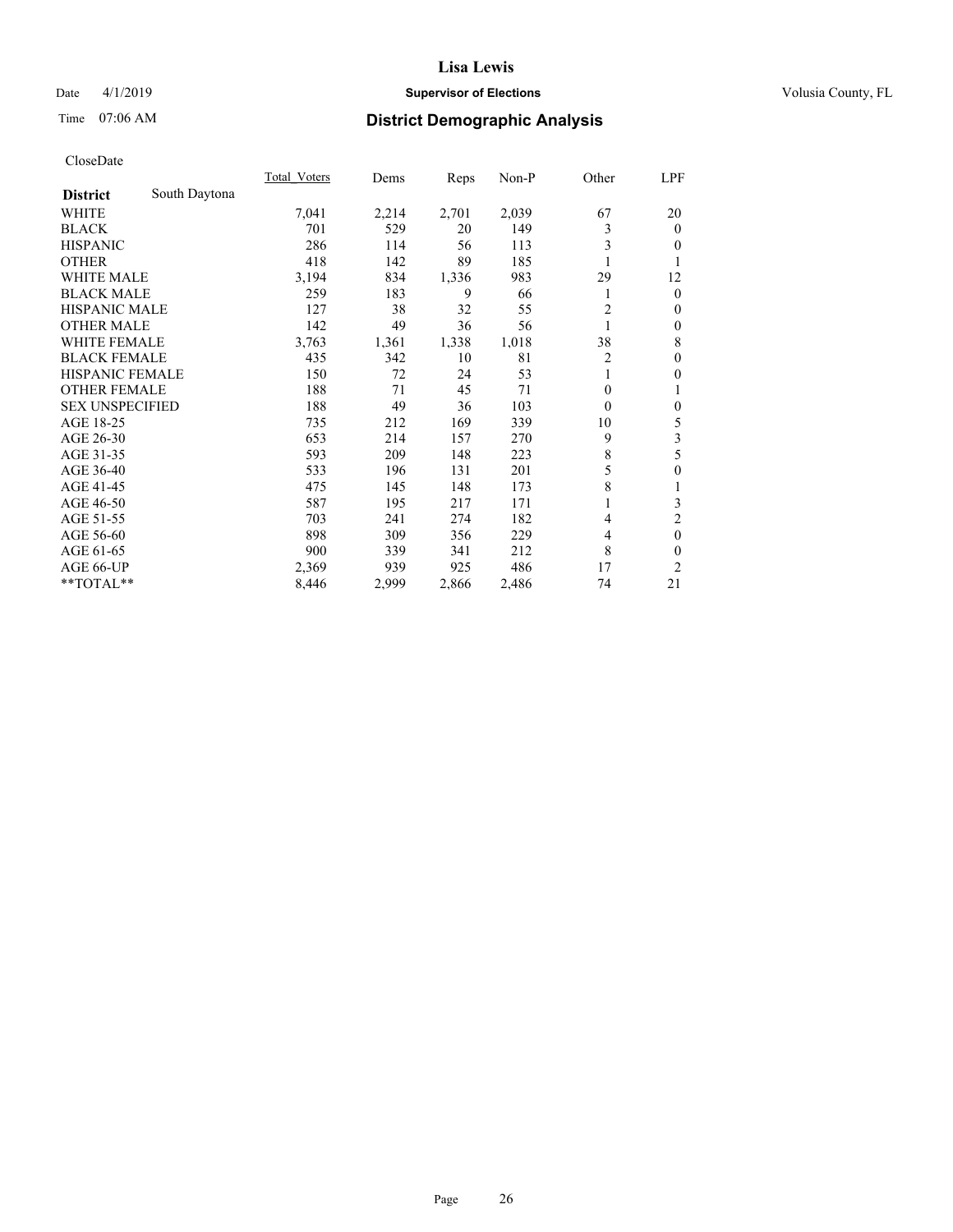## Date 4/1/2019 **Supervisor of Elections Supervisor of Elections** Volusia County, FL

# Time 07:06 AM **District Demographic Analysis**

|                        |               | Total Voters | Dems | Reps     | Non-P        | Other | LPF |
|------------------------|---------------|--------------|------|----------|--------------|-------|-----|
| <b>District</b>        | Flagler Beach |              |      |          |              |       |     |
| WHITE                  |               | 48           | 24   | 13       | 11           | 0     | 0   |
| <b>BLACK</b>           |               | 0            | 0    | $\theta$ | 0            |       |     |
| <b>HISPANIC</b>        |               |              |      | $\theta$ | $\mathbf{0}$ |       |     |
| <b>OTHER</b>           |               |              |      |          |              |       |     |
| WHITE MALE             |               | 19           |      | 6        | h            |       |     |
| <b>BLACK MALE</b>      |               |              |      |          |              |       |     |
| <b>HISPANIC MALE</b>   |               |              |      |          |              |       |     |
| <b>OTHER MALE</b>      |               |              |      |          |              |       |     |
| WHITE FEMALE           |               | 28           | 17   |          |              |       |     |
| <b>BLACK FEMALE</b>    |               | $\theta$     | 0    | $\theta$ |              |       |     |
| <b>HISPANIC FEMALE</b> |               |              |      |          |              |       |     |
| <b>OTHER FEMALE</b>    |               |              |      | 0        |              |       |     |
| <b>SEX UNSPECIFIED</b> |               |              |      |          |              |       |     |
| AGE 18-25              |               |              |      |          |              |       |     |
| AGE 26-30              |               |              |      |          |              |       |     |
| AGE 31-35              |               |              |      |          |              |       |     |
| AGE 36-40              |               |              |      | 0        |              |       |     |
| AGE 41-45              |               |              |      |          |              |       |     |
| AGE 46-50              |               |              |      | $_{0}$   |              |       |     |
| AGE 51-55              |               |              |      |          |              |       |     |
| AGE 56-60              |               |              |      |          |              |       |     |
| AGE 61-65              |               |              |      |          |              |       |     |
| AGE 66-UP              |               | 39           | 20   | 12       |              |       |     |
| **TOTAL**              |               | 49           | 25   | 13       | 11           |       |     |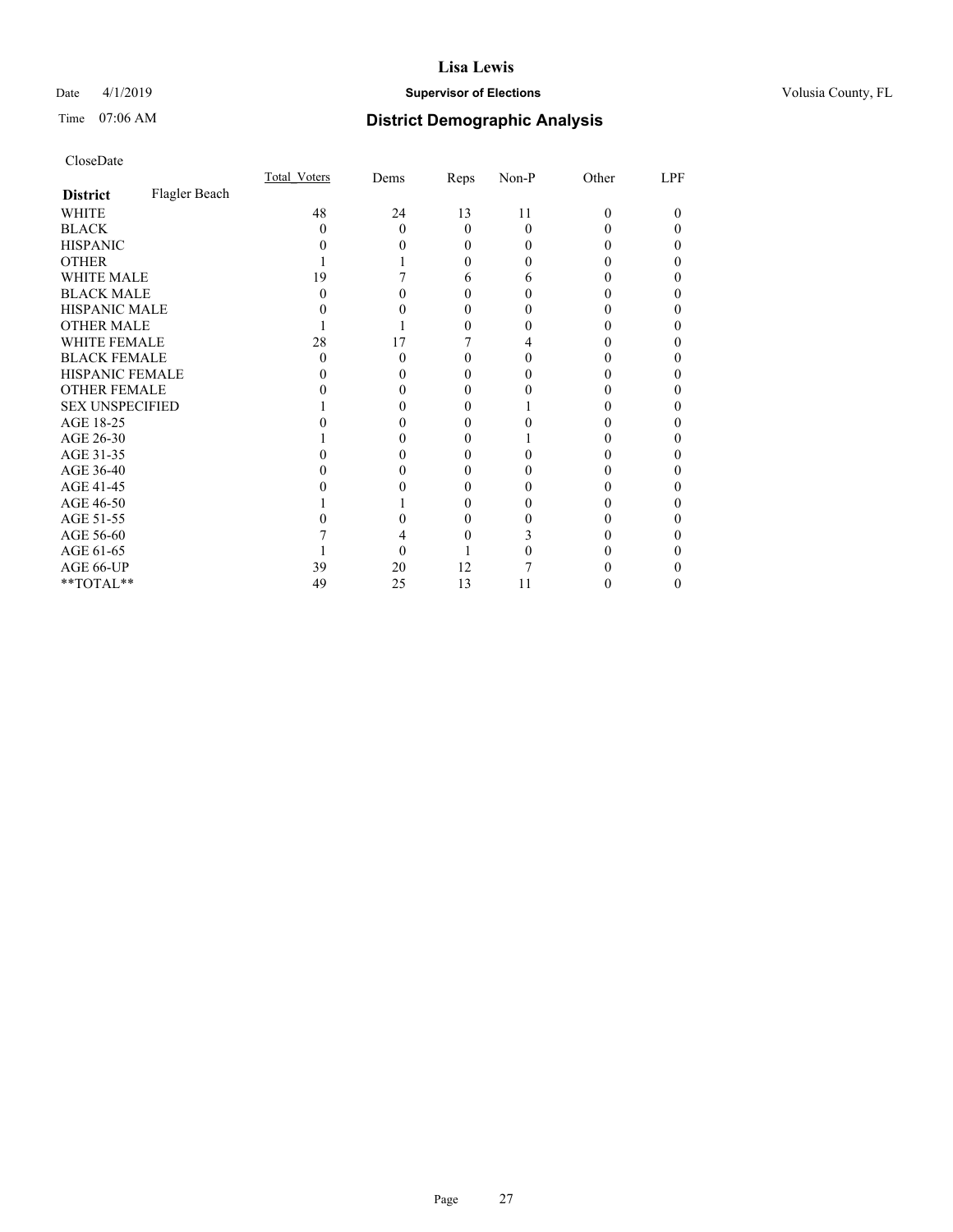## Date 4/1/2019 **Supervisor of Elections Supervisor of Elections** Volusia County, FL

# Time 07:06 AM **District Demographic Analysis**

|                        |                           | Total Voters | Dems   | Reps   | Non-P  | Other | LPF            |
|------------------------|---------------------------|--------------|--------|--------|--------|-------|----------------|
| <b>District</b>        | <b>Hospital Authority</b> |              |        |        |        |       |                |
| WHITE                  |                           | 106,477      | 28,519 | 46,992 | 29,915 | 663   | 388            |
| <b>BLACK</b>           |                           | 12,195       | 9,283  | 466    | 2,398  | 42    | 6              |
| <b>HISPANIC</b>        |                           | 26,612       | 11,974 | 3,982  | 10,507 | 106   | 43             |
| <b>OTHER</b>           |                           | 8,712        | 2,783  | 1,856  | 4,009  | 48    | 16             |
| WHITE MALE             |                           | 49,010       | 11,047 | 22,899 | 14,490 | 315   | 259            |
| <b>BLACK MALE</b>      |                           | 5,127        | 3,630  | 265    | 1,202  | 26    | 4              |
| <b>HISPANIC MALE</b>   |                           | 12,084       | 5,043  | 2,050  | 4,911  | 54    | 26             |
| <b>OTHER MALE</b>      |                           | 3,043        | 966    | 721    | 1,325  | 18    | 13             |
| <b>WHITE FEMALE</b>    |                           | 56,123       | 17,167 | 23,547 | 14,941 | 344   | 124            |
| <b>BLACK FEMALE</b>    |                           | 6,890        | 5,526  | 194    | 1,152  | 16    | $\overline{2}$ |
| <b>HISPANIC FEMALE</b> |                           | 14,075       | 6,726  | 1,890  | 5,392  | 51    | 16             |
| <b>OTHER FEMALE</b>    |                           | 3,762        | 1,408  | 801    | 1,530  | 20    | 3              |
| <b>SEX UNSPECIFIED</b> |                           | 3,880        | 1,045  | 928    | 1,886  | 15    | 6              |
| AGE 18-25              |                           | 15,704       | 4,776  | 3,642  | 7,065  | 144   | 77             |
| AGE 26-30              |                           | 11,596       | 3,624  | 3,011  | 4,825  | 75    | 61             |
| AGE 31-35              |                           | 11,258       | 3,522  | 3,026  | 4,574  | 72    | 64             |
| AGE 36-40              |                           | 11,098       | 3,612  | 3,017  | 4,339  | 67    | 63             |
| AGE 41-45              |                           | 10,602       | 3,469  | 3,167  | 3,868  | 61    | 37             |
| AGE 46-50              |                           | 11,995       | 3,786  | 4,303  | 3,786  | 79    | 41             |
| AGE 51-55              |                           | 13,201       | 4,200  | 5,231  | 3,685  | 51    | 34             |
| AGE 56-60              |                           | 14,619       | 4,922  | 5,958  | 3,644  | 67    | 28             |
| AGE 61-65              |                           | 14,007       | 5,076  | 5,594  | 3,243  | 78    | 16             |
| AGE 66-UP              |                           | 39,912       | 15,569 | 16,347 | 7,799  | 165   | 32             |
| $*$ $TOTAL**$          |                           | 153,996      | 52,559 | 53,296 | 46,829 | 859   | 453            |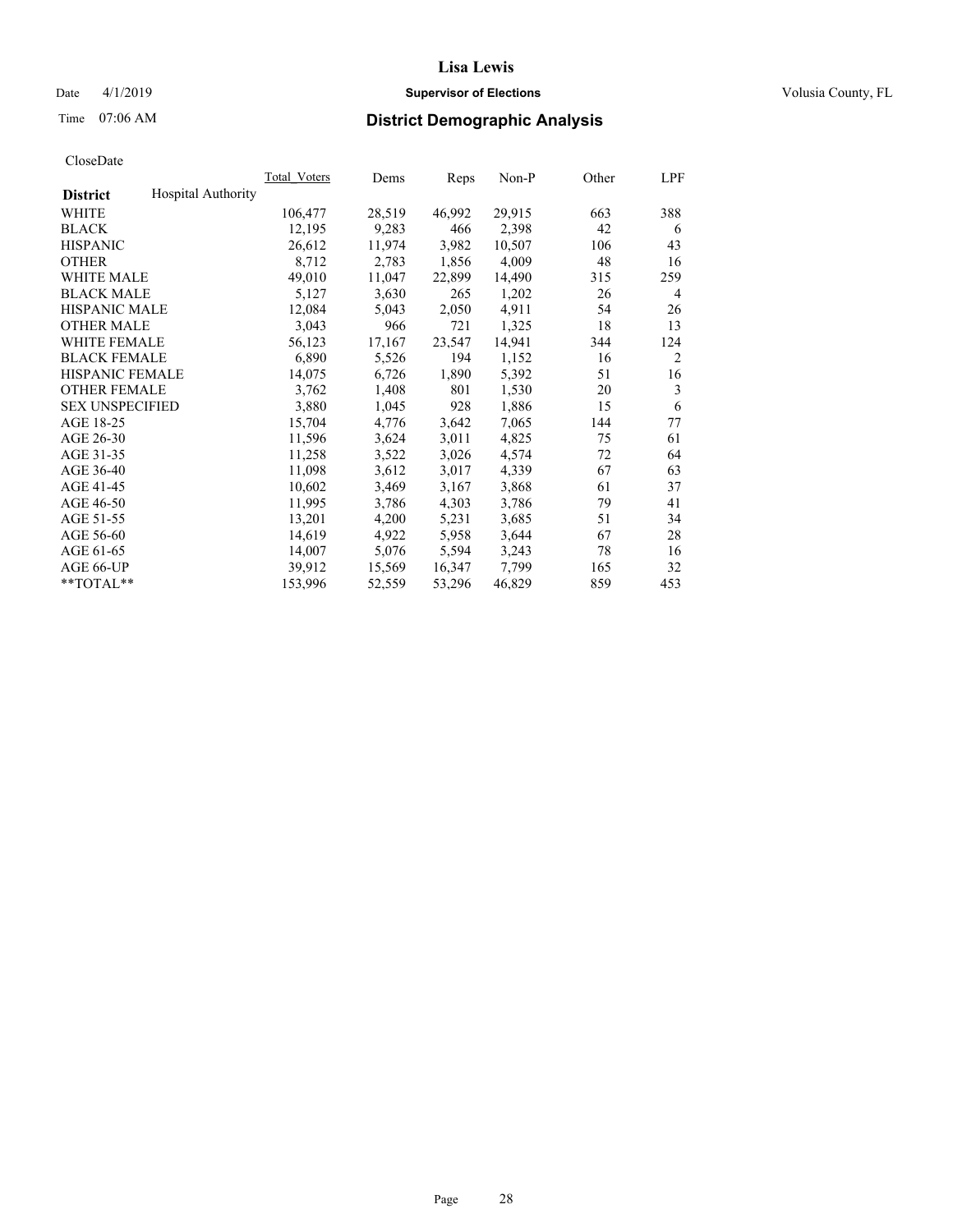## Date 4/1/2019 **Supervisor of Elections Supervisor of Elections** Volusia County, FL

| CloseDate |
|-----------|
|-----------|

|                        | Total Voters              | Dems  | Reps  | Non-P | Other          | LPF            |
|------------------------|---------------------------|-------|-------|-------|----------------|----------------|
| <b>District</b>        | Florida House District 24 |       |       |       |                |                |
| WHITE                  | 19,658                    | 5,078 | 9,423 | 4,970 | 127            | 60             |
| BLACK                  | 510                       | 389   | 14    | 102   | 4              | 1              |
| HISPANIC               | 1,408                     | 530   | 258   | 614   | 6              | $\theta$       |
| OTHER                  | 936                       | 228   | 285   | 414   | 7              | $\overline{c}$ |
| WHITE MALE             | 9,174                     | 2,006 | 4,598 | 2,462 | 65             | 43             |
| BLACK MALE             | 229                       | 161   | 10    | 55    | 2              |                |
| HISPANIC MALE          | 628                       | 230   | 119   | 276   | 3              | $\Omega$       |
| OTHER MALE             | 312                       | 68    | 102   | 138   | $\overline{2}$ | 2              |
| WHITE FEMALE           | 10,287                    | 3,045 | 4,729 | 2,434 | 62             | 17             |
| BLACK FEMALE           | 276                       | 223   | 4     | 47    | 2              | $\theta$       |
| HISPANIC FEMALE        | 749                       | 289   | 136   | 321   | 3              | 0              |
| OTHER FEMALE           | 388                       | 114   | 128   | 142   | $\overline{4}$ | $\theta$       |
| <b>SEX UNSPECIFIED</b> | 469                       | 89    | 154   | 225   |                | $\Omega$       |
| AGE 18-25              | 1,686                     | 384   | 578   | 695   | 19             | 10             |
| AGE 26-30              | 1,124                     | 288   | 364   | 451   | 14             |                |
| AGE 31-35              | 1,034                     | 262   | 359   | 404   | 6              | 3              |
| AGE 36-40              | 998                       | 260   | 355   | 372   | 4              | 7              |
| AGE 41-45              | 998                       | 234   | 409   | 346   | 4              | 5              |
| AGE 46-50              | 1,293                     | 271   | 613   | 395   | 11             | 3              |
| AGE 51-55              | 1,686                     | 382   | 843   | 448   | 8              | 5              |
| AGE 56-60              | 2,362                     | 624   | 1,147 | 566   | 20             | 5              |
| AGE 61-65              | 2,587                     | 764   | 1,221 | 579   | 16             | 7              |
| AGE 66-UP              | 8,744                     | 2,756 | 4,091 | 1,844 | 42             | 11             |
| $*$ $TOTAL**$          | 22,512                    | 6,225 | 9,980 | 6,100 | 144            | 63             |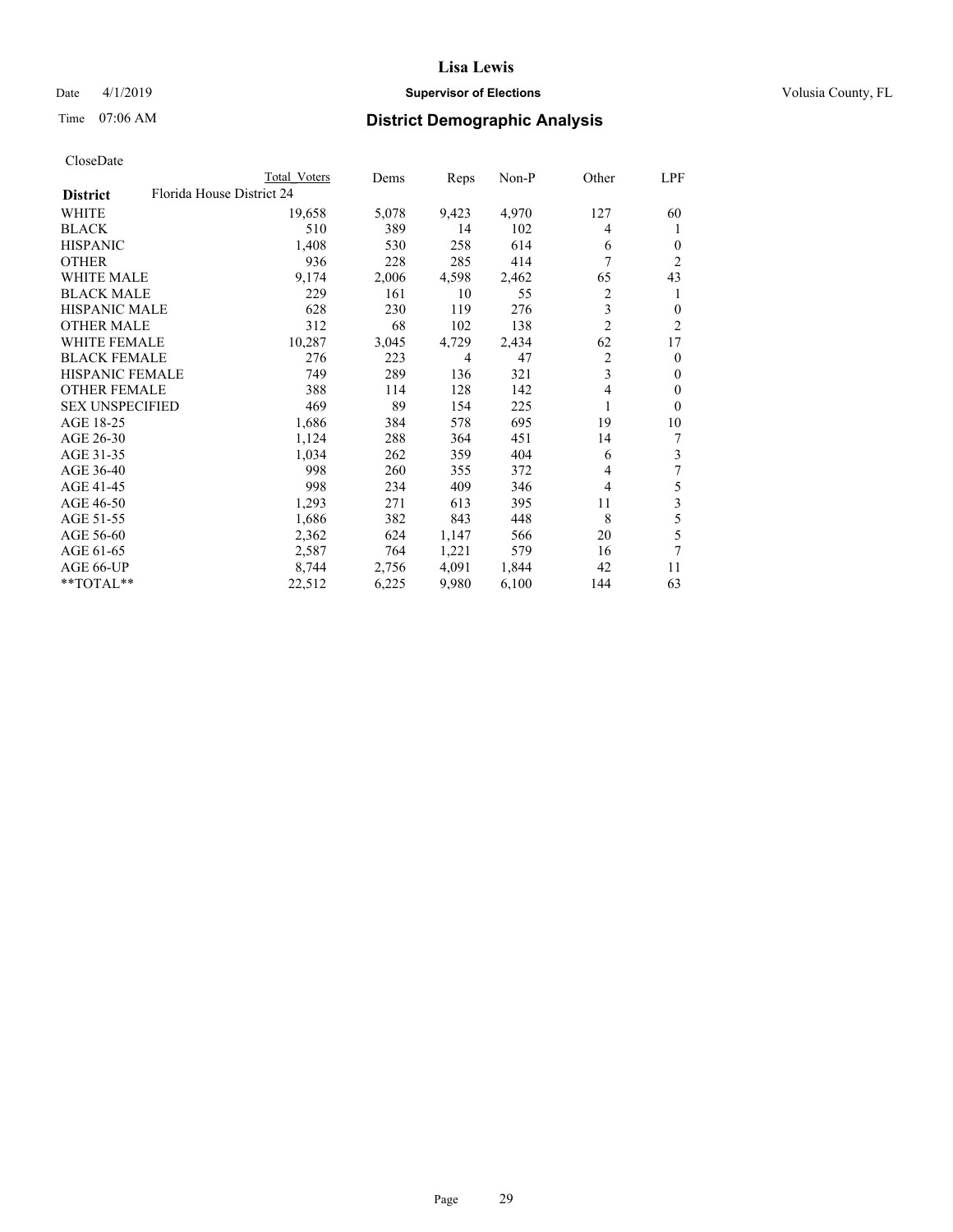## Date 4/1/2019 **Supervisor of Elections Supervisor of Elections** Volusia County, FL

## Time 07:06 AM **District Demographic Analysis**

|                        | Total Voters              | Dems   | Reps   | Non-P  | Other | LPF            |
|------------------------|---------------------------|--------|--------|--------|-------|----------------|
| <b>District</b>        | Florida House District 25 |        |        |        |       |                |
| WHITE                  | 114,855                   | 32,260 | 50,232 | 31,084 | 944   | 335            |
| <b>BLACK</b>           | 3,591                     | 2,651  | 186    | 726    | 21    | 7              |
| <b>HISPANIC</b>        | 3,686                     | 1,347  | 920    | 1,374  | 32    | 13             |
| <b>OTHER</b>           | 6,207                     | 1,834  | 1,562  | 2,746  | 49    | 16             |
| WHITE MALE             | 53,007                    | 12,654 | 24,487 | 15,175 | 466   | 225            |
| <b>BLACK MALE</b>      | 1,574                     | 1,069  | 94     | 394    | 13    | 4              |
| <b>HISPANIC MALE</b>   | 1,651                     | 563    | 448    | 615    | 19    | 6              |
| <b>OTHER MALE</b>      | 2,351                     | 661    | 633    | 1,022  | 23    | 12             |
| WHITE FEMALE           | 60,493                    | 19,261 | 25,206 | 15,445 | 473   | 108            |
| <b>BLACK FEMALE</b>    | 1,965                     | 1,541  | 89     | 325    | 8     | $\overline{2}$ |
| <b>HISPANIC FEMALE</b> | 1,965                     | 760    | 455    | 730    | 13    | 7              |
| <b>OTHER FEMALE</b>    | 2,709                     | 938    | 698    | 1,051  | 20    | $\overline{2}$ |
| <b>SEX UNSPECIFIED</b> | 2,624                     | 645    | 790    | 1,173  | 11    | 5              |
| AGE 18-25              | 9,753                     | 2,551  | 2,970  | 4,011  | 170   | 51             |
| AGE 26-30              | 7,199                     | 1,990  | 2,243  | 2,834  | 82    | 50             |
| AGE 31-35              | 6,999                     | 2,033  | 2,152  | 2,690  | 71    | 53             |
| AGE 36-40              | 6,917                     | 1,915  | 2,247  | 2,639  | 74    | 42             |
| AGE 41-45              | 6,747                     | 1,799  | 2,497  | 2,338  | 62    | 51             |
| AGE 46-50              | 8,540                     | 2,254  | 3,518  | 2,665  | 71    | 32             |
| AGE 51-55              | 10,320                    | 2,656  | 4,664  | 2,891  | 87    | 22             |
| AGE 56-60              | 12,888                    | 3,662  | 5,875  | 3,238  | 92    | 21             |
| AGE 61-65              | 13,756                    | 4,428  | 6,081  | 3,134  | 99    | 14             |
| AGE 66-UP              | 45,219                    | 14,804 | 20,652 | 9,490  | 238   | 35             |
| $*$ TOTAL $*$          | 128,339                   | 38,092 | 52,900 | 35,930 | 1,046 | 371            |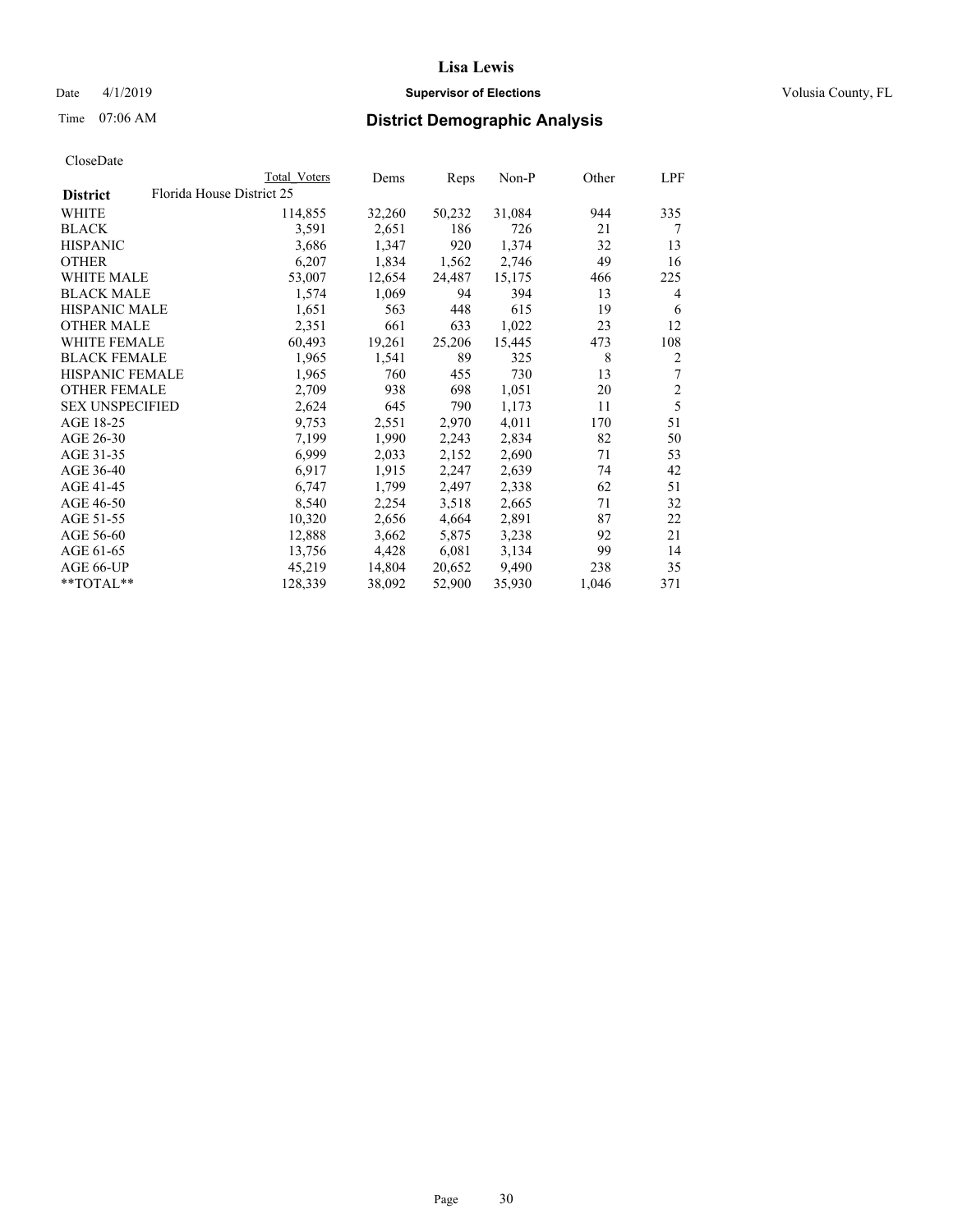## Date 4/1/2019 **Supervisor of Elections Supervisor of Elections** Volusia County, FL

| CloseDate |
|-----------|
|-----------|

|                        | Total Voters              | Dems   | Reps   | Non-P  | Other | LPF            |
|------------------------|---------------------------|--------|--------|--------|-------|----------------|
| <b>District</b>        | Florida House District 26 |        |        |        |       |                |
| WHITE                  | 75,313                    | 22,152 | 30,744 | 21,536 | 597   | 284            |
| BLACK                  | 20,662                    | 16,541 | 542    | 3,516  | 56    | 7              |
| <b>HISPANIC</b>        | 6,484                     | 2,799  | 1,100  | 2,524  | 45    | 16             |
| OTHER                  | 6,535                     | 2,287  | 1,198  | 3,004  | 38    | 8              |
| <b>WHITE MALE</b>      | 34,689                    | 8,464  | 15,191 | 10,555 | 290   | 189            |
| <b>BLACK MALE</b>      | 7,899                     | 5,923  | 291    | 1,650  | 32    | 3              |
| <b>HISPANIC MALE</b>   | 2,846                     | 1,097  | 567    | 1,146  | 25    | 11             |
| <b>OTHER MALE</b>      | 2,257                     | 798    | 484    | 957    | 16    | $\overline{2}$ |
| <b>WHITE FEMALE</b>    | 39,661                    | 13,461 | 15,204 | 10,599 | 305   | 92             |
| <b>BLACK FEMALE</b>    | 12,352                    | 10,315 | 243    | 1,766  | 24    | 4              |
| HISPANIC FEMALE        | 3,485                     | 1,637  | 519    | 1,305  | 19    | 5              |
| <b>OTHER FEMALE</b>    | 2,673                     | 1,077  | 497    | 1,077  | 17    | 5              |
| <b>SEX UNSPECIFIED</b> | 3,130                     | 1,007  | 586    | 1,525  | 8     | $\overline{4}$ |
| AGE 18-25              | 13,501                    | 5,684  | 2,467  | 5,146  | 141   | 63             |
| AGE 26-30              | 8,664                     | 3,411  | 1,879  | 3,279  | 65    | 30             |
| AGE 31-35              | 7,781                     | 3,060  | 1,777  | 2,842  | 55    | 47             |
| AGE 36-40              | 7,186                     | 2,854  | 1,725  | 2,525  | 45    | 37             |
| AGE 41-45              | 6,538                     | 2,485  | 1,783  | 2,211  | 43    | 16             |
| AGE 46-50              | 7,529                     | 2,761  | 2,457  | 2,230  | 50    | 31             |
| AGE 51-55              | 8,641                     | 3,288  | 3,017  | 2,265  | 47    | 24             |
| AGE 56-60              | 10,071                    | 3,902  | 3,647  | 2,443  | 57    | 22             |
| AGE 61-65              | 9,952                     | 4,135  | 3,605  | 2,132  | 67    | 13             |
| AGE 66-UP              | 29,127                    | 12,196 | 11,226 | 5,507  | 166   | 32             |
| **TOTAL**              | 108,994                   | 43,779 | 33,584 | 30,580 | 736   | 315            |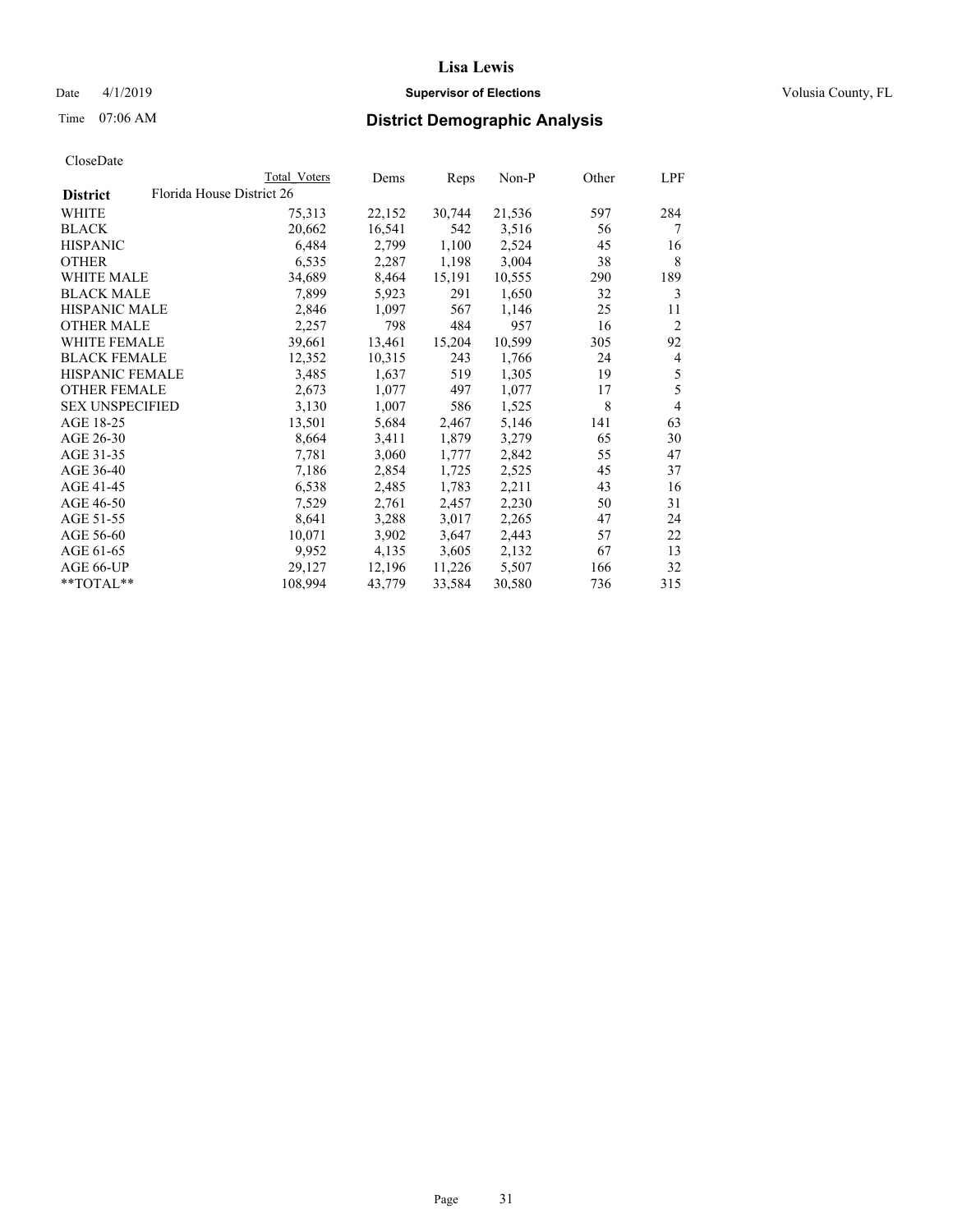## Date 4/1/2019 **Supervisor of Elections Supervisor of Elections** Volusia County, FL

|                                              | Total Voters | Dems   | Reps   | Non-P  | Other | LPF            |
|----------------------------------------------|--------------|--------|--------|--------|-------|----------------|
| Florida House District 27<br><b>District</b> |              |        |        |        |       |                |
| WHITE                                        | 79,577       | 21,189 | 34,176 | 23,451 | 504   | 257            |
| <b>BLACK</b>                                 | 7,896        | 5,869  | 344    | 1,654  | 27    | 2              |
| <b>HISPANIC</b>                              | 21,945       | 10,006 | 3,240  | 8,584  | 84    | 31             |
| <b>OTHER</b>                                 | 6,246        | 1,985  | 1,314  | 2,903  | 32    | 12             |
| <b>WHITE MALE</b>                            | 36,803       | 8,319  | 16,810 | 11,277 | 227   | 170            |
| <b>BLACK MALE</b>                            | 3,443        | 2,368  | 201    | 856    | 16    | 2              |
| <b>HISPANIC MALE</b>                         | 10,076       | 4,240  | 1,685  | 4,087  | 45    | 19             |
| <b>OTHER MALE</b>                            | 2,177        | 669    | 519    | 967    | 12    | 10             |
| WHITE FEMALE                                 | 41,757       | 12,640 | 16,960 | 11,798 | 274   | 85             |
| <b>BLACK FEMALE</b>                          | 4,340        | 3,417  | 139    | 773    | 11    | $\theta$       |
| <b>HISPANIC FEMALE</b>                       | 11,514       | 5,598  | 1,523  | 4,343  | 39    | 11             |
| <b>OTHER FEMALE</b>                          | 2,731        | 1,041  | 582    | 1,093  | 13    | $\overline{2}$ |
| <b>SEX UNSPECIFIED</b>                       | 2,821        | 756    | 655    | 1,397  | 10    | 3              |
| AGE 18-25                                    | 11,069       | 3,271  | 2,439  | 5,207  | 107   | 45             |
| AGE 26-30                                    | 8,491        | 2,606  | 2,168  | 3,619  | 57    | 41             |
| AGE 31-35                                    | 8,350        | 2,587  | 2,181  | 3,486  | 49    | 47             |
| AGE 36-40                                    | 8,167        | 2,610  | 2,116  | 3,355  | 49    | 37             |
| AGE 41-45                                    | 8,075        | 2,636  | 2,334  | 3,029  | 42    | 34             |
| AGE 46-50                                    | 9,111        | 2,848  | 3,191  | 2,983  | 59    | 30             |
| AGE 51-55                                    | 10,055       | 3,217  | 3,828  | 2,935  | 51    | 24             |
| AGE 56-60                                    | 11,233       | 3,743  | 4,470  | 2,948  | 57    | 15             |
| AGE 61-65                                    | 10,860       | 3,868  | 4,214  | 2,698  | 64    | 16             |
| AGE 66-UP                                    | 30,252       | 11,663 | 12,133 | 6,331  | 112   | 13             |
| **TOTAL**                                    | 115,664      | 39,049 | 39,074 | 36,592 | 647   | 302            |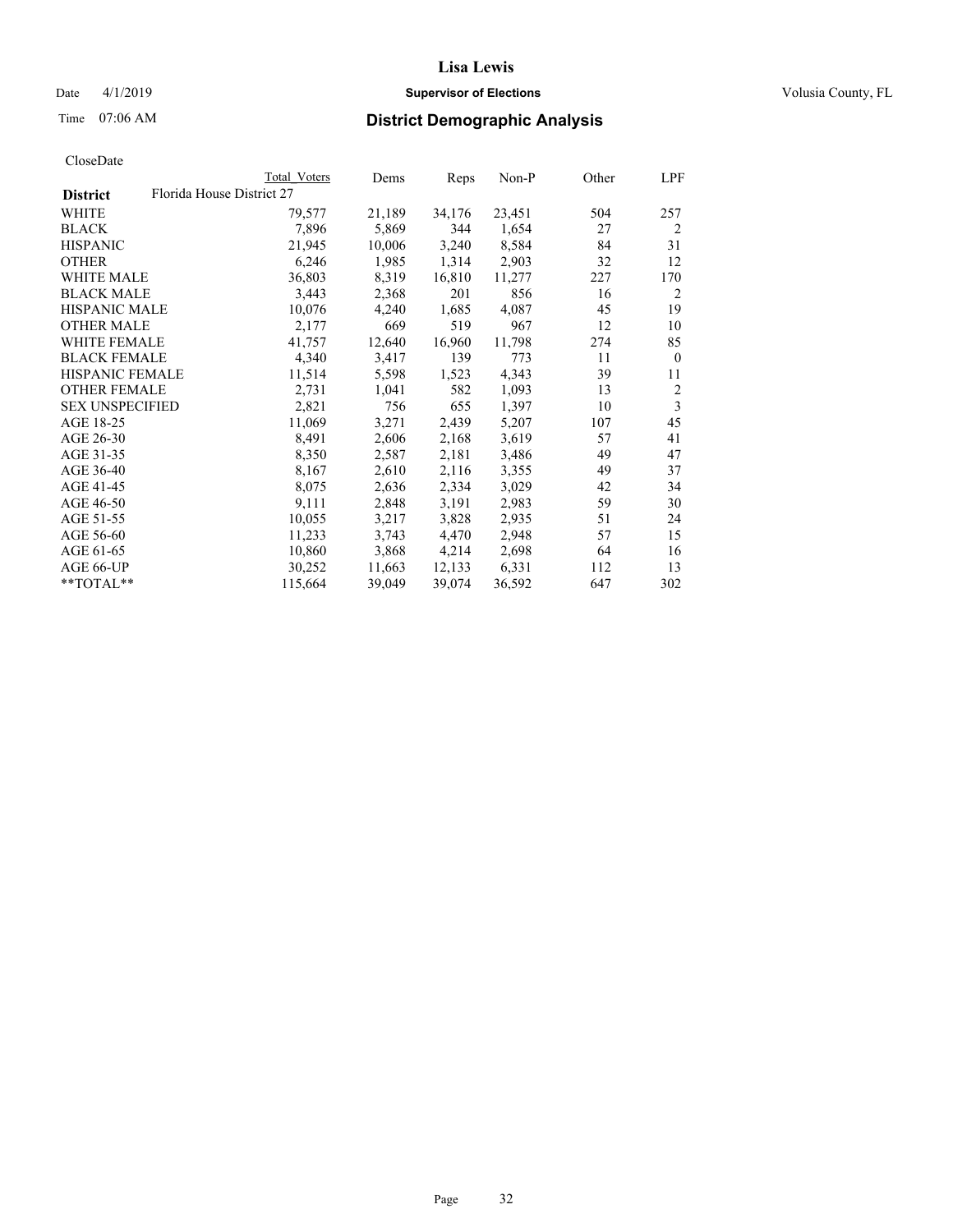## Date 4/1/2019 **Supervisor of Elections Supervisor of Elections** Volusia County, FL

## Time 07:06 AM **District Demographic Analysis**

|                        | Total Voters            | Dems   | Reps   | Non-P  | Other | LPF            |
|------------------------|-------------------------|--------|--------|--------|-------|----------------|
| <b>District</b>        | School Board District 1 |        |        |        |       |                |
| WHITE                  | 61,014                  | 16,402 | 27,891 | 16,098 | 392   | 231            |
| <b>BLACK</b>           | 5,674                   | 4,457  | 181    | 1,015  | 18    | 3              |
| <b>HISPANIC</b>        | 7,226                   | 3,005  | 1,297  | 2,863  | 44    | 17             |
| <b>OTHER</b>           | 4,161                   | 1,296  | 952    | 1,883  | 22    | 8              |
| WHITE MALE             | 27,857                  | 6,203  | 13,519 | 7,794  | 185   | 156            |
| <b>BLACK MALE</b>      | 2,281                   | 1,684  | 85     | 500    | 11    | 1              |
| <b>HISPANIC MALE</b>   | 3,125                   | 1,186  | 650    | 1,257  | 21    | 11             |
| <b>OTHER MALE</b>      | 1,475                   | 468    | 368    | 624    | 9     | 6              |
| WHITE FEMALE           | 32,440                  | 10,040 | 14,076 | 8,048  | 205   | 71             |
| <b>BLACK FEMALE</b>    | 3,309                   | 2,715  | 93     | 492    | 7     | 2              |
| <b>HISPANIC FEMALE</b> | 3,967                   | 1,762  | 634    | 1,543  | 22    | 6              |
| <b>OTHER FEMALE</b>    | 1,774                   | 629    | 403    | 729    | 11    | $\mathfrak{2}$ |
| <b>SEX UNSPECIFIED</b> | 1,846                   | 473    | 492    | 872    | 5     | 4              |
| AGE 18-25              | 7,584                   | 2,282  | 1,992  | 3,185  | 78    | 47             |
| AGE 26-30              | 5,223                   | 1,590  | 1,519  | 2,048  | 38    | 28             |
| AGE 31-35              | 5,083                   | 1,490  | 1,554  | 1,975  | 30    | 34             |
| AGE 36-40              | 5,251                   | 1,603  | 1,637  | 1,944  | 30    | 37             |
| AGE 41-45              | 4,892                   | 1,471  | 1,682  | 1,681  | 36    | 22             |
| AGE 46-50              | 5,719                   | 1,680  | 2,235  | 1,738  | 42    | 24             |
| AGE 51-55              | 6,339                   | 1,828  | 2,804  | 1,658  | 31    | 18             |
| AGE 56-60              | 7,207                   | 2,277  | 3,206  | 1,666  | 40    | 18             |
| AGE 61-65              | 7,286                   | 2,480  | 3,170  | 1,588  | 43    | 5              |
| AGE 66-UP              | 23,488                  | 8,456  | 10,522 | 4,376  | 108   | 26             |
| $*$ $TOTAL**$          | 78,075                  | 25,160 | 30,321 | 21,859 | 476   | 259            |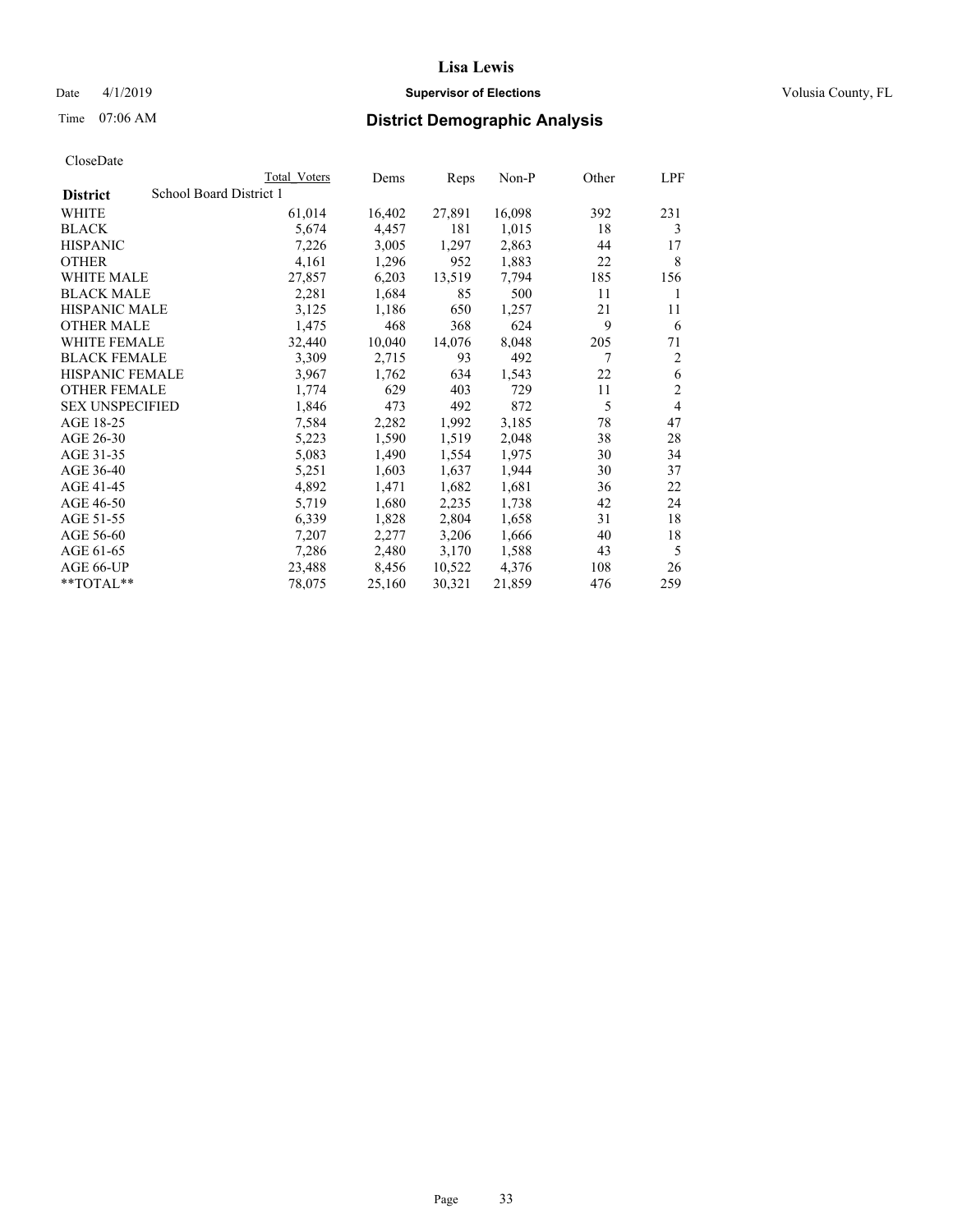## Date 4/1/2019 **Supervisor of Elections Supervisor of Elections** Volusia County, FL

# Time 07:06 AM **District Demographic Analysis**

|                        |                         | Total Voters | Dems   | Reps   | Non-P  | Other | LPF            |
|------------------------|-------------------------|--------------|--------|--------|--------|-------|----------------|
| <b>District</b>        | School Board District 2 |              |        |        |        |       |                |
| WHITE                  |                         | 51,134       | 15,136 | 20,460 | 14,899 | 468   | 171            |
| <b>BLACK</b>           |                         | 12,670       | 10,099 | 330    | 2,200  | 37    | 4              |
| <b>HISPANIC</b>        |                         | 2,801        | 1,190  | 527    | 1,057  | 24    | 3              |
| <b>OTHER</b>           |                         | 4,306        | 1,501  | 804    | 1,956  | 36    | 9              |
| WHITE MALE             |                         | 23,920       | 5,994  | 10,250 | 7,335  | 229   | 112            |
| <b>BLACK MALE</b>      |                         | 4,772        | 3,569  | 175    | 1,010  | 18    | $\theta$       |
| <b>HISPANIC MALE</b>   |                         | 1,287        | 475    | 282    | 513    | 16    | 1              |
| <b>OTHER MALE</b>      |                         | 1,513        | 513    | 337    | 646    | 13    | $\overline{4}$ |
| WHITE FEMALE           |                         | 26,510       | 8,965  | 9,966  | 7,284  | 236   | 59             |
| <b>BLACK FEMALE</b>    |                         | 7,613        | 6,318  | 151    | 1,122  | 19    | 3              |
| <b>HISPANIC FEMALE</b> |                         | 1,439        | 680    | 240    | 509    | 8     | $\overline{2}$ |
| <b>OTHER FEMALE</b>    |                         | 1,779        | 713    | 331    | 714    | 18    | 3              |
| <b>SEX UNSPECIFIED</b> |                         | 2,078        | 699    | 389    | 979    | 8     | 3              |
| AGE 18-25              |                         | 8,639        | 3,856  | 1,417  | 3,217  | 119   | 30             |
| AGE 26-30              |                         | 5,263        | 2,120  | 1,093  | 1,970  | 55    | 25             |
| AGE 31-35              |                         | 4,490        | 1,819  | 965    | 1,638  | 36    | 32             |
| AGE 36-40              |                         | 3,998        | 1,636  | 891    | 1,418  | 38    | 15             |
| AGE 41-45              |                         | 3,554        | 1,361  | 946    | 1,200  | 27    | 20             |
| AGE 46-50              |                         | 4,316        | 1,600  | 1,351  | 1,314  | 34    | 17             |
| AGE 51-55              |                         | 5,455        | 2,023  | 1,836  | 1,536  | 46    | 14             |
| AGE 56-60              |                         | 6,843        | 2,548  | 2,543  | 1,700  | 43    | 9              |
| AGE 61-65              |                         | 6,966        | 2,708  | 2,620  | 1,583  | 49    | 6              |
| AGE 66-UP              |                         | 21,387       | 8,255  | 8,459  | 4,536  | 118   | 19             |
| $*$ TOTAL $*$          |                         | 70,911       | 27,926 | 22,121 | 20,112 | 565   | 187            |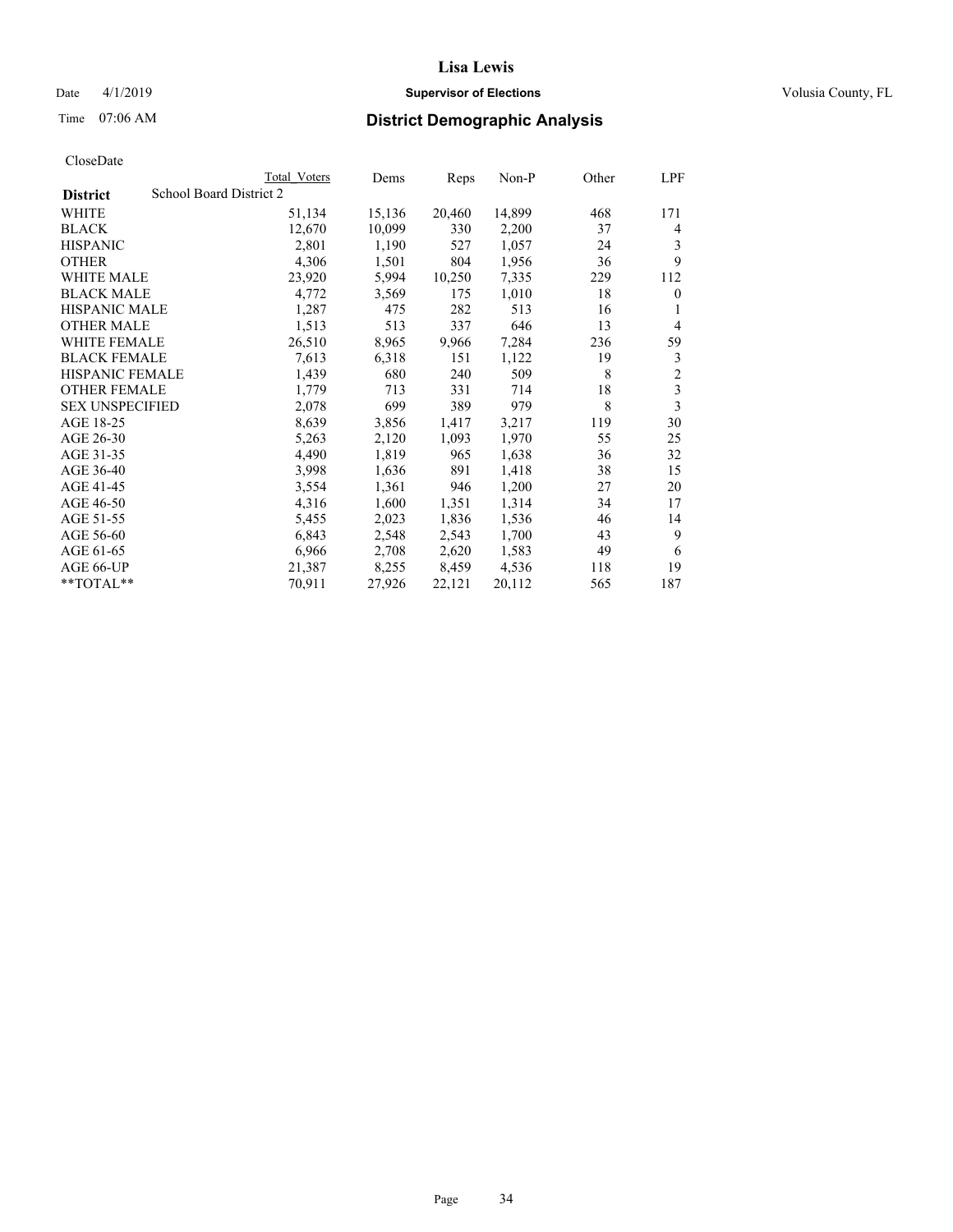## Date 4/1/2019 **Supervisor of Elections Supervisor of Elections** Volusia County, FL

# Time 07:06 AM **District Demographic Analysis**

|                        |                         | Total Voters | Dems   | Reps   | Non-P  | Other | LPF            |
|------------------------|-------------------------|--------------|--------|--------|--------|-------|----------------|
| <b>District</b>        | School Board District 3 |              |        |        |        |       |                |
| WHITE                  |                         | 74,004       | 20,418 | 32,361 | 20,409 | 611   | 205            |
| <b>BLACK</b>           |                         | 2,180        | 1,683  | 93     | 393    | 8     | 3              |
| <b>HISPANIC</b>        |                         | 1,901        | 655    | 506    | 719    | 15    | 6              |
| <b>OTHER</b>           |                         | 3,254        | 929    | 856    | 1,440  | 21    | 8              |
| WHITE MALE             |                         | 34,205       | 7,995  | 15,863 | 9,923  | 289   | 135            |
| <b>BLACK MALE</b>      |                         | 960          | 688    | 46     | 218    | 5     | 3              |
| <b>HISPANIC MALE</b>   |                         | 844          | 274    | 238    | 322    | 7     | 3              |
| <b>OTHER MALE</b>      |                         | 1,185        | 326    | 348    | 492    | 13    | 6              |
| WHITE FEMALE           |                         | 38,949       | 12,215 | 16,146 | 10,200 | 320   | 68             |
| <b>BLACK FEMALE</b>    |                         | 1,189        | 968    | 46     | 172    | 3     | $\mathbf{0}$   |
| <b>HISPANIC FEMALE</b> |                         | 1,020        | 369    | 257    | 383    | 8     | 3              |
| <b>OTHER FEMALE</b>    |                         | 1,394        | 480    | 395    | 510    | 7     | $\overline{c}$ |
| <b>SEX UNSPECIFIED</b> |                         | 1,592        | 370    | 477    | 740    | 3     | $\overline{2}$ |
| AGE 18-25              |                         | 5,997        | 1,544  | 1,833  | 2,482  | 107   | 31             |
| AGE 26-30              |                         | 4,347        | 1,151  | 1,376  | 1,750  | 43    | 27             |
| AGE 31-35              |                         | 4,346        | 1,222  | 1,328  | 1,720  | 47    | 29             |
| AGE 36-40              |                         | 4,471        | 1,179  | 1,497  | 1,735  | 37    | 23             |
| AGE 41-45              |                         | 4,483        | 1,156  | 1,688  | 1,574  | 38    | 27             |
| AGE 46-50              |                         | 5,522        | 1,418  | 2,315  | 1,730  | 42    | 17             |
| AGE 51-55              |                         | 6,370        | 1,612  | 2,903  | 1,780  | 58    | 17             |
| AGE 56-60              |                         | 8,241        | 2,289  | 3,804  | 2,069  | 62    | 17             |
| AGE 61-65              |                         | 8,791        | 2,825  | 3,835  | 2,054  | 64    | 13             |
| AGE 66-UP              |                         | 28,771       | 9,289  | 13,237 | 6,067  | 157   | 21             |
| $*$ $TOTAL**$          |                         | 81,339       | 23,685 | 33,816 | 22,961 | 655   | 222            |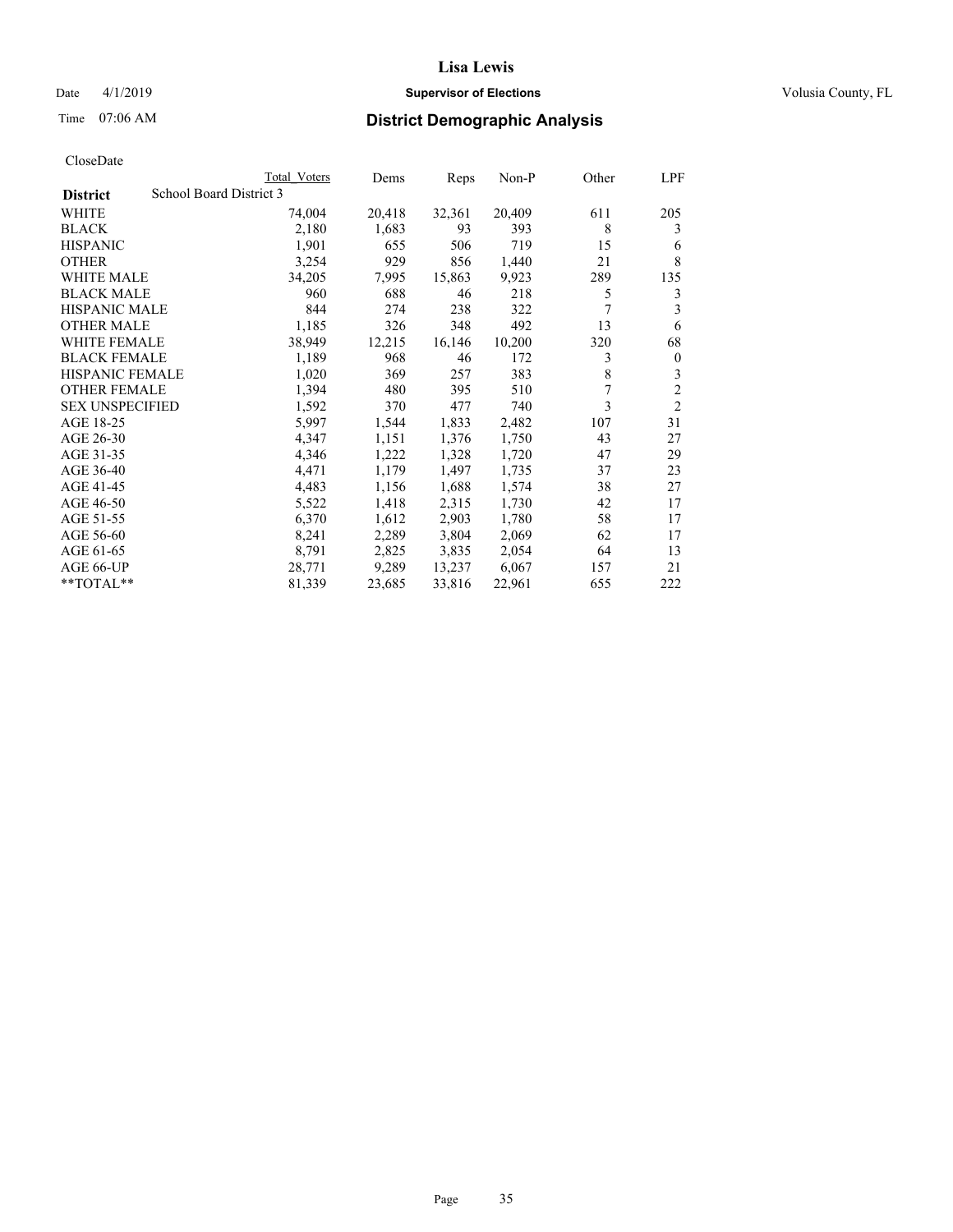## Date 4/1/2019 **Supervisor of Elections Supervisor of Elections** Volusia County, FL

# Time 07:06 AM **District Demographic Analysis**

|                        |                         | Total Voters | Dems   | Reps   | Non-P  | Other | LPF |
|------------------------|-------------------------|--------------|--------|--------|--------|-------|-----|
| <b>District</b>        | School Board District 4 |              |        |        |        |       |     |
| WHITE                  |                         | 62,424       | 17,855 | 26,890 | 17,040 | 459   | 180 |
| <b>BLACK</b>           |                         | 5,777        | 4,513  | 201    | 1,036  | 22    | 5   |
| <b>HISPANIC</b>        |                         | 2,721        | 1,064  | 570    | 1,054  | 24    | 9   |
| <b>OTHER</b>           |                         | 3,910        | 1,188  | 914    | 1,779  | 23    | 6   |
| WHITE MALE             |                         | 28,713       | 6,917  | 13,125 | 8,318  | 228   | 125 |
| <b>BLACK MALE</b>      |                         | 2,349        | 1,679  | 114    | 537    | 15    | 4   |
| <b>HISPANIC MALE</b>   |                         | 1,211        | 430    | 283    | 476    | 16    | 6   |
| <b>OTHER MALE</b>      |                         | 1,432        | 406    | 357    | 655    | 10    | 4   |
| <b>WHITE FEMALE</b>    |                         | 33,026       | 10,788 | 13,498 | 8,455  | 230   | 55  |
| <b>BLACK FEMALE</b>    |                         | 3,338        | 2,764  | 84     | 482    |       | 1   |
| <b>HISPANIC FEMALE</b> |                         | 1,451        | 613    | 277    | 550    | 8     | 3   |
| <b>OTHER FEMALE</b>    |                         | 1,680        | 610    | 407    | 653    | 9     | 1   |
| <b>SEX UNSPECIFIED</b> |                         | 1,631        | 413    | 429    | 783    | 5     | 1   |
| AGE 18-25              |                         | 6,168        | 1,835  | 1,740  | 2,489  | 71    | 33  |
| AGE 26-30              |                         | 4,698        | 1,504  | 1,303  | 1,823  | 51    | 17  |
| AGE 31-35              |                         | 4,417        | 1,466  | 1,264  | 1,632  | 30    | 25  |
| AGE 36-40              |                         | 4,011        | 1,295  | 1,151  | 1,509  | 31    | 25  |
| AGE 41-45              |                         | 3,975        | 1,229  | 1,321  | 1,375  | 26    | 24  |
| AGE 46-50              |                         | 5,001        | 1,411  | 1,990  | 1,541  | 38    | 21  |
| AGE 51-55              |                         | 6,140        | 1,831  | 2,606  | 1,653  | 39    | 11  |
| AGE 56-60              |                         | 7,452        | 2,345  | 3,106  | 1,933  | 58    | 10  |
| AGE 61-65              |                         | 7,922        | 2,751  | 3,317  | 1,782  | 57    | 15  |
| AGE 66-UP              |                         | 25,046       | 8,953  | 10,775 | 5,172  | 127   | 19  |
| $*$ $TOTAL**$          |                         | 74,832       | 24,620 | 28,575 | 20,909 | 528   | 200 |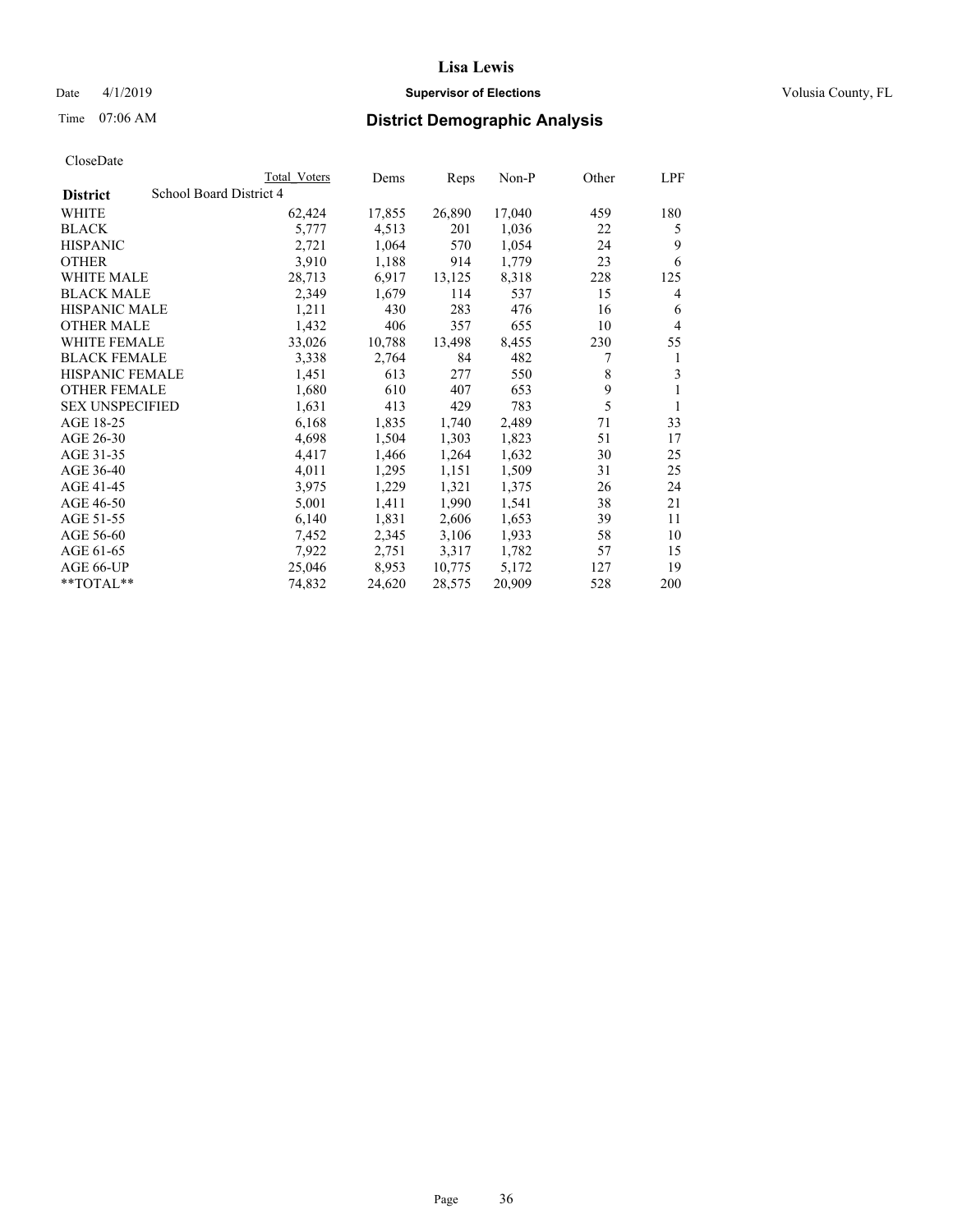## Date 4/1/2019 **Supervisor of Elections Supervisor of Elections** Volusia County, FL

## Time 07:06 AM **District Demographic Analysis**

|                        |                         | Total Voters | Dems   | Reps   | Non-P  | Other | LPF            |
|------------------------|-------------------------|--------------|--------|--------|--------|-------|----------------|
| <b>District</b>        | School Board District 5 |              |        |        |        |       |                |
| WHITE                  |                         | 40,827       | 10,868 | 16,973 | 12,595 | 242   | 149            |
| <b>BLACK</b>           |                         | 6,358        | 4,698  | 281    | 1,354  | 23    | $\overline{2}$ |
| <b>HISPANIC</b>        |                         | 18,874       | 8,768  | 2,618  | 7,403  | 60    | 25             |
| <b>OTHER</b>           |                         | 4,293        | 1,420  | 833    | 2,009  | 24    | 7              |
| <b>WHITE MALE</b>      |                         | 18,978       | 4,334  | 8,329  | 6,099  | 117   | 99             |
| <b>BLACK MALE</b>      |                         | 2,783        | 1,901  | 176    | 690    | 14    | 2              |
| <b>HISPANIC MALE</b>   |                         | 8,734        | 3,765  | 1,366  | 3,556  | 32    | 15             |
| <b>OTHER MALE</b>      |                         | 1,492        | 483    | 328    | 667    | 8     | 6              |
| WHITE FEMALE           |                         | 21,273       | 6,399  | 8,413  | 6,289  | 123   | 49             |
| <b>BLACK FEMALE</b>    |                         | 3,484        | 2,731  | 101    | 643    | 9     | $\theta$       |
| <b>HISPANIC FEMALE</b> |                         | 9,836        | 4,860  | 1,225  | 3,714  | 28    | 9              |
| <b>OTHER FEMALE</b>    |                         | 1,874        | 738    | 369    | 757    | 9     | 1              |
| <b>SEX UNSPECIFIED</b> |                         | 1,897        | 542    | 398    | 946    | 9     | $\overline{2}$ |
| AGE 18-25              |                         | 7,621        | 2,373  | 1,472  | 3,686  | 62    | 28             |
| AGE 26-30              |                         | 5,947        | 1,930  | 1,363  | 2,592  | 31    | 31             |
| AGE 31-35              |                         | 5,828        | 1,945  | 1,358  | 2,457  | 38    | 30             |
| AGE 36-40              |                         | 5,537        | 1,926  | 1,267  | 2,285  | 36    | 23             |
| AGE 41-45              |                         | 5,454        | 1,937  | 1,386  | 2,094  | 24    | 13             |
| AGE 46-50              |                         | 5,915        | 2,025  | 1,888  | 1,950  | 35    | 17             |
| AGE 51-55              |                         | 6,398        | 2,249  | 2,203  | 1,912  | 19    | 15             |
| AGE 56-60              |                         | 6,811        | 2,472  | 2,480  | 1,827  | 23    | 9              |
| AGE 61-65              |                         | 6,190        | 2,431  | 2,179  | 1,536  | 33    | 11             |
| AGE 66-UP              |                         | 14,650       | 6,466  | 5,109  | 3,021  | 48    | 6              |
| $*$ TOTAL $*$          |                         | 70,352       | 25,754 | 20,705 | 23,361 | 349   | 183            |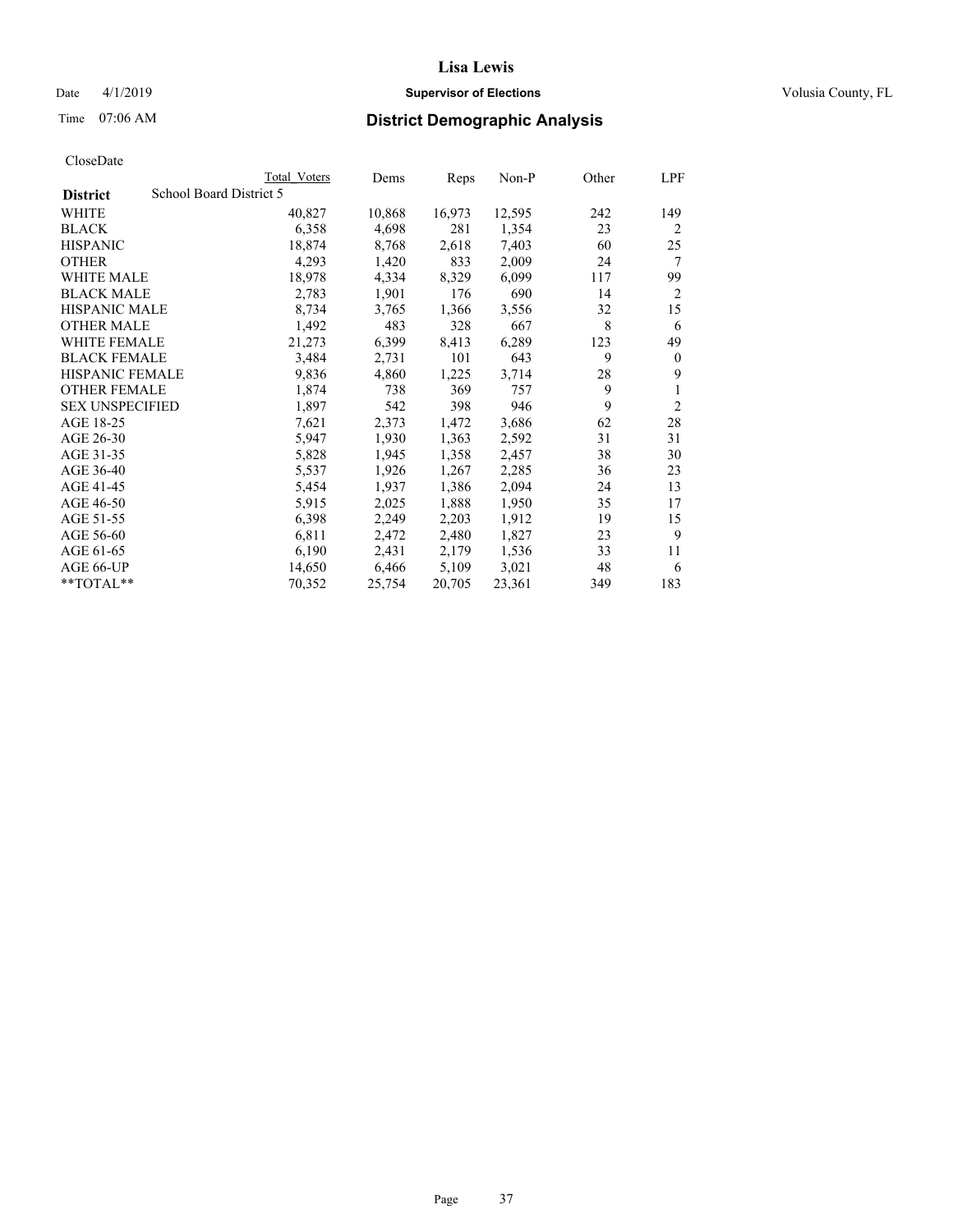## **Lisa Lewis** Date 4/1/2019 **Supervisor of Elections Supervisor of Elections** Volusia County, FL

## Time 07:06 AM **District Demographic Analysis**

|                        | Total Voters              | Dems   | Reps   | Non-P  | Other | LPF |
|------------------------|---------------------------|--------|--------|--------|-------|-----|
| <b>District</b>        | Florida Senate District 7 |        |        |        |       |     |
| WHITE                  | 104,811                   | 30,188 | 44,613 | 28,848 | 832   | 330 |
| <b>BLACK</b>           | 17,992                    | 14,299 | 493    | 3,139  | 54    | 7   |
| <b>HISPANIC</b>        | 5,587                     | 2,279  | 1,053  | 2,201  | 43    | 11  |
| <b>OTHER</b>           | 7,684                     | 2,480  | 1,638  | 3,503  | 51    | 12  |
| WHITE MALE             | 48,677                    | 11,850 | 22,016 | 14,179 | 401   | 231 |
| <b>BLACK MALE</b>      | 6,964                     | 5,149  | 271    | 1,509  | 31    | 4   |
| <b>HISPANIC MALE</b>   | 2,512                     | 924    | 532    | 1,022  | 28    | 6   |
| <b>OTHER MALE</b>      | 2,723                     | 845    | 651    | 1,201  | 21    | 5   |
| <b>WHITE FEMALE</b>    | 54,889                    | 18,061 | 22,123 | 14,178 | 428   | 99  |
| <b>BLACK FEMALE</b>    | 10,663                    | 8,875  | 215    | 1,547  | 23    | 3   |
| <b>HISPANIC FEMALE</b> | 2,938                     | 1,300  | 505    | 1,113  | 15    | 5   |
| <b>OTHER FEMALE</b>    | 3,224                     | 1,210  | 716    | 1,271  | 23    | 4   |
| <b>SEX UNSPECIFIED</b> | 3,483                     | 1,032  | 767    | 1,671  | 10    | 3   |
| AGE 18-25              | 14,120                    | 5,461  | 3,038  | 5,398  | 163   | 60  |
| AGE 26-30              | 9,137                     | 3,350  | 2,204  | 3,452  | 91    | 40  |
| AGE 31-35              | 8,259                     | 3,060  | 2,099  | 2,992  | 59    | 49  |
| AGE 36-40              | 7,418                     | 2,736  | 1,918  | 2,667  | 60    | 37  |
| AGE 41-45              | 7,057                     | 2,451  | 2,138  | 2,385  | 45    | 38  |
| AGE 46-50              | 8,751                     | 2,795  | 3,188  | 2,666  | 68    | 34  |
| AGE 51-55              | 10,882                    | 3,609  | 4,240  | 2,930  | 79    | 24  |
| AGE 56-60              | 13,298                    | 4,533  | 5,322  | 3,331  | 95    | 17  |
| AGE 61-65              | 13,959                    | 5,156  | 5,577  | 3,108  | 96    | 22  |
| AGE 66-UP              | 43,191                    | 16,095 | 18,071 | 8,762  | 224   | 39  |
| $*$ TOTAL $*$          | 136,074                   | 49,246 | 47,797 | 37,691 | 980   | 360 |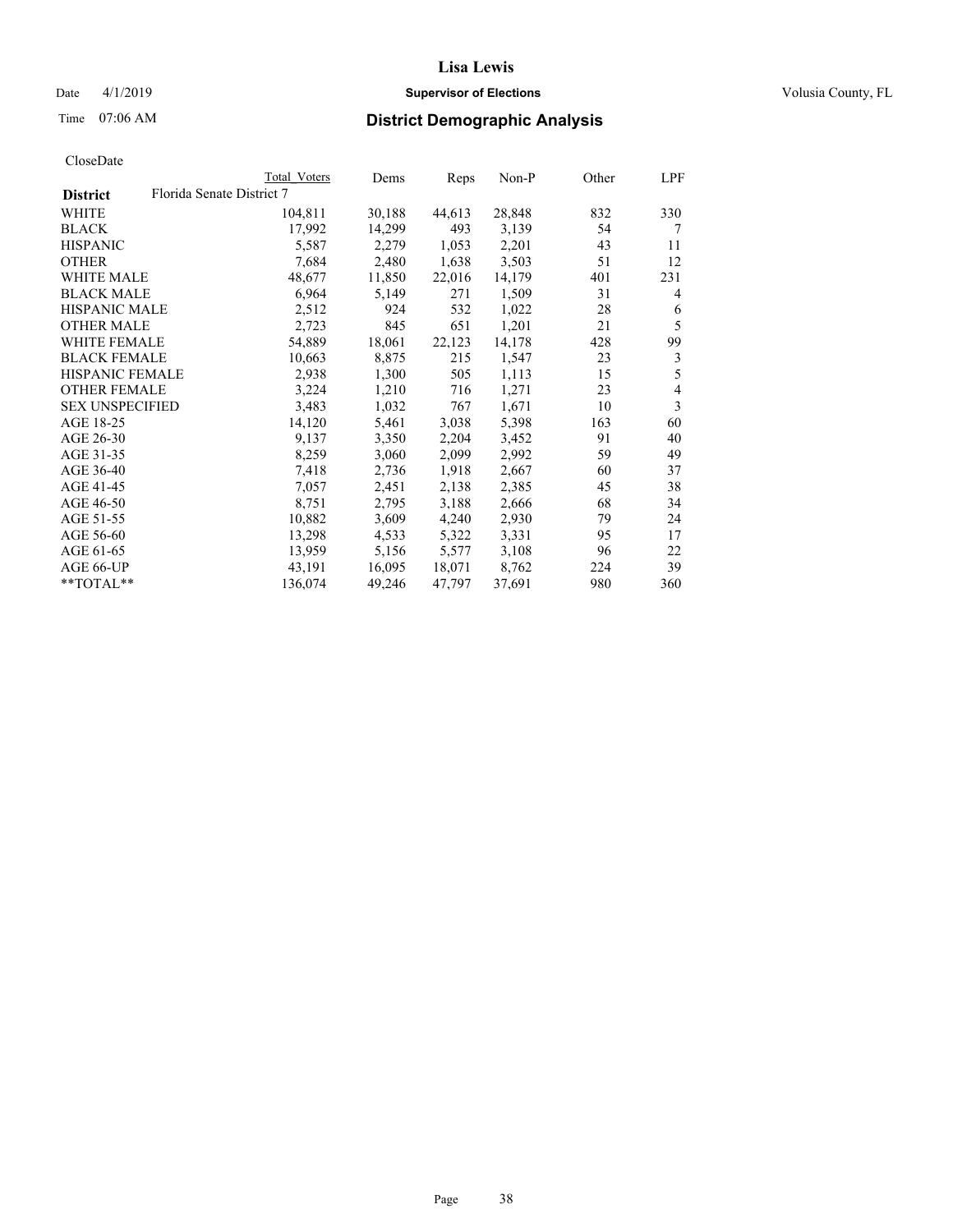## Date 4/1/2019 **Supervisor of Elections Supervisor of Elections** Volusia County, FL

## Time 07:06 AM **District Demographic Analysis**

| Total Voters | Dems                      | Reps   | $Non-P$ | Other          | LPF            |
|--------------|---------------------------|--------|---------|----------------|----------------|
|              |                           |        |         |                |                |
| 27,444       | 6,783                     | 12,822 | 7,584   | 169            | 86             |
| 1,554        | 1,178                     | 66     | 305     | 5              | $\mathbf{0}$   |
| 3,895        | 1,634                     | 718    | 1,513   | 23             | 7              |
| 1,857        | 541                       | 462    | 841     | 8              | 5              |
| 12,655       | 2,561                     | 6,280  | 3,668   | 83             | 63             |
| 653          | 453                       | 32     | 166     | $\overline{2}$ | $\mathbf{0}$   |
| 1,714        | 650                       | 377    | 669     | 13             | 5              |
| 647          | 192                       | 172    | 275     | 3              | 5              |
| 14,434       | 4,152                     | 6,391  | 3,784   | 85             | 22             |
| 877          | 708                       | 34     | 132     | 3              | $\mathbf{0}$   |
| 2,110        | 953                       | 334    | 811     | 10             | $\overline{2}$ |
| 800          | 287                       | 201    | 307     | 5              | $\theta$       |
| 859          | 180                       | 246    | 431     | 1              |                |
| 3,085        | 816                       | 867    | 1,354   | 32             | 16             |
| 2,299        | 609                       | 756    | 909     | 16             | 9              |
| 2,320        | 624                       | 752    | 918     | 14             | 12             |
| 2,361        | 626                       | 771    | 935     | 13             | 16             |
| 2,221        | 610                       | 788    | 792     | 17             | 14             |
| 2,736        | 744                       | 1,110  | 851     | 21             | 10             |
| 3,020        | 788                       | 1,372  | 841     | 13             | 6              |
| 3,348        | 934                       | 1,527  | 859     | 22             | 6              |
| 3,250        | 988                       | 1,483  | 758     | 19             | $\overline{2}$ |
| 10,108       | 3,395                     | 4,642  | 2,026   | 38             | 7              |
| 34,750       | 10,136                    | 14,068 | 10,243  | 205            | 98             |
|              | Florida Senate District 9 |        |         |                |                |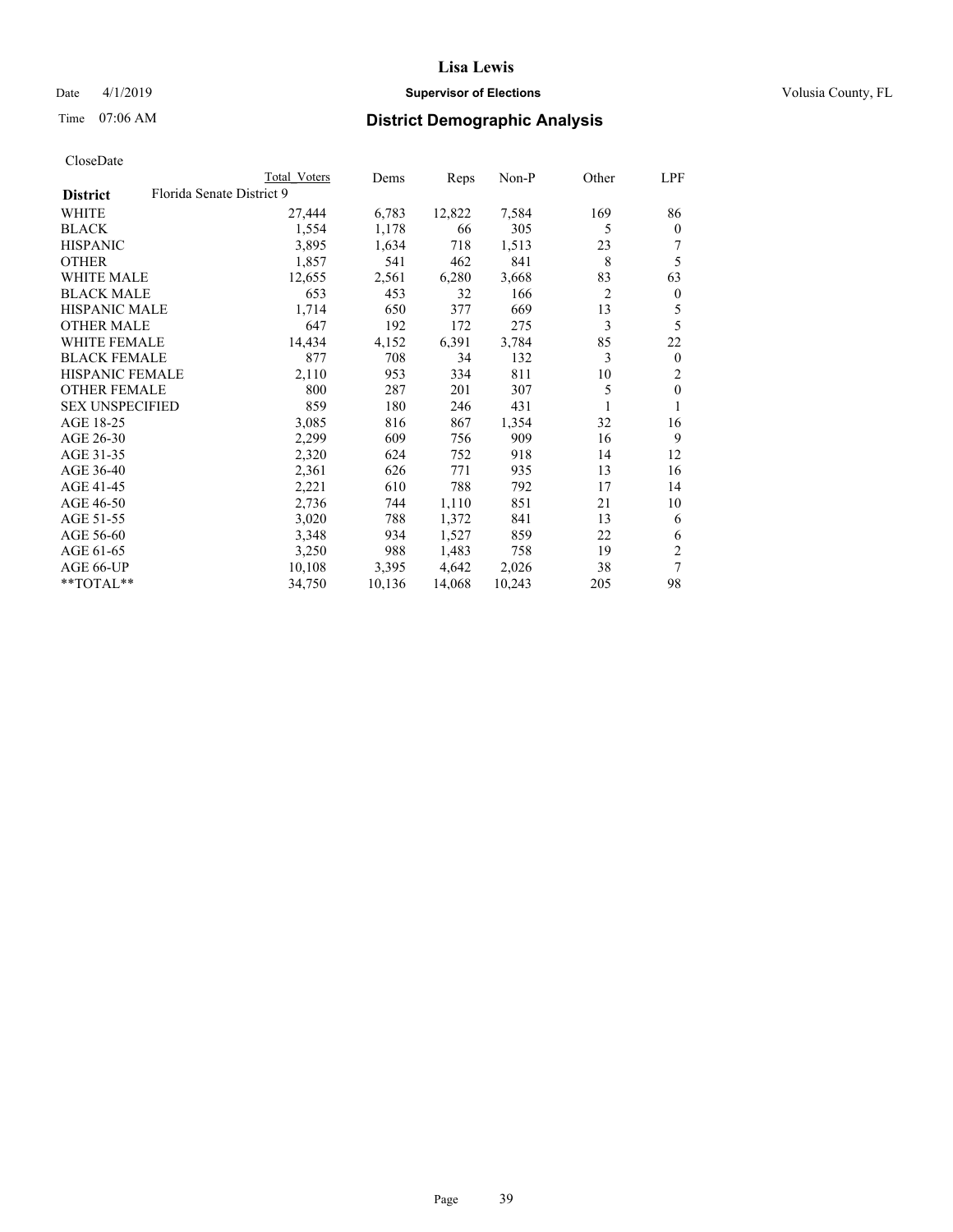## Date 4/1/2019 **Supervisor of Elections Supervisor of Elections** Volusia County, FL

|                                               | Total Voters | Dems   | Reps   | Non-P  | Other | LPF |
|-----------------------------------------------|--------------|--------|--------|--------|-------|-----|
| Florida Senate District 14<br><b>District</b> |              |        |        |        |       |     |
| WHITE                                         | 157,148      | 43,708 | 67,140 | 44,609 | 1,171 | 520 |
| <b>BLACK</b>                                  | 13,113       | 9,973  | 527    | 2,554  | 49    | 10  |
| <b>HISPANIC</b>                               | 24,041       | 10,769 | 3,747  | 9,382  | 101   | 42  |
| <b>OTHER</b>                                  | 10,383       | 3,313  | 2,259  | 4,723  | 67    | 21  |
| <b>WHITE MALE</b>                             | 72,341       | 17,032 | 32,790 | 21,622 | 564   | 333 |
| <b>BLACK MALE</b>                             | 5,528        | 3,919  | 293    | 1,280  | 30    | 6   |
| <b>HISPANIC MALE</b>                          | 10,975       | 4,556  | 1,910  | 4,433  | 51    | 25  |
| <b>OTHER MALE</b>                             | 3,727        | 1,159  | 915    | 1,608  | 29    | 16  |
| WHITE FEMALE                                  | 82,875       | 26,194 | 33,585 | 22,314 | 601   | 181 |
| <b>BLACK FEMALE</b>                           | 7,393        | 5,913  | 226    | 1,232  | 19    | 3   |
| <b>HISPANIC FEMALE</b>                        | 12,665       | 6,031  | 1,794  | 4,775  | 49    | 16  |
| <b>OTHER FEMALE</b>                           | 4,477        | 1,673  | 988    | 1,785  | 26    | 5   |
| <b>SEX UNSPECIFIED</b>                        | 4,702        | 1,285  | 1,172  | 2,218  | 19    | 8   |
| AGE 18-25                                     | 18,804       | 5,613  | 4,549  | 8,307  | 242   | 93  |
| AGE 26-30                                     | 14,042       | 4,336  | 3,694  | 5,822  | 111   | 79  |
| AGE 31-35                                     | 13,585       | 4,258  | 3,618  | 5,512  | 108   | 89  |
| AGE 36-40                                     | 13,489       | 4,277  | 3,754  | 5,289  | 99    | 70  |
| AGE 41-45                                     | 13,080       | 4,093  | 4,097  | 4,747  | 89    | 54  |
| AGE 46-50                                     | 14,986       | 4,595  | 5,481  | 4,756  | 102   | 52  |
| AGE 51-55                                     | 16,800       | 5,146  | 6,740  | 4,768  | 101   | 45  |
| AGE 56-60                                     | 19,908       | 6,464  | 8,290  | 5,005  | 109   | 40  |
| AGE 61-65                                     | 19,946       | 7,051  | 8,061  | 4,677  | 131   | 26  |
| AGE 66-UP                                     | 60,043       | 21,929 | 25,389 | 12,384 | 296   | 45  |
| **TOTAL**                                     | 204,685      | 67,763 | 73,673 | 61,268 | 1,388 | 593 |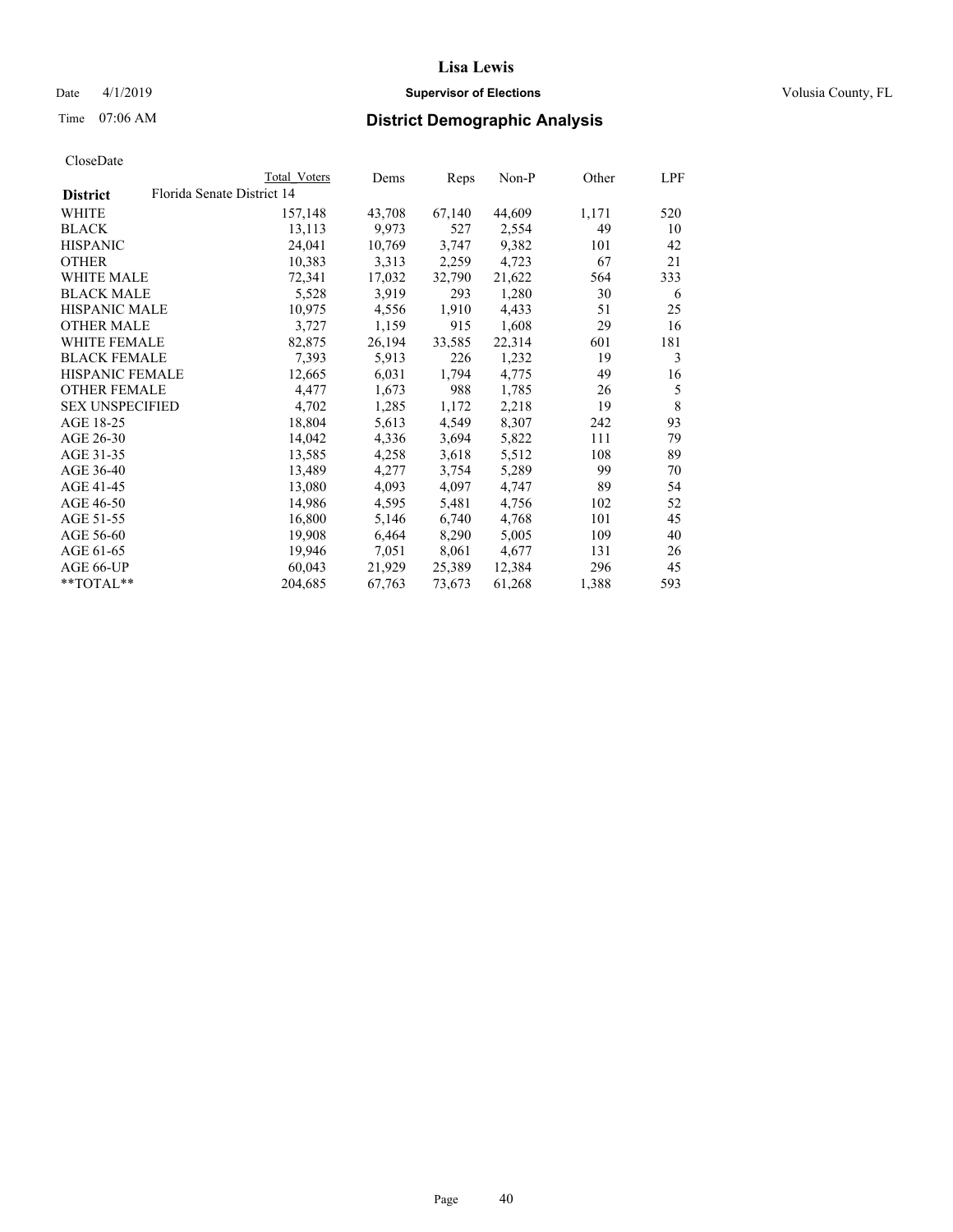## Date 4/1/2019 **Supervisor of Elections Supervisor of Elections** Volusia County, FL

## Time 07:06 AM **District Demographic Analysis**

|                                         | Total Voters | Dems  | Reps  | $Non-P$ | Other | LPF            |
|-----------------------------------------|--------------|-------|-------|---------|-------|----------------|
| Daytona Beach Zone 1<br><b>District</b> |              |       |       |         |       |                |
| WHITE                                   | 5,053        | 1,542 | 1,924 | 1,520   | 54    | 13             |
| <b>BLACK</b>                            | 1,159        | 916   | 35    | 201     |       | $\theta$       |
| <b>HISPANIC</b>                         | 325          | 135   | 55    | 130     | 5     | $\theta$       |
| <b>OTHER</b>                            | 455          | 140   | 92    | 214     | 8     | 1              |
| <b>WHITE MALE</b>                       | 2,473        | 632   | 1,020 | 783     | 28    | 10             |
| <b>BLACK MALE</b>                       | 475          | 347   | 19    | 105     | 4     | $\mathbf{0}$   |
| <b>HISPANIC MALE</b>                    | 151          | 46    | 32    | 69      | 4     | $\mathbf{0}$   |
| <b>OTHER MALE</b>                       | 151          | 47    | 31    | 69      | 4     | $\mathbf{0}$   |
| <b>WHITE FEMALE</b>                     | 2,506        | 888   | 880   | 709     | 26    | 3              |
| <b>BLACK FEMALE</b>                     | 672          | 560   | 16    | 93      | 3     | $\theta$       |
| <b>HISPANIC FEMALE</b>                  | 167          | 86    | 23    | 57      | 1     | $\theta$       |
| <b>OTHER FEMALE</b>                     | 198          | 74    | 43    | 77      | 3     | 1              |
| <b>SEX UNSPECIFIED</b>                  | 199          | 53    | 42    | 103     |       | $\mathbf{0}$   |
| AGE 18-25                               | 863          | 330   | 164   | 345     | 23    | 1              |
| AGE 26-30                               | 560          | 229   | 115   | 211     | 3     | 2              |
| AGE 31-35                               | 453          | 177   | 97    | 172     | 5     | $\overline{2}$ |
| AGE 36-40                               | 367          | 169   | 66    | 126     | 5     | 1              |
| AGE 41-45                               | 362          | 146   | 90    | 123     | 1     | $\overline{2}$ |
| AGE 46-50                               | 477          | 163   | 152   | 155     | 6     | 1              |
| AGE 51-55                               | 575          | 219   | 184   | 163     | 8     | 1              |
| AGE 56-60                               | 646          | 247   | 228   | 165     | 5     | 1              |
| AGE 61-65                               | 696          | 267   | 256   | 169     | 4     | $\theta$       |
| AGE 66-UP                               | 1,993        | 786   | 754   | 436     | 14    | 3              |
| **TOTAL**                               | 6,992        | 2,733 | 2,106 | 2,065   | 74    | 14             |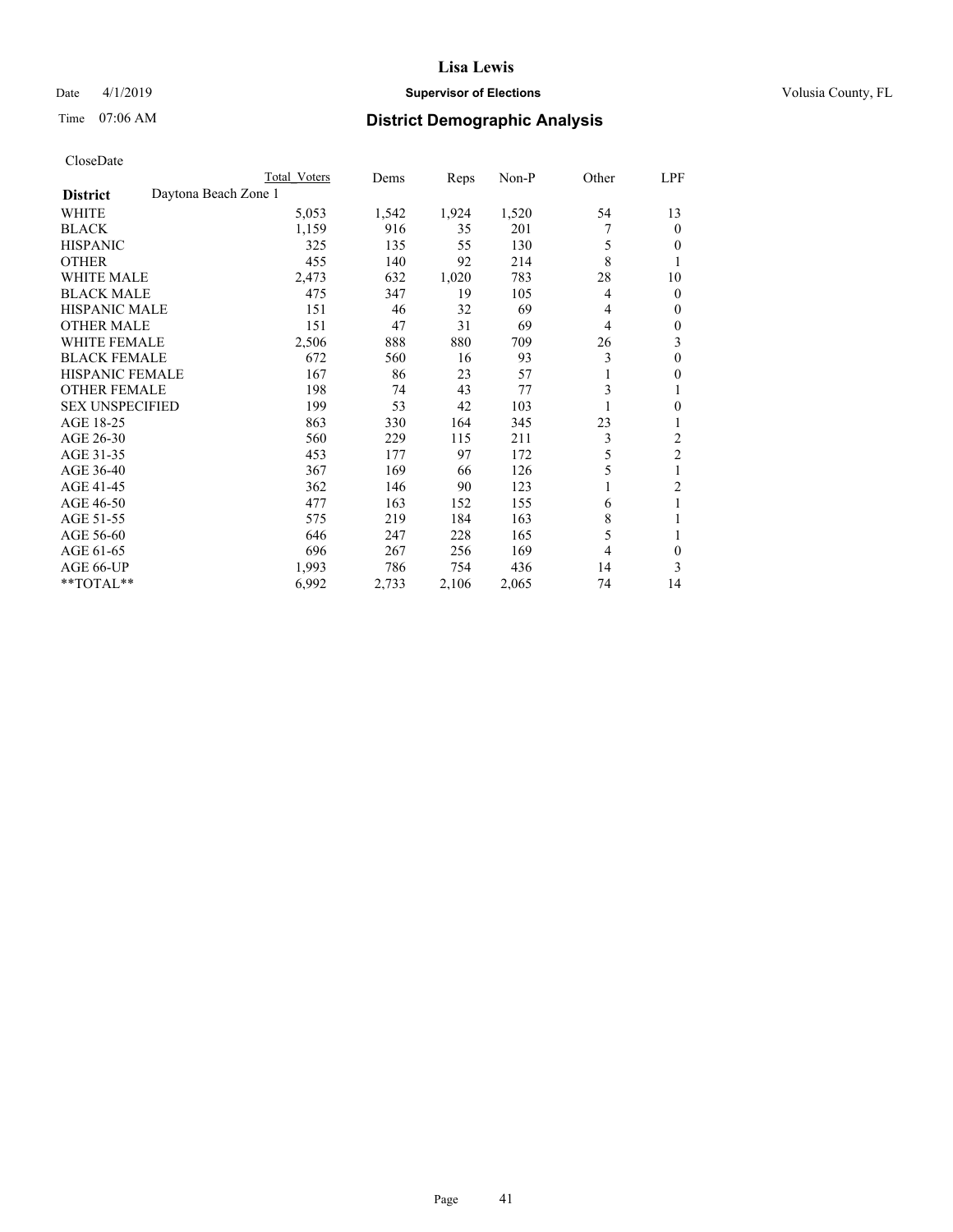## Date 4/1/2019 **Supervisor of Elections Supervisor of Elections** Volusia County, FL

## Time 07:06 AM **District Demographic Analysis**

|                        | Total Voters         | Dems  | Reps  | Non-P | Other          | LPF            |
|------------------------|----------------------|-------|-------|-------|----------------|----------------|
| <b>District</b>        | Daytona Beach Zone 2 |       |       |       |                |                |
| WHITE                  | 4,456                | 1,455 | 1,678 | 1,271 | 31             | 21             |
| <b>BLACK</b>           | 1,427                | 1,130 | 43    | 252   | 2              | $\mathbf{0}$   |
| <b>HISPANIC</b>        | 246                  | 117   | 37    | 92    | $\theta$       | $\Omega$       |
| <b>OTHER</b>           | 391                  | 143   | 68    | 175   | 3              | $\overline{2}$ |
| <b>WHITE MALE</b>      | 2,162                | 637   | 866   | 629   | 15             | 15             |
| <b>BLACK MALE</b>      | 562                  | 411   | 24    | 126   |                | $\theta$       |
| <b>HISPANIC MALE</b>   | 107                  | 52    | 16    | 39    | $\theta$       | $\theta$       |
| <b>OTHER MALE</b>      | 132                  | 44    | 34    | 51    | $\overline{2}$ | 1              |
| <b>WHITE FEMALE</b>    | 2,240                | 800   | 793   | 625   | 16             | 6              |
| <b>BLACK FEMALE</b>    | 850                  | 708   | 19    | 122   |                | $\theta$       |
| <b>HISPANIC FEMALE</b> | 133                  | 61    | 20    | 52    | 0              | $\Omega$       |
| <b>OTHER FEMALE</b>    | 178                  | 79    | 29    | 69    |                | $\theta$       |
| <b>SEX UNSPECIFIED</b> | 156                  | 53    | 25    | 77    | $\theta$       | 1              |
| AGE 18-25              | 585                  | 240   | 98    | 241   | 5              | 1              |
| AGE 26-30              | 444                  | 208   | 83    | 146   | $\overline{c}$ | 5              |
| AGE 31-35              | 426                  | 195   | 75    | 152   | $\overline{c}$ | $\overline{c}$ |
| AGE 36-40              | 349                  | 163   | 66    | 113   | 4              | 3              |
| AGE 41-45              | 364                  | 156   | 86    | 117   | $\overline{c}$ | 3              |
| AGE 46-50              | 433                  | 178   | 119   | 130   | 4              | $\overline{c}$ |
| AGE 51-55              | 596                  | 212   | 188   | 191   | 5              | $\theta$       |
| AGE 56-60              | 728                  | 301   | 254   | 169   | $\overline{2}$ | $\mathfrak{2}$ |
| AGE 61-65              | 704                  | 326   | 210   | 163   | 3              | $\mathbf{2}$   |
| AGE 66-UP              | 1,891                | 866   | 647   | 368   | 7              | 3              |
| **TOTAL**              | 6,520                | 2,845 | 1,826 | 1,790 | 36             | 23             |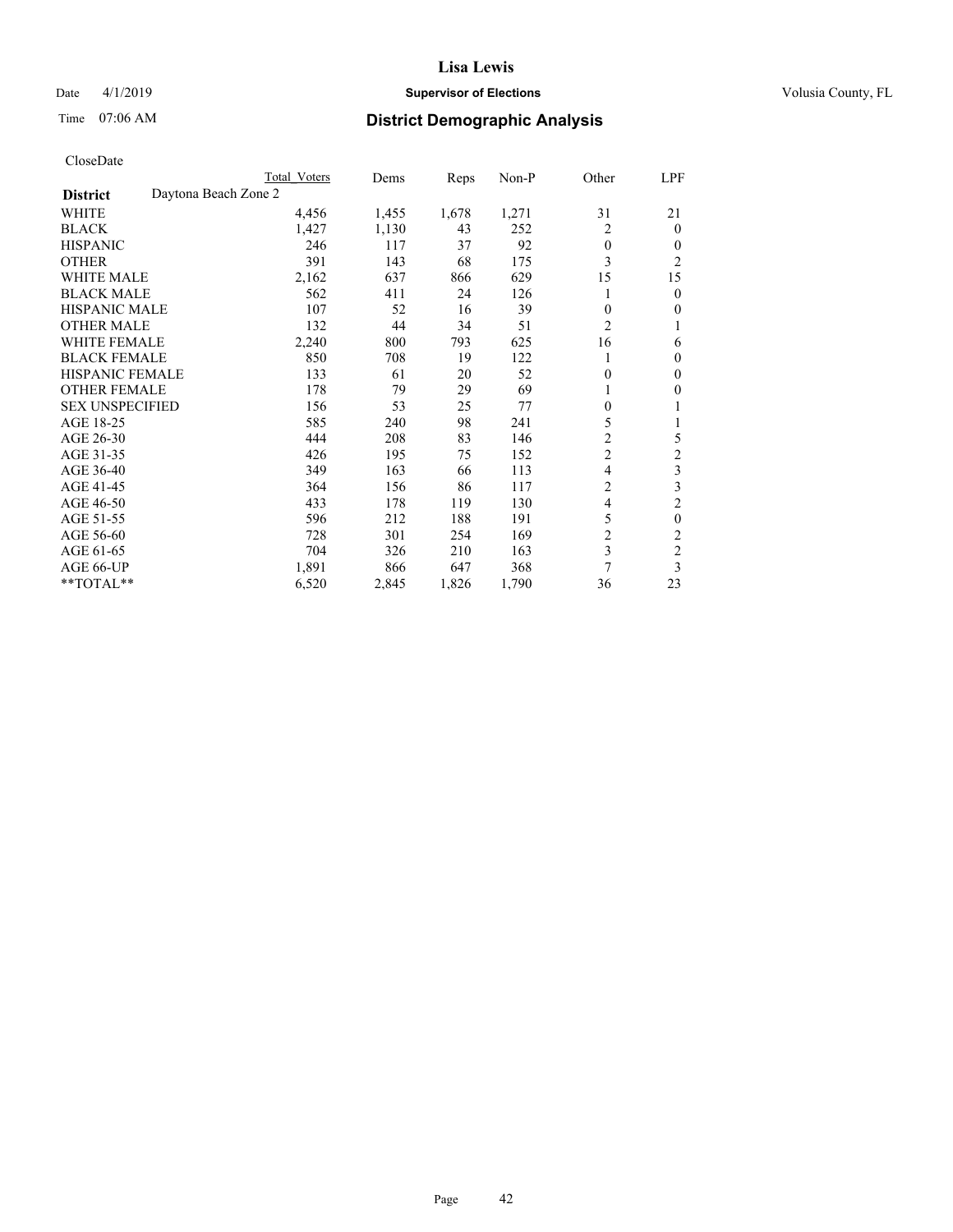## Date 4/1/2019 **Supervisor of Elections Supervisor of Elections** Volusia County, FL

## Time 07:06 AM **District Demographic Analysis**

|                                         | Total Voters | Dems  | Reps  | $Non-P$ | Other          | LPF              |
|-----------------------------------------|--------------|-------|-------|---------|----------------|------------------|
| Daytona Beach Zone 3<br><b>District</b> |              |       |       |         |                |                  |
| WHITE                                   | 3,813        | 1,258 | 1,300 | 1,201   | 41             | 13               |
| <b>BLACK</b>                            | 2,090        | 1,660 | 45    | 381     | 4              | 0                |
| <b>HISPANIC</b>                         | 285          | 147   | 43    | 92      | $\overline{c}$ |                  |
| <b>OTHER</b>                            | 636          | 246   | 66    | 319     | 5              | 0                |
| <b>WHITE MALE</b>                       | 1,919        | 542   | 706   | 643     | 19             | 9                |
| <b>BLACK MALE</b>                       | 770          | 589   | 20    | 159     | $\overline{c}$ | $\boldsymbol{0}$ |
| <b>HISPANIC MALE</b>                    | 129          | 60    | 25    | 43      |                | 0                |
| <b>OTHER MALE</b>                       | 201          | 84    | 31    | 85      |                | 0                |
| <b>WHITE FEMALE</b>                     | 1,858        | 708   | 582   | 542     | 22             | 4                |
| <b>BLACK FEMALE</b>                     | 1,202        | 992   | 24    | 184     | $\overline{2}$ | 0                |
| <b>HISPANIC FEMALE</b>                  | 145          | 82    | 17    | 44      | 1              | 1                |
| <b>OTHER FEMALE</b>                     | 218          | 87    | 23    | 104     | 4              | 0                |
| <b>SEX UNSPECIFIED</b>                  | 382          | 167   | 26    | 189     | $\theta$       | 0                |
| AGE 18-25                               | 1,883        | 1,258 | 86    | 530     | 7              | 2                |
| AGE 26-30                               | 439          | 205   | 60    | 169     | 4              | 1                |
| AGE 31-35                               | 343          | 144   | 60    | 131     | 4              | 4                |
| AGE 36-40                               | 350          | 133   | 68    | 141     | 7              |                  |
| AGE 41-45                               | 306          | 122   | 67    | 116     | 1              | 0                |
| AGE 46-50                               | 334          | 128   | 84    | 118     | 3              |                  |
| AGE 51-55                               | 443          | 160   | 137   | 136     | 9              |                  |
| AGE 56-60                               | 554          | 199   | 178   | 172     | $\overline{4}$ | 1                |
| AGE 61-65                               | 581          | 247   | 195   | 132     | 6              |                  |
| AGE 66-UP                               | 1,591        | 715   | 519   | 348     | 7              | 2                |
| $*$ TOTAL $*$                           | 6,824        | 3,311 | 1,454 | 1,993   | 52             | 14               |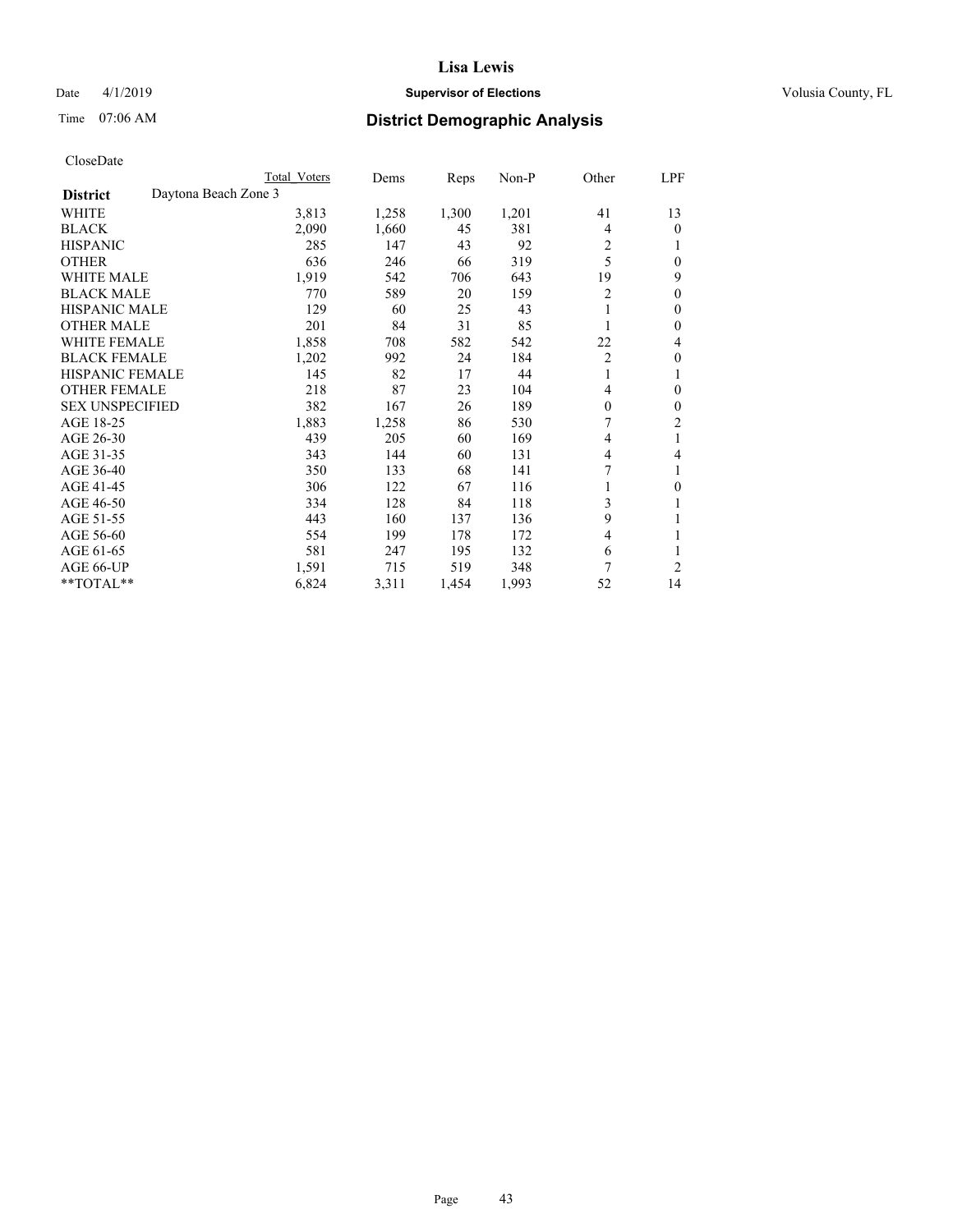## Date 4/1/2019 **Supervisor of Elections Supervisor of Elections** Volusia County, FL

## Time 07:06 AM **District Demographic Analysis**

|                        |                      | Total Voters | Dems  | Reps  | Non-P | Other | LPF            |
|------------------------|----------------------|--------------|-------|-------|-------|-------|----------------|
| <b>District</b>        | Daytona Beach Zone 4 |              |       |       |       |       |                |
| WHITE                  |                      | 7,146        | 1,838 | 3,237 | 1,974 | 71    | 26             |
| <b>BLACK</b>           |                      | 1,154        | 872   | 39    | 235   | 7     | 1              |
| <b>HISPANIC</b>        |                      | 416          | 164   | 92    | 155   | 5     | 0              |
| <b>OTHER</b>           |                      | 592          | 158   | 133   | 297   | 4     | $\Omega$       |
| <b>WHITE MALE</b>      |                      | 3,354        | 705   | 1,584 | 1,009 | 38    | 18             |
| <b>BLACK MALE</b>      |                      | 476          | 318   | 28    | 124   | 5     | 1              |
| <b>HISPANIC MALE</b>   |                      | 177          | 64    | 49    | 62    | 2     | $\theta$       |
| <b>OTHER MALE</b>      |                      | 215          | 54    | 51    | 109   | 1     | $\mathbf{0}$   |
| WHITE FEMALE           |                      | 3,724        | 1,114 | 1,630 | 940   | 32    | 8              |
| <b>BLACK FEMALE</b>    |                      | 656          | 534   | 10    | 110   | 2     | $\theta$       |
| <b>HISPANIC FEMALE</b> |                      | 232          | 97    | 43    | 89    | 3     | $\Omega$       |
| <b>OTHER FEMALE</b>    |                      | 285          | 86    | 61    | 135   | 3     | $\theta$       |
| <b>SEX UNSPECIFIED</b> |                      | 188          | 60    | 44    | 83    |       | $\theta$       |
| AGE 18-25              |                      | 934          | 329   | 231   | 352   | 15    | 7              |
| AGE 26-30              |                      | 765          | 252   | 198   | 301   | 12    | $\overline{2}$ |
| AGE 31-35              |                      | 614          | 219   | 158   | 232   | 3     | $\overline{2}$ |
| AGE 36-40              |                      | 550          | 202   | 147   | 195   | 4     | 2              |
| AGE 41-45              |                      | 461          | 170   | 142   | 143   | 3     | 3              |
| AGE 46-50              |                      | 555          | 156   | 216   | 174   | 6     | 3              |
| AGE 51-55              |                      | 622          | 193   | 243   | 177   | 8     | 1              |
| AGE 56-60              |                      | 816          | 249   | 357   | 201   | 8     |                |
| AGE 61-65              |                      | 919          | 305   | 393   | 212   | 5     | 4              |
| AGE 66-UP              |                      | 3,072        | 957   | 1,416 | 674   | 23    | $\overline{2}$ |
| **TOTAL**              |                      | 9,308        | 3,032 | 3,501 | 2,661 | 87    | 27             |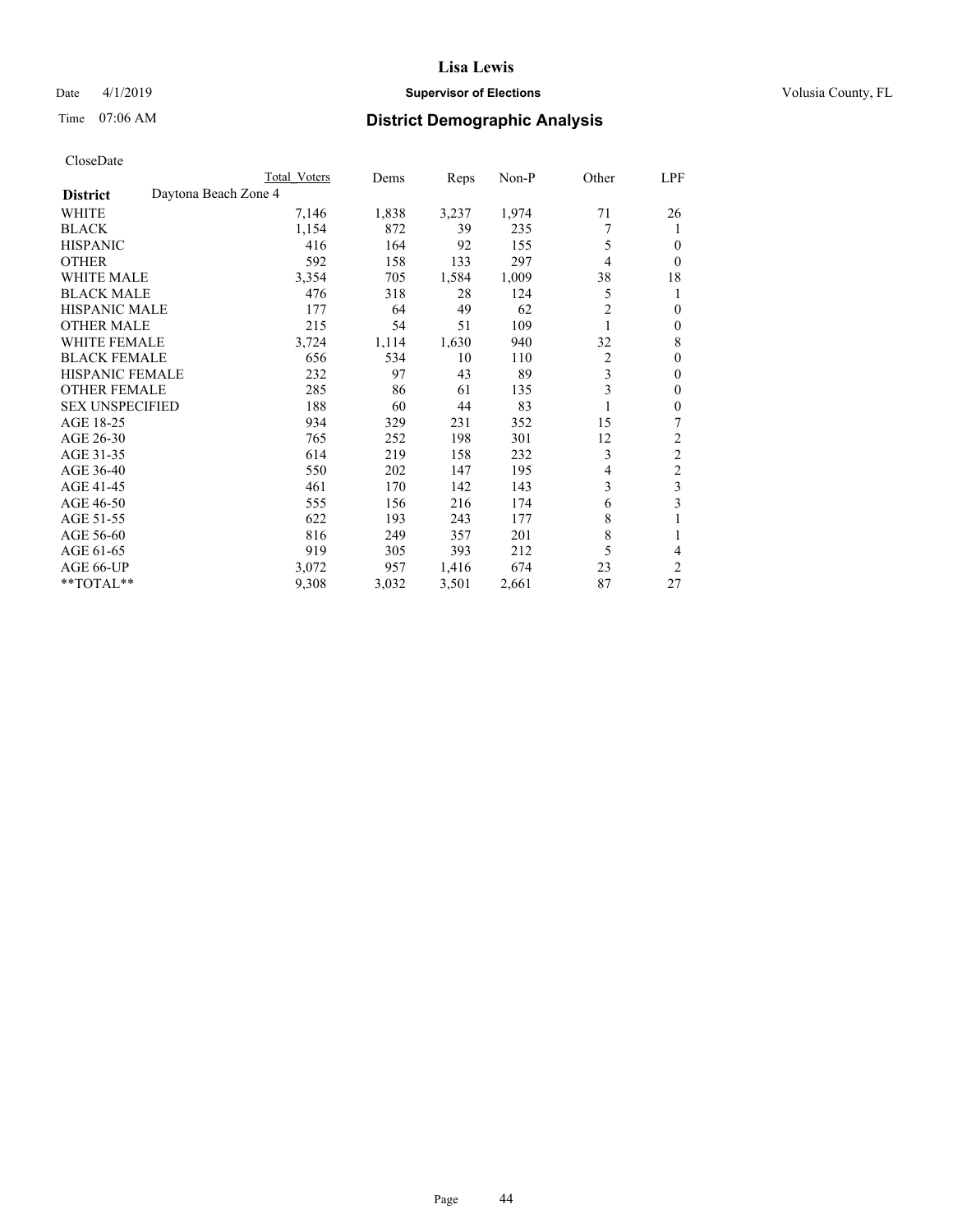## Date 4/1/2019 **Supervisor of Elections Supervisor of Elections** Volusia County, FL

## Time 07:06 AM **District Demographic Analysis**

|                        |                      | Total Voters | Dems  | Reps  | Non-P | Other          | LPF            |
|------------------------|----------------------|--------------|-------|-------|-------|----------------|----------------|
| <b>District</b>        | Daytona Beach Zone 5 |              |       |       |       |                |                |
| WHITE                  |                      | 2,598        | 828   | 931   | 792   | 33             | 14             |
| <b>BLACK</b>           |                      | 4,244        | 3,521 | 87    | 624   | 11             |                |
| <b>HISPANIC</b>        |                      | 389          | 169   | 64    | 153   | 2              |                |
| <b>OTHER</b>           |                      | 502          | 228   | 55    | 215   | $\overline{c}$ | $\overline{2}$ |
| WHITE MALE             |                      | 1,184        | 315   | 481   | 372   | 7              | 9              |
| <b>BLACK MALE</b>      |                      | 1,564        | 1,225 | 49    | 282   | 8              | 0              |
| <b>HISPANIC MALE</b>   |                      | 180          | 66    | 38    | 74    | 1              |                |
| <b>OTHER MALE</b>      |                      | 191          | 94    | 17    | 79    | 1              | 0              |
| <b>WHITE FEMALE</b>    |                      | 1,384        | 507   | 440   | 406   | 26             | 5              |
| <b>BLACK FEMALE</b>    |                      | 2,622        | 2,249 | 37    | 332   | 3              |                |
| <b>HISPANIC FEMALE</b> |                      | 205          | 101   | 26    | 77    |                | 0              |
| <b>OTHER FEMALE</b>    |                      | 207          | 102   | 25    | 78    | 1              |                |
| <b>SEX UNSPECIFIED</b> |                      | 196          | 87    | 24    | 84    | $\Omega$       |                |
| AGE 18-25              |                      | 1,157        | 630   | 142   | 364   | 14             | 7              |
| AGE 26-30              |                      | 875          | 471   | 113   | 282   | 7              | $\overline{2}$ |
| AGE 31-35              |                      | 706          | 419   | 78    | 201   | 5              | 3              |
| AGE 36-40              |                      | 576          | 346   | 72    | 155   | 1              | 2              |
| AGE 41-45              |                      | 518          | 303   | 65    | 148   | 2              | $\mathbf{0}$   |
| AGE 46-50              |                      | 540          | 334   | 86    | 112   | 5              | 3              |
| AGE 51-55              |                      | 610          | 416   | 82    | 111   |                | 0              |
| AGE 56-60              |                      | 663          | 432   | 118   | 110   | 3              | 0              |
| AGE 61-65              |                      | 586          | 401   | 98    | 83    | 3              |                |
| AGE 66-UP              |                      | 1,502        | 994   | 283   | 218   | 7              | 0              |
| **TOTAL**              |                      | 7,733        | 4,746 | 1,137 | 1,784 | 48             | 18             |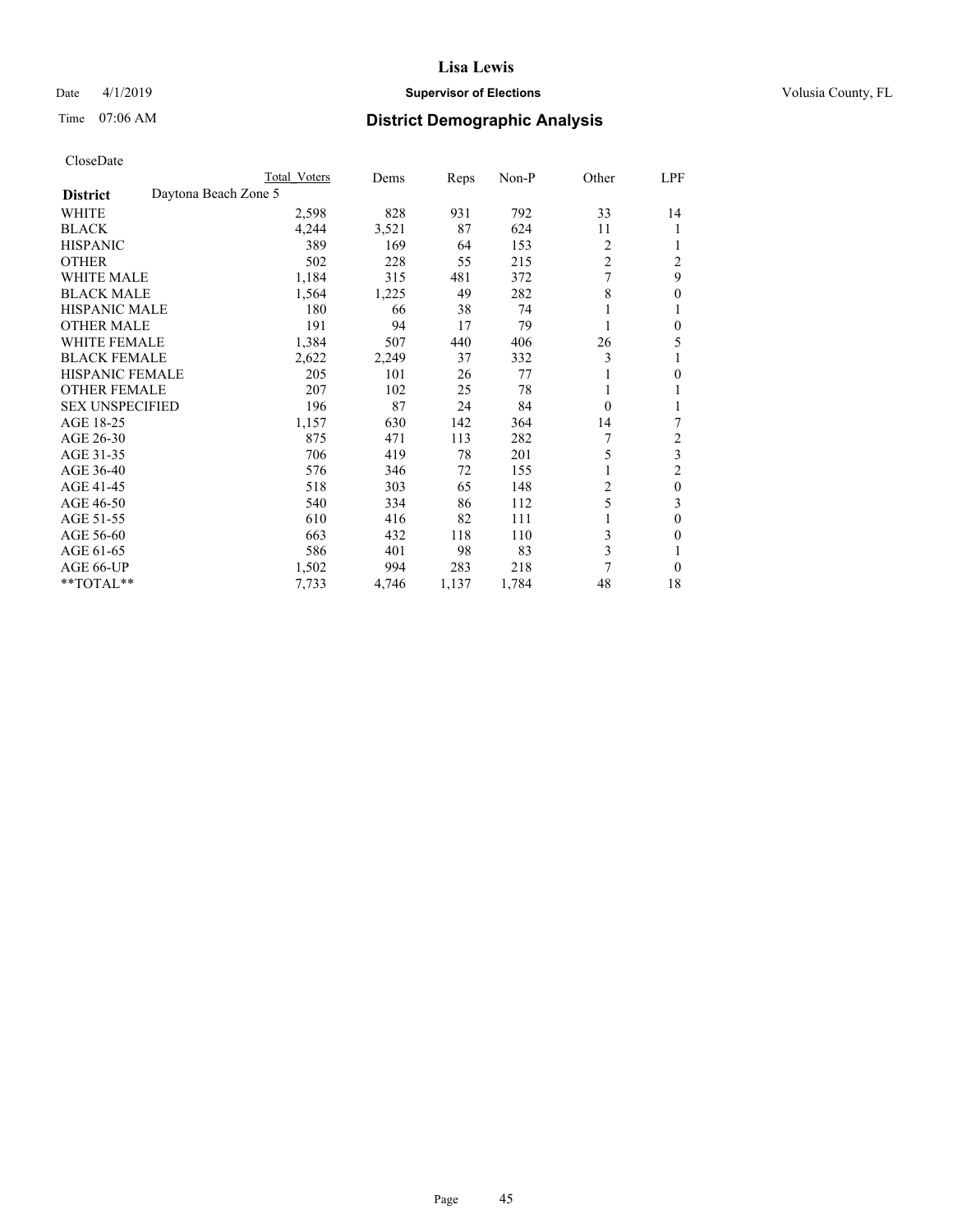## Date 4/1/2019 **Supervisor of Elections Supervisor of Elections** Volusia County, FL

## Time 07:06 AM **District Demographic Analysis**

|                        |                      | Total Voters | Dems  | Reps | Non-P | Other            | LPF            |
|------------------------|----------------------|--------------|-------|------|-------|------------------|----------------|
| <b>District</b>        | Daytona Beach Zone 6 |              |       |      |       |                  |                |
| WHITE                  |                      | 1,475        | 476   | 452  | 528   | 11               | 8              |
| <b>BLACK</b>           |                      | 3,761        | 3,092 | 86   | 579   | 4                | $\Omega$       |
| <b>HISPANIC</b>        |                      | 305          | 153   | 23   | 127   | 2                | $\Omega$       |
| <b>OTHER</b>           |                      | 514          | 216   | 58   | 237   | 3                | $\Omega$       |
| <b>WHITE MALE</b>      |                      | 662          | 175   | 235  | 241   | 7                | 4              |
| <b>BLACK MALE</b>      |                      | 1,394        | 1,078 | 46   | 268   | 2                | $\theta$       |
| <b>HISPANIC MALE</b>   |                      | 149          | 70    | 10   | 67    | $\overline{2}$   | $\bf{0}$       |
| <b>OTHER MALE</b>      |                      | 163          | 68    | 29   | 65    | 1                | $\mathbf{0}$   |
| <b>WHITE FEMALE</b>    |                      | 717          | 284   | 185  | 240   | 4                | 4              |
| <b>BLACK FEMALE</b>    |                      | 2,287        | 1,950 | 39   | 296   | 2                | $\Omega$       |
| <b>HISPANIC FEMALE</b> |                      | 137          | 74    | 11   | 52    | $\theta$         | $\Omega$       |
| <b>OTHER FEMALE</b>    |                      | 164          | 96    | 11   | 56    |                  | $\theta$       |
| <b>SEX UNSPECIFIED</b> |                      | 382          | 142   | 53   | 186   |                  | $\Omega$       |
| AGE 18-25              |                      | 1,388        | 727   | 152  | 498   | 9                | 2              |
| AGE 26-30              |                      | 615          | 401   | 36   | 177   |                  | $\mathbf{0}$   |
| AGE 31-35              |                      | 532          | 334   | 48   | 147   |                  | $\overline{c}$ |
| AGE 36-40              |                      | 450          | 288   | 38   | 121   | 2                |                |
| AGE 41-45              |                      | 356          | 221   | 29   | 106   | $\boldsymbol{0}$ | 0              |
| AGE 46-50              |                      | 380          | 255   | 49   | 75    |                  | $\theta$       |
| AGE 51-55              |                      | 439          | 299   | 46   | 90    | 2                | 2              |
| AGE 56-60              |                      | 480          | 315   | 67   | 97    | $\theta$         |                |
| AGE 61-65              |                      | 453          | 324   | 53   | 74    | $\overline{c}$   | $\theta$       |
| AGE 66-UP              |                      | 962          | 773   | 101  | 86    | $\overline{c}$   | $\Omega$       |
| **TOTAL**              |                      | 6,055        | 3,937 | 619  | 1,471 | 20               | 8              |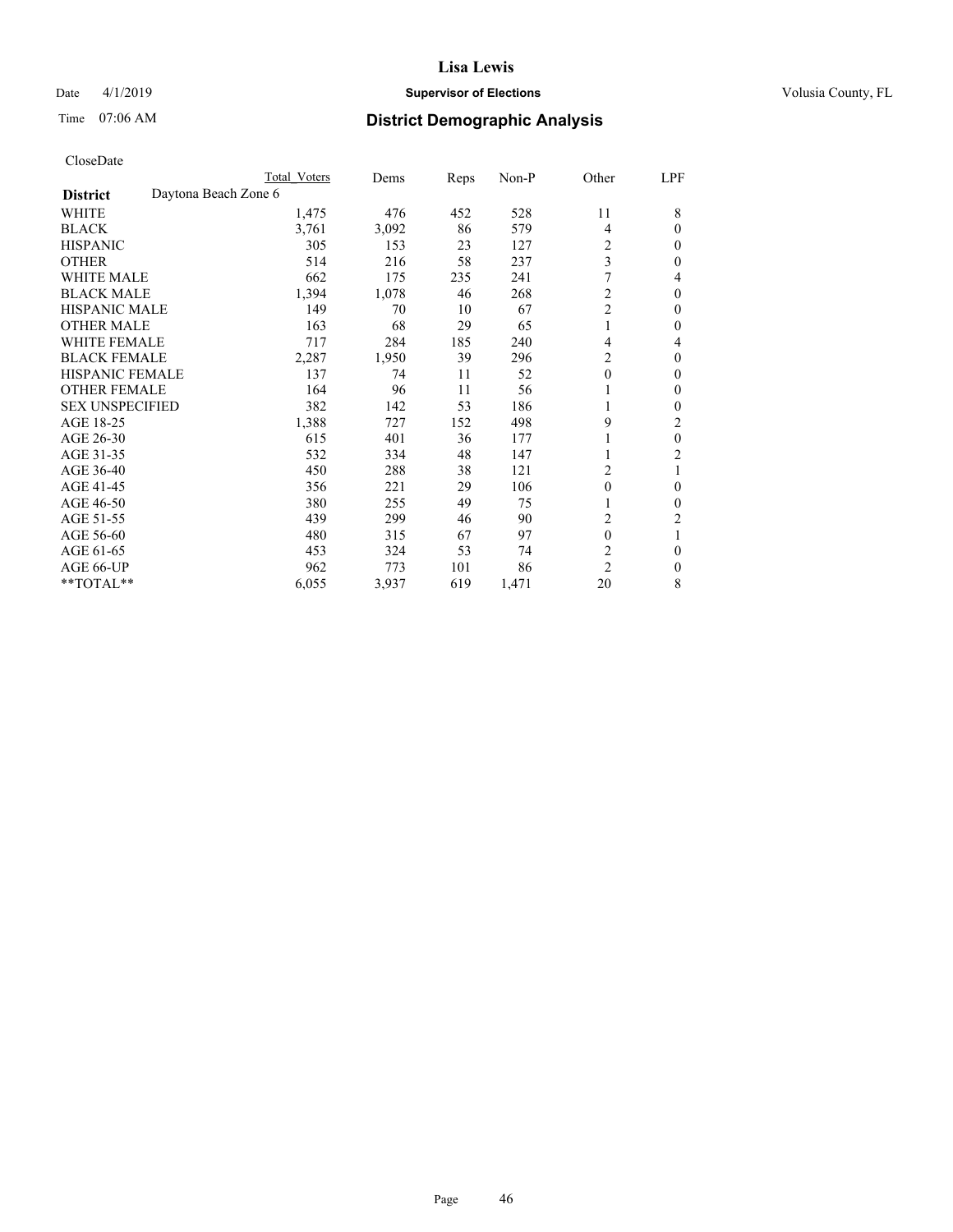## Date 4/1/2019 **Supervisor of Elections Supervisor of Elections** Volusia County, FL

## Time 07:06 AM **District Demographic Analysis**

|                        |                      | Total Voters | Dems  | Reps             | Non-P | Other          | LPF |
|------------------------|----------------------|--------------|-------|------------------|-------|----------------|-----|
| <b>District</b>        | Daytona Beach Shores |              |       |                  |       |                |     |
| WHITE                  |                      | 4,071        | 941   | 2,030            | 1,049 | 41             | 10  |
| <b>BLACK</b>           |                      | 66           | 38    | 2                | 24    |                |     |
| <b>HISPANIC</b>        |                      | 120          | 39    | 41               | 39    |                | 0   |
| <b>OTHER</b>           |                      | 268          | 76    | 85               | 105   |                |     |
| WHITE MALE             |                      | 1,917        | 384   | 970              | 533   | 23             | 7   |
| <b>BLACK MALE</b>      |                      | 28           | 14    | $\boldsymbol{0}$ | 14    | $\Omega$       | 0   |
| <b>HISPANIC MALE</b>   |                      | 53           | 11    | 20               | 21    |                | 0   |
| <b>OTHER MALE</b>      |                      | 108          | 29    | 37               | 42    | $\Omega$       | 0   |
| <b>WHITE FEMALE</b>    |                      | 2,107        | 546   | 1,039            | 502   | 17             | 3   |
| <b>BLACK FEMALE</b>    |                      | 37           | 24    | 2                | 9     |                |     |
| <b>HISPANIC FEMALE</b> |                      | 66           | 28    | 20               | 18    | 0              | 0   |
| <b>OTHER FEMALE</b>    |                      | 124          | 39    | 35               | 48    |                |     |
| <b>SEX UNSPECIFIED</b> |                      | 85           | 19    | 35               | 30    |                | 0   |
| AGE 18-25              |                      | 146          | 38    | 46               | 58    | 4              | 0   |
| AGE 26-30              |                      | 115          | 24    | 40               | 47    | 1              | 3   |
| AGE 31-35              |                      | 112          | 29    | 42               | 38    | 0              | 3   |
| AGE 36-40              |                      | 115          | 27    | 40               | 47    |                | 0   |
| AGE 41-45              |                      | 102          | 27    | 41               | 29    | 2              | 3   |
| AGE 46-50              |                      | 168          | 37    | 54               | 75    | $\overline{2}$ | 0   |
| AGE 51-55              |                      | 302          | 69    | 143              | 89    |                | 0   |
| AGE 56-60              |                      | 428          | 82    | 220              | 117   | 9              | 0   |
| AGE 61-65              |                      | 561          | 130   | 284              | 137   | 8              | 2   |
| AGE 66-UP              |                      | 2,476        | 631   | 1,248            | 580   | 16             |     |
| **TOTAL**              |                      | 4,525        | 1,094 | 2,158            | 1,217 | 44             | 12  |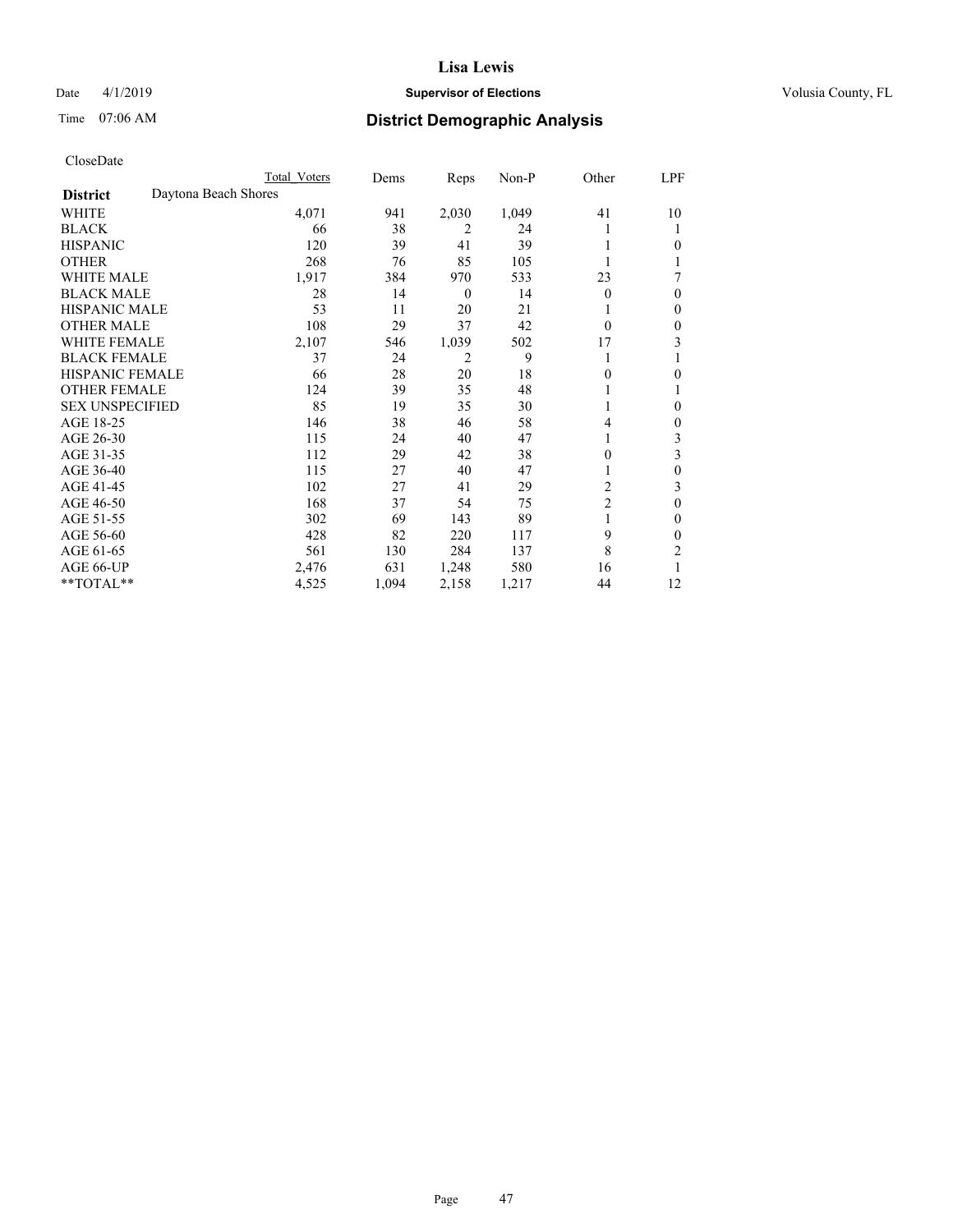## Date 4/1/2019 **Supervisor of Elections Supervisor of Elections** Volusia County, FL

## Time 07:06 AM **District Demographic Analysis**

|                           | Total Voters | Dems  | Reps  | Non-P | Other          | LPF                      |
|---------------------------|--------------|-------|-------|-------|----------------|--------------------------|
| DeBary<br><b>District</b> |              |       |       |       |                |                          |
| WHITE                     | 12,883       | 2,998 | 6,316 | 3,446 | 84             | 39                       |
| <b>BLACK</b>              | 638          | 476   | 28    | 133   | 1              | $\boldsymbol{0}$         |
| <b>HISPANIC</b>           | 1,408        | 561   | 324   | 510   | 10             | 3                        |
| <b>OTHER</b>              | 906          | 243   | 229   | 428   | 5              | 1                        |
| <b>WHITE MALE</b>         | 6,039        | 1,165 | 3,135 | 1,675 | 36             | 28                       |
| <b>BLACK MALE</b>         | 291          | 197   | 12    | 81    | 1              | $\boldsymbol{0}$         |
| HISPANIC MALE             | 636          | 226   | 162   | 243   | 4              |                          |
| <b>OTHER MALE</b>         | 309          | 76    | 90    | 139   | 3              |                          |
| <b>WHITE FEMALE</b>       | 6,684        | 1,802 | 3,117 | 1,708 | 47             | 10                       |
| <b>BLACK FEMALE</b>       | 336          | 270   | 16    | 50    | $\theta$       | $\theta$                 |
| <b>HISPANIC FEMALE</b>    | 750          | 325   | 159   | 258   | 6              | $\mathfrak{2}$           |
| <b>OTHER FEMALE</b>       | 409          | 134   | 104   | 169   | $\overline{2}$ | $\mathbf{0}$             |
| <b>SEX UNSPECIFIED</b>    | 381          | 83    | 102   | 194   | 1              | 1                        |
| AGE 18-25                 | 1,281        | 310   | 383   | 562   | 18             | $\,$ $\,$                |
| AGE 26-30                 | 948          | 232   | 351   | 353   | 9              | 3                        |
| AGE 31-35                 | 993          | 239   | 362   | 381   | 7              | $\overline{\mathcal{L}}$ |
| AGE 36-40                 | 1,061        | 256   | 372   | 422   | 3              | $\,$ 8 $\,$              |
| AGE 41-45                 | 1,000        | 256   | 386   | 345   | 6              | 7                        |
| AGE 46-50                 | 1,213        | 288   | 530   | 381   | 9              | 5                        |
| AGE 51-55                 | 1,399        | 351   | 675   | 360   | 9              | $\overline{\mathcal{L}}$ |
| AGE 56-60                 | 1,557        | 401   | 771   | 372   | 11             | 2                        |
| AGE 61-65                 | 1,580        | 448   | 743   | 378   | 11             | $\mathbf{0}$             |
| AGE 66-UP                 | 4,803        | 1,497 | 2,324 | 963   | 17             | $\overline{c}$           |
| $*$ $TOTAL**$             | 15,835       | 4,278 | 6,897 | 4,517 | 100            | 43                       |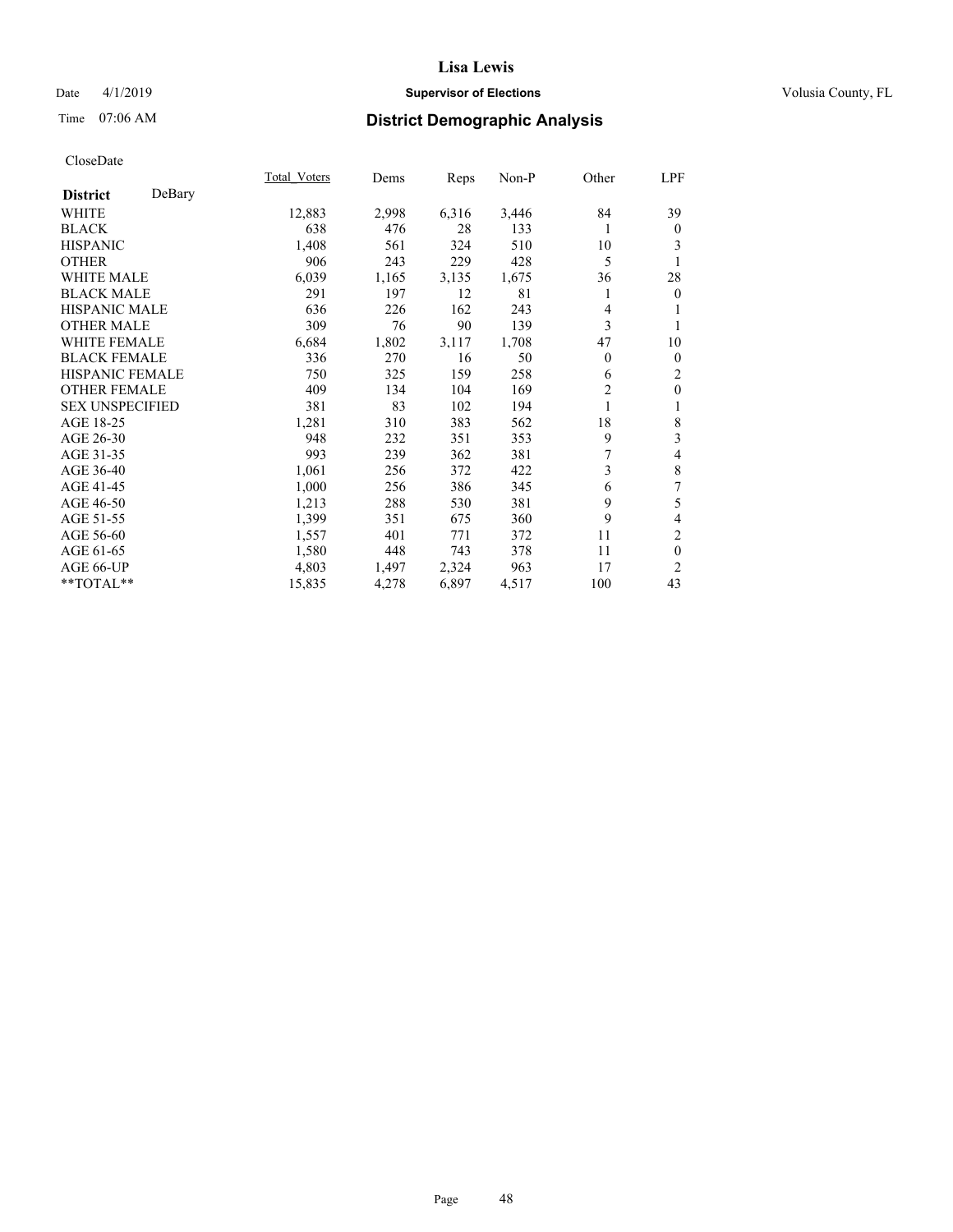## Date 4/1/2019 **Supervisor of Elections Supervisor of Elections** Volusia County, FL

## Time 07:06 AM **District Demographic Analysis**

|                        |        | Total Voters | Dems  | Reps  | Non-P | Other          | LPF            |
|------------------------|--------|--------------|-------|-------|-------|----------------|----------------|
| <b>District</b>        | DeLand |              |       |       |       |                |                |
| WHITE                  |        | 15,627       | 4,679 | 6,732 | 4,025 | 120            | 71             |
| <b>BLACK</b>           |        | 2,941        | 2,312 | 90    | 526   | 10             | 3              |
| <b>HISPANIC</b>        |        | 2,162        | 940   | 379   | 822   | 15             | 6              |
| <b>OTHER</b>           |        | 1,351        | 498   | 238   | 606   | 7              | $\overline{2}$ |
| <b>WHITE MALE</b>      |        | 6,857        | 1,712 | 3,122 | 1,913 | 60             | 50             |
| <b>BLACK MALE</b>      |        | 1,131        | 834   | 44    | 246   | 6              | 1              |
| <b>HISPANIC MALE</b>   |        | 890          | 351   | 183   | 345   | 7              | 4              |
| <b>OTHER MALE</b>      |        | 493          | 188   | 99    | 202   | 4              | $\Omega$       |
| <b>WHITE FEMALE</b>    |        | 8,594        | 2,909 | 3,553 | 2,054 | 59             | 19             |
| <b>BLACK FEMALE</b>    |        | 1,760        | 1,443 | 43    | 268   | 4              | 2              |
| <b>HISPANIC FEMALE</b> |        | 1,242        | 576   | 193   | 464   | 7              | $\overline{c}$ |
| <b>OTHER FEMALE</b>    |        | 584          | 226   | 96    | 257   | 3              | $\overline{2}$ |
| <b>SEX UNSPECIFIED</b> |        | 530          | 190   | 106   | 230   | $\overline{2}$ | $\overline{2}$ |
| AGE 18-25              |        | 2,397        | 920   | 499   | 930   | 29             | 19             |
| AGE 26-30              |        | 1,586        | 601   | 361   | 606   | 8              | 10             |
| AGE 31-35              |        | 1,503        | 542   | 391   | 549   | 9              | 12             |
| AGE 36-40              |        | 1,577        | 590   | 438   | 527   | 12             | 10             |
| AGE 41-45              |        | 1,414        | 522   | 425   | 453   | 11             | 3              |
| AGE 46-50              |        | 1,517        | 570   | 490   | 435   | 13             | 9              |
| AGE 51-55              |        | 1,589        | 559   | 628   | 390   | 7              | 5              |
| AGE 56-60              |        | 1,695        | 667   | 653   | 362   | 9              | 4              |
| AGE 61-65              |        | 1,853        | 738   | 688   | 410   | 15             | $\overline{c}$ |
| AGE 66-UP              |        | 6,950        | 2,720 | 2,866 | 1,317 | 39             | 8              |
| **TOTAL**              |        | 22,081       | 8,429 | 7,439 | 5,979 | 152            | 82             |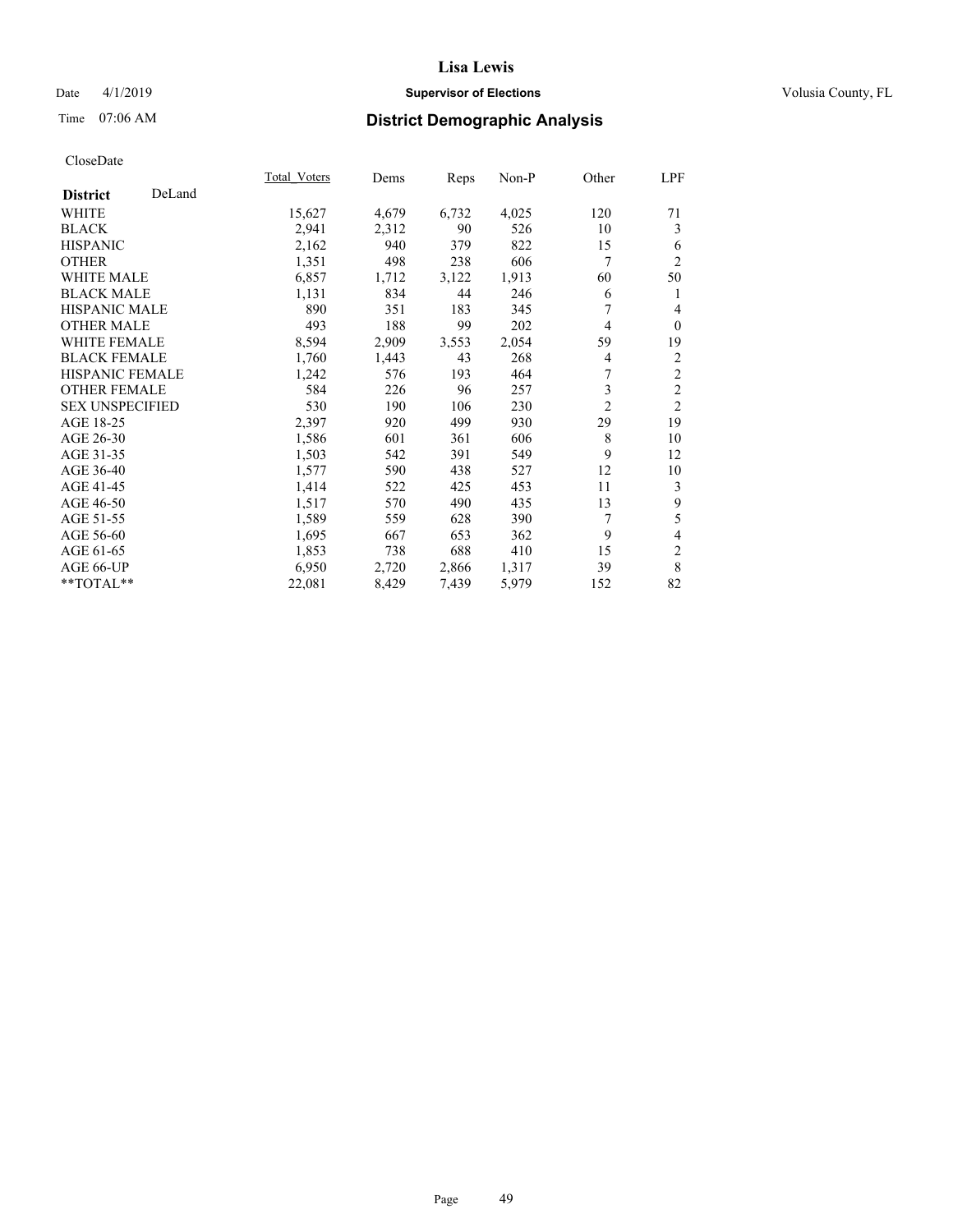## Date 4/1/2019 **Supervisor of Elections Supervisor of Elections** Volusia County, FL

## Time 07:06 AM **District Demographic Analysis**

|                                       | Total Voters | Dems  | Reps  | $Non-P$ | Other          | LPF            |
|---------------------------------------|--------------|-------|-------|---------|----------------|----------------|
| Deltona District 1<br><b>District</b> |              |       |       |         |                |                |
| WHITE                                 | 5,098        | 1,390 | 1,950 | 1,723   | 23             | 12             |
| <b>BLACK</b>                          | 1,106        | 810   | 51    | 242     | 3              | $\Omega$       |
| <b>HISPANIC</b>                       | 2,864        | 1,380 | 350   | 1,124   | 8              | 2              |
| <b>OTHER</b>                          | 621          | 203   | 103   | 309     | 5              | 1              |
| <b>WHITE MALE</b>                     | 2,357        | 540   | 951   | 849     | 10             | 7              |
| <b>BLACK MALE</b>                     | 476          | 316   | 35    | 123     | 2              | 0              |
| <b>HISPANIC MALE</b>                  | 1,309        | 607   | 168   | 529     | 3              | 2              |
| <b>OTHER MALE</b>                     | 202          | 67    | 36    | 97      | 1              | 1              |
| <b>WHITE FEMALE</b>                   | 2,678        | 838   | 979   | 843     | 13             | 5              |
| <b>BLACK FEMALE</b>                   | 617          | 485   | 15    | 116     |                | 0              |
| <b>HISPANIC FEMALE</b>                | 1,506        | 750   | 178   | 573     | 5              | 0              |
| <b>OTHER FEMALE</b>                   | 277          | 107   | 50    | 119     |                | 0              |
| <b>SEX UNSPECIFIED</b>                | 267          | 73    | 42    | 149     | 3              | 0              |
| AGE 18-25                             | 1,205        | 385   | 197   | 616     | 4              | 3              |
| AGE 26-30                             | 928          | 337   | 176   | 407     | 5              | 3              |
| AGE 31-35                             | 896          | 291   | 206   | 391     | 6              | $\overline{2}$ |
| AGE 36-40                             | 854          | 307   | 189   | 351     | 5              | $\overline{2}$ |
| AGE 41-45                             | 787          | 326   | 170   | 289     | $\theta$       | 2              |
| AGE 46-50                             | 843          | 321   | 248   | 268     | 6              | $\theta$       |
| AGE 51-55                             | 893          | 320   | 296   | 274     | 3              | 0              |
| AGE 56-60                             | 881          | 360   | 268   | 248     | 3              | $\overline{c}$ |
| AGE 61-65                             | 780          | 337   | 238   | 202     | $\overline{c}$ | 1              |
| AGE 66-UP                             | 1,621        | 799   | 466   | 351     | 5              | 0              |
| $*$ TOTAL $*$                         | 9,689        | 3,783 | 2,454 | 3,398   | 39             | 15             |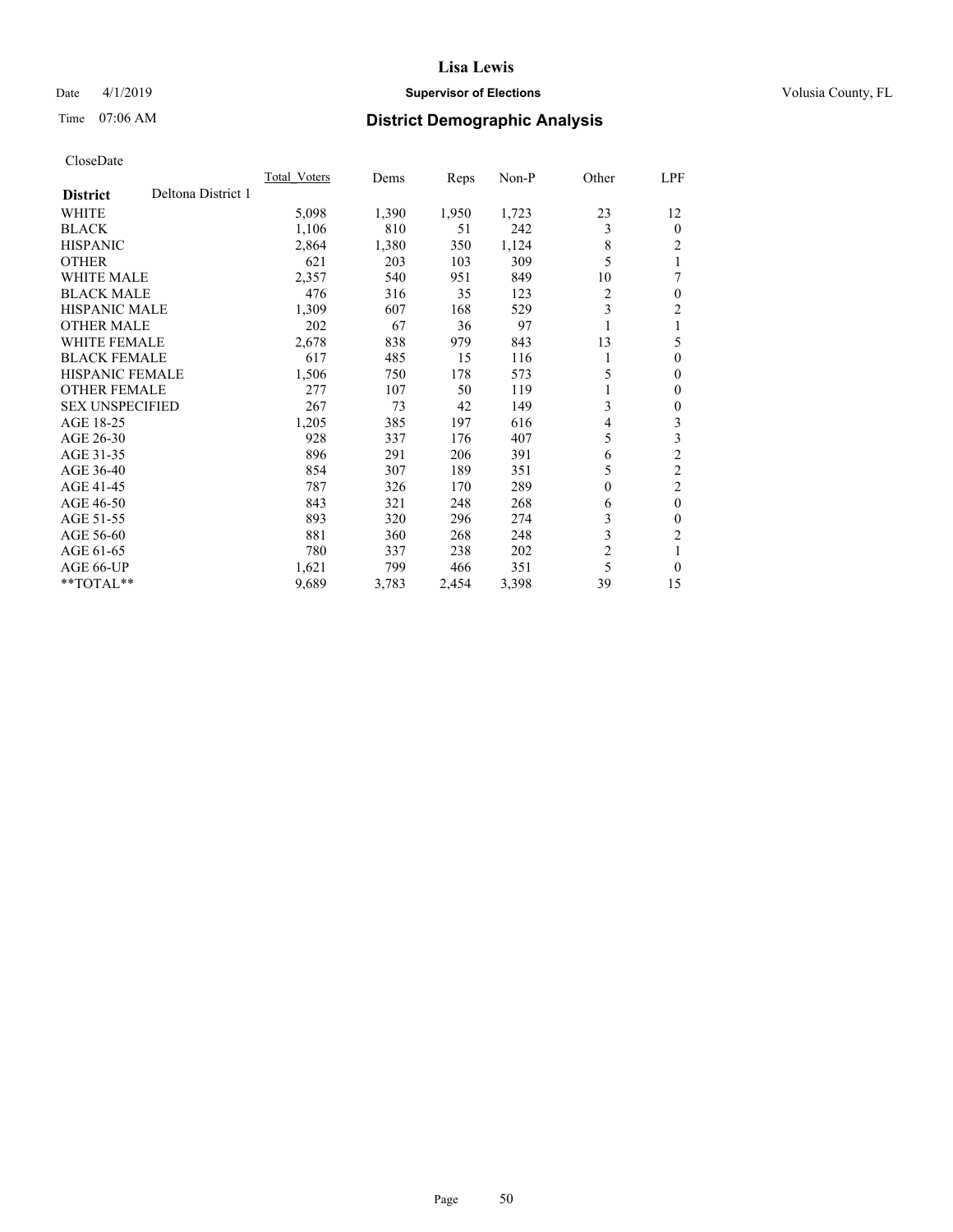## Date 4/1/2019 **Supervisor of Elections Supervisor of Elections** Volusia County, FL

## Time 07:06 AM **District Demographic Analysis**

|                                       | Total Voters | Dems  | Reps  | $Non-P$ | Other          | <u>LPF</u>     |
|---------------------------------------|--------------|-------|-------|---------|----------------|----------------|
| Deltona District 2<br><b>District</b> |              |       |       |         |                |                |
| WHITE                                 | 6,065        | 1,669 | 2,480 | 1,847   | 43             | 26             |
| <b>BLACK</b>                          | 965          | 709   | 51    | 200     | 5              | $\mathbf{0}$   |
| <b>HISPANIC</b>                       | 3,073        | 1,432 | 490   | 1,137   | 8              | 6              |
| <b>OTHER</b>                          | 662          | 260   | 102   | 295     | 4              | 1              |
| <b>WHITE MALE</b>                     | 2,769        | 665   | 1,176 | 893     | 19             | 16             |
| <b>BLACK MALE</b>                     | 441          | 297   | 35    | 107     | 2              | $\mathbf{0}$   |
| <b>HISPANIC MALE</b>                  | 1,443        | 608   | 255   | 573     | 3              | 4              |
| <b>OTHER MALE</b>                     | 246          | 93    | 44    | 106     | $\overline{2}$ | 1              |
| <b>WHITE FEMALE</b>                   | 3,219        | 988   | 1,276 | 922     | 23             | 10             |
| <b>BLACK FEMALE</b>                   | 512          | 403   | 16    | 90      | 3              | $\mathbf{0}$   |
| <b>HISPANIC FEMALE</b>                | 1,587        | 807   | 231   | 543     | 5              | 1              |
| <b>OTHER FEMALE</b>                   | 294          | 137   | 41    | 115     |                | $\theta$       |
| <b>SEX UNSPECIFIED</b>                | 254          | 72    | 49    | 130     | 2              | 1              |
| AGE 18-25                             | 1,096        | 363   | 206   | 507     | 15             | 5              |
| AGE 26-30                             | 828          | 272   | 178   | 368     |                | 3              |
| AGE 31-35                             | 864          | 311   | 188   | 350     | 5              | 10             |
| AGE 36-40                             | 856          | 319   | 186   | 339     | 8              | 4              |
| AGE 41-45                             | 833          | 318   | 203   | 310     | 1              | 1              |
| AGE 46-50                             | 878          | 295   | 265   | 313     |                | 4              |
| AGE 51-55                             | 956          | 367   | 282   | 302     | 3              | $\overline{2}$ |
| AGE 56-60                             | 985          | 368   | 351   | 263     | $\overline{2}$ | 1              |
| AGE 61-65                             | 1,015        | 407   | 356   | 245     | 6              | 1              |
| AGE 66-UP                             | 2,454        | 1,050 | 908   | 482     | 12             | 2              |
| $*$ TOTAL $*$                         | 10,765       | 4,070 | 3,123 | 3,479   | 60             | 33             |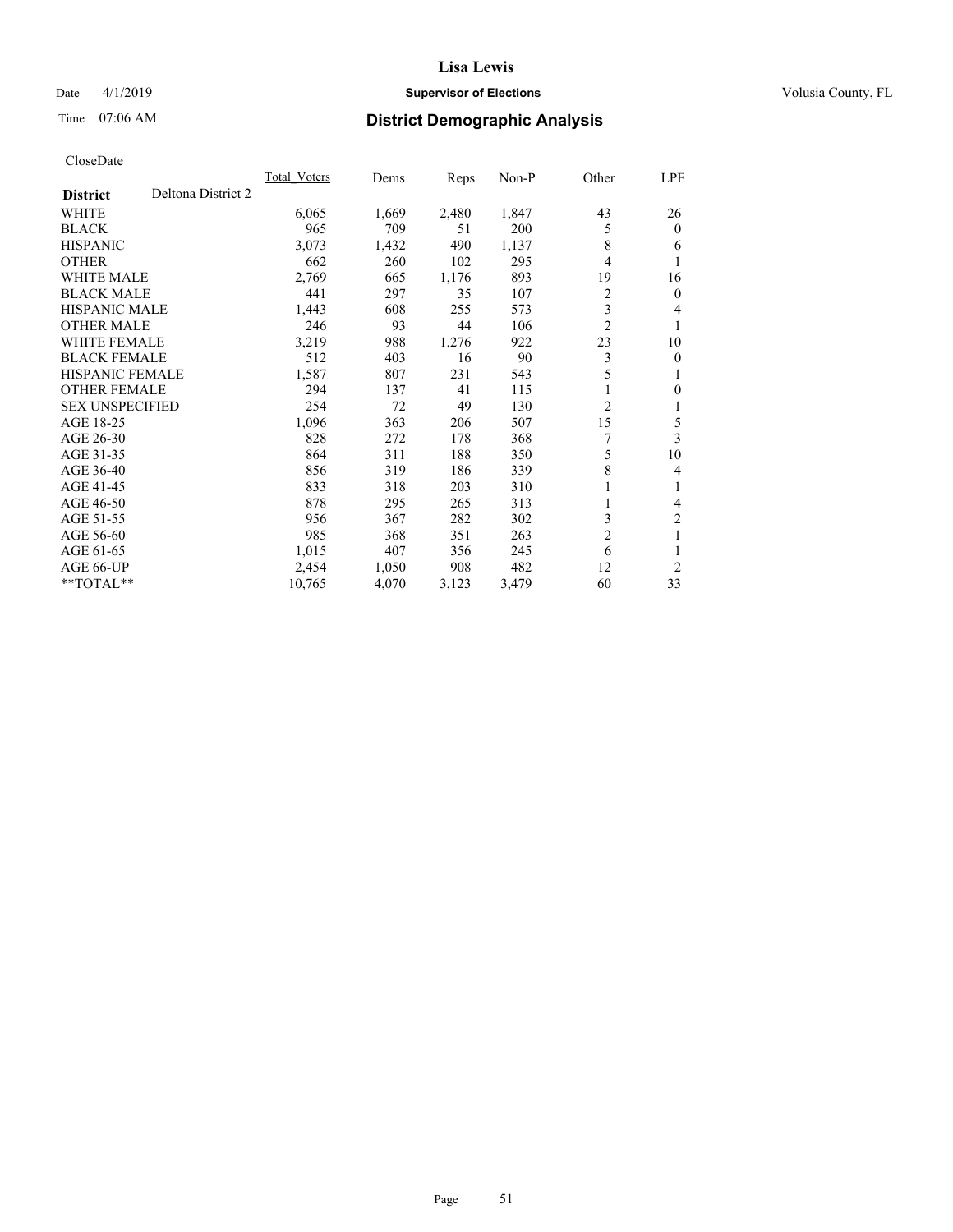## Date 4/1/2019 **Supervisor of Elections Supervisor of Elections** Volusia County, FL

## Time 07:06 AM **District Demographic Analysis**

|                                       | Total Voters | Dems  | Reps  | Non-P | Other          | LPF                     |
|---------------------------------------|--------------|-------|-------|-------|----------------|-------------------------|
| Deltona District 3<br><b>District</b> |              |       |       |       |                |                         |
| <b>WHITE</b>                          | 5,369        | 1,490 | 2,084 | 1,740 | 35             | 20                      |
| <b>BLACK</b>                          | 917          | 695   | 32    | 187   | 3              | $\theta$                |
| <b>HISPANIC</b>                       | 3,254        | 1,495 | 443   | 1,302 | 9              | 5                       |
| <b>OTHER</b>                          | 662          | 221   | 103   | 334   | $\overline{4}$ | $\theta$                |
| <b>WHITE MALE</b>                     | 2,469        | 592   | 1,024 | 823   | 15             | 15                      |
| <b>BLACK MALE</b>                     | 391          | 282   | 22    | 85    | 2              | $\theta$                |
| <b>HISPANIC MALE</b>                  | 1,504        | 645   | 230   | 621   | 5              | 3                       |
| <b>OTHER MALE</b>                     | 236          | 76    | 42    | 117   |                | $\theta$                |
| <b>WHITE FEMALE</b>                   | 2,803        | 867   | 1,027 | 884   | 20             | 5                       |
| <b>BLACK FEMALE</b>                   | 513          | 404   | 10    | 98    | 1              | $\theta$                |
| <b>HISPANIC FEMALE</b>                | 1,701        | 825   | 210   | 660   | 4              | $\overline{c}$          |
| <b>OTHER FEMALE</b>                   | 294          | 116   | 45    | 132   | 1              | $\theta$                |
| <b>SEX UNSPECIFIED</b>                | 291          | 94    | 52    | 143   | $\overline{c}$ | $\theta$                |
| AGE 18-25                             | 1,081        | 376   | 158   | 538   | 7              | 2                       |
| AGE 26-30                             | 876          | 301   | 159   | 405   |                | 4                       |
| AGE 31-35                             | 890          | 304   | 213   | 364   | 3              | 6                       |
| AGE 36-40                             | 815          | 284   | 181   | 341   | 6              | 3                       |
| AGE 41-45                             | 825          | 295   | 191   | 331   | 7              | 1                       |
| AGE 46-50                             | 858          | 305   | 241   | 307   | 3              | $\overline{\mathbf{c}}$ |
| AGE 51-55                             | 899          | 328   | 278   | 288   | $\overline{2}$ | 3                       |
| AGE 56-60                             | 931          | 359   | 292   | 278   | $\overline{c}$ | $\theta$                |
| AGE 61-65                             | 824          | 328   | 256   | 233   | 5              | $\overline{c}$          |
| AGE 66-UP                             | 2,203        | 1,021 | 693   | 478   | 9              | $\overline{c}$          |
| $*$ TOTAL $*$                         | 10,202       | 3,901 | 2,662 | 3,563 | 51             | 25                      |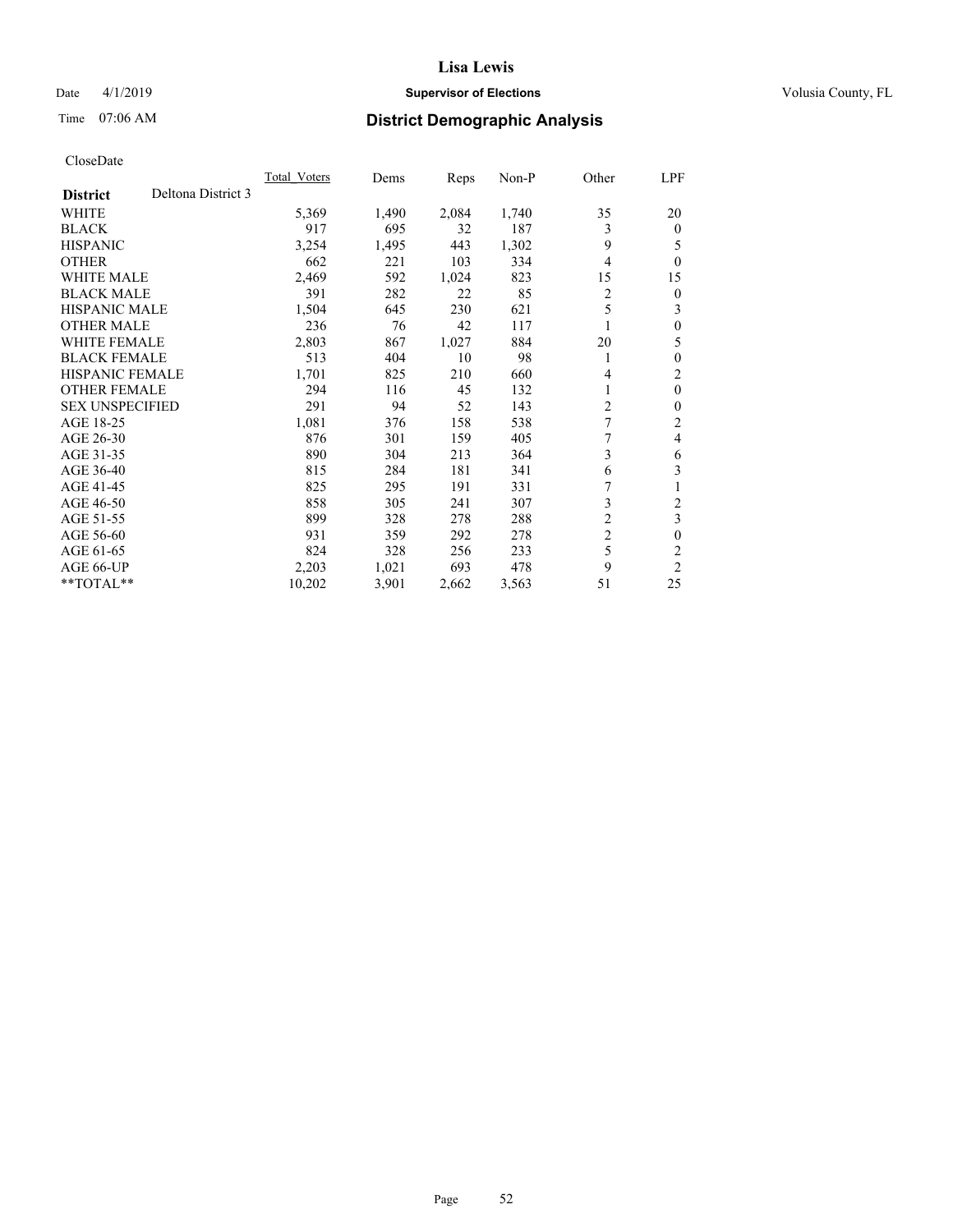## Date 4/1/2019 **Supervisor of Elections Supervisor of Elections** Volusia County, FL

## Time 07:06 AM **District Demographic Analysis**

|                                       | Total Voters | Dems  | Reps  | $Non-P$ | Other          | <u>LPF</u>       |
|---------------------------------------|--------------|-------|-------|---------|----------------|------------------|
| Deltona District 4<br><b>District</b> |              |       |       |         |                |                  |
| WHITE                                 | 5,414        | 1,603 | 2,122 | 1,628   | 38             | 23               |
| <b>BLACK</b>                          | 988          | 689   | 49    | 247     | 1              | 2                |
| <b>HISPANIC</b>                       | 3,540        | 1,709 | 451   | 1,365   | 10             | 5                |
| <b>OTHER</b>                          | 706          | 246   | 143   | 313     | 4              | $\theta$         |
| <b>WHITE MALE</b>                     | 2,469        | 646   | 1,003 | 785     | 18             | 17               |
| <b>BLACK MALE</b>                     | 427          | 272   | 28    | 124     | 1              | 2                |
| <b>HISPANIC MALE</b>                  | 1,624        | 723   | 237   | 657     | 6              | 1                |
| <b>OTHER MALE</b>                     | 246          | 77    | 56    | 113     | $\theta$       | $\mathbf{0}$     |
| <b>WHITE FEMALE</b>                   | 2,876        | 937   | 1,088 | 827     | 19             | 5                |
| <b>BLACK FEMALE</b>                   | 543          | 407   | 18    | 118     | 0              | $\mathbf{0}$     |
| <b>HISPANIC FEMALE</b>                | 1,852        | 955   | 207   | 682     | 4              | 4                |
| <b>OTHER FEMALE</b>                   | 309          | 131   | 63    | 111     | 4              | $\mathbf{0}$     |
| <b>SEX UNSPECIFIED</b>                | 302          | 99    | 65    | 136     | 1              | 1                |
| AGE 18-25                             | 1,135        | 389   | 211   | 525     | 8              | 2                |
| AGE 26-30                             | 944          | 338   | 188   | 405     | 3              | 10               |
| AGE 31-35                             | 886          | 302   | 161   | 412     | 8              | 3                |
| AGE 36-40                             | 820          | 313   | 150   | 347     | 7              | 3                |
| AGE 41-45                             | 809          | 327   | 176   | 304     | 2              | $\boldsymbol{0}$ |
| AGE 46-50                             | 878          | 333   | 244   | 290     | 6              | 5                |
| AGE 51-55                             | 895          | 344   | 277   | 269     | 2              | $\mathfrak{Z}$   |
| AGE 56-60                             | 993          | 419   | 299   | 269     | $\overline{4}$ | $\overline{2}$   |
| AGE 61-65                             | 898          | 375   | 276   | 242     | 4              | 1                |
| AGE 66-UP                             | 2,390        | 1,107 | 783   | 490     | 9              | 1                |
| $*$ TOTAL $*$                         | 10,648       | 4,247 | 2,765 | 3,553   | 53             | 30               |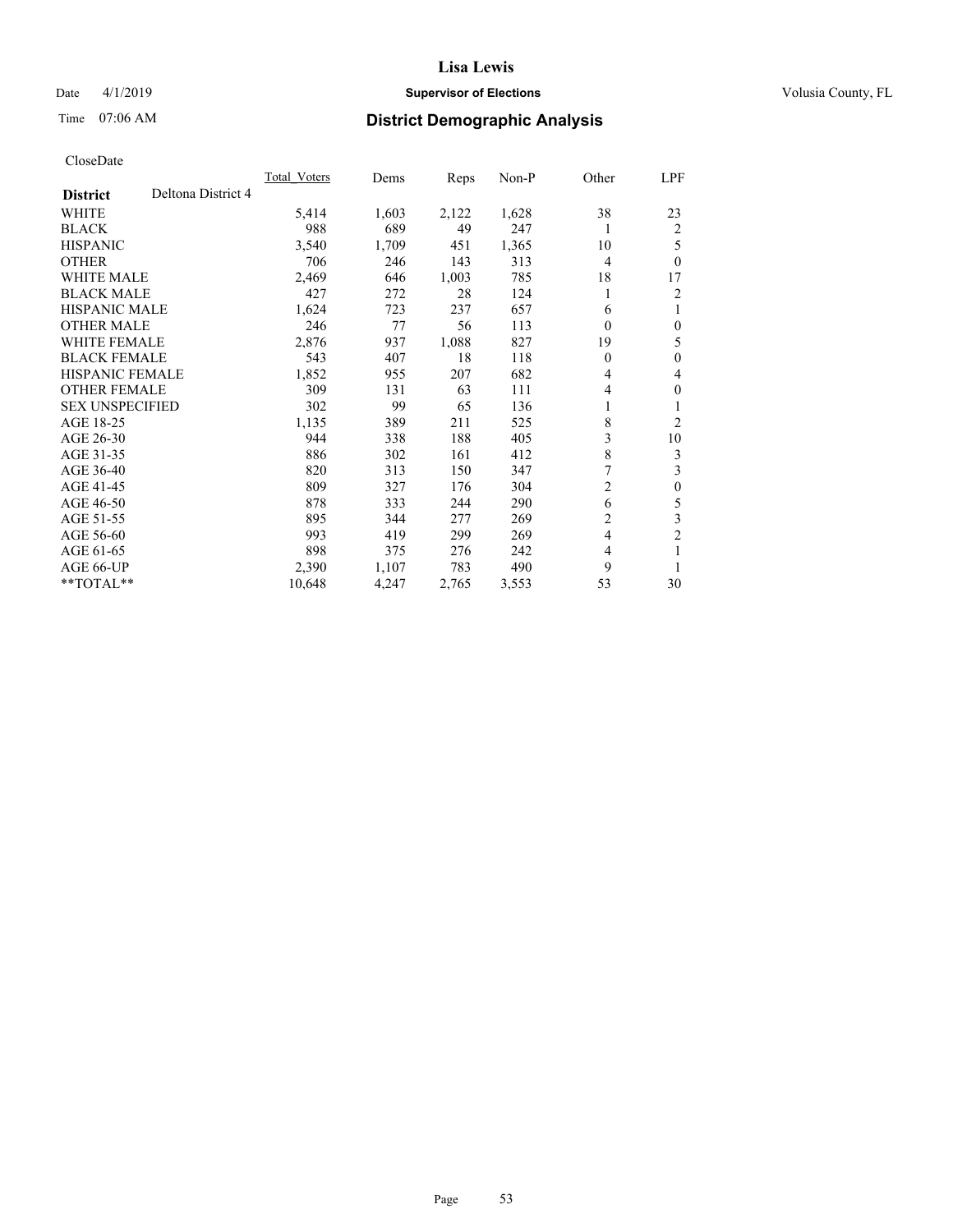## Date 4/1/2019 **Supervisor of Elections Supervisor of Elections** Volusia County, FL

## Time 07:06 AM **District Demographic Analysis**

|                                       | Total Voters | Dems  | Reps  | Non-P | Other          | LPF            |
|---------------------------------------|--------------|-------|-------|-------|----------------|----------------|
| Deltona District 5<br><b>District</b> |              |       |       |       |                |                |
| WHITE                                 | 5,383        | 1,486 | 2,160 | 1,686 | 33             | 18             |
| <b>BLACK</b>                          | 1,064        | 815   | 44    | 200   | 5              | $\mathbf{0}$   |
| <b>HISPANIC</b>                       | 2,967        | 1,337 | 432   | 1,189 | 6              | 3              |
| <b>OTHER</b>                          | 589          | 183   | 122   | 278   | 3              | 3              |
| WHITE MALE                            | 2,532        | 598   | 1,073 | 831   | 18             | 12             |
| <b>BLACK MALE</b>                     | 457          | 317   | 23    | 114   | 3              | $\mathbf{0}$   |
| <b>HISPANIC MALE</b>                  | 1,390        | 573   | 231   | 581   | 3              | 2              |
| <b>OTHER MALE</b>                     | 192          | 65    | 47    | 76    | $\overline{2}$ | $\overline{c}$ |
| <b>WHITE FEMALE</b>                   | 2,777        | 870   | 1,056 | 830   | 15             | 6              |
| <b>BLACK FEMALE</b>                   | 588          | 482   | 21    | 83    | $\overline{2}$ | $\theta$       |
| <b>HISPANIC FEMALE</b>                | 1,535        | 738   | 199   | 594   | 3              | 1              |
| <b>OTHER FEMALE</b>                   | 255          | 87    | 57    | 110   | 0              | 1              |
| <b>SEX UNSPECIFIED</b>                | 276          | 90    | 51    | 134   | 1              | $\theta$       |
| AGE 18-25                             | 1,163        | 350   | 213   | 585   | 9              | 6              |
| AGE 26-30                             | 838          | 254   | 198   | 378   | 5              | 3              |
| AGE 31-35                             | 767          | 278   | 158   | 323   | 5              | 3              |
| AGE 36-40                             | 787          | 300   | 156   | 323   | 4              | 4              |
| AGE 41-45                             | 812          | 302   | 182   | 321   | 5              | $\mathfrak{2}$ |
| AGE 46-50                             | 806          | 295   | 243   | 261   | 5              | $\overline{c}$ |
| AGE 51-55                             | 926          | 357   | 296   | 266   | 5              | $\overline{c}$ |
| AGE 56-60                             | 989          | 345   | 374   | 267   | $\overline{2}$ | 1              |
| AGE 61-65                             | 862          | 367   | 285   | 204   | 5              |                |
| AGE 66-UP                             | 2,053        | 973   | 653   | 425   | $\overline{2}$ | $\theta$       |
| **TOTAL**                             | 10,003       | 3,821 | 2,758 | 3,353 | 47             | 24             |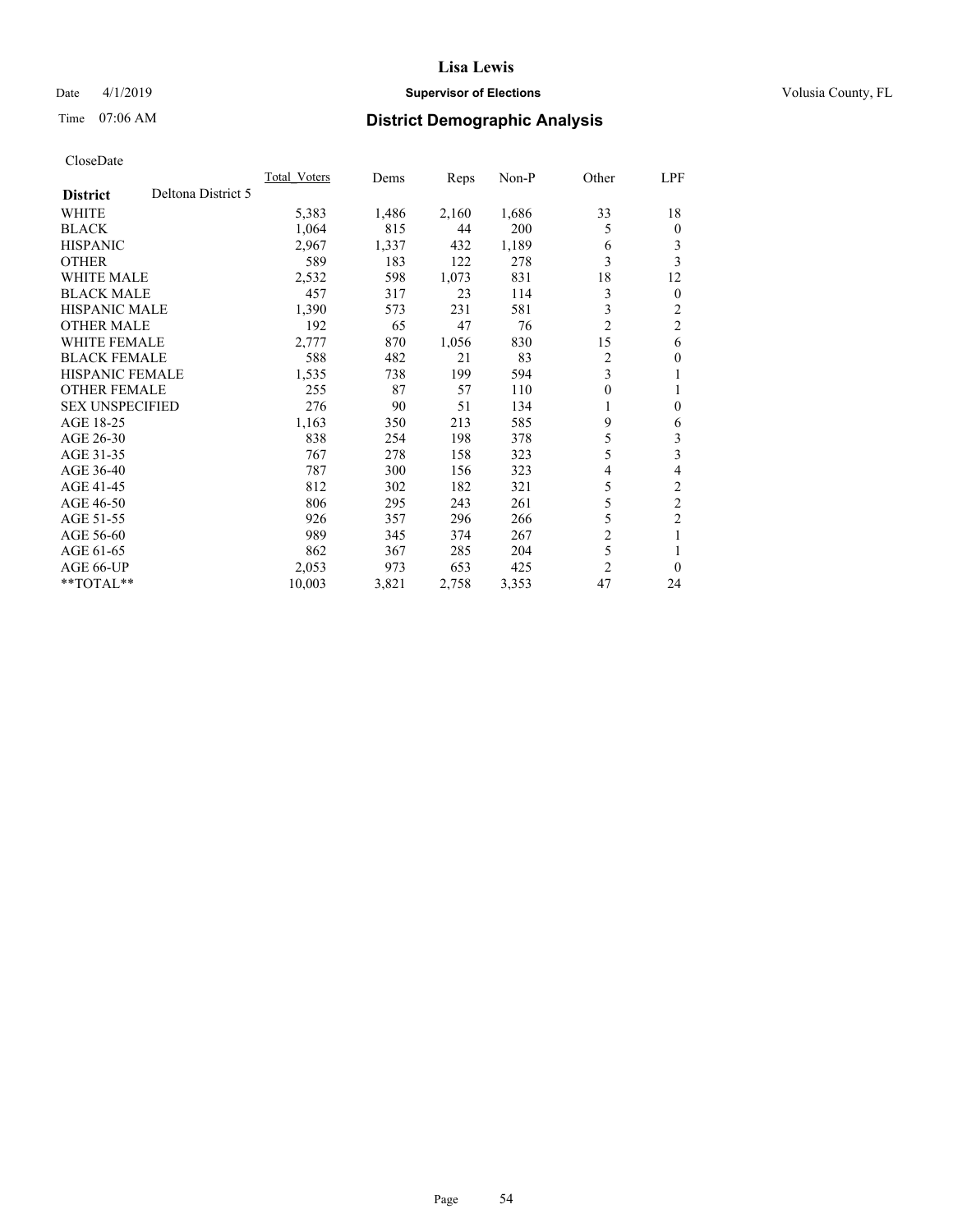## Date 4/1/2019 **Supervisor of Elections Supervisor of Elections** Volusia County, FL

# Time 07:06 AM **District Demographic Analysis**

|                        |                    | <b>Total Voters</b> | Dems  | Reps  | $Non-P$ | Other          | LPF            |
|------------------------|--------------------|---------------------|-------|-------|---------|----------------|----------------|
| <b>District</b>        | Deltona District 6 |                     |       |       |         |                |                |
| <b>WHITE</b>           |                    | 5,978               | 1,532 | 2,530 | 1,859   | 34             | 23             |
| <b>BLACK</b>           |                    | 984                 | 729   | 40    | 211     | 4              | $\theta$       |
| <b>HISPANIC</b>        |                    | 2,529               | 1,133 | 332   | 1,045   | 15             | 4              |
| <b>OTHER</b>           |                    | 614                 | 194   | 138   | 277     | $\overline{4}$ | 1              |
| <b>WHITE MALE</b>      |                    | 2,761               | 604   | 1,242 | 882     | 18             | 15             |
| <b>BLACK MALE</b>      |                    | 442                 | 316   | 22    | 101     | 3              | $\mathbf{0}$   |
| HISPANIC MALE          |                    | 1,165               | 486   | 180   | 485     | 11             | 3              |
| <b>OTHER MALE</b>      |                    | 223                 | 68    | 56    | 96      | $\overline{2}$ |                |
| <b>WHITE FEMALE</b>    |                    | 3,130               | 910   | 1,252 | 944     | 16             | 8              |
| <b>BLACK FEMALE</b>    |                    | 529                 | 403   | 18    | 107     | 1              | $\theta$       |
| <b>HISPANIC FEMALE</b> |                    | 1,321               | 632   | 147   | 537     | 4              | 1              |
| <b>OTHER FEMALE</b>    |                    | 258                 | 95    | 61    | 100     | 2              | $\theta$       |
| <b>SEX UNSPECIFIED</b> |                    | 276                 | 74    | 62    | 140     | $\mathbf{0}$   | $\theta$       |
| AGE 18-25              |                    | 1,114               | 337   | 205   | 555     | 13             | 4              |
| AGE 26-30              |                    | 847                 | 273   | 207   | 359     | 3              | 5              |
| AGE 31-35              |                    | 853                 | 285   | 200   | 361     | 7              | $\theta$       |
| AGE 36-40              |                    | 829                 | 273   | 209   | 340     | 3              | 4              |
| AGE 41-45              |                    | 765                 | 245   | 205   | 302     | 8              | 5              |
| AGE 46-50              |                    | 874                 | 302   | 274   | 286     | 10             | $\overline{2}$ |
| AGE 51-55              |                    | 953                 | 322   | 330   | 294     | 3              | 4              |
| AGE 56-60              |                    | 1,030               | 362   | 412   | 252     | 3              | 1              |
| AGE 61-65              |                    | 903                 | 342   | 334   | 219     | 5              | 3              |
| AGE 66-UP              |                    | 1,937               | 847   | 664   | 424     | $\overline{c}$ | $\theta$       |
| $*$ TOTAL $*$          |                    | 10,105              | 3,588 | 3,040 | 3,392   | 57             | 28             |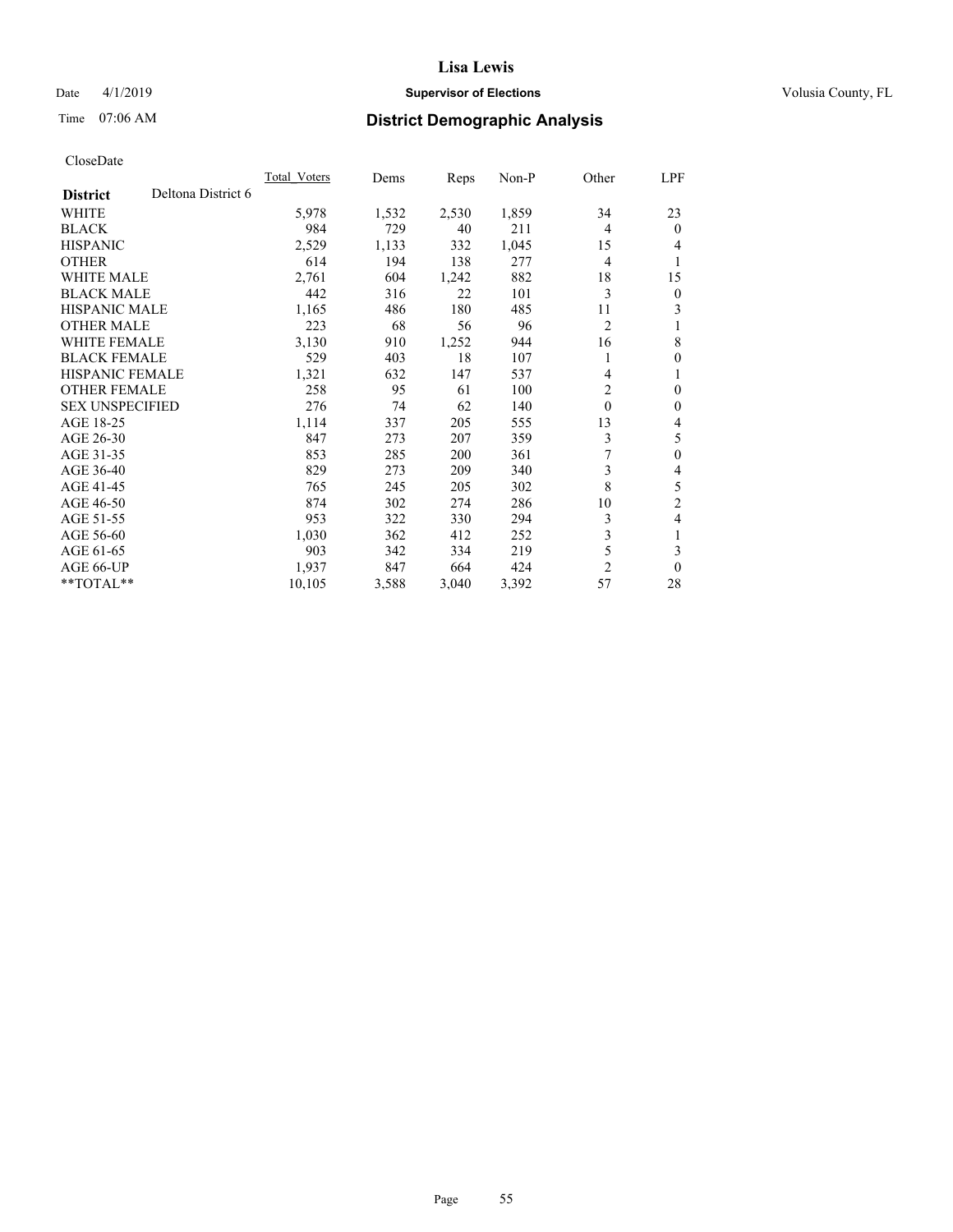## Date 4/1/2019 **Supervisor of Elections Supervisor of Elections** Volusia County, FL

## Time 07:06 AM **District Demographic Analysis**

|                        |                      | Total Voters | Dems  | Reps     | Non-P | Other          | LPF            |
|------------------------|----------------------|--------------|-------|----------|-------|----------------|----------------|
| <b>District</b>        | Edgewater District 1 |              |       |          |       |                |                |
| WHITE                  |                      | 3,353        | 1,051 | 1,282    | 982   | 27             | 11             |
| <b>BLACK</b>           |                      | 90           | 66    | 3        | 20    |                | $\Omega$       |
| <b>HISPANIC</b>        |                      | 73           | 25    | 18       | 29    |                | $\Omega$       |
| <b>OTHER</b>           |                      | 134          | 45    | 24       | 64    |                | 0              |
| <b>WHITE MALE</b>      |                      | 1,500        | 376   | 656      | 448   | 12             | 8              |
| <b>BLACK MALE</b>      |                      | 43           | 26    | 3        | 13    |                | $\Omega$       |
| <b>HISPANIC MALE</b>   |                      | 28           | 6     | 7        | 15    | 0              | 0              |
| <b>OTHER MALE</b>      |                      | 49           | 19    | 9        | 21    | $\theta$       | $\mathbf{0}$   |
| <b>WHITE FEMALE</b>    |                      | 1,810        | 663   | 609      | 520   | 15             | 3              |
| <b>BLACK FEMALE</b>    |                      | 45           | 38    | $\theta$ | 7     | $\theta$       | $\theta$       |
| <b>HISPANIC FEMALE</b> |                      | 44           | 18    | 11       | 14    |                | $\Omega$       |
| <b>OTHER FEMALE</b>    |                      | 52           | 18    | 13       | 20    |                | $\Omega$       |
| <b>SEX UNSPECIFIED</b> |                      | 79           | 23    | 19       | 37    | $\theta$       | $\theta$       |
| AGE 18-25              |                      | 242          | 58    | 70       | 109   | 2              | 3              |
| AGE 26-30              |                      | 222          | 58    | 66       | 93    | 4              |                |
| AGE 31-35              |                      | 229          | 67    | 67       | 93    |                |                |
| AGE 36-40              |                      | 211          | 71    | 64       | 75    | 0              |                |
| AGE 41-45              |                      | 225          | 66    | 81       | 74    | 3              |                |
| AGE 46-50              |                      | 248          | 60    | 90       | 92    | 5              |                |
| AGE 51-55              |                      | 308          | 96    | 117      | 92    | $\overline{2}$ |                |
| AGE 56-60              |                      | 430          | 138   | 179      | 111   | $\overline{c}$ | $\theta$       |
| AGE 61-65              |                      | 432          | 146   | 154      | 129   | 3              | $\theta$       |
| AGE 66-UP              |                      | 1,103        | 427   | 439      | 227   | 8              | $\overline{c}$ |
| **TOTAL**              |                      | 3,650        | 1,187 | 1,327    | 1,095 | 30             | 11             |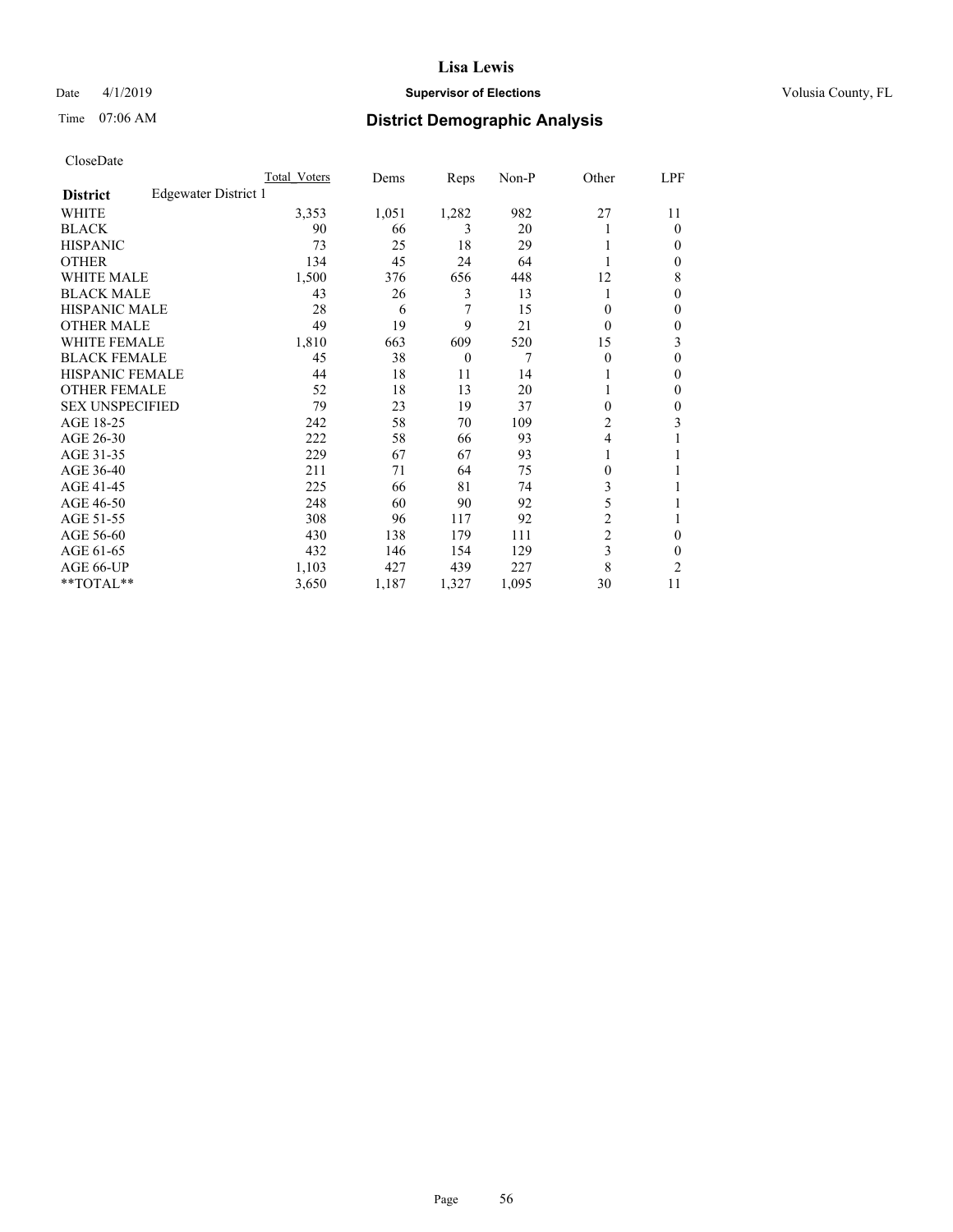## Date 4/1/2019 **Supervisor of Elections Supervisor of Elections** Volusia County, FL

## Time 07:06 AM **District Demographic Analysis**

|                        |                      | Total Voters | Dems  | Reps  | Non-P | Other          | LPF          |
|------------------------|----------------------|--------------|-------|-------|-------|----------------|--------------|
| <b>District</b>        | Edgewater District 2 |              |       |       |       |                |              |
| WHITE                  |                      | 3,739        | 1,113 | 1,479 | 1,117 | 22             | 8            |
| <b>BLACK</b>           |                      | 63           | 47    | 5     | 9     | $\overline{2}$ | $\Omega$     |
| <b>HISPANIC</b>        |                      | 77           | 30    | 21    | 22    | $\overline{4}$ | 0            |
| <b>OTHER</b>           |                      | 123          | 36    | 35    | 52    | $\theta$       | 0            |
| <b>WHITE MALE</b>      |                      | 1,720        | 441   | 746   | 520   | 6              |              |
| <b>BLACK MALE</b>      |                      | 29           | 20    | 2     | 6     |                | $\Omega$     |
| <b>HISPANIC MALE</b>   |                      | 45           | 15    | 13    | 14    | 3              | 0            |
| <b>OTHER MALE</b>      |                      | 42           | 10    | 14    | 18    | $\theta$       | 0            |
| <b>WHITE FEMALE</b>    |                      | 1,988        | 661   | 727   | 583   | 16             |              |
| <b>BLACK FEMALE</b>    |                      | 33           | 26    | 3     | 3     | 1              | 0            |
| <b>HISPANIC FEMALE</b> |                      | 30           | 15    | 7     | 7     |                | 0            |
| <b>OTHER FEMALE</b>    |                      | 46           | 18    | 13    | 15    | $\Omega$       | 0            |
| <b>SEX UNSPECIFIED</b> |                      | 69           | 20    | 15    | 34    | $\theta$       | 0            |
| AGE 18-25              |                      | 308          | 73    | 94    | 134   |                | 0            |
| AGE 26-30              |                      | 266          | 78    | 69    | 113   | 6              | $\mathbf{0}$ |
| AGE 31-35              |                      | 256          | 71    | 76    | 101   | 3              | 5            |
| AGE 36-40              |                      | 246          | 60    | 78    | 105   | 2              |              |
| AGE 41-45              |                      | 263          | 73    | 96    | 94    | $\theta$       | 0            |
| AGE 46-50              |                      | 306          | 74    | 125   | 105   | 1              |              |
| AGE 51-55              |                      | 300          | 79    | 123   | 94    | 4              | 0            |
| AGE 56-60              |                      | 417          | 127   | 186   | 103   |                | 0            |
| AGE 61-65              |                      | 409          | 144   | 170   | 92    | 2              |              |
| AGE 66-UP              |                      | 1,231        | 447   | 523   | 259   | $\overline{c}$ | $\Omega$     |
| **TOTAL**              |                      | 4,002        | 1,226 | 1,540 | 1,200 | 28             | 8            |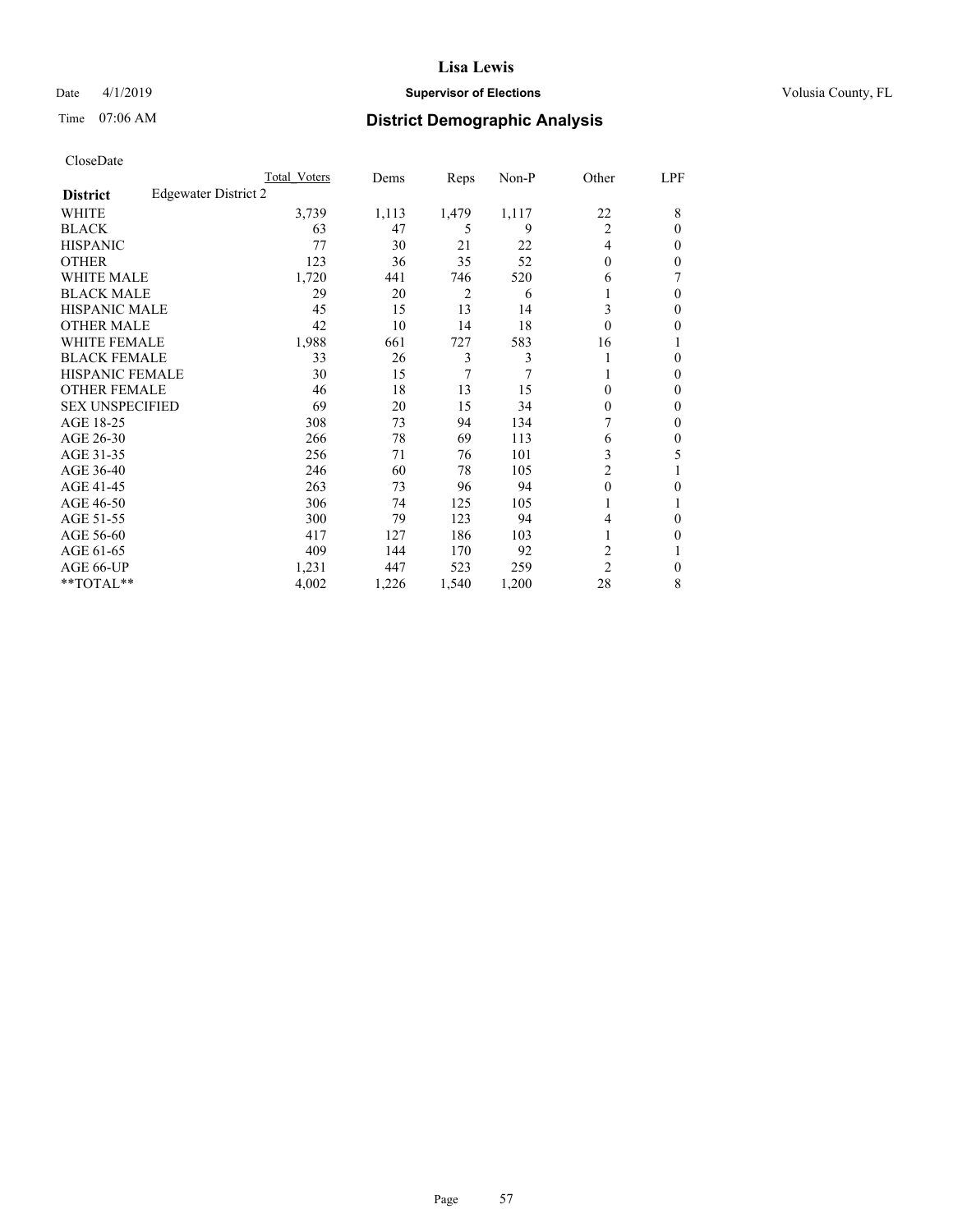## Date 4/1/2019 **Supervisor of Elections Supervisor of Elections** Volusia County, FL

## Time 07:06 AM **District Demographic Analysis**

|                        |                      | Total Voters | Dems  | Reps           | Non-P | Other          | LPF            |
|------------------------|----------------------|--------------|-------|----------------|-------|----------------|----------------|
| <b>District</b>        | Edgewater District 3 |              |       |                |       |                |                |
| WHITE                  |                      | 3,510        | 1,028 | 1,358          | 1,080 | 33             | 11             |
| <b>BLACK</b>           |                      | 105          | 77    | 5              | 23    | 0              | $\theta$       |
| <b>HISPANIC</b>        |                      | 74           | 27    | 13             | 33    |                | $\Omega$       |
| <b>OTHER</b>           |                      | 148          | 40    | 38             | 69    |                | $\Omega$       |
| <b>WHITE MALE</b>      |                      | 1,586        | 398   | 653            | 515   | 15             | 5              |
| <b>BLACK MALE</b>      |                      | 50           | 37    | 3              | 10    | 0              | $\theta$       |
| <b>HISPANIC MALE</b>   |                      | 31           | 10    | 6              | 15    | 0              | $\theta$       |
| <b>OTHER MALE</b>      |                      | 49           | 12    | 13             | 24    | 0              | $\mathbf{0}$   |
| WHITE FEMALE           |                      | 1,881        | 628   | 681            | 548   | 18             | 6              |
| <b>BLACK FEMALE</b>    |                      | 53           | 39    | $\overline{2}$ | 12    | 0              | $\mathbf{0}$   |
| <b>HISPANIC FEMALE</b> |                      | 40           | 14    | $\overline{7}$ | 18    |                | 0              |
| <b>OTHER FEMALE</b>    |                      | 57           | 19    | 19             | 18    |                | 0              |
| <b>SEX UNSPECIFIED</b> |                      | 90           | 15    | 30             | 45    | 0              | 0              |
| AGE 18-25              |                      | 331          | 78    | 94             | 153   | 5              |                |
| AGE 26-30              |                      | 252          | 77    | 70             | 103   |                | 1              |
| AGE 31-35              |                      | 225          | 66    | 63             | 95    |                | 0              |
| AGE 36-40              |                      | 229          | 51    | 70             | 104   | $\overline{c}$ | 2              |
| AGE 41-45              |                      | 235          | 48    | 81             | 103   |                | 2              |
| AGE 46-50              |                      | 276          | 81    | 104            | 86    | 3              | $\overline{c}$ |
| AGE 51-55              |                      | 345          | 103   | 136            | 97    |                | $\overline{c}$ |
| AGE 56-60              |                      | 363          | 119   | 135            | 105   | 3              |                |
| AGE 61-65              |                      | 404          | 129   | 164            | 107   | 4              | 0              |
| AGE 66-UP              |                      | 1,177        | 420   | 497            | 252   | 8              | $\Omega$       |
| **TOTAL**              |                      | 3,837        | 1,172 | 1,414          | 1,205 | 35             | 11             |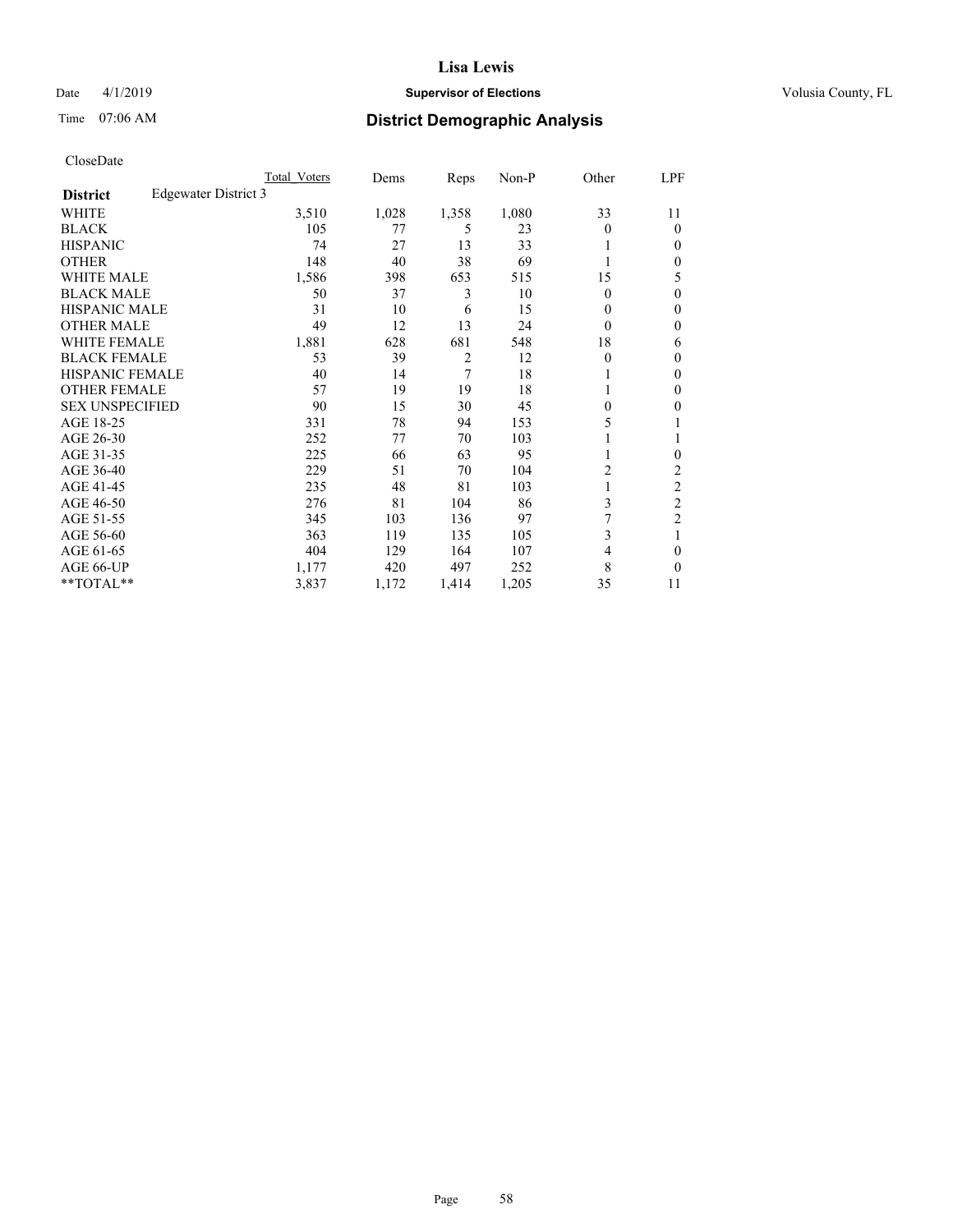## Date 4/1/2019 **Supervisor of Elections Supervisor of Elections** Volusia County, FL

## Time 07:06 AM **District Demographic Analysis**

|                        |                      | Total Voters | Dems  | Reps           | Non-P | Other          | LPF            |
|------------------------|----------------------|--------------|-------|----------------|-------|----------------|----------------|
| <b>District</b>        | Edgewater District 4 |              |       |                |       |                |                |
| WHITE                  |                      | 4,610        | 1,253 | 1,905          | 1,407 | 30             | 15             |
| <b>BLACK</b>           |                      | 106          | 79    | 5              | 22    | 0              | $\mathbf{0}$   |
| <b>HISPANIC</b>        |                      | 94           | 37    | 20             | 37    | 0              | $\Omega$       |
| <b>OTHER</b>           |                      | 139          | 41    | 29             | 68    |                | 0              |
| <b>WHITE MALE</b>      |                      | 2,091        | 469   | 920            | 677   | 17             | 8              |
| <b>BLACK MALE</b>      |                      | 49           | 32    | 3              | 14    | 0              | $\theta$       |
| <b>HISPANIC MALE</b>   |                      | 36           | 11    | 7              | 18    | 0              | $\theta$       |
| <b>OTHER MALE</b>      |                      | 48           | 16    | 13             | 18    | 1              | 0              |
| WHITE FEMALE           |                      | 2,474        | 774   | 965            | 715   | 13             | 7              |
| <b>BLACK FEMALE</b>    |                      | 56           | 46    | $\overline{2}$ | 8     | 0              | $\mathbf{0}$   |
| <b>HISPANIC FEMALE</b> |                      | 58           | 26    | 13             | 19    | 0              | 0              |
| <b>OTHER FEMALE</b>    |                      | 63           | 19    | 15             | 29    | 0              | $\theta$       |
| <b>SEX UNSPECIFIED</b> |                      | 74           | 17    | 21             | 36    | 0              | $\theta$       |
| AGE 18-25              |                      | 310          | 83    | 87             | 134   | $\overline{c}$ | 4              |
| AGE 26-30              |                      | 247          | 48    | 75             | 121   | $\overline{c}$ | 1              |
| AGE 31-35              |                      | 249          | 63    | 78             | 103   |                | 4              |
| AGE 36-40              |                      | 242          | 60    | 73             | 105   | $\overline{c}$ | $\overline{c}$ |
| AGE 41-45              |                      | 242          | 64    | 82             | 91    | $\overline{c}$ | 3              |
| AGE 46-50              |                      | 288          | 80    | 110            | 96    | $\overline{2}$ | $\theta$       |
| AGE 51-55              |                      | 296          | 78    | 133            | 83    | $\overline{c}$ | 0              |
| AGE 56-60              |                      | 439          | 109   | 203            | 124   | 3              | 0              |
| AGE 61-65              |                      | 499          | 141   | 217            | 137   | 4              | 0              |
| AGE 66-UP              |                      | 2.137        | 684   | 901            | 540   | 11             |                |
| **TOTAL**              |                      | 4,949        | 1,410 | 1,959          | 1,534 | 31             | 15             |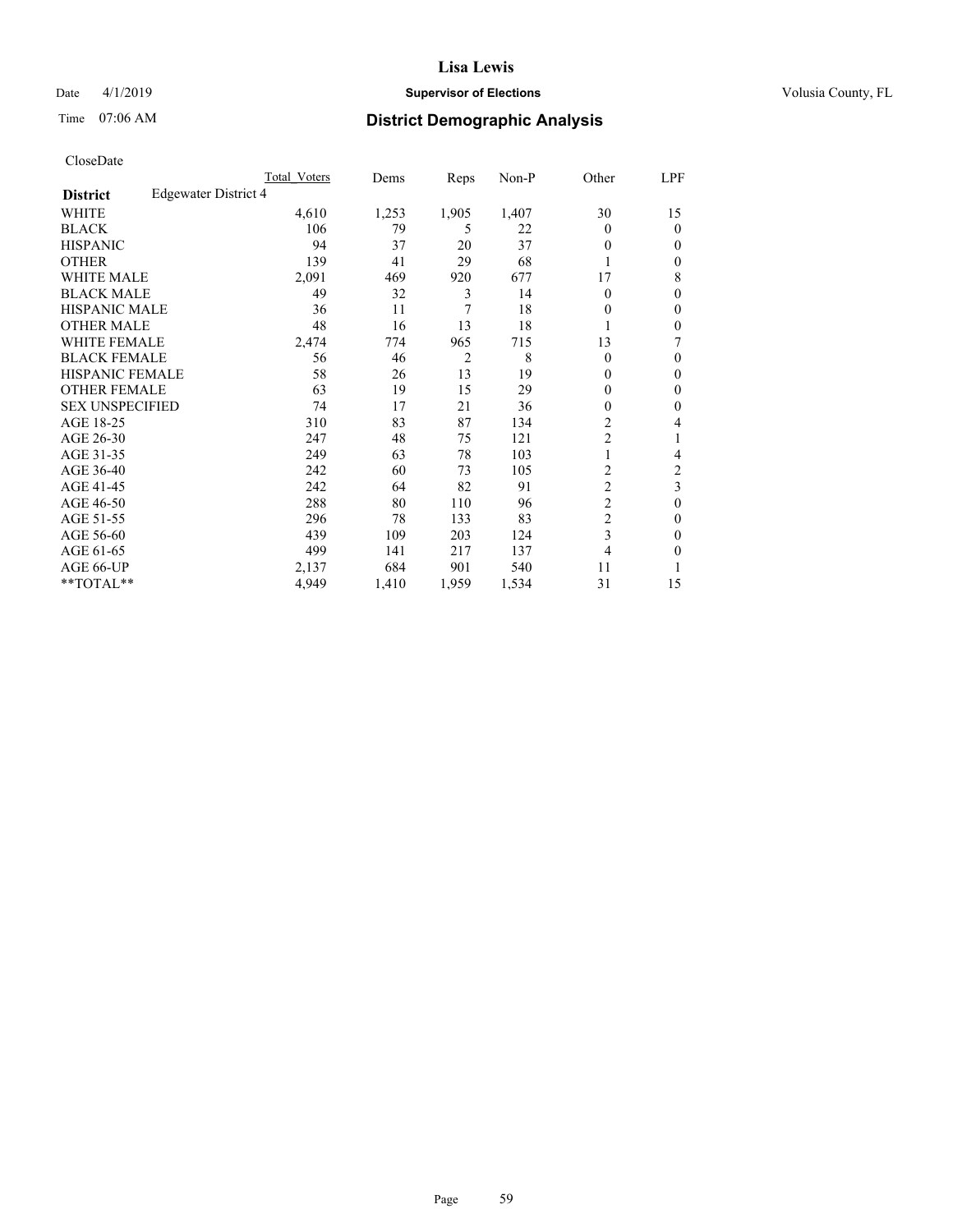## Date 4/1/2019 **Supervisor of Elections Supervisor of Elections** Volusia County, FL

## Time 07:06 AM **District Demographic Analysis**

|                                          | Total Voters | Dems | Reps | Non-P | Other          | LPF            |
|------------------------------------------|--------------|------|------|-------|----------------|----------------|
| Holly Hill District 1<br><b>District</b> |              |      |      |       |                |                |
| WHITE                                    | 1,561        | 484  | 571  | 487   | 11             | 8              |
| <b>BLACK</b>                             | 208          | 148  | 7    | 49    | 2              | 2              |
| <b>HISPANIC</b>                          | 94           | 39   | 14   | 39    | $\overline{2}$ | $\theta$       |
| <b>OTHER</b>                             | 111          | 34   | 27   | 48    | $\overline{c}$ | 0              |
| <b>WHITE MALE</b>                        | 765          | 204  | 294  | 259   | $\overline{4}$ | 4              |
| <b>BLACK MALE</b>                        | 80           | 55   | 3    | 20    | 1              |                |
| <b>HISPANIC MALE</b>                     | 50           | 19   | 10   | 19    | $\overline{c}$ | 0              |
| <b>OTHER MALE</b>                        | 40           | 13   | 10   | 17    | $\theta$       | $\mathbf{0}$   |
| <b>WHITE FEMALE</b>                      | 776          | 274  | 270  | 221   |                | 4              |
| <b>BLACK FEMALE</b>                      | 123          | 88   | 4    | 29    | 1              |                |
| <b>HISPANIC FEMALE</b>                   | 43           | 20   | 4    | 19    | $\theta$       | 0              |
| <b>OTHER FEMALE</b>                      | 49           | 20   | 14   | 15    | $\theta$       | 0              |
| <b>SEX UNSPECIFIED</b>                   | 48           | 12   | 10   | 24    | $\overline{c}$ | 0              |
| AGE 18-25                                | 156          | 42   | 37   | 72    | 3              | 2              |
| AGE 26-30                                | 149          | 63   | 28   | 58    | $\mathbf{0}$   | $\theta$       |
| AGE 31-35                                | 127          | 48   | 29   | 45    | 3              | $\overline{c}$ |
| AGE 36-40                                | 120          | 39   | 26   | 50    | 3              | 2              |
| AGE 41-45                                | 121          | 46   | 28   | 46    |                | $\theta$       |
| AGE 46-50                                | 123          | 48   | 35   | 40    | $\theta$       | 0              |
| AGE 51-55                                | 201          | 67   | 72   | 59    |                | 2              |
| AGE 56-60                                | 216          | 78   | 79   | 58    |                | $\theta$       |
| AGE 61-65                                | 222          | 68   | 79   | 71    | $\overline{2}$ | 2              |
| AGE 66-UP                                | 539          | 206  | 206  | 124   | 3              | 0              |
| **TOTAL**                                | 1,974        | 705  | 619  | 623   | 17             | 10             |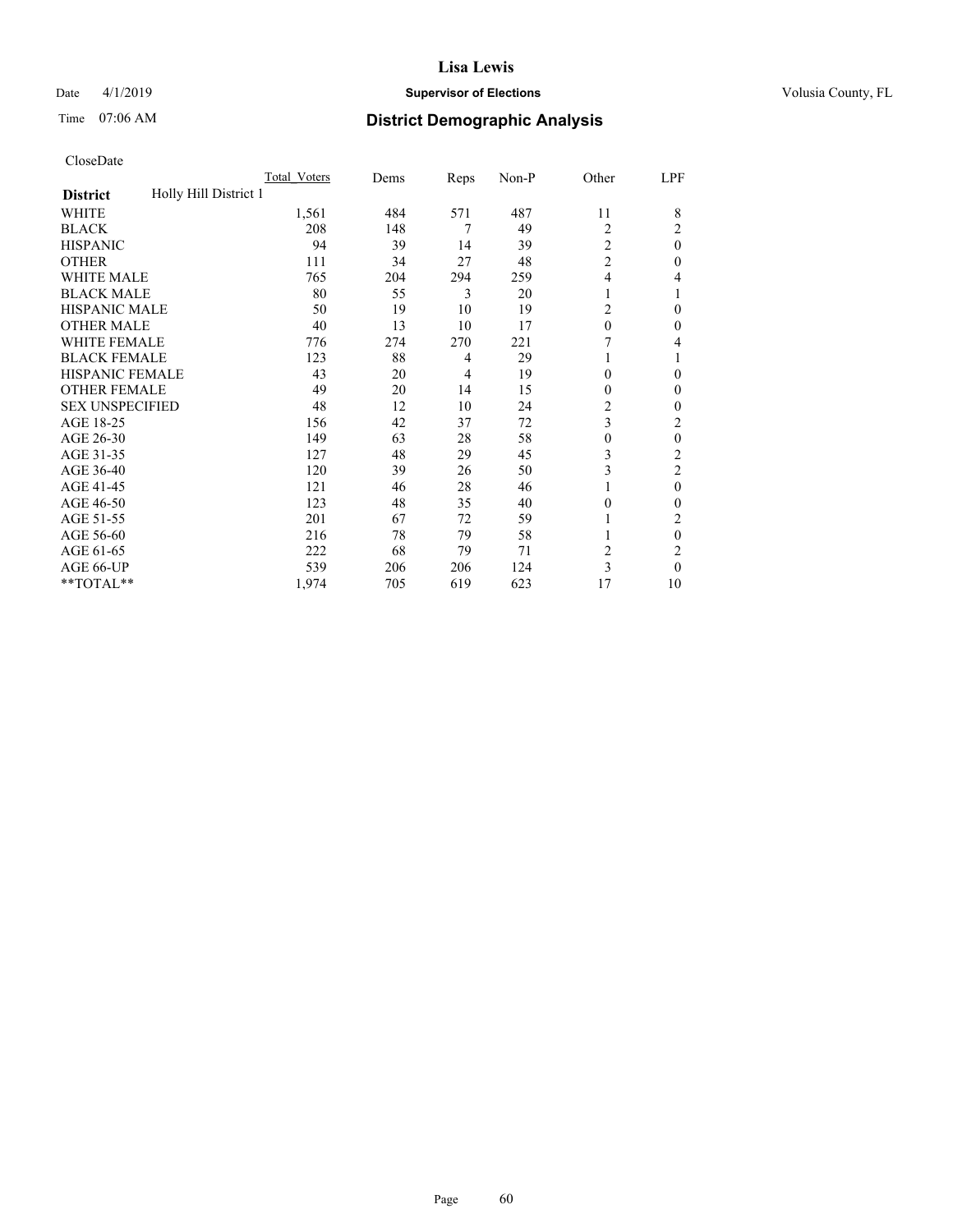## Date 4/1/2019 **Supervisor of Elections Supervisor of Elections** Volusia County, FL

## Time 07:06 AM **District Demographic Analysis**

|                                          | Total Voters | Dems | Reps | Non-P | Other    | LPF          |
|------------------------------------------|--------------|------|------|-------|----------|--------------|
| Holly Hill District 2<br><b>District</b> |              |      |      |       |          |              |
| WHITE                                    | 1,517        | 525  | 474  | 504   | 3        | 11           |
| <b>BLACK</b>                             | 268          | 196  | 10   | 62    | $\Omega$ | 0            |
| <b>HISPANIC</b>                          | 69           | 34   | 11   | 24    | $\Omega$ | $_{0}$       |
| <b>OTHER</b>                             | 101          | 37   | 13   | 51    | 0        | 0            |
| WHITE MALE                               | 715          | 206  | 246  | 253   | 2        | 8            |
| <b>BLACK MALE</b>                        | 114          | 74   | 6    | 34    | $\Omega$ | 0            |
| <b>HISPANIC MALE</b>                     | 35           | 12   | 8    | 15    | 0        | 0            |
| <b>OTHER MALE</b>                        | 40           | 10   | 8    | 22    | 0        | 0            |
| WHITE FEMALE                             | 786          | 316  | 225  | 241   |          | 3            |
| <b>BLACK FEMALE</b>                      | 153          | 122  | 4    | 27    | 0        | 0            |
| <b>HISPANIC FEMALE</b>                   | 34           | 22   | 3    | 9     | 0        | 0            |
| <b>OTHER FEMALE</b>                      | 37           | 20   | 3    | 14    | 0        | 0            |
| <b>SEX UNSPECIFIED</b>                   | 41           | 10   | 5    | 26    | 0        | 0            |
| AGE 18-25                                | 211          | 68   | 37   | 102   | 0        | 4            |
| AGE 26-30                                | 157          | 57   | 37   | 63    | $\theta$ | $\mathbf{0}$ |
| AGE 31-35                                | 156          | 66   | 27   | 63    | 0        | 0            |
| AGE 36-40                                | 136          | 54   | 24   | 56    | 0        | 2            |
| AGE 41-45                                | 108          | 43   | 23   | 41    |          | 0            |
| AGE 46-50                                | 185          | 70   | 56   | 57    | $\Omega$ | 2            |
| AGE 51-55                                | 190          | 67   | 63   | 59    | $_{0}$   | 1            |
| AGE 56-60                                | 223          | 102  | 53   | 66    | $_{0}$   | 2            |
| AGE 61-65                                | 179          | 75   | 56   | 47    |          | 0            |
| AGE 66-UP                                | 410          | 190  | 132  | 87    |          | 0            |
| **TOTAL**                                | 1,955        | 792  | 508  | 641   | 3        | 11           |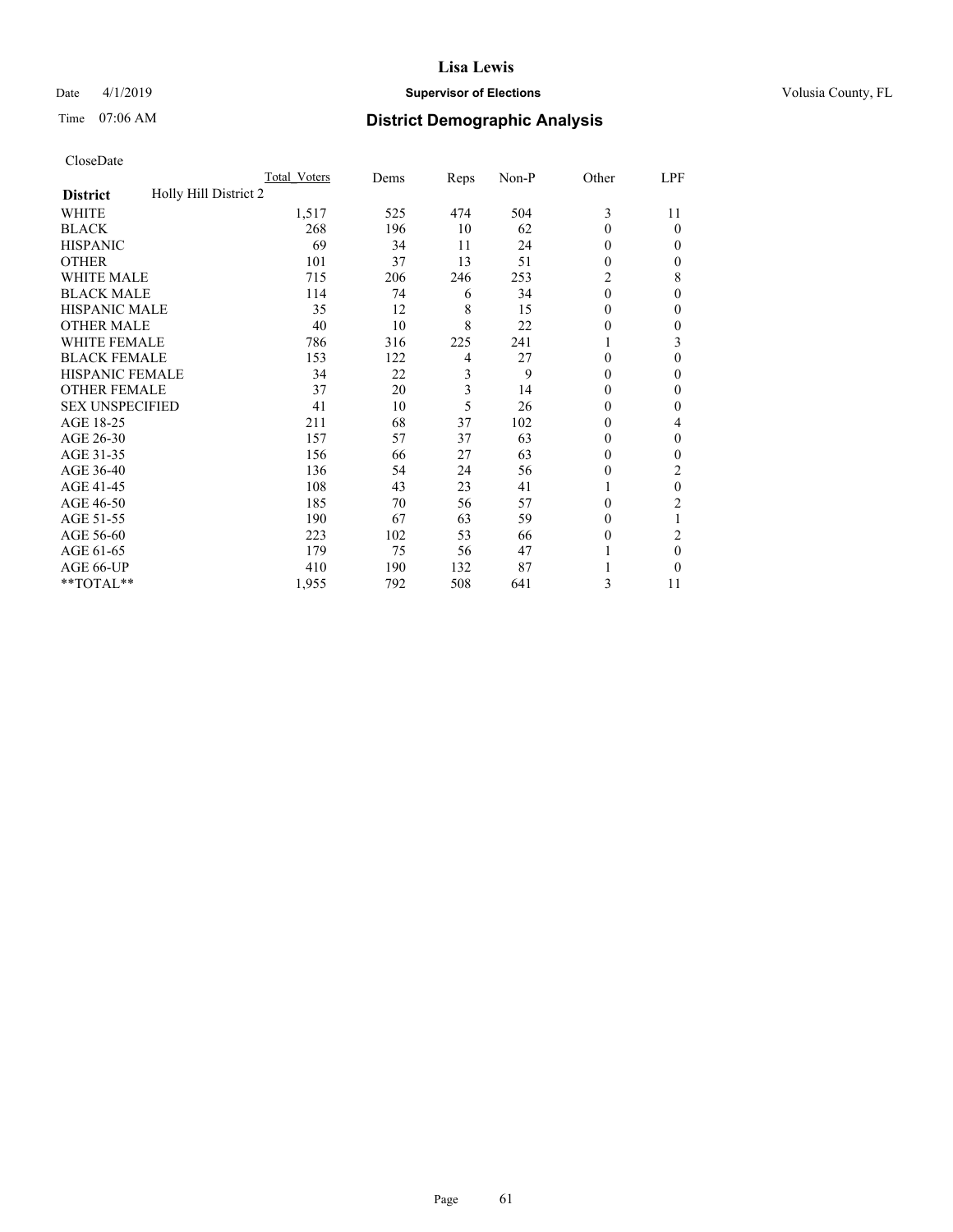## Date 4/1/2019 **Supervisor of Elections Supervisor of Elections** Volusia County, FL

## Time 07:06 AM **District Demographic Analysis**

|                                          | Total Voters | Dems | Reps | Non-P | Other    | LPF    |
|------------------------------------------|--------------|------|------|-------|----------|--------|
| Holly Hill District 3<br><b>District</b> |              |      |      |       |          |        |
| WHITE                                    | 1,604        | 523  | 603  | 460   | 13       | 5      |
| <b>BLACK</b>                             | 199          | 153  | 7    | 39    | $\Omega$ | 0      |
| <b>HISPANIC</b>                          | 58           | 28   | 4    | 24    | 2        | $_{0}$ |
| <b>OTHER</b>                             | 91           | 34   | 15   | 42    | $\theta$ | 0      |
| WHITE MALE                               | 699          | 200  | 287  | 202   | 5        | 5      |
| <b>BLACK MALE</b>                        | 85           | 52   | 6    | 27    | $\theta$ | 0      |
| <b>HISPANIC MALE</b>                     | 32           | 17   | 1    | 12    | 2        | 0      |
| <b>OTHER MALE</b>                        | 31           | 13   | 4    | 14    | $\theta$ | 0      |
| <b>WHITE FEMALE</b>                      | 884          | 316  | 309  | 251   | 8        | 0      |
| <b>BLACK FEMALE</b>                      | 113          | 100  | 1    | 12    | 0        | 0      |
| <b>HISPANIC FEMALE</b>                   | 25           | 11   | 3    | 11    | 0        | 0      |
| <b>OTHER FEMALE</b>                      | 36           | 16   | 7    | 13    | $\Omega$ | 0      |
| <b>SEX UNSPECIFIED</b>                   | 47           | 13   | 11   | 23    | 0        | 0      |
| AGE 18-25                                | 110          | 40   | 25   | 45    | 0        | 0      |
| AGE 26-30                                | 99           | 31   | 27   | 39    | 2        | 0      |
| AGE 31-35                                | 90           | 33   | 16   | 41    | 0        | 0      |
| AGE 36-40                                | 85           | 29   | 18   | 38    | 0        | 0      |
| AGE 41-45                                | 106          | 45   | 22   | 39    | 0        | 0      |
| AGE 46-50                                | 117          | 36   | 33   | 46    |          |        |
| AGE 51-55                                | 149          | 53   | 41   | 51    | 2        | 2      |
| AGE 56-60                                | 166          | 67   | 44   | 53    |          |        |
| AGE 61-65                                | 210          | 79   | 81   | 45    | 5        | 0      |
| AGE 66-UP                                | 820          | 325  | 322  | 168   | 4        |        |
| **TOTAL**                                | 1,952        | 738  | 629  | 565   | 15       | 5      |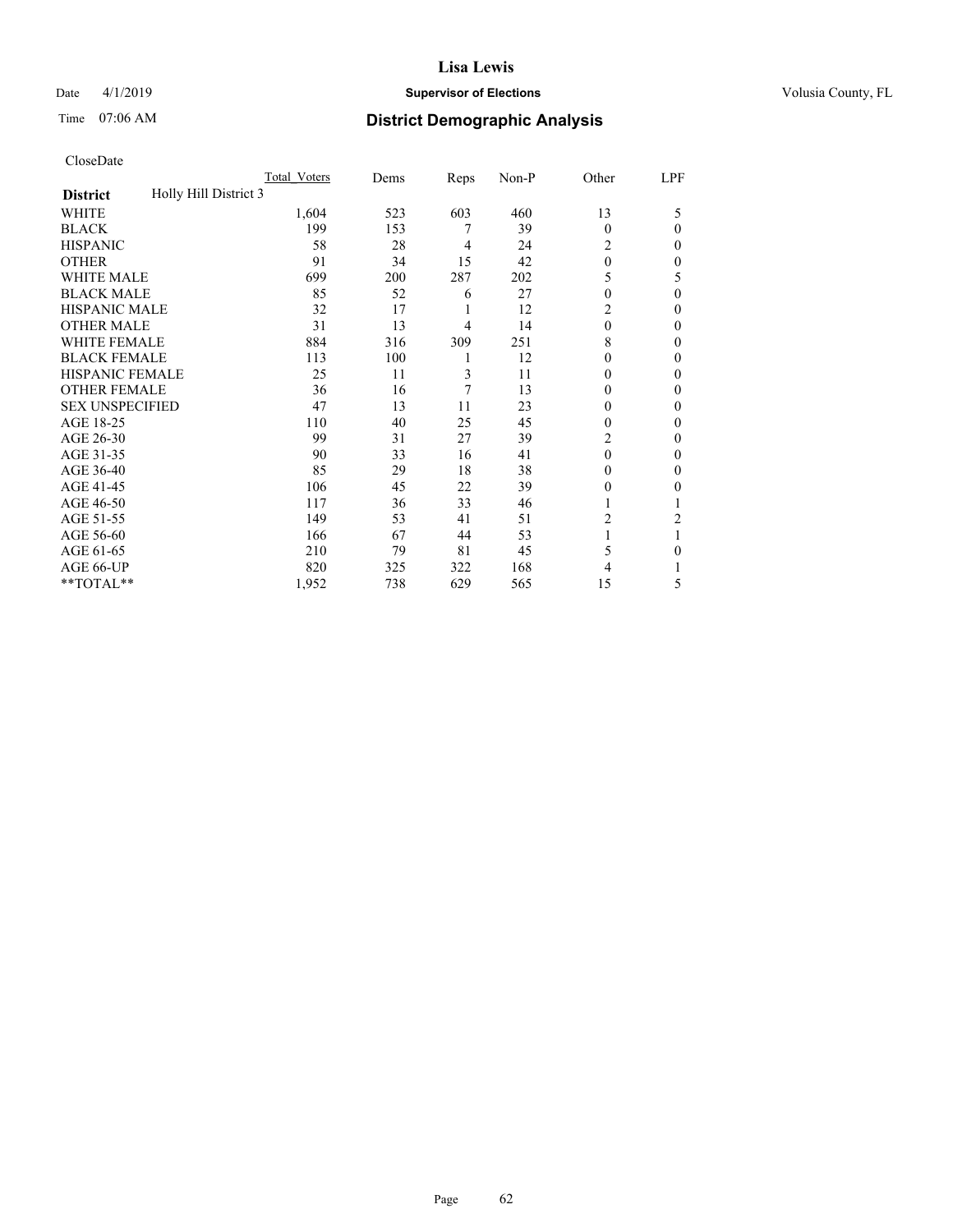## Date 4/1/2019 **Supervisor of Elections Supervisor of Elections** Volusia County, FL

## Time 07:06 AM **District Demographic Analysis**

|                                          | Total Voters | Dems | Reps | Non-P | Other          | LPF |
|------------------------------------------|--------------|------|------|-------|----------------|-----|
| Holly Hill District 4<br><b>District</b> |              |      |      |       |                |     |
| WHITE                                    | 1,464        | 466  | 530  | 452   | 13             | 3   |
| <b>BLACK</b>                             | 375          | 276  | 11   | 87    |                | 0   |
| <b>HISPANIC</b>                          | 86           | 38   | 16   | 31    | $\Omega$       |     |
| <b>OTHER</b>                             | 95           | 41   | 14   | 40    | 0              | 0   |
| WHITE MALE                               | 656          | 167  | 254  | 224   | 9              | 2   |
| <b>BLACK MALE</b>                        | 112          | 73   | 3    | 35    |                | 0   |
| <b>HISPANIC MALE</b>                     | 43           | 22   | 3    | 17    | 0              |     |
| <b>OTHER MALE</b>                        | 30           | 14   | 7    | 9     | $\theta$       | 0   |
| <b>WHITE FEMALE</b>                      | 794          | 295  | 271  | 223   | 4              |     |
| <b>BLACK FEMALE</b>                      | 255          | 198  | 8    | 49    | $\theta$       | 0   |
| <b>HISPANIC FEMALE</b>                   | 41           | 15   | 12   | 14    | 0              | 0   |
| <b>OTHER FEMALE</b>                      | 39           | 20   | 6    | 13    | $\Omega$       | 0   |
| <b>SEX UNSPECIFIED</b>                   | 50           | 17   | 7    | 26    | 0              | 0   |
| AGE 18-25                                | 242          | 99   | 38   | 103   |                |     |
| AGE 26-30                                | 215          | 89   | 45   | 79    |                |     |
| AGE 31-35                                | 174          | 65   | 35   | 72    |                |     |
| AGE 36-40                                | 151          | 66   | 31   | 51    | 3              | 0   |
| AGE 41-45                                | 113          | 45   | 33   | 34    |                | 0   |
| AGE 46-50                                | 138          | 47   | 34   | 55    | 2              | 0   |
| AGE 51-55                                | 158          | 61   | 52   | 44    |                | 0   |
| AGE 56-60                                | 211          | 72   | 83   | 53    | 2              |     |
| AGE 61-65                                | 172          | 74   | 60   | 38    | $\mathbf{0}$   | 0   |
| AGE 66-UP                                | 446          | 203  | 160  | 81    | $\overline{c}$ | 0   |
| **TOTAL**                                | 2,020        | 821  | 571  | 610   | 14             | 4   |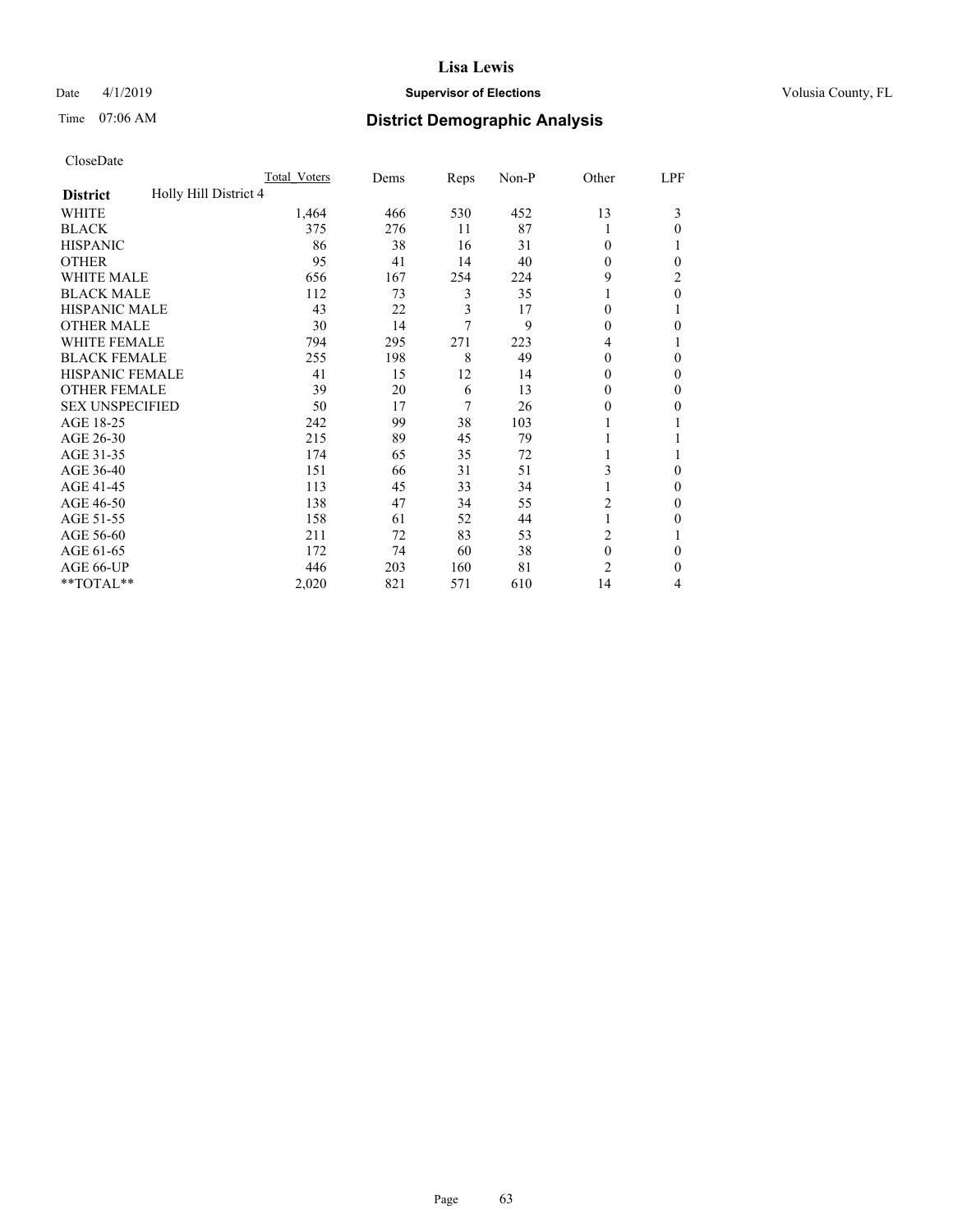## Date 4/1/2019 **Supervisor of Elections Supervisor of Elections** Volusia County, FL

## Time 07:06 AM **District Demographic Analysis**

|                        |            | Total Voters | Dems | Reps | Non-P | Other    | LPF            |
|------------------------|------------|--------------|------|------|-------|----------|----------------|
| <b>District</b>        | Lake Helen |              |      |      |       |          |                |
| WHITE                  |            | 1,832        | 524  | 772  | 520   | 12       | 4              |
| <b>BLACK</b>           |            | 166          | 141  | 5    | 20    | $\theta$ | $\Omega$       |
| <b>HISPANIC</b>        |            | 74           | 28   | 20   | 24    |          |                |
| <b>OTHER</b>           |            | 71           | 25   | 17   | 28    | $\Omega$ |                |
| WHITE MALE             |            | 823          | 200  | 375  | 242   | 2        | 4              |
| <b>BLACK MALE</b>      |            | 72           | 62   | 3    | 7     | $\theta$ | 0              |
| <b>HISPANIC MALE</b>   |            | 31           | 14   | 8    | 8     | $\Omega$ |                |
| <b>OTHER MALE</b>      |            | 21           | 11   | 4    | 5     | $\theta$ |                |
| <b>WHITE FEMALE</b>    |            | 990          | 322  | 388  | 270   | 10       | 0              |
| <b>BLACK FEMALE</b>    |            | 92           | 78   | 2    | 12    | $\theta$ | 0              |
| <b>HISPANIC FEMALE</b> |            | 41           | 13   | 12   | 15    |          | 0              |
| <b>OTHER FEMALE</b>    |            | 34           | 13   | 5    | 16    | 0        | 0              |
| <b>SEX UNSPECIFIED</b> |            | 39           | 5    | 17   | 17    | $\Omega$ | 0              |
| AGE 18-25              |            | 194          | 45   | 62   | 82    | 4        |                |
| AGE 26-30              |            | 126          | 28   | 45   | 52    | 0        |                |
| AGE 31-35              |            | 140          | 41   | 44   | 54    |          | 0              |
| AGE 36-40              |            | 137          | 40   | 36   | 61    | $\Omega$ | 0              |
| AGE 41-45              |            | 127          | 28   | 43   | 53    |          | 2              |
| AGE 46-50              |            | 163          | 52   | 60   | 48    |          | $\overline{c}$ |
| AGE 51-55              |            | 177          | 48   | 82   | 45    | 2        | $\theta$       |
| AGE 56-60              |            | 240          | 82   | 105  | 50    | 3        | $\Omega$       |
| AGE 61-65              |            | 215          | 77   | 94   | 44    | $\theta$ | $\mathbf{0}$   |
| AGE 66-UP              |            | 623          | 276  | 243  | 103   |          | 0              |
| **TOTAL**              |            | 2,143        | 718  | 814  | 592   | 13       | 6              |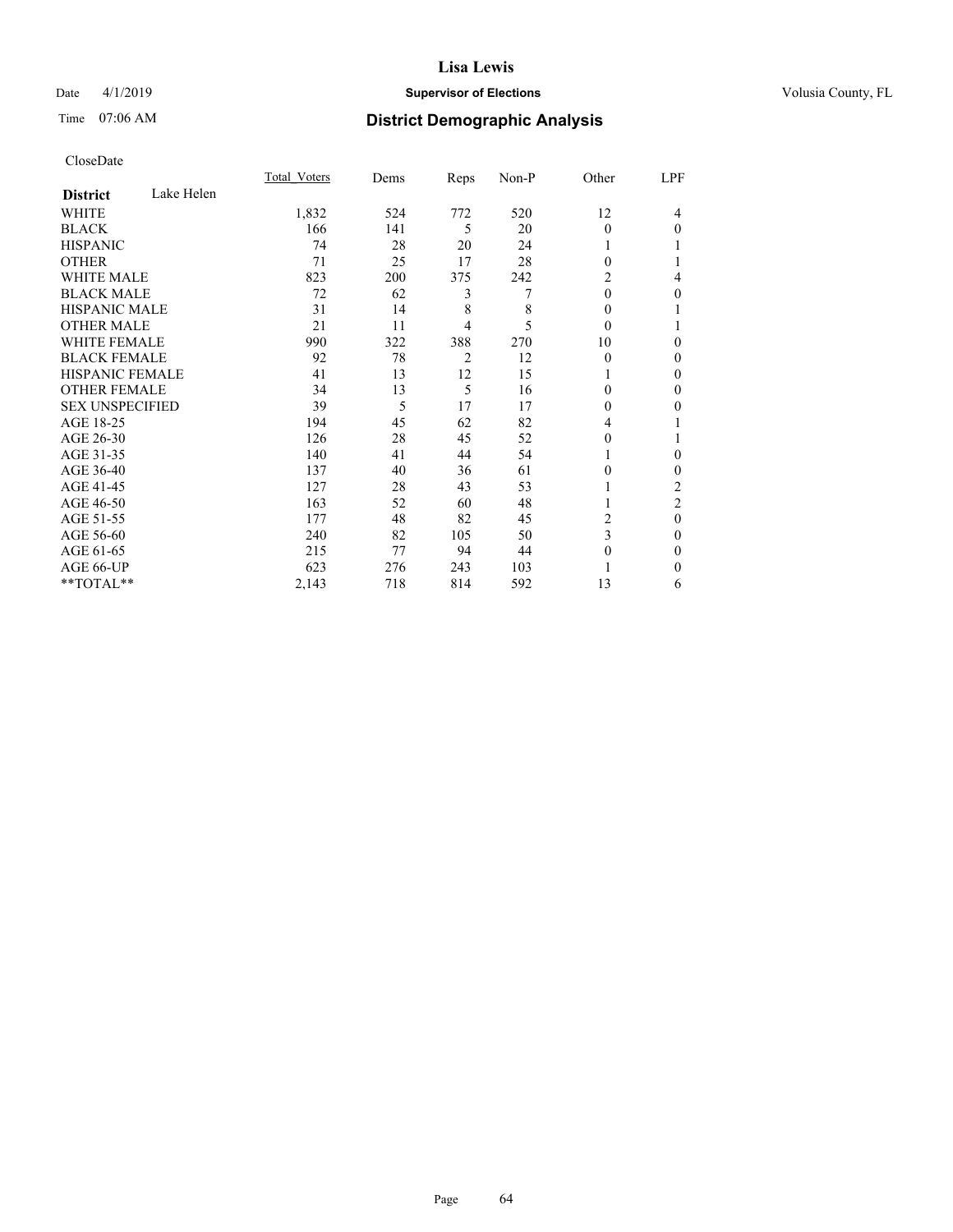## Date 4/1/2019 **Supervisor of Elections Supervisor of Elections** Volusia County, FL

| CloseDate |
|-----------|
|-----------|

|                                          | Total Voters | Dems  | Reps  | Non-P    | Other    | LPF            |
|------------------------------------------|--------------|-------|-------|----------|----------|----------------|
| New Smyrna Bch Zone 1<br><b>District</b> |              |       |       |          |          |                |
| WHITE                                    | 5,018        | 1,419 | 2,339 | 1,206    | 39       | 15             |
| BLACK                                    | 14           | 9     |       | 4        | 0        | 0              |
| HISPANIC                                 | 67           | 20    | 24    | 22       |          | $_{0}$         |
| OTHER                                    | 155          | 37    | 51    | 66       |          | 0              |
| WHITE MALE                               | 2,338        | 549   | 1,150 | 616      | 14       | 9              |
| BLACK MALE                               | 10           | 6     | 0     | 4        | $\theta$ | $_{0}$         |
| HISPANIC MALE                            | 26           | 10    | 7     | 9        | 0        | 0              |
| OTHER MALE                               | 53           | 14    | 25    | 14       | 0        | 0              |
| WHITE FEMALE                             | 2,631        | 854   | 1,171 | 575      | 25       | 6              |
| BLACK FEMALE                             | 4            | 3     | 1     | $\Omega$ | $\theta$ | $_{0}$         |
| HISPANIC FEMALE                          | 41           | 10    | 17    | 13       |          | $_{0}$         |
| OTHER FEMALE                             | 62           | 21    | 22    | 19       | 0        | 0              |
| <b>SEX UNSPECIFIED</b>                   | 89           | 18    | 22    | 48       |          | 0              |
| AGE 18-25                                | 270          | 53    | 99    | 114      | 3        |                |
| AGE 26-30                                | 208          | 45    | 69    | 89       | 3        | 2              |
| AGE 31-35                                | 230          | 70    | 59    | 97       | 3        |                |
| AGE 36-40                                | 217          | 58    | 69    | 84       | 2        | 4              |
| AGE 41-45                                | 192          | 47    | 73    | 68       | 4        | 0              |
| AGE 46-50                                | 278          | 68    | 116   | 90       | 2        |                |
| AGE 51-55                                | 401          | 92    | 222   | 84       | 3        | 0              |
| AGE 56-60                                | 603          | 160   | 305   | 132      | 4        | 2              |
| AGE 61-65                                | 652          | 202   | 308   | 135      | 5        | $\overline{2}$ |
| AGE 66-UP                                | 2,203        | 690   | 1,095 | 405      | 12       |                |
| $*$ $TOTAL**$                            | 5,254        | 1,485 | 2,415 | 1,298    | 41       | 15             |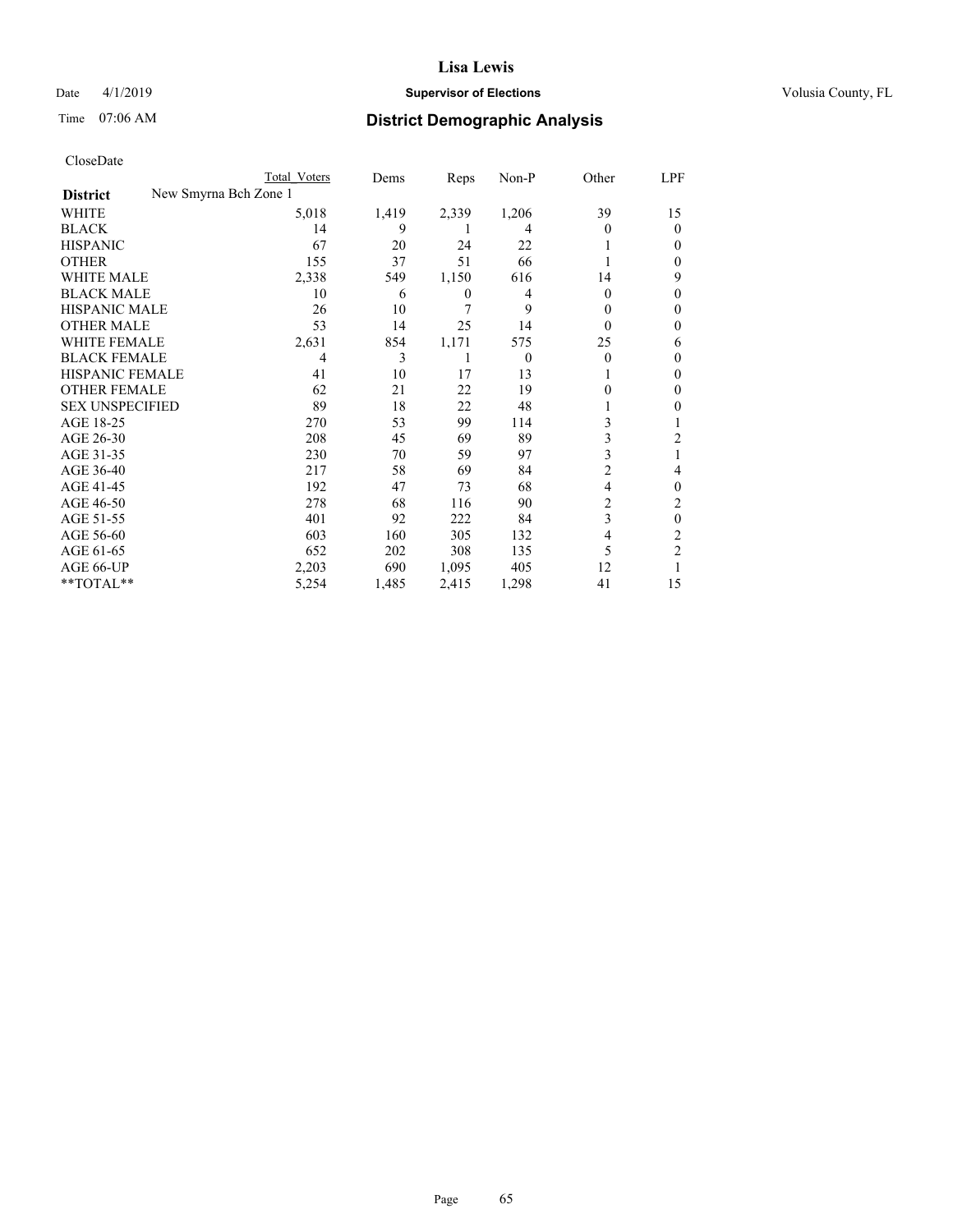## Date 4/1/2019 **Supervisor of Elections Supervisor of Elections** Volusia County, FL

|                                          | Total Voters | Dems  | Reps     | Non-P | Other          | LPF            |
|------------------------------------------|--------------|-------|----------|-------|----------------|----------------|
| New Smyrna Bch Zone 2<br><b>District</b> |              |       |          |       |                |                |
| WHITE                                    | 4,251        | 1,310 | 1,740    | 1,134 | 54             | 13             |
| <b>BLACK</b>                             | 81           | 67    | 1        | 13    | $\Omega$       | 0              |
| <b>HISPANIC</b>                          | 79           | 28    | 32       | 19    | $\Omega$       | 0              |
| <b>OTHER</b>                             | 168          | 58    | 48       | 59    |                | 2              |
| <b>WHITE MALE</b>                        | 1,924        | 506   | 828      | 555   | 26             | 9              |
| <b>BLACK MALE</b>                        | 30           | 26    | $\theta$ | 4     | $\overline{0}$ | 0              |
| <b>HISPANIC MALE</b>                     | 43           | 9     | 20       | 14    | $\theta$       | 0              |
| <b>OTHER MALE</b>                        | 59           | 19    | 18       | 20    | $\theta$       | 2              |
| <b>WHITE FEMALE</b>                      | 2,287        | 791   | 895      | 569   | 28             | 4              |
| <b>BLACK FEMALE</b>                      | 51           | 41    | 1        | 9     | $\theta$       | 0              |
| <b>HISPANIC FEMALE</b>                   | 36           | 19    | 12       | 5     | $\Omega$       | 0              |
| <b>OTHER FEMALE</b>                      | 75           | 29    | 21       | 24    | L              | 0              |
| <b>SEX UNSPECIFIED</b>                   | 74           | 23    | 26       | 25    | $\theta$       | 0              |
| AGE 18-25                                | 283          | 97    | 82       | 97    | 4              | 3              |
| AGE 26-30                                | 215          | 63    | 64       | 83    | 4              |                |
| AGE 31-35                                | 225          | 58    | 74       | 88    | 4              |                |
| AGE 36-40                                | 269          | 90    | 64       | 106   | 6              | 3              |
| AGE 41-45                                | 225          | 54    | 68       | 97    | 3              | 3              |
| AGE 46-50                                | 294          | 82    | 116      | 92    | 3              |                |
| AGE 51-55                                | 363          | 79    | 168      | 109   | 7              | 0              |
| AGE 56-60                                | 490          | 133   | 239      | 106   | 10             | $\overline{c}$ |
| AGE 61-65                                | 534          | 196   | 212      | 121   | $\overline{4}$ |                |
| AGE 66-UP                                | 1,681        | 611   | 734      | 326   | 10             | 0              |
| **TOTAL**                                | 4,579        | 1,463 | 1,821    | 1,225 | 55             | 15             |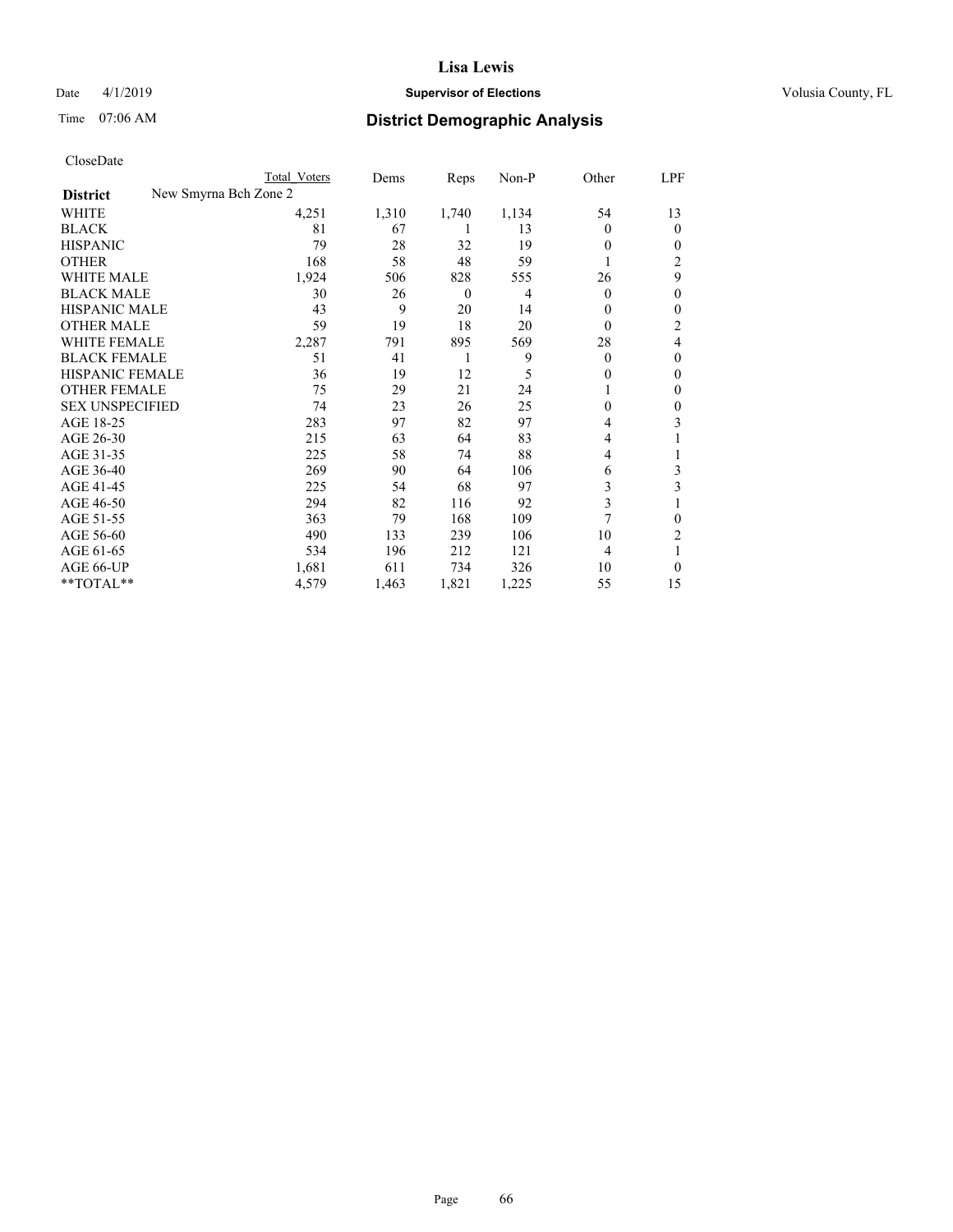## Date 4/1/2019 **Supervisor of Elections Supervisor of Elections** Volusia County, FL

|                        | Total Voters          | Dems  | Reps  | Non-P | Other    | LPF    |
|------------------------|-----------------------|-------|-------|-------|----------|--------|
| <b>District</b>        | New Smyrna Bch Zone 3 |       |       |       |          |        |
| WHITE                  | 5,412                 | 1,408 | 2,467 | 1,469 | 56       | 12     |
| BLACK                  | 50                    | 29    | 2     | 17    |          |        |
| HISPANIC               | 112                   | 33    | 39    | 39    |          | $_{0}$ |
| OTHER                  | 166                   | 38    | 53    | 74    |          | 0      |
| WHITE MALE             | 2,477                 | 544   | 1,174 | 724   | 27       | 8      |
| BLACK MALE             | 28                    | 14    | 1     | 11    |          |        |
| HISPANIC MALE          | 56                    | 19    | 18    | 18    |          | $_{0}$ |
| OTHER MALE             | 63                    | 18    | 18    | 26    |          | 0      |
| WHITE FEMALE           | 2,898                 | 857   | 1,274 | 734   | 29       | 4      |
| BLACK FEMALE           | 22                    | 15    |       | 6     | $\theta$ | 0      |
| HISPANIC FEMALE        | 53                    | 13    | 20    | 20    | 0        | 0      |
| OTHER FEMALE           | 69                    | 15    | 26    | 28    | 0        | 0      |
| <b>SEX UNSPECIFIED</b> | 74                    | 13    | 29    | 32    | 0        | 0      |
| AGE 18-25              | 308                   | 63    | 100   | 139   | 5        |        |
| AGE 26-30              | 234                   | 54    | 74    | 101   |          | 4      |
| AGE 31-35              | 283                   | 76    | 90    | 112   | 4        |        |
| AGE 36-40              | 311                   | 76    | 101   | 129   | 4        |        |
| AGE 41-45              | 278                   | 72    | 118   | 85    | 2        |        |
| AGE 46-50              | 317                   | 69    | 146   | 98    | 4        | 0      |
| AGE 51-55              | 398                   | 81    | 206   | 106   | 4        |        |
| AGE 56-60              | 547                   | 141   | 252   | 152   |          |        |
| AGE 61-65              | 651                   | 178   | 297   | 160   | 14       | 2      |
| AGE 66-UP              | 2,413                 | 698   | 1,177 | 517   | 20       |        |
| **TOTAL**              | 5,740                 | 1,508 | 2,561 | 1,599 | 59       | 13     |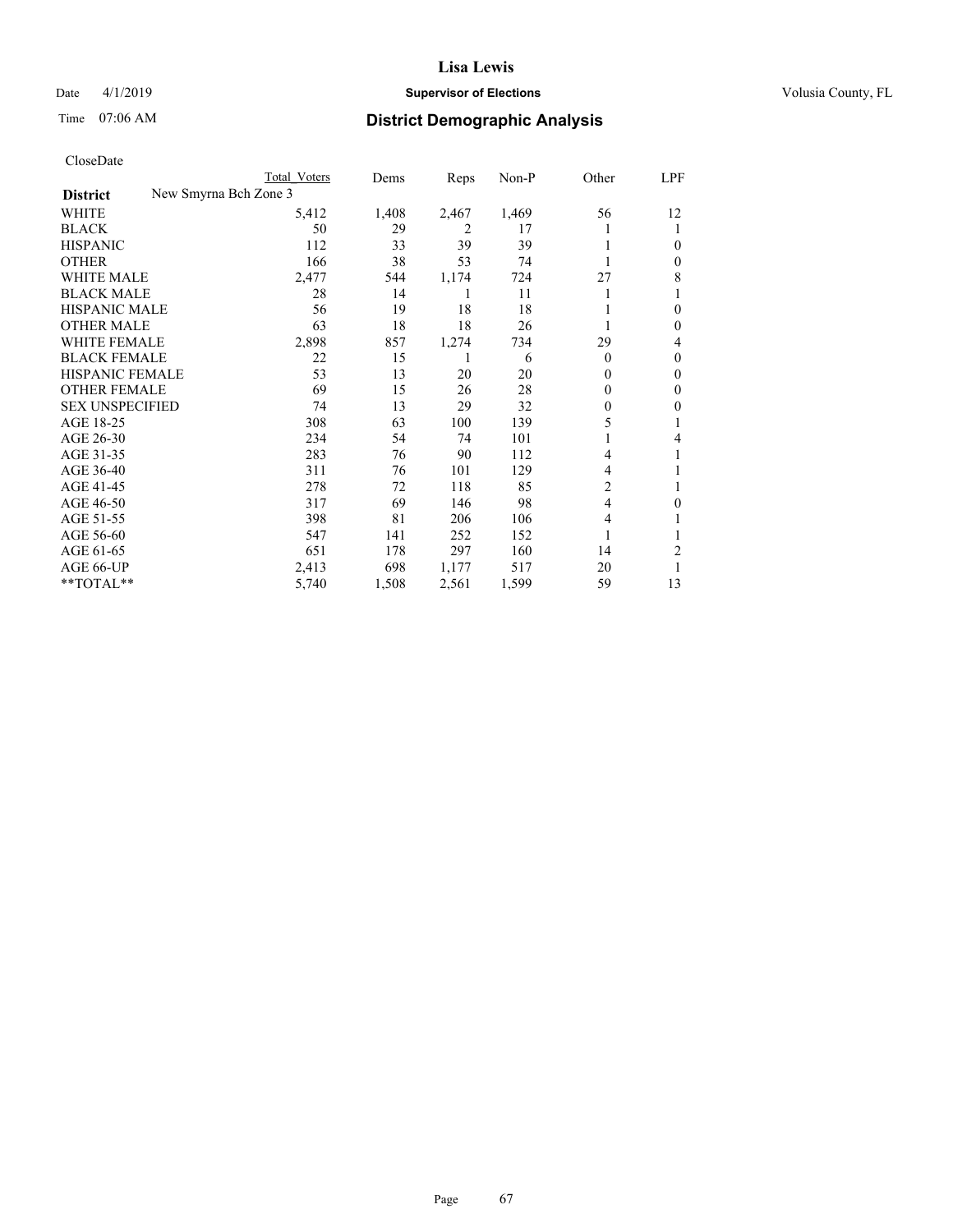## Date 4/1/2019 **Supervisor of Elections Supervisor of Elections** Volusia County, FL

|                        |                       | <b>Total Voters</b> | Dems  | Reps  | $Non-P$ | Other        | LPF            |
|------------------------|-----------------------|---------------------|-------|-------|---------|--------------|----------------|
| <b>District</b>        | New Smyrna Bch Zone 4 |                     |       |       |         |              |                |
| WHITE                  |                       | 5,461               | 1,442 | 2,510 | 1,437   | 61           | 11             |
| <b>BLACK</b>           |                       | 598                 | 500   | 17    | 79      |              | 1              |
| <b>HISPANIC</b>        |                       | 119                 | 42    | 33    | 43      |              | $\mathbf{0}$   |
| <b>OTHER</b>           |                       | 265                 | 80    | 51    | 131     |              | $\overline{c}$ |
| <b>WHITE MALE</b>      |                       | 2,453               | 543   | 1,202 | 669     | 30           | 9              |
| <b>BLACK MALE</b>      |                       | 237                 | 184   | 7     | 44      | 1            |                |
| <b>HISPANIC MALE</b>   |                       | 54                  | 19    | 16    | 18      |              | $\theta$       |
| <b>OTHER MALE</b>      |                       | 101                 | 22    | 24    | 53      |              | 1              |
| <b>WHITE FEMALE</b>    |                       | 2,947               | 883   | 1,280 | 751     | 31           | 2              |
| <b>BLACK FEMALE</b>    |                       | 351                 | 307   | 9     | 35      | 0            | $\mathbf{0}$   |
| HISPANIC FEMALE        |                       | 60                  | 23    | 15    | 22      | $\Omega$     | $\mathbf{0}$   |
| <b>OTHER FEMALE</b>    |                       | 112                 | 44    | 23    | 44      | $\mathbf{0}$ | 1              |
| <b>SEX UNSPECIFIED</b> |                       | 128                 | 39    | 35    | 54      | 0            | $\theta$       |
| AGE 18-25              |                       | 444                 | 141   | 114   | 176     | 12           | 1              |
| AGE 26-30              |                       | 312                 | 90    | 90    | 123     | 5            | 4              |
| AGE 31-35              |                       | 322                 | 109   | 100   | 106     | 5            | $\overline{c}$ |
| AGE 36-40              |                       | 301                 | 98    | 99    | 103     |              | $\mathbf{0}$   |
| AGE 41-45              |                       | 322                 | 96    | 124   | 99      | 2            | 1              |
| AGE 46-50              |                       | 417                 | 134   | 164   | 112     | 5            | $\overline{c}$ |
| AGE 51-55              |                       | 454                 | 132   | 190   | 127     | 4            | 1              |
| AGE 56-60              |                       | 657                 | 189   | 307   | 156     | 5            | $\theta$       |
| AGE 61-65              |                       | 748                 | 249   | 318   | 172     | 8            |                |
| AGE 66-UP              |                       | 2,466               | 826   | 1,105 | 516     | 17           | 2              |
| **TOTAL**              |                       | 6,443               | 2,064 | 2,611 | 1,690   | 64           | 14             |
|                        |                       |                     |       |       |         |              |                |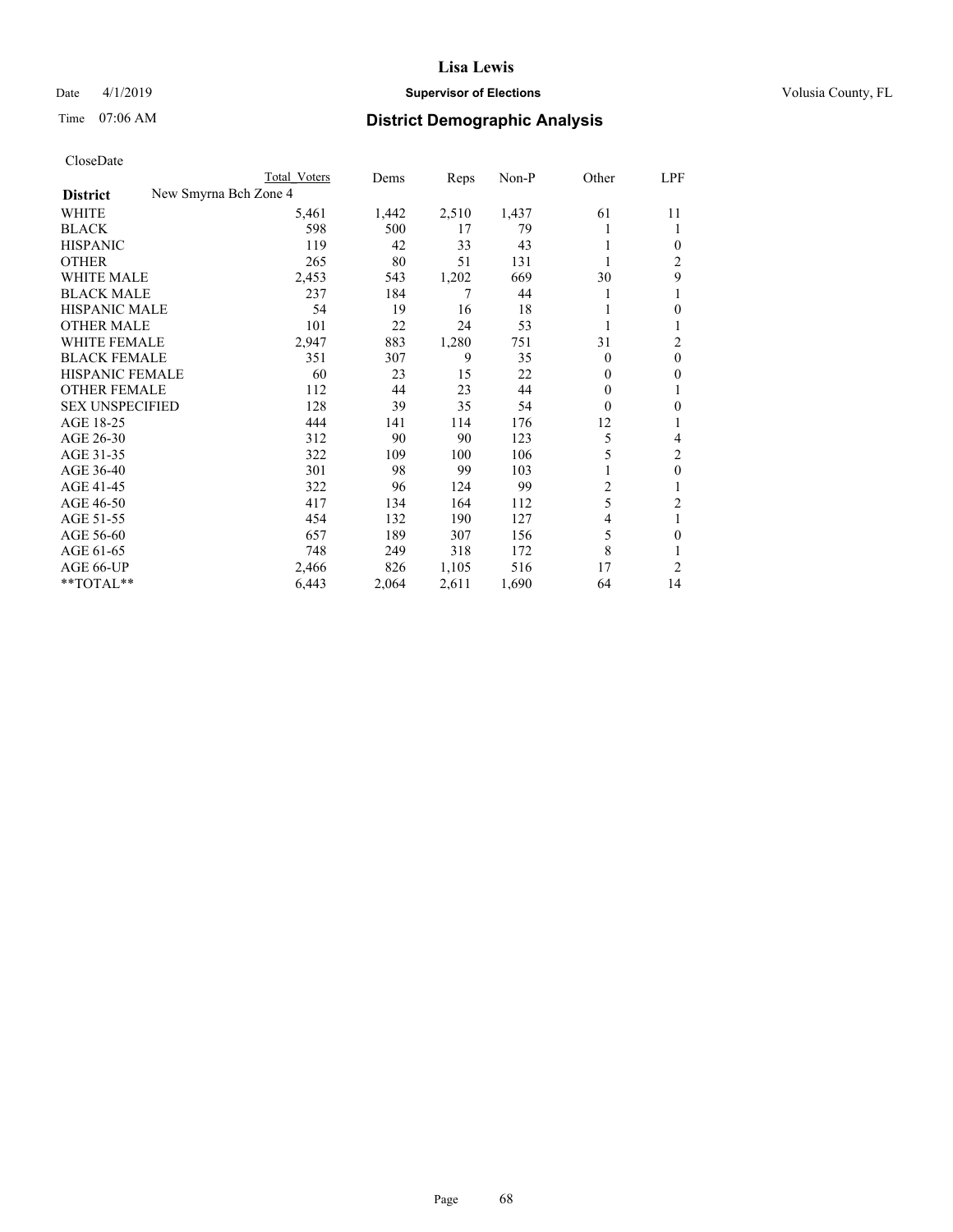## Date 4/1/2019 **Supervisor of Elections Supervisor of Elections** Volusia County, FL

## Time 07:06 AM **District Demographic Analysis**

|                        |          | Total Voters | Dems           | Reps           | Non-P | Other          | LPF      |
|------------------------|----------|--------------|----------------|----------------|-------|----------------|----------|
| <b>District</b>        | Oak Hill |              |                |                |       |                |          |
| WHITE                  |          | 1,310        | 331            | 600            | 365   | 12             | 2        |
| <b>BLACK</b>           |          | 148          | 126            | 3              | 19    | $\Omega$       | $\theta$ |
| <b>HISPANIC</b>        |          | 13           | 6              | $\overline{c}$ | 5     | $\Omega$       | $\Omega$ |
| <b>OTHER</b>           |          | 39           | 11             | 14             | 14    | 0              | 0        |
| WHITE MALE             |          | 660          | 146            | 316            | 192   | 5              |          |
| <b>BLACK MALE</b>      |          | 65           | 51             | 1              | 13    | $\Omega$       | $\Omega$ |
| <b>HISPANIC MALE</b>   |          | 4            | 1              | 1              | 2     | 0              | 0        |
| <b>OTHER MALE</b>      |          | 14           | $\overline{2}$ | 8              | 4     | $\Omega$       | 0        |
| WHITE FEMALE           |          | 633          | 183            | 274            | 168   |                |          |
| <b>BLACK FEMALE</b>    |          | 83           | 75             | 2              | 6     | $\Omega$       | 0        |
| <b>HISPANIC FEMALE</b> |          | 9            | 5              | 1              | 3     | $\theta$       | 0        |
| <b>OTHER FEMALE</b>    |          | 16           | 8              | 5              | 3     | $\Omega$       | 0        |
| <b>SEX UNSPECIFIED</b> |          | 26           | 3              | 11             | 12    | $\Omega$       | $\Omega$ |
| AGE 18-25              |          | 88           | 25             | 21             | 39    | 3              | 0        |
| AGE 26-30              |          | 76           | 27             | 22             | 25    | $\overline{c}$ | 0        |
| AGE 31-35              |          | 56           | 17             | 18             | 21    | $\theta$       | 0        |
| AGE 36-40              |          | 73           | 30             | 25             | 18    | $\Omega$       | 0        |
| AGE 41-45              |          | 71           | 22             | 17             | 32    | $\theta$       | 0        |
| AGE 46-50              |          | 80           | 27             | 31             | 22    | $\theta$       | 0        |
| AGE 51-55              |          | 120          | 36             | 51             | 32    | 1              | $\Omega$ |
| AGE 56-60              |          | 183          | 60             | 80             | 41    | $\overline{c}$ | 0        |
| AGE 61-65              |          | 188          | 60             | 86             | 40    | $\theta$       | 2        |
| AGE 66-UP              |          | 575          | 170            | 268            | 133   | 4              | $\theta$ |
| **TOTAL**              |          | 1,510        | 474            | 619            | 403   | 12             | 2        |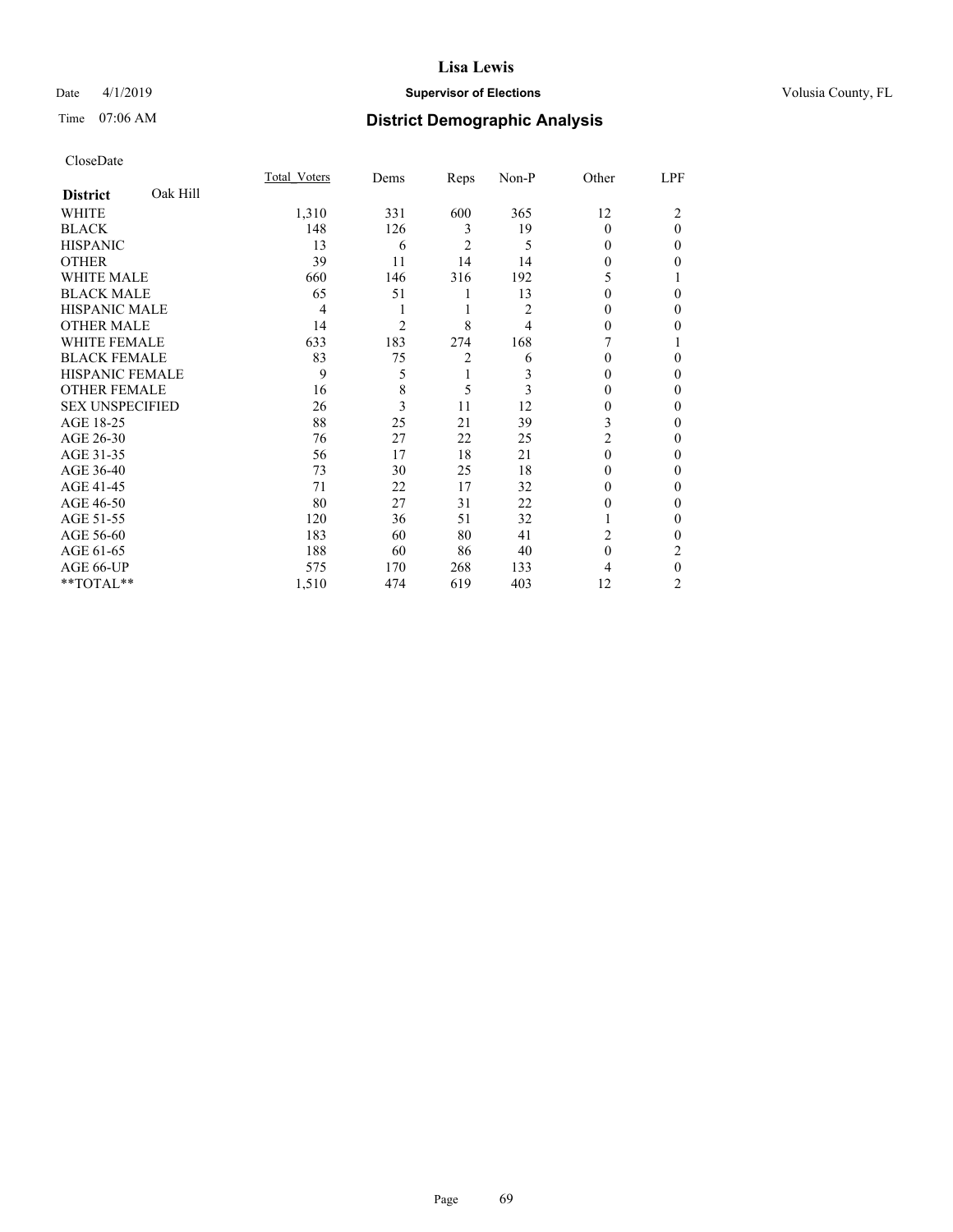## Date 4/1/2019 **Supervisor of Elections Supervisor of Elections** Volusia County, FL

## Time 07:06 AM **District Demographic Analysis**

|                        |                    | Total Voters | Dems | Reps | Non-P | Other          | LPF            |
|------------------------|--------------------|--------------|------|------|-------|----------------|----------------|
| <b>District</b>        | Orange City Seat 1 |              |      |      |       |                |                |
| WHITE                  |                    | 780          | 234  | 313  | 223   | 8              | 2              |
| <b>BLACK</b>           |                    | 172          | 131  | 9    | 32    | $\theta$       | $\theta$       |
| <b>HISPANIC</b>        |                    | 525          | 231  | 72   | 222   | $\theta$       | 0              |
| <b>OTHER</b>           |                    | 84           | 43   | 13   | 28    | $\theta$       | 0              |
| <b>WHITE MALE</b>      |                    | 291          | 74   | 124  | 87    | 4              | 2              |
| <b>BLACK MALE</b>      |                    | 52           | 35   | 4    | 13    | $\theta$       | $\theta$       |
| <b>HISPANIC MALE</b>   |                    | 211          | 81   | 36   | 94    | $\theta$       | 0              |
| <b>OTHER MALE</b>      |                    | 34           | 14   | 9    | 11    | $\theta$       | $\mathbf{0}$   |
| <b>WHITE FEMALE</b>    |                    | 485          | 158  | 187  | 136   | 4              | 0              |
| <b>BLACK FEMALE</b>    |                    | 117          | 94   | 5    | 18    | $\theta$       | 0              |
| <b>HISPANIC FEMALE</b> |                    | 309          | 147  | 35   | 127   | $\theta$       | 0              |
| <b>OTHER FEMALE</b>    |                    | 42           | 26   | 3    | 13    | $\theta$       | 0              |
| <b>SEX UNSPECIFIED</b> |                    | 20           | 10   | 4    | 6     | $\theta$       | 0              |
| AGE 18-25              |                    | 173          | 71   | 32   | 70    | $\theta$       | 0              |
| AGE 26-30              |                    | 127          | 53   | 24   | 49    | 1              | $\mathbf{0}$   |
| AGE 31-35              |                    | 104          | 39   | 25   | 39    | 1              | 0              |
| AGE 36-40              |                    | 124          | 44   | 23   | 57    | $\theta$       | 0              |
| AGE 41-45              |                    | 104          | 34   | 22   | 44    | 2              | 2              |
| AGE 46-50              |                    | 90           | 42   | 20   | 26    | $\overline{c}$ | $\theta$       |
| AGE 51-55              |                    | 97           | 32   | 25   | 39    | 1              | 0              |
| AGE 56-60              |                    | 102          | 47   | 25   | 29    |                | 0              |
| AGE 61-65              |                    | 98           | 30   | 31   | 37    | $\theta$       | 0              |
| AGE 66-UP              |                    | 542          | 247  | 180  | 115   | $\theta$       | 0              |
| **TOTAL**              |                    | 1,561        | 639  | 407  | 505   | 8              | $\overline{c}$ |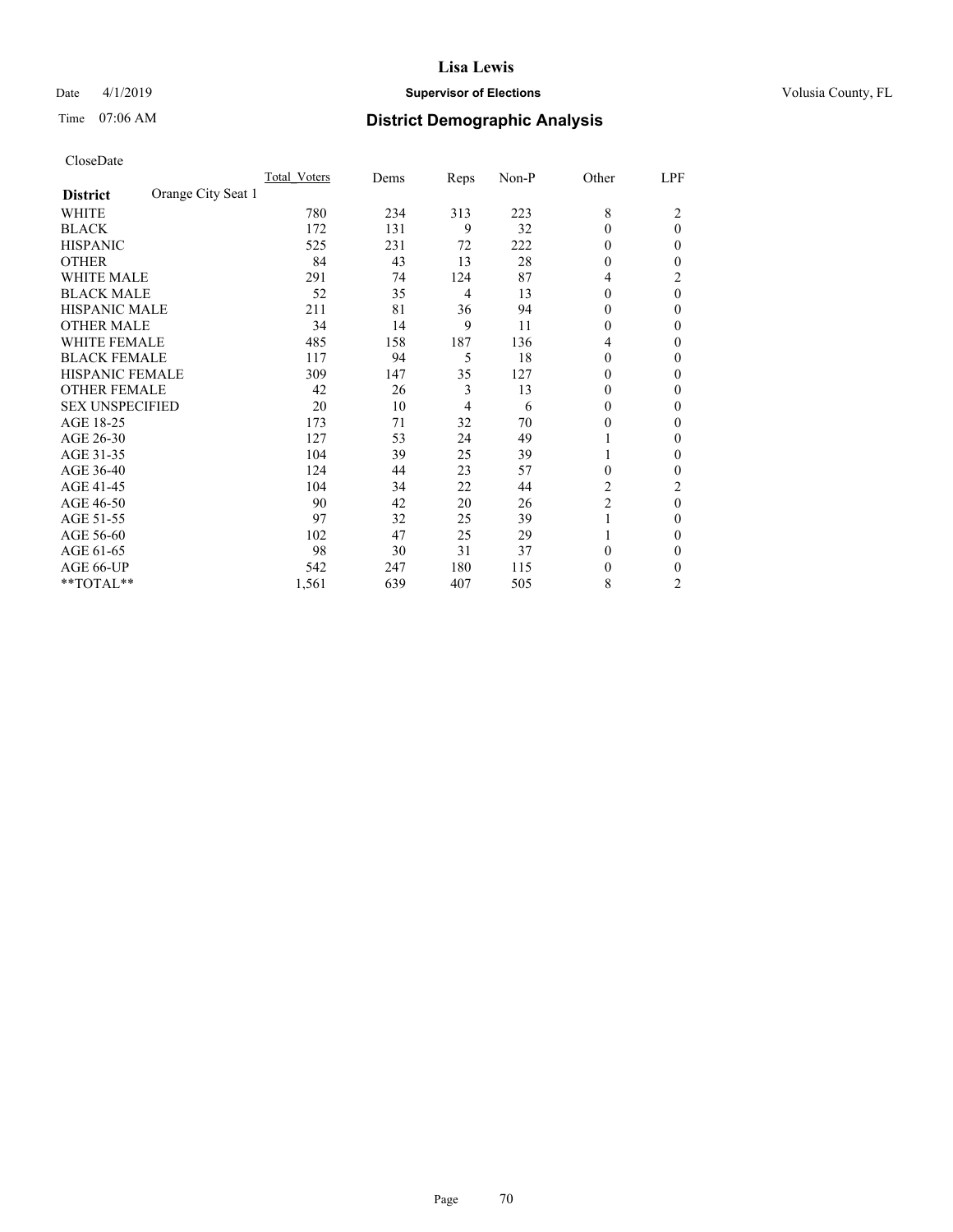## Date 4/1/2019 **Supervisor of Elections Supervisor of Elections** Volusia County, FL

## Time 07:06 AM **District Demographic Analysis**

|                                       | Total Voters | Dems           | Reps           | Non-P | Other    | LPF            |
|---------------------------------------|--------------|----------------|----------------|-------|----------|----------------|
| Orange City Seat 2<br><b>District</b> |              |                |                |       |          |                |
| WHITE                                 | 1,123        | 301            | 492            | 319   | 6        | 5              |
| <b>BLACK</b>                          | 66           | 53             | 3              | 10    | $\theta$ | $\Omega$       |
| <b>HISPANIC</b>                       | 224          | 111            | 34             | 78    | 1        | 0              |
| <b>OTHER</b>                          | 61           | 13             | 16             | 32    | $\theta$ | 0              |
| WHITE MALE                            | 523          | 116            | 244            | 156   | 4        | 3              |
| <b>BLACK MALE</b>                     | 29           | 20             | $\overline{2}$ | 7     | $\theta$ | $\Omega$       |
| <b>HISPANIC MALE</b>                  | 87           | 39             | 19             | 28    | 1        | 0              |
| <b>OTHER MALE</b>                     | 27           | $\overline{4}$ | 9              | 14    | $\theta$ | 0              |
| <b>WHITE FEMALE</b>                   | 590          | 183            | 243            | 160   | 2        | $\overline{c}$ |
| <b>BLACK FEMALE</b>                   | 37           | 33             | 1              | 3     | $\theta$ | $\theta$       |
| <b>HISPANIC FEMALE</b>                | 134          | 71             | 15             | 48    | $\Omega$ | 0              |
| <b>OTHER FEMALE</b>                   | 21           | 7              | 5              | 9     | $\theta$ | 0              |
| <b>SEX UNSPECIFIED</b>                | 26           | 5              | 7              | 14    | $\Omega$ | 0              |
| AGE 18-25                             | 171          | 46             | 41             | 82    |          |                |
| AGE 26-30                             | 91           | 36             | 22             | 31    | $\theta$ | 2              |
| AGE 31-35                             | 116          | 36             | 35             | 44    |          | 0              |
| AGE 36-40                             | 99           | 26             | 38             | 33    | 1        |                |
| AGE 41-45                             | 100          | 31             | 35             | 34    | 0        | 0              |
| AGE 46-50                             | 138          | 39             | 49             | 49    | 1        | 0              |
| AGE 51-55                             | 135          | 44             | 56             | 35    | 0        | 0              |
| AGE 56-60                             | 148          | 40             | 66             | 42    | $\theta$ | 0              |
| AGE 61-65                             | 137          | 44             | 65             | 27    |          | 0              |
| AGE 66-UP                             | 337          | 134            | 138            | 62    | 2        |                |
| **TOTAL**                             | 1,474        | 478            | 545            | 439   | 7        | 5              |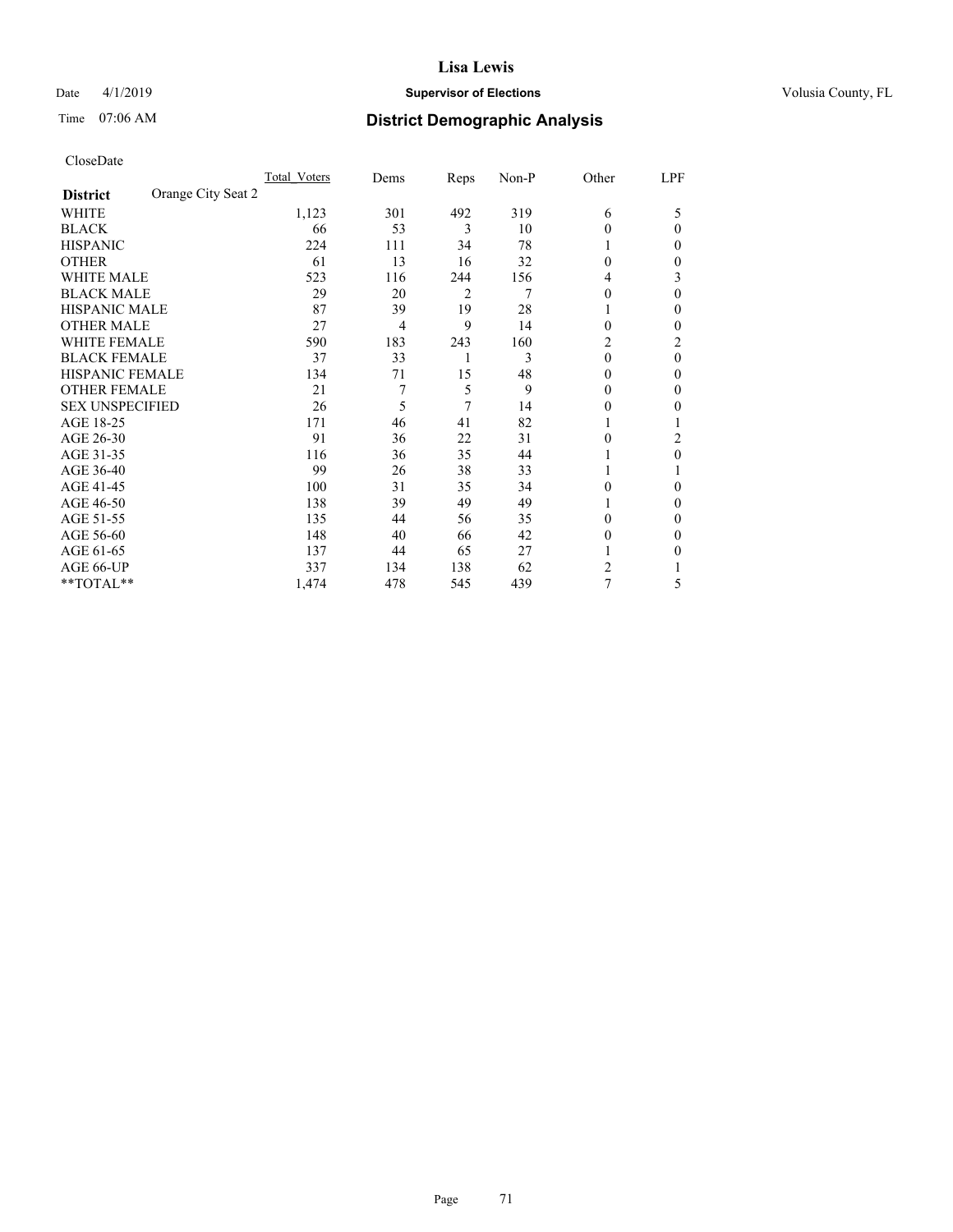## Date 4/1/2019 **Supervisor of Elections Supervisor of Elections** Volusia County, FL

## Time 07:06 AM **District Demographic Analysis**

|                        |                    | Total Voters | Dems | Reps           | Non-P | Other    | LPF      |
|------------------------|--------------------|--------------|------|----------------|-------|----------|----------|
| <b>District</b>        | Orange City Seat 3 |              |      |                |       |          |          |
| WHITE                  |                    | 1,130        | 319  | 480            | 323   | 5        | 3        |
| <b>BLACK</b>           |                    | 113          | 85   | 4              | 24    | $\theta$ | 0        |
| <b>HISPANIC</b>        |                    | 278          | 123  | 44             | 104   |          | 0        |
| <b>OTHER</b>           |                    | 94           | 26   | 17             | 49    |          |          |
| <b>WHITE MALE</b>      |                    | 483          | 110  | 212            | 155   | 3        | 3        |
| <b>BLACK MALE</b>      |                    | 40           | 29   | $\overline{0}$ | 11    | $\theta$ | $\Omega$ |
| HISPANIC MALE          |                    | 112          | 44   | 25             | 39    | 4        | 0        |
| <b>OTHER MALE</b>      |                    | 32           | 9    | 6              | 16    | $\theta$ | 1        |
| <b>WHITE FEMALE</b>    |                    | 631          | 205  | 264            | 160   | 2        | 0        |
| <b>BLACK FEMALE</b>    |                    | 71           | 54   | 4              | 13    | $\theta$ | 0        |
| <b>HISPANIC FEMALE</b> |                    | 160          | 77   | 19             | 61    | 3        | 0        |
| <b>OTHER FEMALE</b>    |                    | 47           | 14   | 8              | 24    | 1        | 0        |
| <b>SEX UNSPECIFIED</b> |                    | 39           | 11   | 7              | 21    | $\Omega$ | 0        |
| AGE 18-25              |                    | 118          | 46   | 19             | 51    |          |          |
| AGE 26-30              |                    | 89           | 34   | 28             | 25    | 1        |          |
| AGE 31-35              |                    | 84           | 25   | 16             | 42    | 0        |          |
| AGE 36-40              |                    | 100          | 40   | 24             | 34    | 1        |          |
| AGE 41-45              |                    | 106          | 40   | 28             | 37    |          | 0        |
| AGE 46-50              |                    | 117          | 38   | 41             | 36    | 2        | 0        |
| AGE 51-55              |                    | 97           | 25   | 40             | 31    |          | 0        |
| AGE 56-60              |                    | 124          | 45   | 45             | 33    |          | 0        |
| AGE 61-65              |                    | 153          | 50   | 56             | 47    | $\theta$ | 0        |
| AGE 66-UP              |                    | 627          | 210  | 248            | 164   | 5        | 0        |
| **TOTAL**              |                    | 1,615        | 553  | 545            | 500   | 13       | 4        |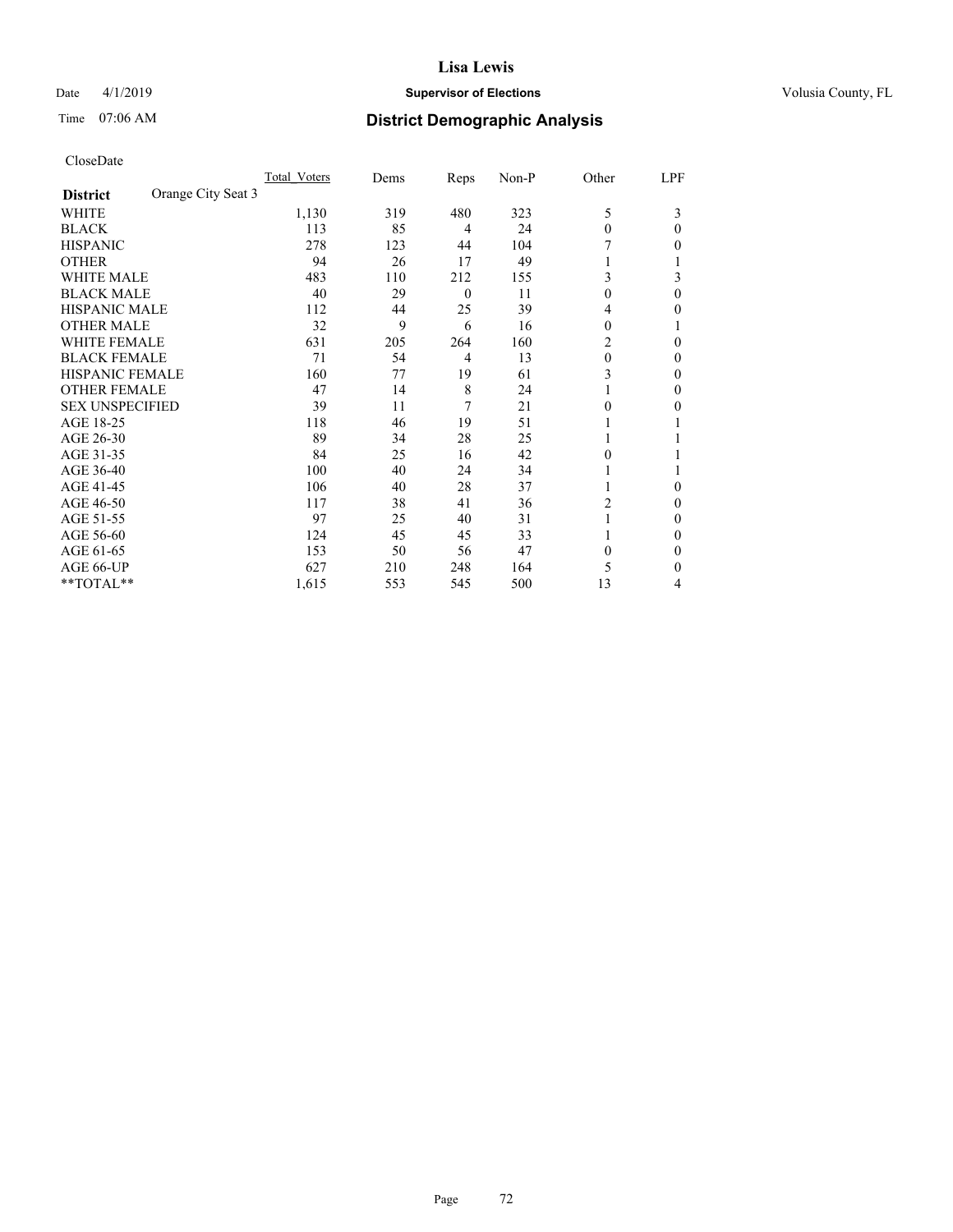## Date 4/1/2019 **Supervisor of Elections Supervisor of Elections** Volusia County, FL

# Time 07:06 AM **District Demographic Analysis**

|                        |                    | Total Voters | Dems           | Reps           | Non-P          | Other          | LPF      |
|------------------------|--------------------|--------------|----------------|----------------|----------------|----------------|----------|
| <b>District</b>        | Orange City Seat 4 |              |                |                |                |                |          |
| WHITE                  |                    | 1,288        | 381            | 542            | 353            | 7              | 5        |
| <b>BLACK</b>           |                    | 18           | 14             | $\overline{2}$ | $\overline{2}$ | $\theta$       | $\Omega$ |
| <b>HISPANIC</b>        |                    | 103          | 49             | 17             | 37             | $\Omega$       | 0        |
| <b>OTHER</b>           |                    | 67           | 14             | 15             | 38             | $\theta$       | 0        |
| WHITE MALE             |                    | 604          | 136            | 272            | 190            | 4              | 2        |
| <b>BLACK MALE</b>      |                    | 8            | 5              | 2              | 1              | $\theta$       | $\theta$ |
| <b>HISPANIC MALE</b>   |                    | 50           | 24             | 9              | 17             | 0              | 0        |
| <b>OTHER MALE</b>      |                    | 20           | 5              | 5              | 10             | 0              | 0        |
| <b>WHITE FEMALE</b>    |                    | 671          | 244            | 260            | 161            | 3              | 3        |
| <b>BLACK FEMALE</b>    |                    | 10           | 9              | $\mathbf{0}$   |                | $\theta$       | 0        |
| <b>HISPANIC FEMALE</b> |                    | 51           | 24             | 8              | 19             | 0              | 0        |
| <b>OTHER FEMALE</b>    |                    | 25           | 9              | 7              | 9              | $\Omega$       | 0        |
| <b>SEX UNSPECIFIED</b> |                    | 36           | $\overline{2}$ | 12             | 22             | 0              | 0        |
| AGE 18-25              |                    | 141          | 29             | 52             | 58             |                |          |
| AGE 26-30              |                    | 95           | 21             | 28             | 45             | 1              | 0        |
| AGE 31-35              |                    | 96           | 28             | 27             | 41             | 0              | 0        |
| AGE 36-40              |                    | 101          | 39             | 35             | 25             | 1              |          |
| AGE 41-45              |                    | 97           | 26             | 30             | 41             | 0              | 0        |
| AGE 46-50              |                    | 126          | 30             | 53             | 42             | $\Omega$       |          |
| AGE 51-55              |                    | 128          | 31             | 52             | 45             | 0              | 0        |
| AGE 56-60              |                    | 149          | 41             | 63             | 44             | $\theta$       |          |
| AGE 61-65              |                    | 143          | 52             | 66             | 22             | 2              |          |
| AGE 66-UP              |                    | 400          | 161            | 170            | 67             | $\overline{c}$ | 0        |
| **TOTAL**              |                    | 1,476        | 458            | 576            | 430            | 7              | 5        |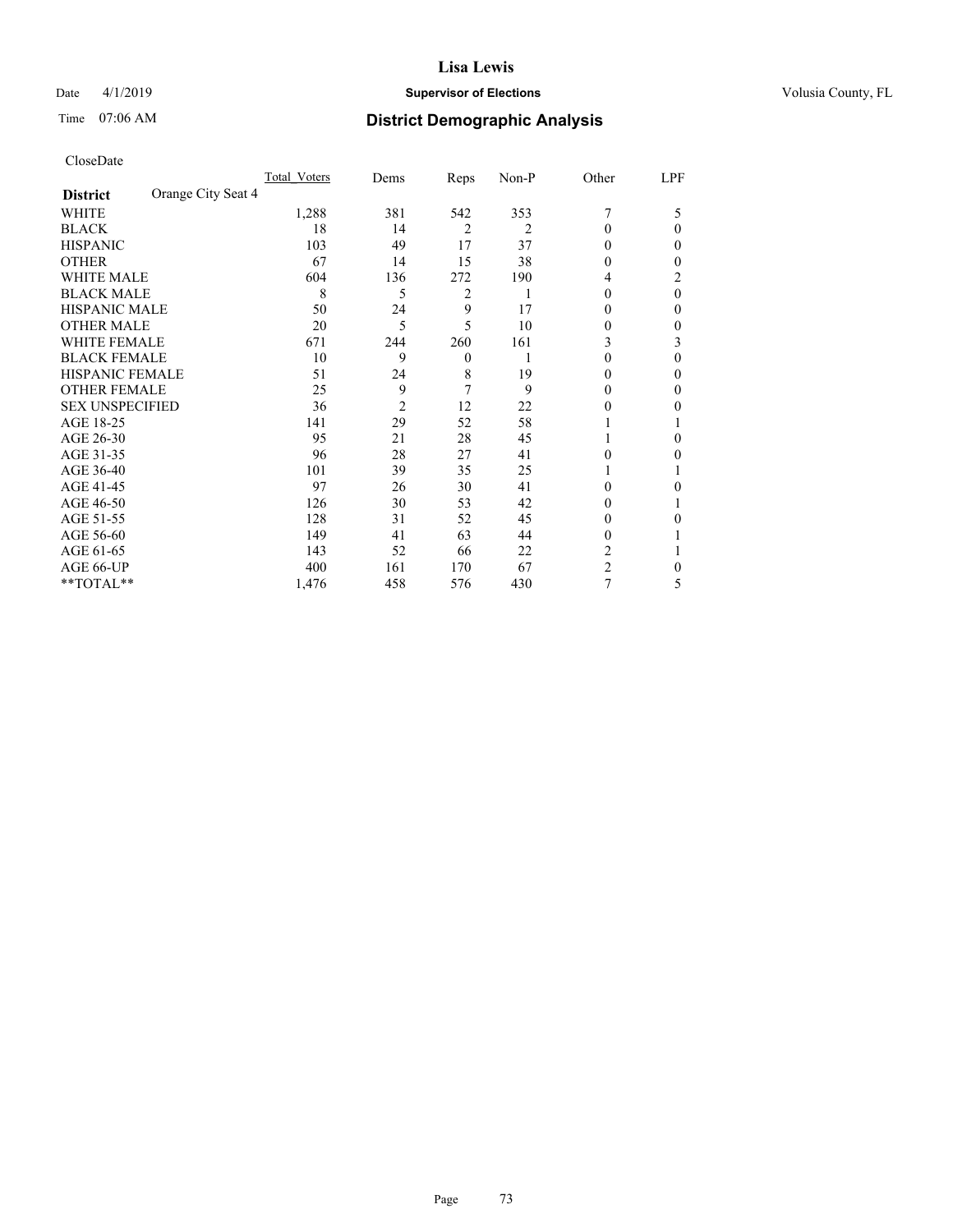## Date 4/1/2019 **Supervisor of Elections Supervisor of Elections** Volusia County, FL

# Time 07:06 AM **District Demographic Analysis**

|                        |                    | Total Voters | Dems | Reps | Non-P | Other    | LPF      |
|------------------------|--------------------|--------------|------|------|-------|----------|----------|
| <b>District</b>        | Orange City Seat 5 |              |      |      |       |          |          |
| WHITE                  |                    | 1,562        | 424  | 751  | 375   | 10       | 2        |
| <b>BLACK</b>           |                    | 123          | 95   | 3    | 24    |          | $\theta$ |
| <b>HISPANIC</b>        |                    | 176          | 61   | 27   | 87    | 1        | 0        |
| <b>OTHER</b>           |                    | 78           | 32   | 19   | 27    | 0        | 0        |
| WHITE MALE             |                    | 623          | 135  | 318  | 163   | 5        | 2        |
| <b>BLACK MALE</b>      |                    | 45           | 31   | 2    | 12    | 0        | $\theta$ |
| <b>HISPANIC MALE</b>   |                    | 71           | 26   | 15   | 29    |          | 0        |
| <b>OTHER MALE</b>      |                    | 21           | 11   | 3    | 7     | 0        | 0        |
| WHITE FEMALE           |                    | 927          | 289  | 429  | 204   | 5        | 0        |
| <b>BLACK FEMALE</b>    |                    | 75           | 63   | 1    | 10    |          | 0        |
| <b>HISPANIC FEMALE</b> |                    | 99           | 34   | 12   | 53    | 0        | 0        |
| <b>OTHER FEMALE</b>    |                    | 43           | 18   | 15   | 10    | 0        | 0        |
| <b>SEX UNSPECIFIED</b> |                    | 35           | 5    | 5    | 25    | 0        | 0        |
| AGE 18-25              |                    | 102          | 31   | 21   | 49    |          | 0        |
| AGE 26-30              |                    | 80           | 14   | 19   | 44    | 2        |          |
| AGE 31-35              |                    | 70           | 36   | 15   | 18    |          | 0        |
| AGE 36-40              |                    | 78           | 23   | 22   | 32    | 1        | 0        |
| AGE 41-45              |                    | 62           | 27   | 14   | 19    | 2        | 0        |
| AGE 46-50              |                    | 90           | 32   | 31   | 27    | $\theta$ | 0        |
| AGE 51-55              |                    | 94           | 25   | 33   | 36    | 0        | 0        |
| AGE 56-60              |                    | 129          | 45   | 44   | 38    | 2        | 0        |
| AGE 61-65              |                    | 149          | 64   | 45   | 39    | 1        | 0        |
| AGE 66-UP              |                    | 1,085        | 315  | 556  | 211   | 2        |          |
| **TOTAL**              |                    | 1,939        | 612  | 800  | 513   | 12       | 2        |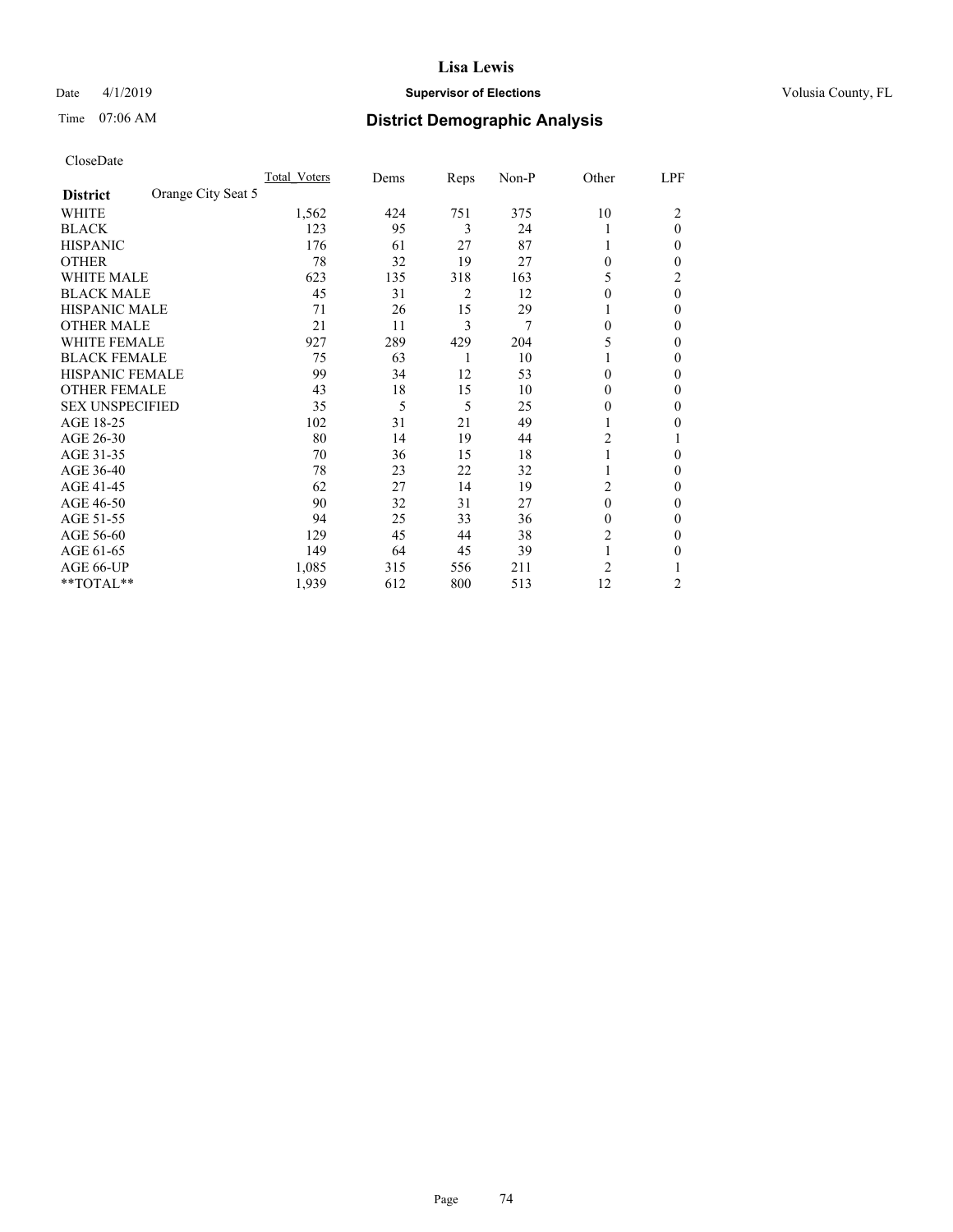## Date 4/1/2019 **Supervisor of Elections Supervisor of Elections** Volusia County, FL

# Time 07:06 AM **District Demographic Analysis**

|                                        | Total Voters | Dems  | Reps           | $Non-P$ | Other        | LPF      |
|----------------------------------------|--------------|-------|----------------|---------|--------------|----------|
| Ormond Beach Zone 1<br><b>District</b> |              |       |                |         |              |          |
| <b>WHITE</b>                           | 8,045        | 2,217 | 3,762          | 1,996   | 48           | 22       |
| <b>BLACK</b>                           | 121          | 84    | 10             | 27      | 0            | $\theta$ |
| <b>HISPANIC</b>                        | 194          | 73    | 55             | 62      | 2            | 2        |
| <b>OTHER</b>                           | 441          | 128   | 116            | 194     | 3            | $\theta$ |
| <b>WHITE MALE</b>                      | 3,706        | 856   | 1,831          | 983     | 21           | 15       |
| <b>BLACK MALE</b>                      | 68           | 42    | 6              | 20      | 0            | $\theta$ |
| HISPANIC MALE                          | 84           | 28    | 26             | 27      | 2            | 1        |
| <b>OTHER MALE</b>                      | 168          | 45    | 47             | 76      | $\theta$     | $\theta$ |
| <b>WHITE FEMALE</b>                    | 4,264        | 1,342 | 1,904          | 984     | 27           | 7        |
| <b>BLACK FEMALE</b>                    | 51           | 41    | $\overline{4}$ | 6       | 0            | $\theta$ |
| <b>HISPANIC FEMALE</b>                 | 106          | 42    | 28             | 35      | $\mathbf{0}$ | 1        |
| <b>OTHER FEMALE</b>                    | 206          | 65    | 52             | 86      | 3            | $\theta$ |
| <b>SEX UNSPECIFIED</b>                 | 148          | 41    | 45             | 62      | $\theta$     | $\theta$ |
| AGE 18-25                              | 655          | 152   | 229            | 261     | 9            | 4        |
| AGE 26-30                              | 408          | 105   | 137            | 158     | 8            | $\theta$ |
| AGE 31-35                              | 473          | 108   | 195            | 161     | 4            | 5        |
| AGE 36-40                              | 476          | 131   | 171            | 170     |              | 3        |
| AGE 41-45                              | 483          | 133   | 194            | 148     | 3            | 5        |
| AGE 46-50                              | 635          | 152   | 291            | 186     | 3            | 3        |
| AGE 51-55                              | 753          | 191   | 383            | 176     | 3            | $\theta$ |
| AGE 56-60                              | 814          | 230   | 389            | 191     | 4            | $\Omega$ |
| AGE 61-65                              | 971          | 302   | 469            | 192     | 7            |          |
| AGE 66-UP                              | 3,133        | 998   | 1,485          | 636     | 11           | 3        |
| $*$ TOTAL $*$                          | 8,801        | 2,502 | 3,943          | 2,279   | 53           | 24       |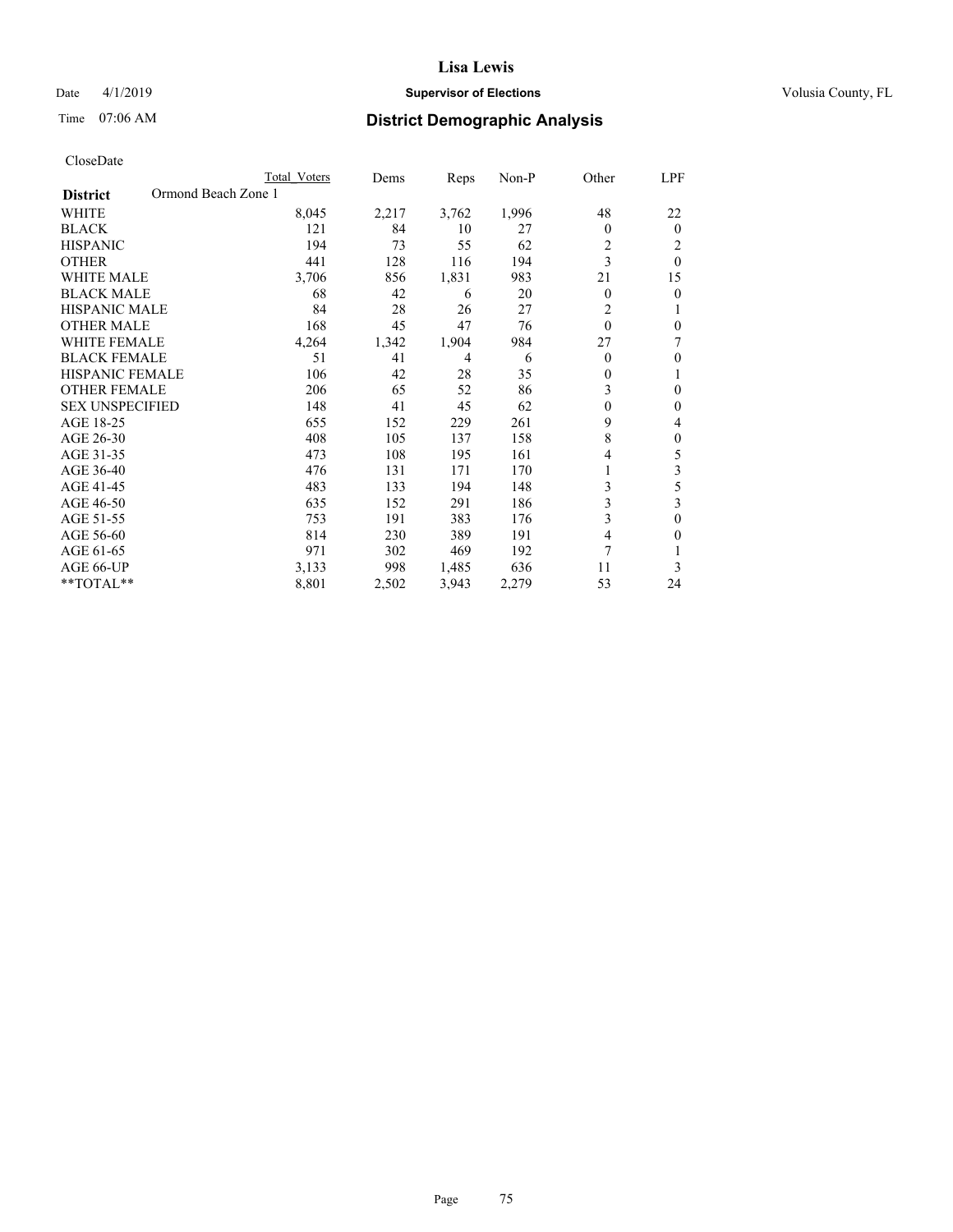## Date 4/1/2019 **Supervisor of Elections Supervisor of Elections** Volusia County, FL

# Time 07:06 AM **District Demographic Analysis**

|                                        | Total Voters | Dems  | Reps  | Non-P | Other          | LPF            |
|----------------------------------------|--------------|-------|-------|-------|----------------|----------------|
| Ormond Beach Zone 2<br><b>District</b> |              |       |       |       |                |                |
| WHITE                                  | 6,081        | 1,963 | 2,312 | 1,749 | 38             | 19             |
| <b>BLACK</b>                           | 402          | 319   | 16    | 66    |                | $\theta$       |
| <b>HISPANIC</b>                        | 245          | 105   | 47    | 89    | 3              | 1              |
| <b>OTHER</b>                           | 409          | 141   | 89    | 175   | $\overline{2}$ | $\overline{2}$ |
| <b>WHITE MALE</b>                      | 2,695        | 724   | 1,136 | 806   | 15             | 14             |
| <b>BLACK MALE</b>                      | 162          | 119   | 8     | 34    |                | $\mathbf{0}$   |
| <b>HISPANIC MALE</b>                   | 85           | 36    | 24    | 24    |                | $\mathbf{0}$   |
| <b>OTHER MALE</b>                      | 148          | 45    | 32    | 67    | $\overline{2}$ | 2              |
| <b>WHITE FEMALE</b>                    | 3,310        | 1,218 | 1,156 | 909   | 22             | 5              |
| <b>BLACK FEMALE</b>                    | 234          | 195   | 8     | 31    | $\theta$       | $\theta$       |
| <b>HISPANIC FEMALE</b>                 | 152          | 68    | 21    | 60    | $\overline{2}$ | 1              |
| <b>OTHER FEMALE</b>                    | 170          | 71    | 45    | 54    | $\theta$       | $\theta$       |
| <b>SEX UNSPECIFIED</b>                 | 181          | 52    | 34    | 94    |                | $\theta$       |
| AGE 18-25                              | 597          | 166   | 159   | 259   | 8              | 5              |
| AGE 26-30                              | 508          | 172   | 129   | 201   | 4              | $\overline{2}$ |
| AGE 31-35                              | 414          | 140   | 113   | 160   | 0              | 1              |
| AGE 36-40                              | 390          | 115   | 103   | 165   | 5              | 2              |
| AGE 41-45                              | 422          | 151   | 109   | 152   | 5              | 5              |
| AGE 46-50                              | 537          | 159   | 204   | 167   | 4              | 3              |
| AGE 51-55                              | 651          | 197   | 262   | 186   | 5              | 1              |
| AGE 56-60                              | 693          | 244   | 254   | 191   | 3              |                |
| AGE 61-65                              | 716          | 277   | 269   | 166   | 3              |                |
| AGE 66-UP                              | 2,209        | 907   | 862   | 432   | 7              |                |
| **TOTAL**                              | 7,137        | 2,528 | 2,464 | 2,079 | 44             | 22             |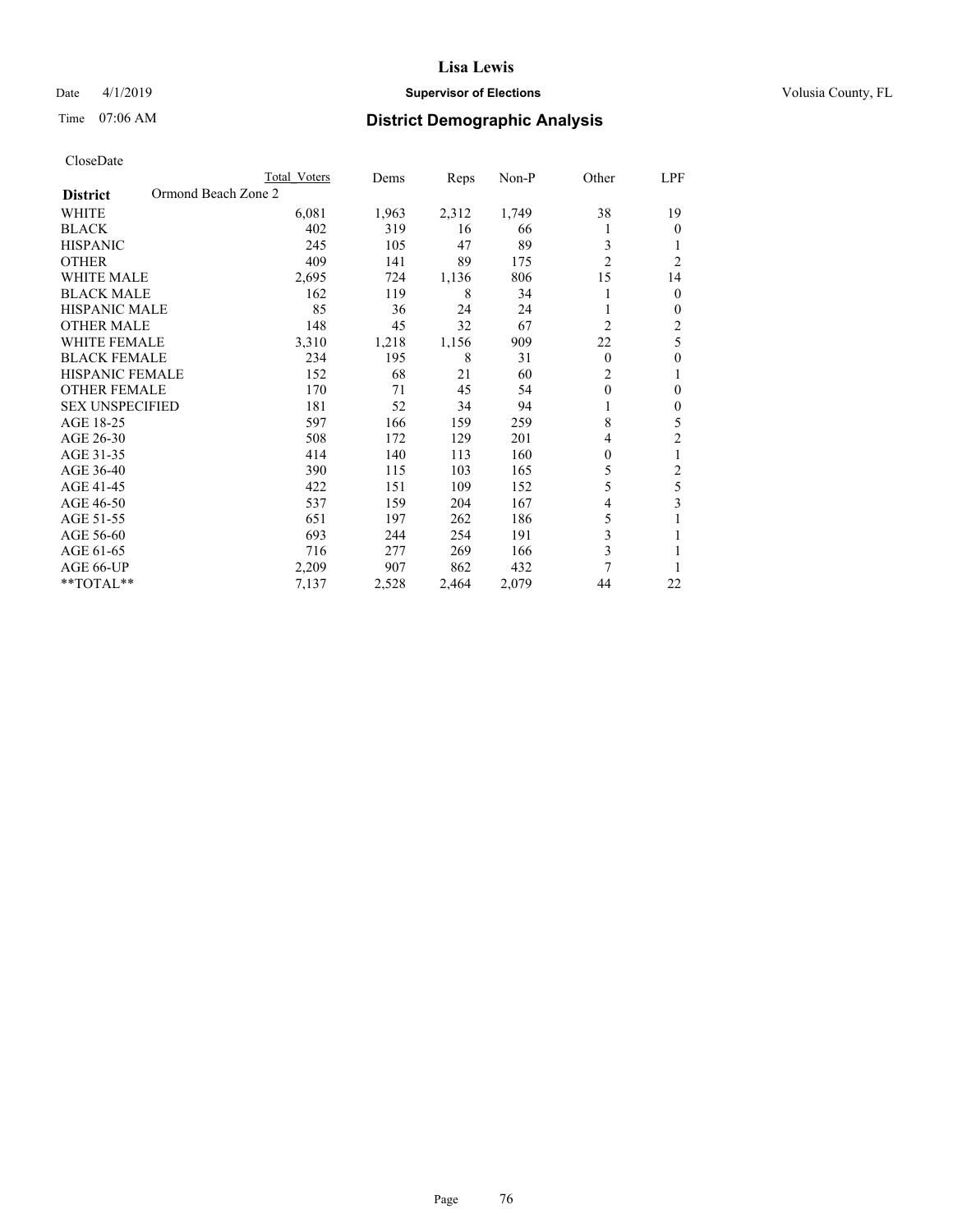## Date 4/1/2019 **Supervisor of Elections Supervisor of Elections** Volusia County, FL

# Time 07:06 AM **District Demographic Analysis**

|                                        | Total Voters | Dems  | Reps  | $Non-P$ | Other | LPF            |
|----------------------------------------|--------------|-------|-------|---------|-------|----------------|
| Ormond Beach Zone 3<br><b>District</b> |              |       |       |         |       |                |
| WHITE                                  | 7,550        | 1,931 | 3,754 | 1,800   | 46    | 19             |
| <b>BLACK</b>                           | 337          | 259   | 15    | 61      | 2     | $\theta$       |
| <b>HISPANIC</b>                        | 288          | 89    | 81    | 114     | 3     |                |
| <b>OTHER</b>                           | 566          | 176   | 133   | 252     | 4     |                |
| <b>WHITE MALE</b>                      | 3,511        | 770   | 1,835 | 867     | 25    | 14             |
| <b>BLACK MALE</b>                      | 141          | 105   | 7     | 28      | 1     | $\theta$       |
| <b>HISPANIC MALE</b>                   | 134          | 34    | 41    | 56      | 2     | 1              |
| <b>OTHER MALE</b>                      | 207          | 60    | 49    | 95      | 3     | $\theta$       |
| <b>WHITE FEMALE</b>                    | 3,958        | 1,142 | 1,887 | 903     | 21    | 5              |
| <b>BLACK FEMALE</b>                    | 191          | 151   | 8     | 31      |       | $\theta$       |
| <b>HISPANIC FEMALE</b>                 | 147          | 55    | 38    | 53      | 1     | $\mathbf{0}$   |
| <b>OTHER FEMALE</b>                    | 273          | 95    | 70    | 108     | 0     | 0              |
| <b>SEX UNSPECIFIED</b>                 | 179          | 43    | 48    | 86      |       |                |
| AGE 18-25                              | 849          | 228   | 305   | 301     | 11    | 4              |
| AGE 26-30                              | 507          | 153   | 173   | 173     | 4     | 4              |
| AGE 31-35                              | 571          | 159   | 218   | 188     | 4     | $\overline{c}$ |
| AGE 36-40                              | 523          | 126   | 204   | 187     | 3     | 3              |
| AGE 41-45                              | 512          | 116   | 219   | 168     | 5     | 4              |
| AGE 46-50                              | 627          | 150   | 312   | 159     | 4     | $\overline{2}$ |
| AGE 51-55                              | 773          | 186   | 392   | 189     | 5     | 1              |
| AGE 56-60                              | 803          | 232   | 382   | 185     | 4     | $\theta$       |
| AGE 61-65                              | 902          | 272   | 451   | 175     | 4     | $\theta$       |
| AGE 66-UP                              | 2,674        | 833   | 1,327 | 502     | 11    | 1              |
| $*$ TOTAL $*$                          | 8,741        | 2,455 | 3,983 | 2,227   | 55    | 21             |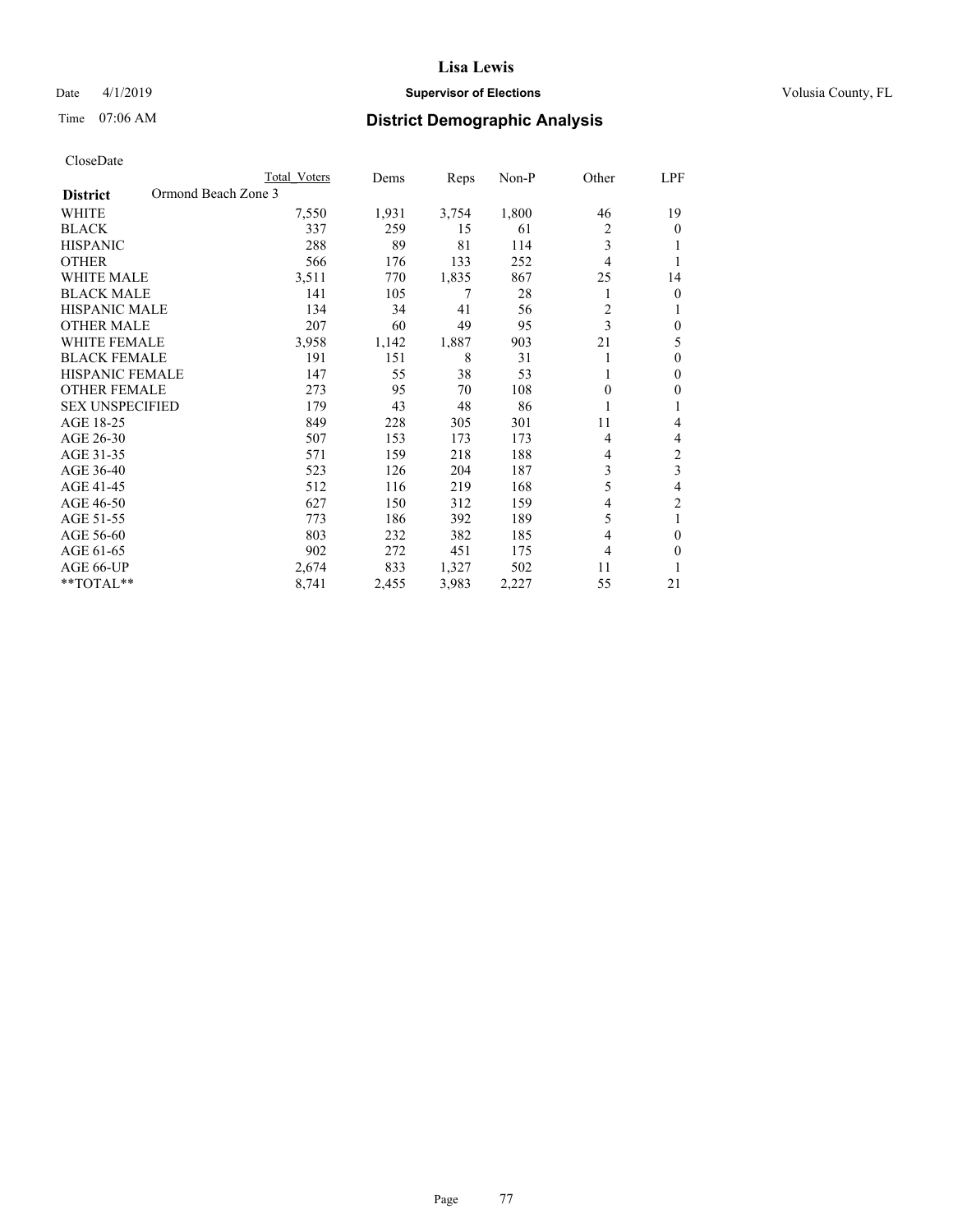## Date 4/1/2019 **Supervisor of Elections Supervisor of Elections** Volusia County, FL

# Time 07:06 AM **District Demographic Analysis**

|                                        | Total Voters | Dems  | Reps  | Non-P | Other          | LPF            |
|----------------------------------------|--------------|-------|-------|-------|----------------|----------------|
| Ormond Beach Zone 4<br><b>District</b> |              |       |       |       |                |                |
| WHITE                                  | 7,157        | 2,139 | 2,974 | 1,976 | 53             | 15             |
| <b>BLACK</b>                           | 257          | 191   | 15    | 50    | $\Omega$       |                |
| <b>HISPANIC</b>                        | 191          | 81    | 40    | 68    | 2              | $\Omega$       |
| <b>OTHER</b>                           | 392          | 102   | 107   | 180   | 3              | $\theta$       |
| <b>WHITE MALE</b>                      | 3,124        | 803   | 1,336 | 950   | 24             | 11             |
| <b>BLACK MALE</b>                      | 120          | 87    | 5     | 27    | $\mathbf{0}$   |                |
| <b>HISPANIC MALE</b>                   | 90           | 34    | 22    | 33    |                | $\theta$       |
| <b>OTHER MALE</b>                      | 160          | 40    | 39    | 79    | $\overline{c}$ | $\mathbf{0}$   |
| <b>WHITE FEMALE</b>                    | 3,950        | 1,318 | 1,602 | 997   | 29             | 4              |
| <b>BLACK FEMALE</b>                    | 132          | 100   | 9     | 23    | $\theta$       | $\mathbf{0}$   |
| <b>HISPANIC FEMALE</b>                 | 99           | 46    | 18    | 34    |                | $\theta$       |
| <b>OTHER FEMALE</b>                    | 152          | 46    | 43    | 62    |                | $\theta$       |
| <b>SEX UNSPECIFIED</b>                 | 170          | 39    | 62    | 69    | $\theta$       | $\theta$       |
| AGE 18-25                              | 540          | 151   | 146   | 236   | 6              |                |
| AGE 26-30                              | 450          | 122   | 153   | 168   | 5              | 2              |
| AGE 31-35                              | 447          | 145   | 117   | 179   | $\overline{c}$ | 4              |
| AGE 36-40                              | 363          | 94    | 115   | 146   | $\overline{4}$ | 4              |
| AGE 41-45                              | 326          | 74    | 133   | 117   | 0              | $\overline{c}$ |
| AGE 46-50                              | 435          | 117   | 158   | 157   | 1              | $\overline{c}$ |
| AGE 51-55                              | 556          | 149   | 242   | 159   | 6              | $\theta$       |
| AGE 56-60                              | 748          | 229   | 318   | 194   | 7              | $\theta$       |
| AGE 61-65                              | 838          | 286   | 342   | 202   | 8              | $\theta$       |
| AGE 66-UP                              | 3,294        | 1,146 | 1,412 | 716   | 19             |                |
| **TOTAL**                              | 7,997        | 2,513 | 3,136 | 2,274 | 58             | 16             |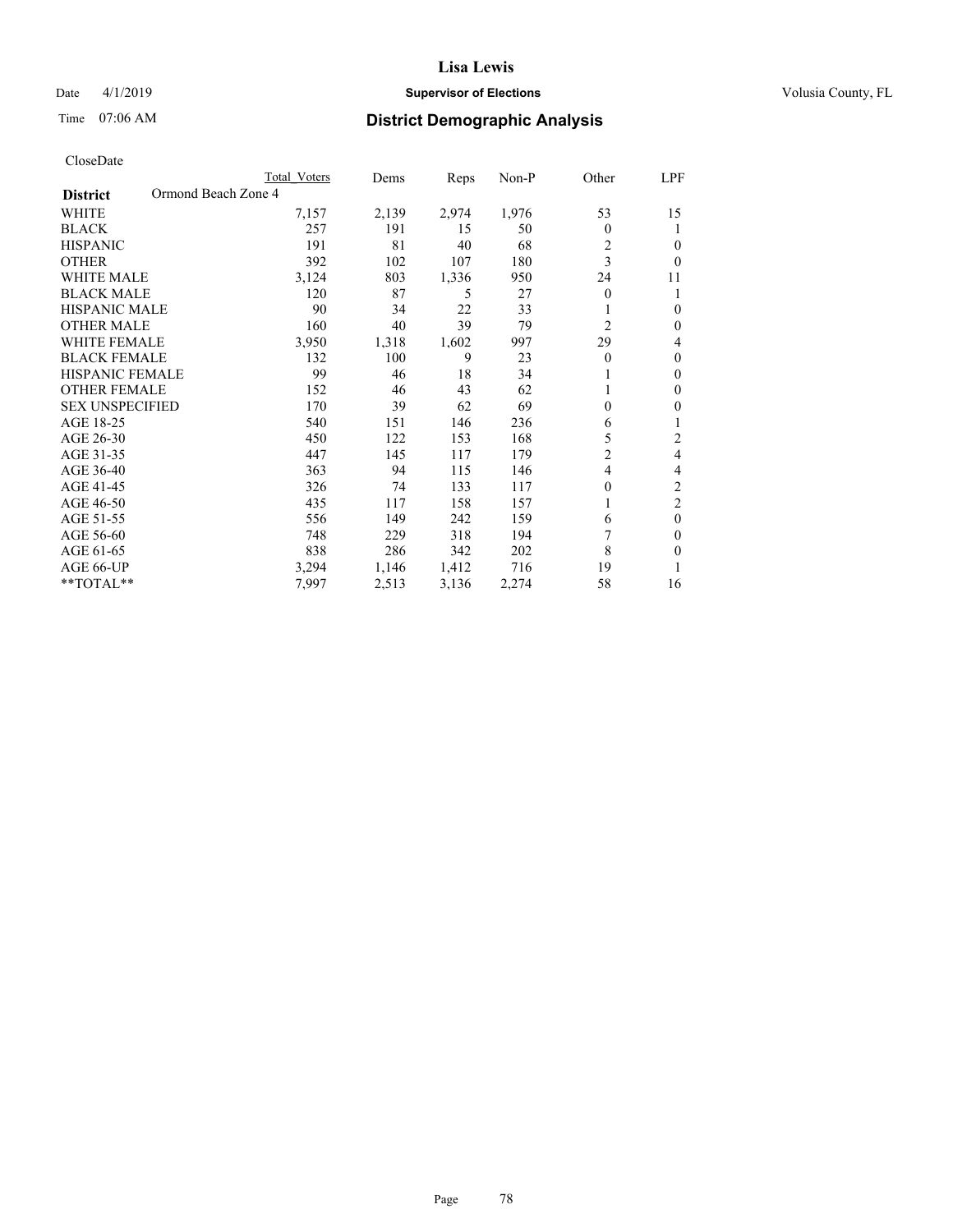## Date 4/1/2019 **Supervisor of Elections Supervisor of Elections** Volusia County, FL

# Time 07:06 AM **District Demographic Analysis**

|                        |         | Total Voters | Dems | Reps     | Non-P | Other    | LPF      |
|------------------------|---------|--------------|------|----------|-------|----------|----------|
| <b>District</b>        | Pierson |              |      |          |       |          |          |
| WHITE                  |         | 583          | 165  | 297      | 114   | 3        | 4        |
| <b>BLACK</b>           |         | 46           | 38   | 1        | 7     | 0        | $\Omega$ |
| <b>HISPANIC</b>        |         | 181          | 81   | 12       | 88    | 0        | 0        |
| <b>OTHER</b>           |         | 33           | 7    | 7        | 19    | 0        | 0        |
| WHITE MALE             |         | 285          | 78   | 144      | 57    | 2        | 4        |
| <b>BLACK MALE</b>      |         | 21           | 18   | 1        | 2     | $\theta$ | 0        |
| <b>HISPANIC MALE</b>   |         | 90           | 43   | 6        | 41    | 0        | 0        |
| <b>OTHER MALE</b>      |         | 18           | 3    | 5        | 10    | 0        | 0        |
| <b>WHITE FEMALE</b>    |         | 293          | 87   | 149      | 56    |          | 0        |
| <b>BLACK FEMALE</b>    |         | 25           | 20   | $\theta$ | 5     | 0        | 0        |
| <b>HISPANIC FEMALE</b> |         | 86           | 36   | 6        | 44    | 0        | 0        |
| <b>OTHER FEMALE</b>    |         | 8            | 3    | 1        | 4     | 0        | 0        |
| <b>SEX UNSPECIFIED</b> |         | 17           | 3    | 5        | 9     | 0        | 0        |
| AGE 18-25              |         | 114          | 32   | 26       | 55    | 0        |          |
| AGE 26-30              |         | 79           | 32   | 19       | 27    | 0        |          |
| AGE 31-35              |         | 64           | 20   | 21       | 23    | 0        | 0        |
| AGE 36-40              |         | 59           | 14   | 20       | 24    | 0        |          |
| AGE 41-45              |         | 48           | 12   | 17       | 18    | 0        |          |
| AGE 46-50              |         | 60           | 19   | 24       | 17    | 0        | $\Omega$ |
| AGE 51-55              |         | 53           | 17   | 23       | 12    |          | 0        |
| AGE 56-60              |         | 84           | 31   | 35       | 18    | 0        | 0        |
| AGE 61-65              |         | 102          | 37   | 48       | 17    | 0        | 0        |
| AGE 66-UP              |         | 180          | 77   | 84       | 17    | 2        | 0        |
| **TOTAL**              |         | 843          | 291  | 317      | 228   | 3        | 4        |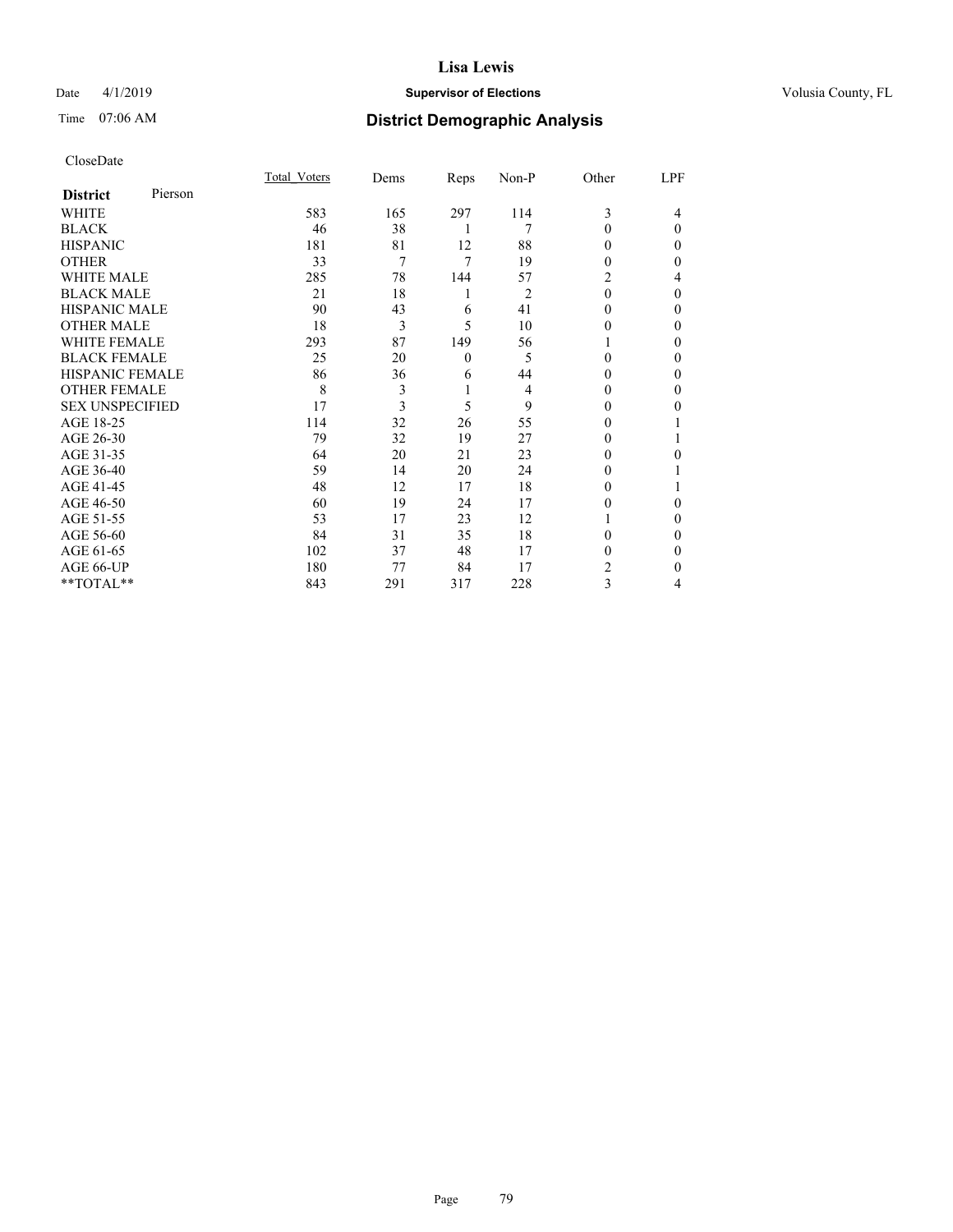## Date 4/1/2019 **Supervisor of Elections Supervisor of Elections** Volusia County, FL

# Time 07:06 AM **District Demographic Analysis**

|                        |             | Total Voters | Dems | Reps  | Non-P    | Other    | LPF            |
|------------------------|-------------|--------------|------|-------|----------|----------|----------------|
| <b>District</b>        | Ponce Inlet |              |      |       |          |          |                |
| WHITE                  |             | 2,989        | 674  | 1,588 | 689      | 30       | 8              |
| <b>BLACK</b>           |             | 11           | 3    | 4     | 4        | 0        | $\Omega$       |
| <b>HISPANIC</b>        |             | 63           | 15   | 26    | 21       | 0        |                |
| <b>OTHER</b>           |             | 109          | 28   | 44    | 37       | 0        | $\theta$       |
| WHITE MALE             |             | 1,449        | 270  | 793   | 367      | 14       | 5              |
| <b>BLACK MALE</b>      |             |              | 1    | 2     | 4        | $\theta$ | $\theta$       |
| <b>HISPANIC MALE</b>   |             | 25           | 6    | 11    | 8        | 0        | $\theta$       |
| <b>OTHER MALE</b>      |             | 42           | 12   | 18    | 12       | $\theta$ | $\mathbf{0}$   |
| <b>WHITE FEMALE</b>    |             | 1,514        | 396  | 787   | 312      | 16       | 3              |
| <b>BLACK FEMALE</b>    |             | 4            | 2    | 2     | $\theta$ | 0        | $\theta$       |
| <b>HISPANIC FEMALE</b> |             | 38           | 9    | 15    | 13       | $_{0}$   |                |
| <b>OTHER FEMALE</b>    |             | 43           | 12   | 16    | 15       | 0        | $\theta$       |
| <b>SEX UNSPECIFIED</b> |             | 50           | 12   | 18    | 20       | 0        | $\Omega$       |
| AGE 18-25              |             | 159          | 29   | 66    | 60       | 3        |                |
| AGE 26-30              |             | 92           | 19   | 33    | 37       |          | 2              |
| AGE 31-35              |             | 66           | 19   | 27    | 20       | 0        | $\mathbf{0}$   |
| AGE 36-40              |             | 90           | 22   | 36    | 32       | 0        | $\mathbf{0}$   |
| AGE 41-45              |             | 101          | 13   | 48    | 39       |          | $\theta$       |
| AGE 46-50              |             | 155          | 42   | 73    | 36       | 2        | 2              |
| AGE 51-55              |             | 222          | 39   | 123   | 57       |          | $\overline{2}$ |
| AGE 56-60              |             | 351          | 86   | 193   | 70       |          |                |
| AGE 61-65              |             | 432          | 88   | 243   | 89       | 12       | $\theta$       |
| AGE 66-UP              |             | 1,504        | 363  | 820   | 311      | 9        | 1              |
| **TOTAL**              |             | 3,172        | 720  | 1,662 | 751      | 30       | 9              |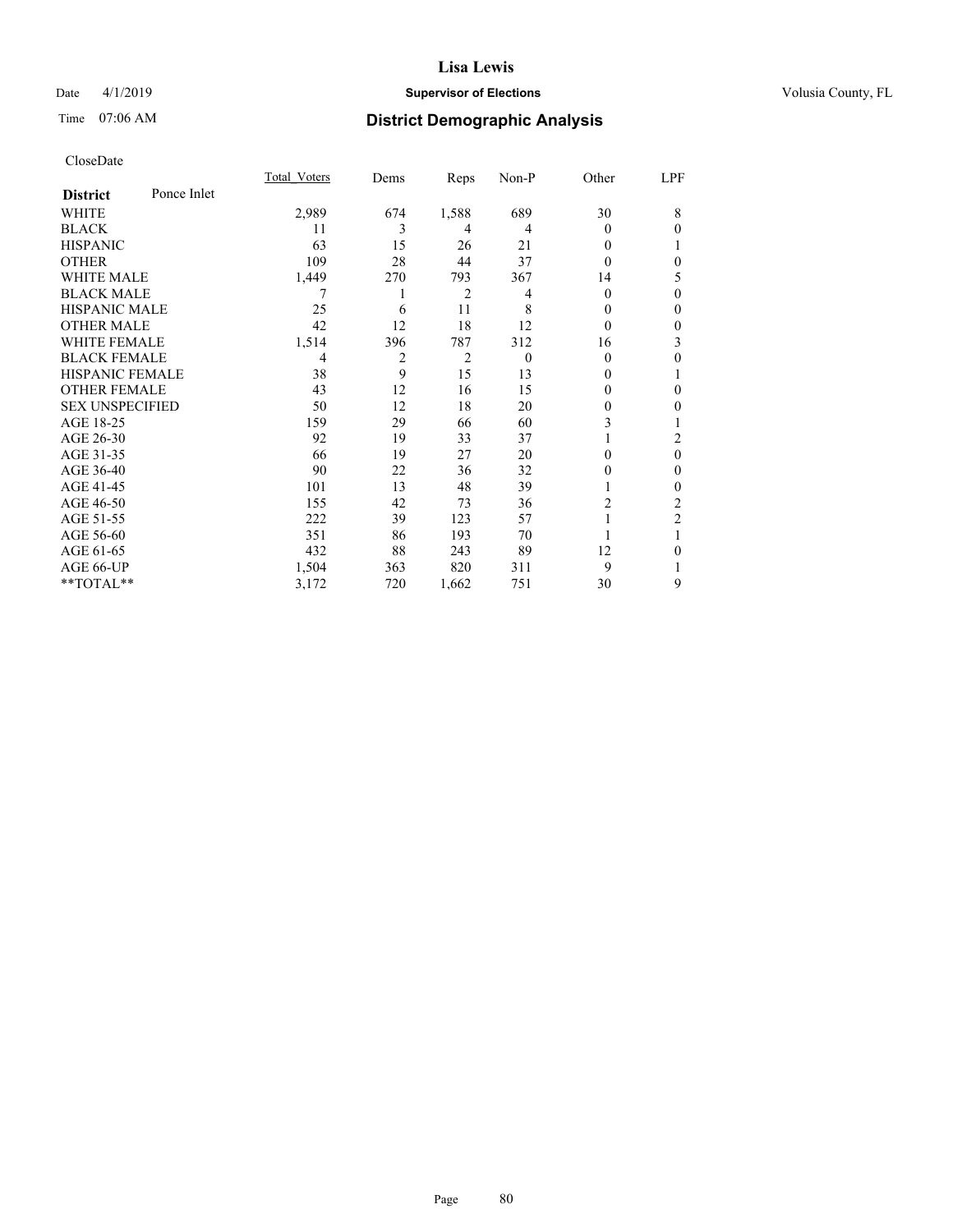## Date 4/1/2019 **Supervisor of Elections Supervisor of Elections** Volusia County, FL

# Time 07:06 AM **District Demographic Analysis**

|                        |                        | Total Voters | Dems  | Reps  | Non-P | Other          | LPF            |
|------------------------|------------------------|--------------|-------|-------|-------|----------------|----------------|
| <b>District</b>        | Port Orange District 1 |              |       |       |       |                |                |
| WHITE                  |                        | 8,590        | 2,659 | 3,105 | 2,737 | 64             | 25             |
| <b>BLACK</b>           |                        | 204          | 140   | 14    | 48    | 2              | $\mathbf{0}$   |
| <b>HISPANIC</b>        |                        | 350          | 124   | 68    | 154   | 3              | 1              |
| <b>OTHER</b>           |                        | 415          | 117   | 92    | 198   | 6              | $\overline{2}$ |
| <b>WHITE MALE</b>      |                        | 3,891        | 1,007 | 1,542 | 1,296 | 31             | 15             |
| <b>BLACK MALE</b>      |                        | 88           | 59    | 9     | 19    |                | $\mathbf{0}$   |
| <b>HISPANIC MALE</b>   |                        | 154          | 54    | 30    | 69    |                | 0              |
| <b>OTHER MALE</b>      |                        | 141          | 35    | 31    | 71    | 2              | 2              |
| WHITE FEMALE           |                        | 4,584        | 1,626 | 1,519 | 1,396 | 33             | 10             |
| <b>BLACK FEMALE</b>    |                        | 113          | 79    | 5     | 28    |                | 0              |
| <b>HISPANIC FEMALE</b> |                        | 185          | 67    | 36    | 79    | $\overline{c}$ | 1              |
| <b>OTHER FEMALE</b>    |                        | 175          | 58    | 50    | 66    | 1              | 0              |
| <b>SEX UNSPECIFIED</b> |                        | 228          | 55    | 57    | 113   | 3              | $\theta$       |
| AGE 18-25              |                        | 783          | 226   | 157   | 379   | 17             | 4              |
| AGE 26-30              |                        | 643          | 179   | 164   | 289   | 9              | $\overline{c}$ |
| AGE 31-35              |                        | 569          | 180   | 128   | 251   | 5              | 5              |
| AGE 36-40              |                        | 571          | 153   | 166   | 243   | 4              | 5              |
| AGE 41-45              |                        | 535          | 147   | 157   | 218   | 6              | 7              |
| AGE 46-50              |                        | 616          | 195   | 203   | 214   | 3              | 1              |
| AGE 51-55              |                        | 813          | 230   | 312   | 267   | 4              | 0              |
| AGE 56-60              |                        | 998          | 320   | 369   | 299   | 9              |                |
| AGE 61-65              |                        | 1,034        | 363   | 417   | 252   | 2              | $\theta$       |
| AGE 66-UP              |                        | 2,997        | 1,047 | 1,206 | 725   | 16             | 3              |
| **TOTAL**              |                        | 9,559        | 3,040 | 3,279 | 3,137 | 75             | 28             |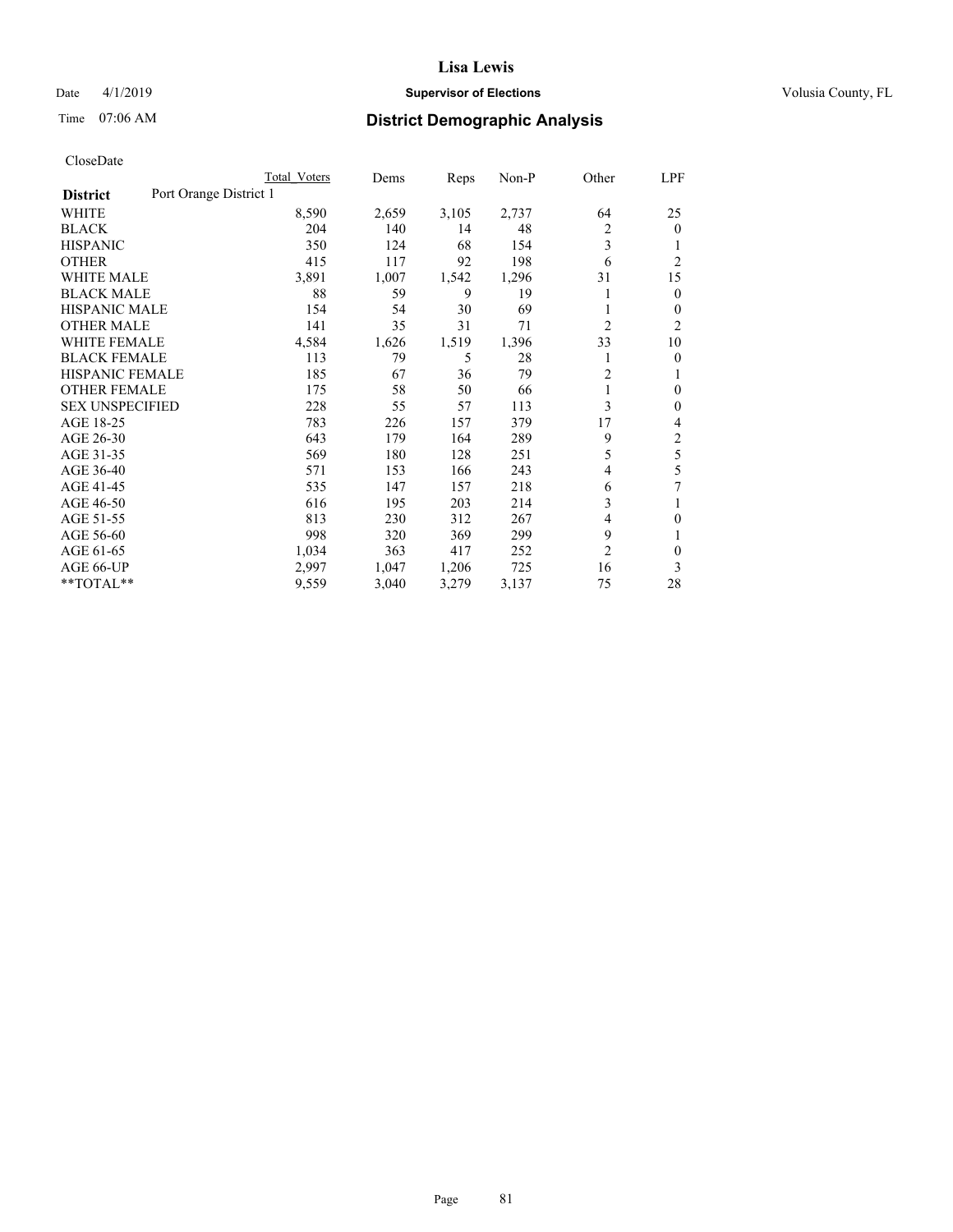## Date 4/1/2019 **Supervisor of Elections Supervisor of Elections** Volusia County, FL

# Time 07:06 AM **District Demographic Analysis**

|                        |                        | <b>Total Voters</b> | Dems  | Reps  | Non-P | Other | LPF            |
|------------------------|------------------------|---------------------|-------|-------|-------|-------|----------------|
| <b>District</b>        | Port Orange District 2 |                     |       |       |       |       |                |
| WHITE                  |                        | 8,997               | 2,680 | 3,586 | 2,630 | 73    | 28             |
| <b>BLACK</b>           |                        | 459                 | 337   | 20    | 96    | 4     | 2              |
| <b>HISPANIC</b>        |                        | 433                 | 168   | 90    | 170   | 5     | $\theta$       |
| <b>OTHER</b>           |                        | 549                 | 181   | 107   | 254   | 5     | $\overline{2}$ |
| <b>WHITE MALE</b>      |                        | 4,009               | 1,012 | 1,700 | 1,240 | 40    | 17             |
| <b>BLACK MALE</b>      |                        | 164                 | 111   | 9     | 42    | 2     | $\mathbf{0}$   |
| <b>HISPANIC MALE</b>   |                        | 218                 | 78    | 52    | 84    | 4     | $\mathbf{0}$   |
| <b>OTHER MALE</b>      |                        | 204                 | 57    | 49    | 94    | 2     | $\overline{2}$ |
| WHITE FEMALE           |                        | 4,855               | 1,632 | 1,838 | 1,342 | 32    | 11             |
| <b>BLACK FEMALE</b>    |                        | 287                 | 219   | 11    | 54    | 2     | 1              |
| <b>HISPANIC FEMALE</b> |                        | 210                 | 87    | 38    | 84    | 1     | $\theta$       |
| <b>OTHER FEMALE</b>    |                        | 244                 | 97    | 39    | 105   | 3     | $\theta$       |
| <b>SEX UNSPECIFIED</b> |                        | 247                 | 73    | 67    | 105   | 1     | 1              |
| AGE 18-25              |                        | 938                 | 270   | 239   | 404   | 20    | 5              |
| AGE 26-30              |                        | 785                 | 234   | 222   | 314   | 10    | 5              |
| AGE 31-35              |                        | 684                 | 200   | 184   | 288   | 6     | 6              |
| AGE 36-40              |                        | 637                 | 192   | 203   | 237   | 3     | $\overline{c}$ |
| AGE 41-45              |                        | 523                 | 141   | 192   | 181   | 4     | 5              |
| AGE 46-50              |                        | 618                 | 175   | 238   | 196   | 6     | 3              |
| AGE 51-55              |                        | 807                 | 230   | 324   | 243   |       | 3              |
| AGE 56-60              |                        | 1,029               | 347   | 409   | 265   | 6     | $\overline{c}$ |
| AGE 61-65              |                        | 996                 | 330   | 421   | 242   | 3     | $\mathbf{0}$   |
| AGE 66-UP              |                        | 3,421               | 1,247 | 1,371 | 780   | 22    | 1              |
| **TOTAL**              |                        | 10,438              | 3,366 | 3,803 | 3,150 | 87    | 32             |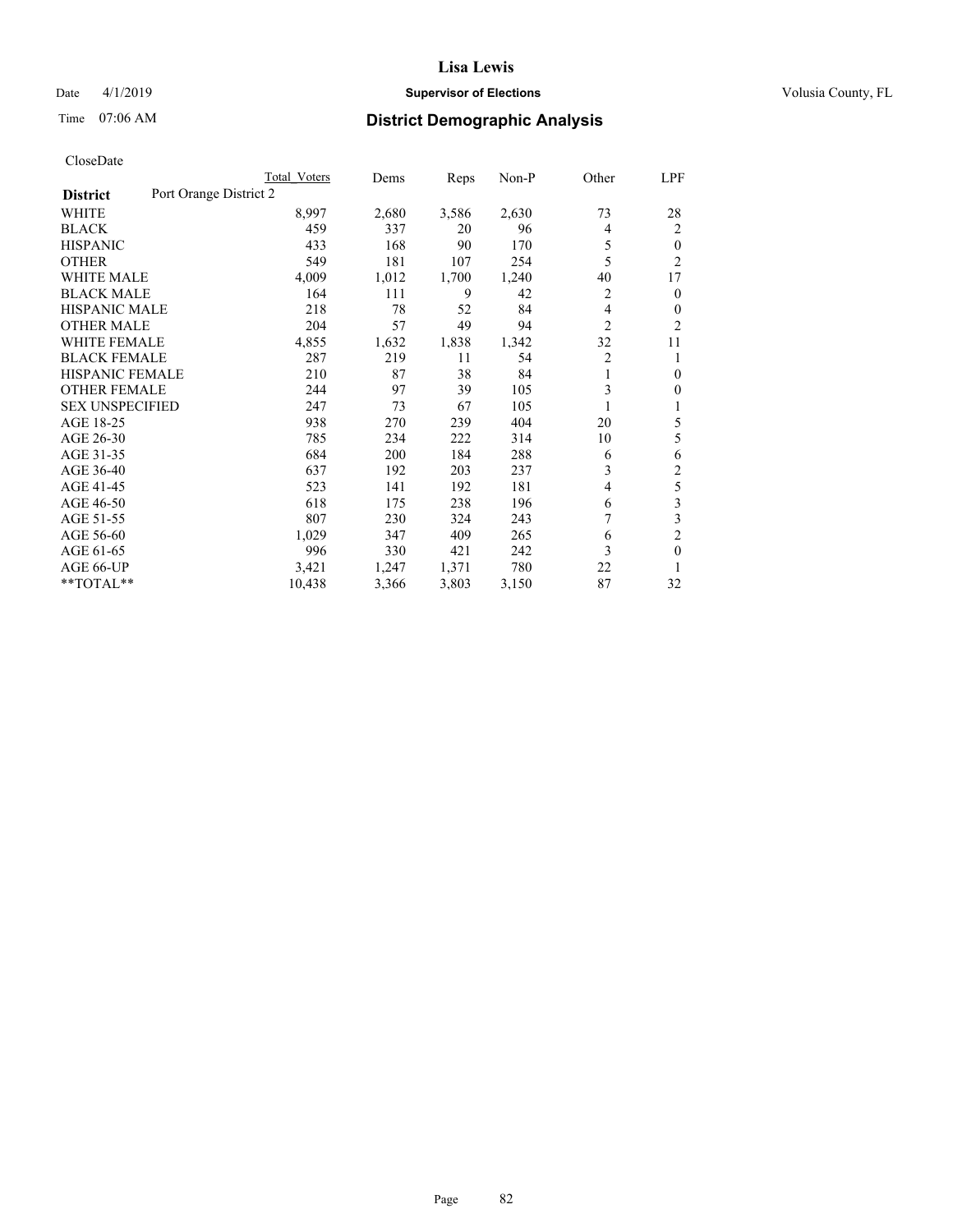## Date 4/1/2019 **Supervisor of Elections Supervisor of Elections** Volusia County, FL

# Time 07:06 AM **District Demographic Analysis**

|                        | Total Voters           | Dems  | Reps  | Non-P | Other          | LPF          |
|------------------------|------------------------|-------|-------|-------|----------------|--------------|
| <b>District</b>        | Port Orange District 3 |       |       |       |                |              |
| <b>WHITE</b>           | 11,045                 | 2,970 | 4,821 | 3,120 | 100            | 34           |
| <b>BLACK</b>           | 425                    | 318   | 17    | 87    | 2              | 1            |
| <b>HISPANIC</b>        | 510                    | 176   | 112   | 215   | 3              | 4            |
| <b>OTHER</b>           | 675                    | 201   | 176   | 294   | 4              | $\theta$     |
| <b>WHITE MALE</b>      | 4,983                  | 1,124 | 2,288 | 1,491 | 55             | 25           |
| <b>BLACK MALE</b>      | 189                    | 135   | 9     | 43    | 1              | 1            |
| <b>HISPANIC MALE</b>   | 229                    | 80    | 59    | 85    | 2              | 3            |
| <b>OTHER MALE</b>      | 264                    | 83    | 66    | 113   | $\overline{2}$ | $\mathbf{0}$ |
| <b>WHITE FEMALE</b>    | 5,910                  | 1,808 | 2,467 | 1,584 | 43             | 8            |
| <b>BLACK FEMALE</b>    | 232                    | 179   | 8     | 44    |                | $\mathbf{0}$ |
| HISPANIC FEMALE        | 272                    | 93    | 51    | 126   |                | 1            |
| <b>OTHER FEMALE</b>    | 297                    | 99    | 86    | 110   | $\overline{2}$ | $\theta$     |
| <b>SEX UNSPECIFIED</b> | 279                    | 64    | 92    | 120   | $\overline{2}$ | 1            |
| AGE 18-25              | 1,137                  | 293   | 365   | 451   | 23             | 5            |
| AGE 26-30              | 914                    | 248   | 302   | 354   | 7              | 3            |
| AGE 31-35              | 826                    | 218   | 278   | 316   | 9              | 5            |
| AGE 36-40              | 847                    | 232   | 280   | 321   | 10             | 4            |
| AGE 41-45              | 755                    | 217   | 285   | 242   | 8              | 3            |
| AGE 46-50              | 857                    | 242   | 340   | 266   | 5              | 4            |
| AGE 51-55              | 930                    | 259   | 391   | 264   | 9              | 7            |
| AGE 56-60              | 1,055                  | 287   | 478   | 281   | 7              | 2            |
| AGE 61-65              | 1,101                  | 377   | 468   | 251   | 4              | 1            |
| AGE 66-UP              | 4,233                  | 1,292 | 1,939 | 970   | 27             | 5            |
| **TOTAL**              | 12,655                 | 3,665 | 5,126 | 3,716 | 109            | 39           |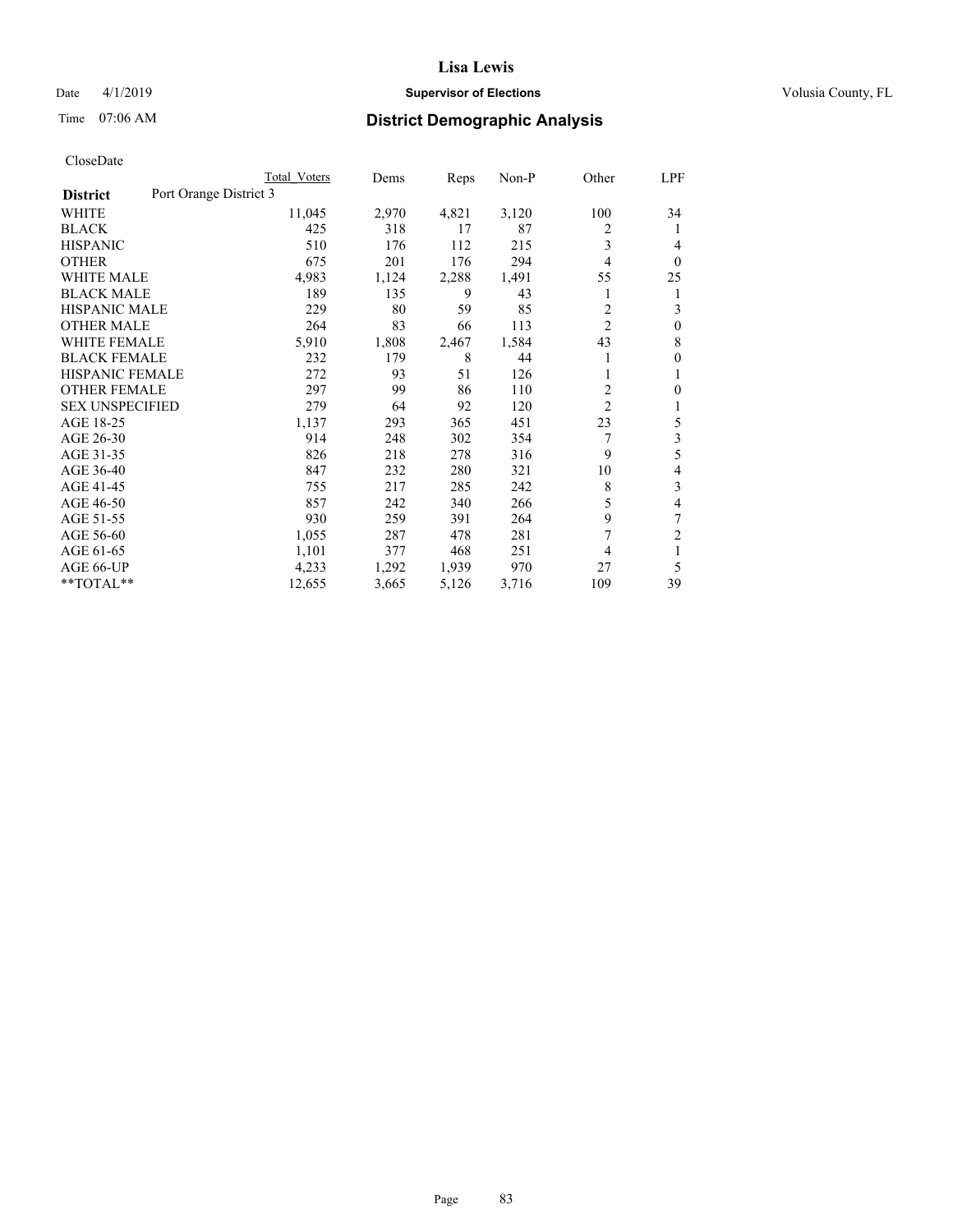## Date 4/1/2019 **Supervisor of Elections Supervisor of Elections** Volusia County, FL

# Time 07:06 AM **District Demographic Analysis**

|                        |                        | Total Voters | Dems  | Reps  | Non-P | Other    | LPF            |
|------------------------|------------------------|--------------|-------|-------|-------|----------|----------------|
| <b>District</b>        | Port Orange District 4 |              |       |       |       |          |                |
| WHITE                  |                        | 10,013       | 2,715 | 4,554 | 2,640 | 71       | 33             |
| <b>BLACK</b>           |                        | 318          | 228   | 23    | 66    |          | $\theta$       |
| <b>HISPANIC</b>        |                        | 419          | 160   | 114   | 143   | 1        | 1              |
| <b>OTHER</b>           |                        | 668          | 221   | 162   | 274   | 9        | $\overline{2}$ |
| <b>WHITE MALE</b>      |                        | 4,729        | 1,099 | 2,264 | 1,306 | 37       | 23             |
| <b>BLACK MALE</b>      |                        | 146          | 96    | 16    | 34    | 0        | $\theta$       |
| <b>HISPANIC MALE</b>   |                        | 179          | 62    | 53    | 64    | 0        | $\mathbf{0}$   |
| <b>OTHER MALE</b>      |                        | 255          | 83    | 70    | 94    | 6        | $\overline{2}$ |
| WHITE FEMALE           |                        | 5,140        | 1,583 | 2,229 | 1,284 | 34       | 10             |
| <b>BLACK FEMALE</b>    |                        | 167          | 129   |       | 30    |          | $\mathbf{0}$   |
| <b>HISPANIC FEMALE</b> |                        | 233          | 96    | 58    | 77    |          | 1              |
| <b>OTHER FEMALE</b>    |                        | 296          | 117   | 67    | 109   | 3        | $\theta$       |
| <b>SEX UNSPECIFIED</b> |                        | 273          | 59    | 89    | 125   | $\theta$ | $\mathbf{0}$   |
| AGE 18-25              |                        | 1,121        | 302   | 360   | 435   | 18       | 6              |
| AGE 26-30              |                        | 640          | 191   | 223   | 217   | 5        | 4              |
| AGE 31-35              |                        | 687          | 223   | 208   | 242   | 9        | 5              |
| AGE 36-40              |                        | 770          | 213   | 264   | 283   | 7        | 3              |
| AGE 41-45              |                        | 864          | 217   | 339   | 294   | 8        | 6              |
| AGE 46-50              |                        | 1,045        | 248   | 483   | 305   | 8        | 1              |
| AGE 51-55              |                        | 940          | 246   | 444   | 244   | 3        | 3              |
| AGE 56-60              |                        | 1,158        | 327   | 556   | 264   | 7        | 4              |
| AGE 61-65              |                        | 1,088        | 368   | 506   | 211   | 3        | $\mathbf{0}$   |
| AGE 66-UP              |                        | 3,105        | 989   | 1,470 | 628   | 14       | 4              |
| $*$ TOTAL $*$          |                        | 11,418       | 3,324 | 4,853 | 3,123 | 82       | 36             |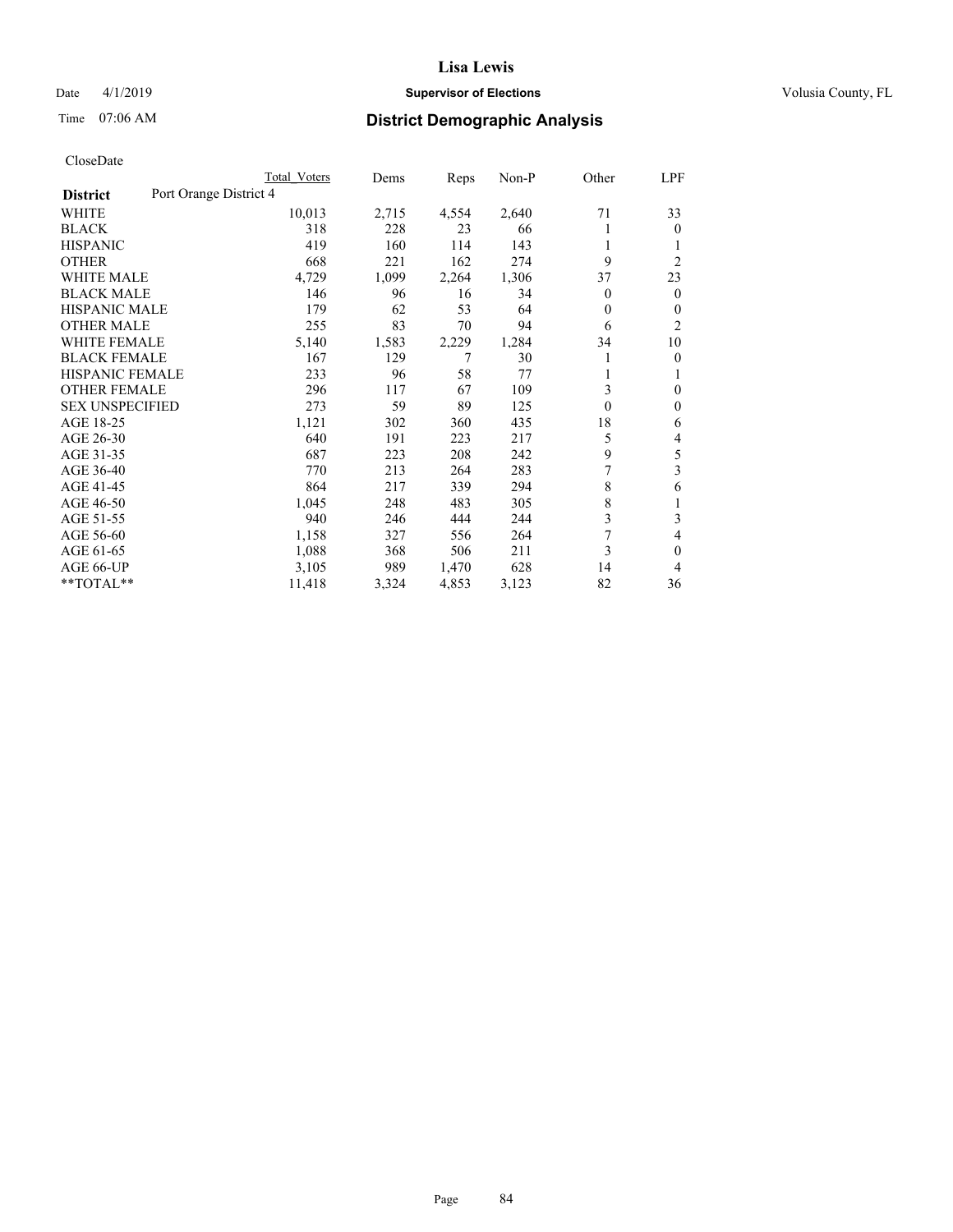## Date 4/1/2019 **Supervisor of Elections Supervisor of Elections** Volusia County, FL

# Time 07:06 AM **District Demographic Analysis**

|                        |               | Total Voters | Dems  | Reps  | Non-P | Other    | <u>LPF</u>     |
|------------------------|---------------|--------------|-------|-------|-------|----------|----------------|
| <b>District</b>        | South Daytona |              |       |       |       |          |                |
| WHITE                  |               | 7,041        | 2,214 | 2,701 | 2,039 | 67       | 20             |
| <b>BLACK</b>           |               | 701          | 529   | 20    | 149   | 3        | $\mathbf{0}$   |
| <b>HISPANIC</b>        |               | 286          | 114   | 56    | 113   | 3        | $\theta$       |
| <b>OTHER</b>           |               | 418          | 142   | 89    | 185   |          | 1              |
| WHITE MALE             |               | 3,194        | 834   | 1,336 | 983   | 29       | 12             |
| <b>BLACK MALE</b>      |               | 259          | 183   | 9     | 66    |          | $\mathbf{0}$   |
| <b>HISPANIC MALE</b>   |               | 127          | 38    | 32    | 55    | 2        | $\mathbf{0}$   |
| <b>OTHER MALE</b>      |               | 142          | 49    | 36    | 56    | 1        | $\mathbf{0}$   |
| <b>WHITE FEMALE</b>    |               | 3,763        | 1,361 | 1,338 | 1,018 | 38       | 8              |
| <b>BLACK FEMALE</b>    |               | 435          | 342   | 10    | 81    | 2        | $\mathbf{0}$   |
| HISPANIC FEMALE        |               | 150          | 72    | 24    | 53    |          | $\theta$       |
| <b>OTHER FEMALE</b>    |               | 188          | 71    | 45    | 71    | $\theta$ | 1              |
| <b>SEX UNSPECIFIED</b> |               | 188          | 49    | 36    | 103   | $\theta$ | $\mathbf{0}$   |
| AGE 18-25              |               | 735          | 212   | 169   | 339   | 10       | 5              |
| AGE 26-30              |               | 653          | 214   | 157   | 270   | 9        | 3              |
| AGE 31-35              |               | 593          | 209   | 148   | 223   | 8        | 5              |
| AGE 36-40              |               | 533          | 196   | 131   | 201   | 5        | $\mathbf{0}$   |
| AGE 41-45              |               | 475          | 145   | 148   | 173   | 8        | 1              |
| AGE 46-50              |               | 587          | 195   | 217   | 171   |          | 3              |
| AGE 51-55              |               | 703          | 241   | 274   | 182   | 4        | $\overline{2}$ |
| AGE 56-60              |               | 898          | 309   | 356   | 229   | 4        | $\mathbf{0}$   |
| AGE 61-65              |               | 900          | 339   | 341   | 212   | 8        | $\theta$       |
| AGE 66-UP              |               | 2,369        | 939   | 925   | 486   | 17       | 2              |
| **TOTAL**              |               | 8,446        | 2,999 | 2,866 | 2,486 | 74       | 21             |